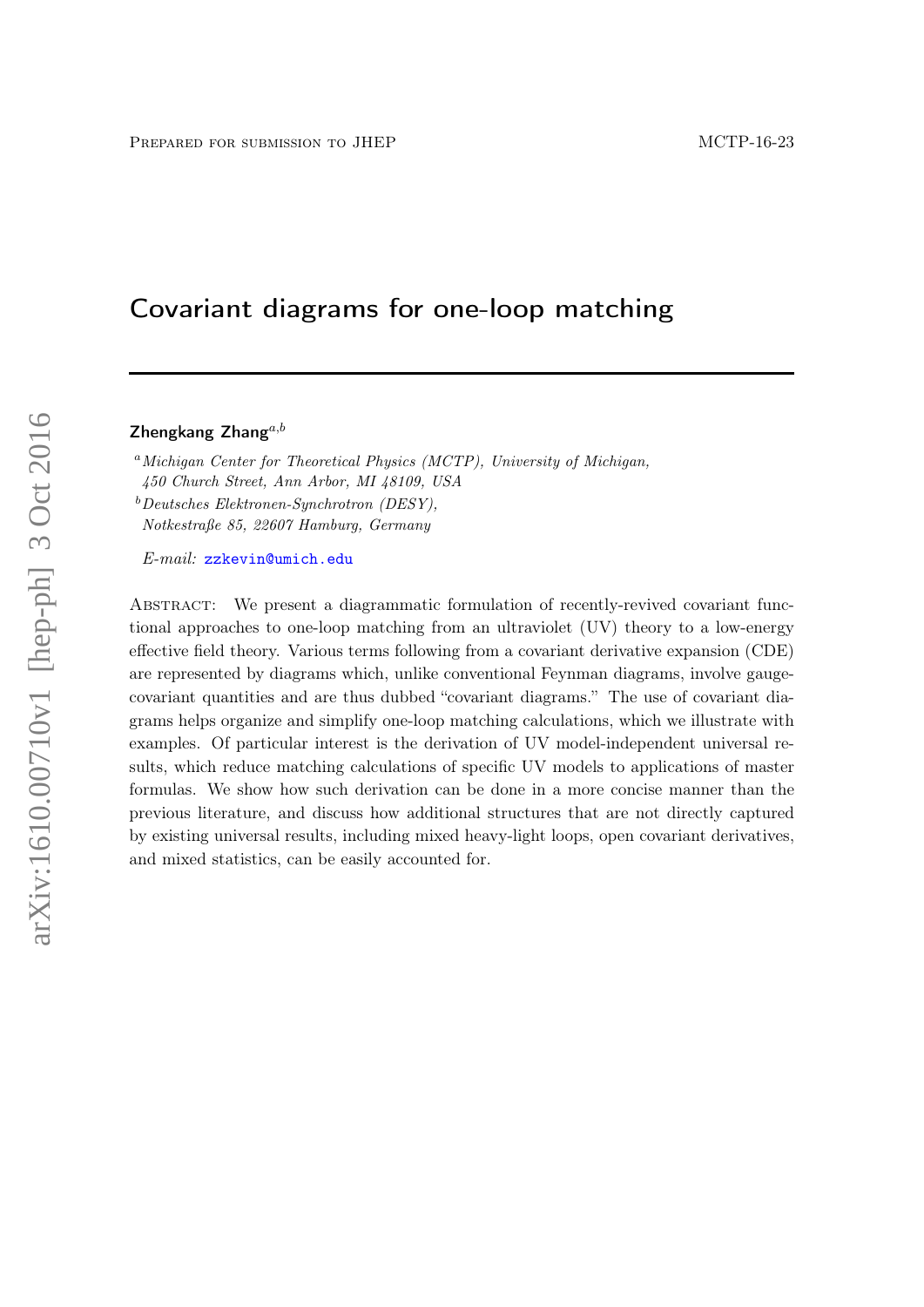# Contents

| $\mathbf{1}$                                     |     | Introduction                                                | $\mathbf{1}$     |
|--------------------------------------------------|-----|-------------------------------------------------------------|------------------|
|                                                  | 1.1 | Outline of the paper                                        | 3                |
| $\bf{2}$                                         |     | Gauge-covariant functional matching                         | $\mathbf{5}$     |
|                                                  | 2.1 | Calculating $\Gamma_{L,UV}[\phi_b]$                         | $\overline{5}$   |
|                                                  | 2.2 | Calculating $\Gamma_{\text{EFT}}[\phi_{\text{b}}]$          | $\boldsymbol{6}$ |
|                                                  | 2.3 | Matching $\Gamma_{L,UV}[\phi_b]$ and $\Gamma_{EFT}[\phi_b]$ | $\overline{7}$   |
|                                                  | 2.4 | Hard vs. soft                                               | 9                |
|                                                  | 2.5 | Evaluating the functional trace                             | 10               |
|                                                  | 2.6 | Covariant derivative expansion (CDE)                        | 11               |
| 3                                                |     | Covariant diagrams                                          | 12               |
|                                                  | 3.1 | Pure heavy loops                                            | 12               |
|                                                  | 3.2 | Mixed heavy-light loops                                     | 14               |
|                                                  | 3.3 | Open covariant derivatives                                  | 15               |
|                                                  | 3.4 | Loops with fermions                                         | 16               |
|                                                  | 3.5 | Summary: recipe for one-loop matching                       | 18               |
| 4                                                |     | Examples                                                    | 22               |
|                                                  | 4.1 | Universal One-Loop Effective Action (UOLEA) simplified      | 22               |
|                                                  | 4.2 | Integrating out a scalar triplet: the scalar sector         | 28               |
|                                                  | 4.3 | Integrating out a scalar triplet: the gauge sector          | 32               |
|                                                  | 4.4 | Integrating out a vectorlike fermion: pure gauge operators  | 39               |
|                                                  | 4.5 | Integrating out a charged scalar singlet: penguin operators | 42               |
| 5                                                |     | Conclusions                                                 | 46               |
|                                                  |     | A Master integrals                                          | 47               |
| B Explicit expressions of universal coefficients |     |                                                             | 49               |

# <span id="page-1-0"></span>1 Introduction

Matching from an ultraviolet (UV) theory to a low-energy effective field theory (EFT) beyond tree level has gained renewed interest in recent years. On the phenomenological side, one-loop matching is in many cases necessary for accurate translation of experimental constraints on the Standard Model (SM) EFT parameter space into those on specific new physics models. On the theoretical side, it is interesting to realize that matching calculations can be accomplished in more elegant and oftentimes simpler ways than using Feynman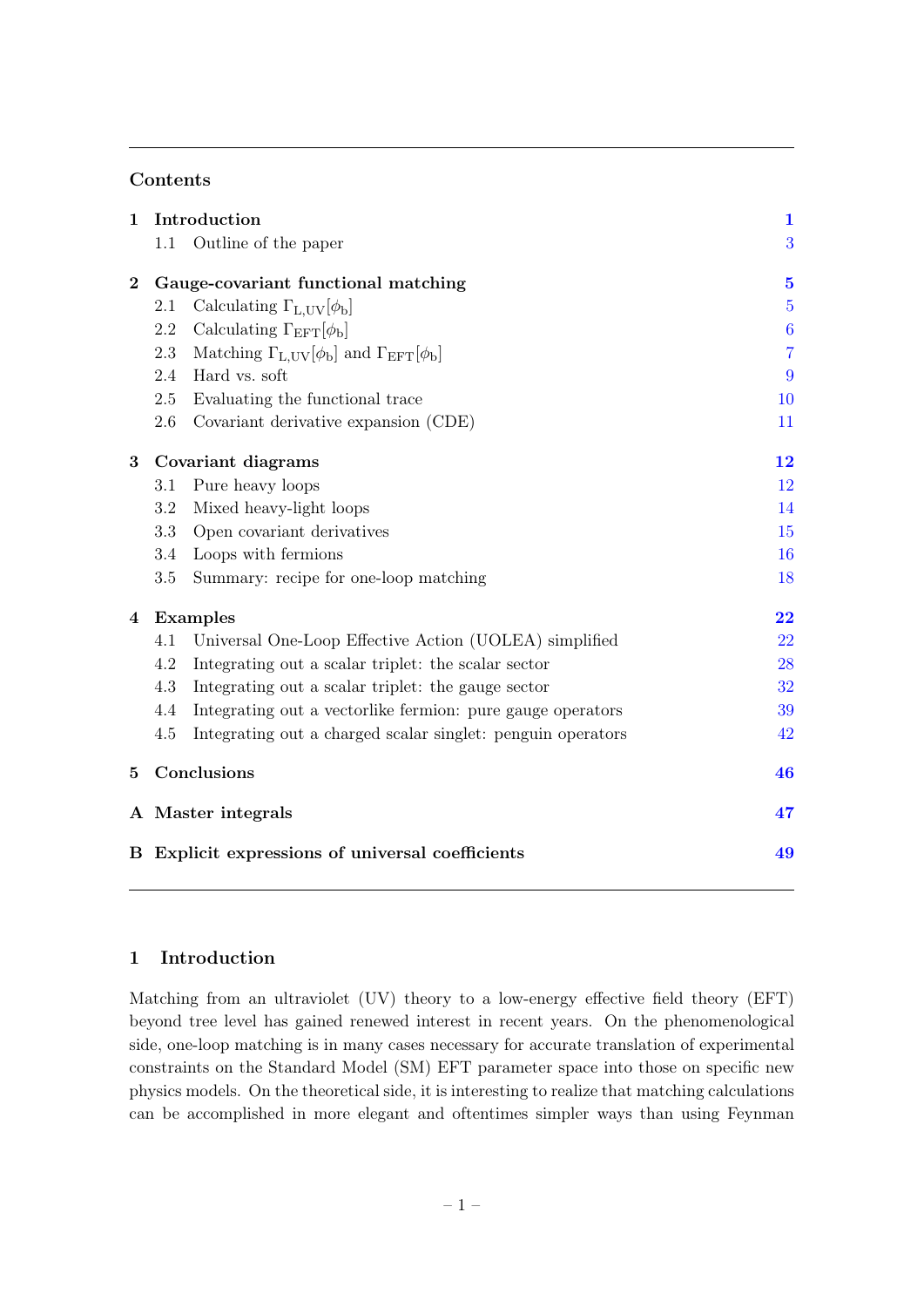diagrams. For the latter aspect, the idea is to directly tackle the path integral, and identify and expand heavy fields' contributions to the functional determinant arising at one-loop level to obtain effective operators involving the light fields. Such functional approaches to matching have at least two important virtues:

- By performing a covariant derivative expansion (CDE), one can work with gaugecovariant quantities in all steps of the calculation, and thus automatically arrive at gauge-invariant effective operators in the end. This is unlike conventional Feynman diagram methods, where gauge-invariant final results are obtained only after putting together individual pieces which may not be separately gauge-invariant.
- The generality of such approaches has brought up the possibility of obtaining universal results. With general assumptions on the form of the UV theory, evaluation of the functional determinants involved proceeds in a model-independent way, which can thus be done once and for all. The result will be widely-applicable master formulas, from which matching calculations for specific models are reduced to matrix algebra.

The development and use of covariant functional approaches to matching dates back to the 1980s; see e.g.  $[1-3]$  $[1-3]$ . The subject was revived recently, thanks to the work  $[4]$ by Henning, Lu and Murayama (HLM). Following the CDE approach of Gaillard [\[1\]](#page-51-0) and Cheyette [\[3\]](#page-51-1), HLM presented in [\[4\]](#page-51-2) a universal master formula for one-loop matching, assuming degenerate mass spectrum for the heavy particles. Applications of this master formula to various examples have been illustrated by HLM in  $[4]$ , and also by others in  $[5-$ [7\]](#page-52-0). The HLM master formula was generalized by Drozd, Ellis, Quevillon and You [\[8\]](#page-52-1) to the case of nondegenerate heavy particle masses. The same Gaillard-Cheyette CDE approach is followed in [\[8\]](#page-52-1), and the resulting master formula is dubbed the "Universal One-Loop Effective Action" (UOLEA), to emphasize the universality of the approach, as discussed in the second bullet point above. The UOLEA was applied to the example of integrating out nondegenerate stops in [\[8\]](#page-52-1).

It was later pointed out, however, that the HLM/UOLEA master formulas, in their original forms at least, do not capture possible contributions from mixed heavy-light loops [\[9\]](#page-52-2) (see also [\[10\]](#page-52-3)). The reason can be most easily understood by noting that light fields are treated as background fields in  $[4, 8]$  $[4, 8]$  $[4, 8]$  and are thus not allowed to run in loops. Fixes to this problem were soon proposed, following different CDEs [\[11\]](#page-52-4), or alternatively still within the UOLEA framework [\[12\]](#page-52-5). Although technically quite different, both approaches in [\[11\]](#page-52-4) and [\[12\]](#page-52-5) share a similar spirit, namely to include quantum fluctuations of light fields also, and then identify and subtract off nonlocal pieces from the functional determinant to obtain local effective operators. These studies provide, at the very least, a proof of principle that mixed heavy-light loops can be accounted for in covariant functional approaches to matching. This latter point was further corroborated recently in [\[13\]](#page-52-6), following an alternative CDE approach that builds upon  $[14, 15]$  $[14, 15]$  $[14, 15]$ . Compared with  $[11, 12]$  $[11, 12]$  $[11, 12]$ , matching calculations are simplified in  $[13]$  partly due to the use of expansion by regions techniques  $[16-18]$  $[16-18]$ , which allow local pieces of the functional determinant to be directly identified, so that no subtraction procedure is needed.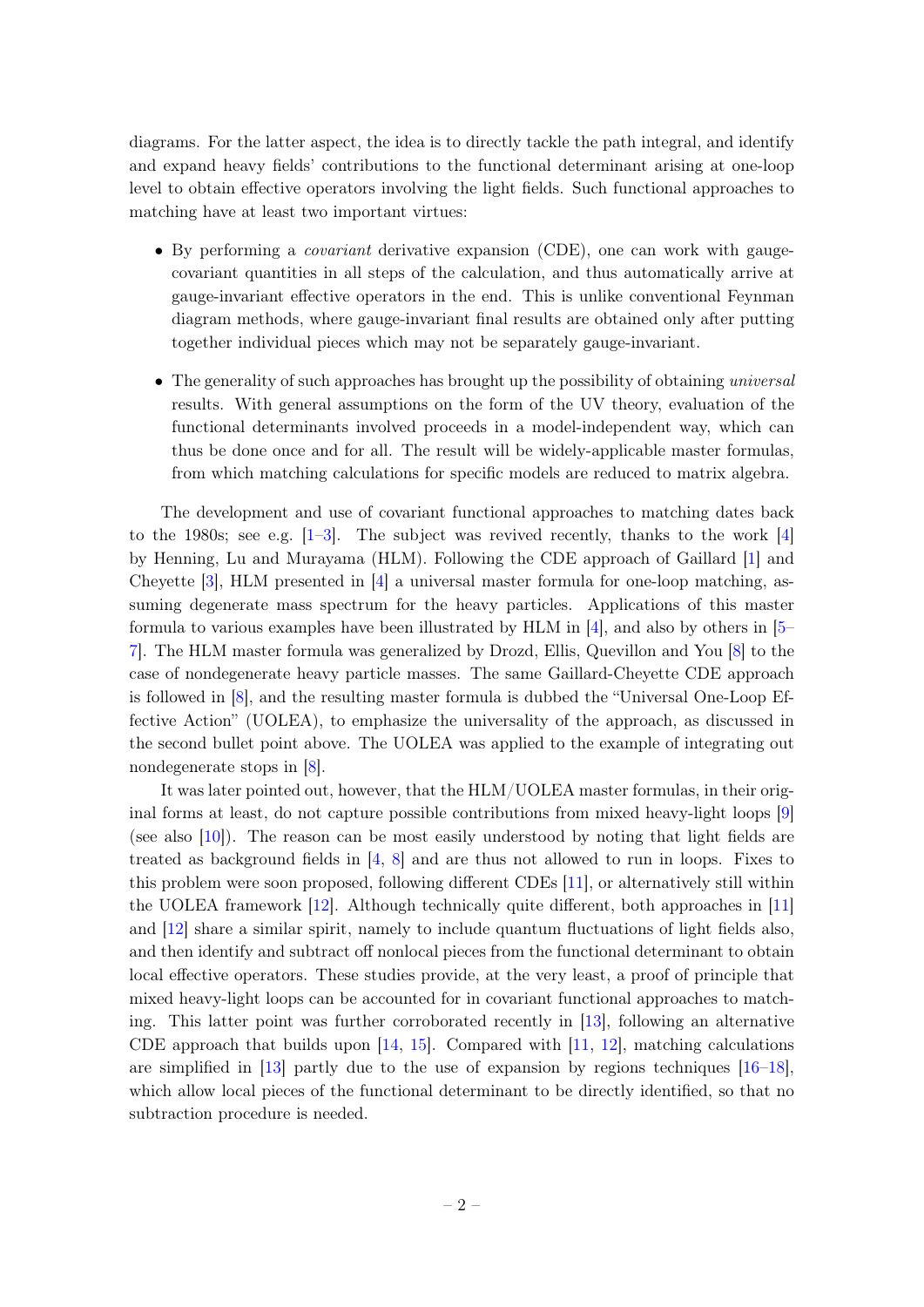These recent developments of functional matching techniques are, unfortunately, also accompanied by different levels of technical complication compared with [\[4,](#page-51-2) [8\]](#page-52-1). It should be emphasized that the motivation for studying functional matching lies not only in theoretical curiosity, but also, at least equally importantly, in practical usefulness. In this latter respect, the goal is to develop a set of tools for matching that is easy to use even for those not necessarily familiar with all the technical subtleties of functional methods. There are at least two possibilities for achieving this goal:

- Ideally we wish to obtain a truly *universal* master formula, as an extension of the results presented in [\[4,](#page-51-2) [8\]](#page-52-1). Such an extension requires incorporation of not only mixed heavy-light contributions mentioned above, but also e.g. open covariant derivatives (covariant derivatives acting openly to the right as opposed to appearing in commutators) and mixed statistics (both bosonic and fermionic fields in the loop).
- Even if deriving such extended universal results turns out to be too involved to be completed very soon, we may still take advantage of the covariant feature of functional approaches, and consider alternatives to Feynman diagram methods that simplify calculations and offer useful intuition, even though on a case-by-case basis. This will also bring new options for more efficient automation of matching calculations<sup>[1](#page-3-1)</sup>.

It is the purpose of this paper to present a tool that will be useful for making progress along both these lines. The idea is to have a diagrammatic formulation of one-loop functional matching which is as systematic as the conventional Feynman diagram approach, but differs crucially from the latter by preserving gauge covariance in intermediate steps. It is perhaps not surprising that this is possible, since recent studies of functional matching  $[11-13]$  $[11-13]$  all follow diagrammatic intuitions to some extent. We will show explicitly how to establish such a gauge-covariant diagrammatic formulation, building upon the approach of [\[13\]](#page-52-6) (which we provide a more rigorous derivation of)<sup>[2](#page-3-2)</sup>, and how to use it in one-loop matching calculations. The diagrams introduced are dubbed "covariant diagrams" — they are in a sense gauge-covariant versions of Feynman diagrams. Just like Feynman diagrams, which keep track of terms in an expansion of correlation functions, covariant diagrams keep track of terms in a CDE in functional matching. Let us clarify that enumerating and computing covariant diagrams is equivalent to selecting and evaluating various terms of interest that result from a CDE. But as we will see, it is both technically simpler and conceptually more intuitive than the latter, and meanwhile preserves the universality feature of functional matching procedures.

#### <span id="page-3-0"></span>1.1 Outline of the paper

For the sake of pedagogy, we will present many details of derivations and computations. The hope is that readers can easily reproduce all the intermediate steps as well as final results in this paper, and readily apply the techniques to other examples of interest. Given

<span id="page-3-2"></span><span id="page-3-1"></span><sup>&</sup>lt;sup>1</sup>See e.g.  $[19]$  for recent progress on automation of Feynman diagrammatic matching.

<sup>&</sup>lt;sup>2</sup>The approach of  $[4, 8]$  $[4, 8]$  $[4, 8]$  also allows for a diagrammatic formulation, which is however more complicated technically and will not be discussed further.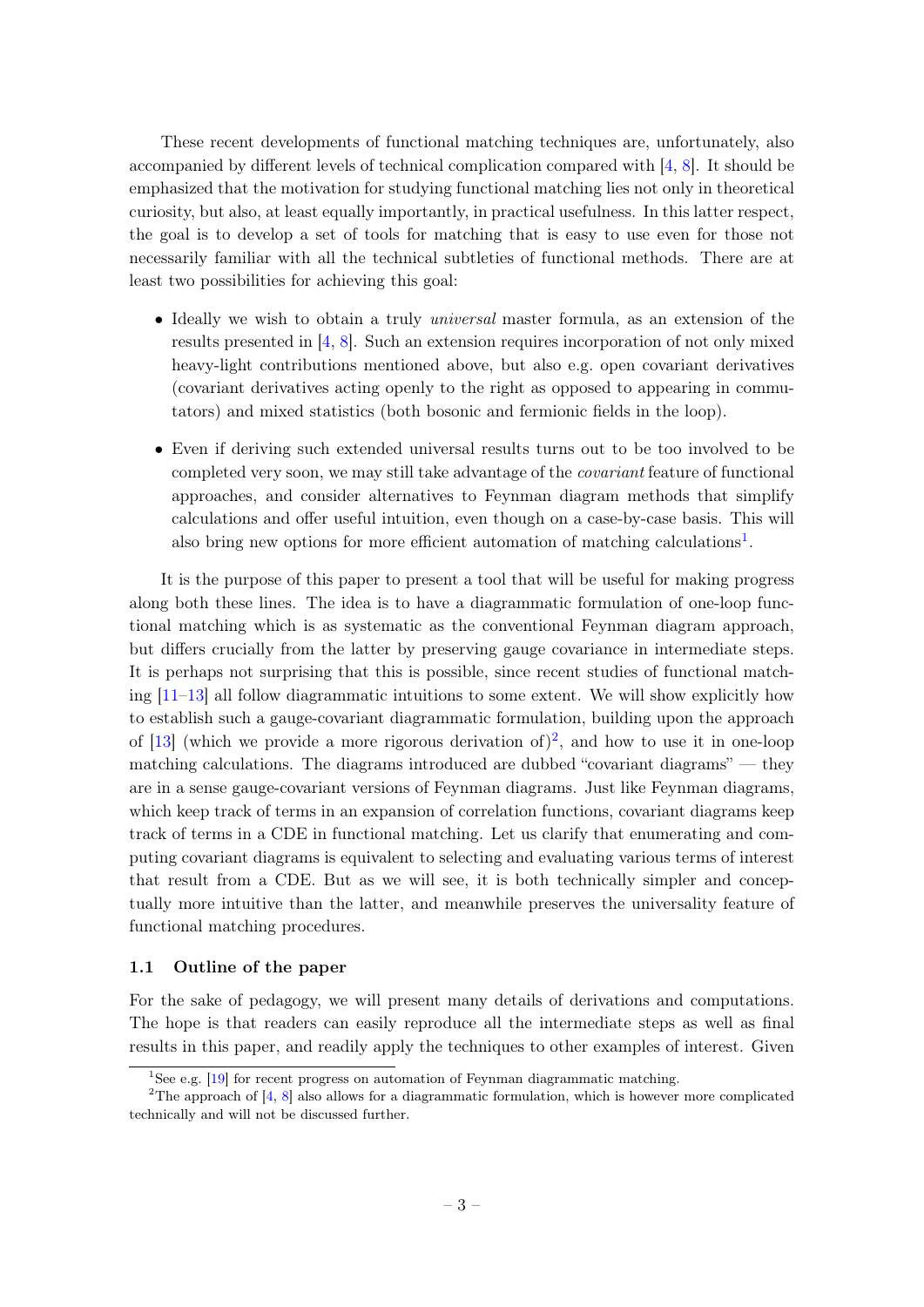the considerable length that results, we provide an extended outline of the paper to guide the reading.

- In Section [2,](#page-5-0) we reproduce the functional matching procedure of [\[13\]](#page-52-6), expanding the latter with a more formal and rigorous functional derivation. Readers familiar with the general idea and procedure of functional matching may wish to briefly look at the following key equations and skip the technical details in a first reading:
	- $-$  Eq.  $(2.1);$  $(2.1);$
	- Eqs. [\(2.8\)](#page-6-1) and [\(2.10\)](#page-6-2), with  $\Phi_c$  defined in Eq. [\(2.9\)](#page-6-3) and  $\mathcal{Q}_{UV}$  defined in Eq. [\(2.7\)](#page-6-4);
	- Eqs. [\(2.16\)](#page-7-1) and [\(2.17\)](#page-7-1), with  $\mathcal{Q}_{\text{EFT}}$  defined in Eq. [\(2.13\)](#page-6-5);
	- Eqs. [\(2.18\)](#page-7-2) and [\(2.29\)](#page-9-1), with  $\Delta_{H,L}$  and  $X_{H L, L H}$  defined in Eq. [\(2.23\)](#page-8-0);
	- $-$  Eqs.  $(2.33)$  and  $(2.34)$ , with the meaning of "hard" and "soft" explained below Eq.  $(2.30);$  $(2.30);$
	- $-$  Eq.  $(2.36)$ ;
	- Eq. [\(2.41\)](#page-12-2), with  $X_H$  defined in Eq. [\(2.37\)](#page-11-2).
- In Section [3,](#page-12-0) we derive a diagrammatic formulation of covariant functional matching. The basic ingredients are obtained in Section [3.1,](#page-12-1) and additional structures are grad-ually added in the subsequent subsections. Section [3.5](#page-18-0) is the core of the paper, where we summarize the derivation and present a step-by-step recipe for using covariant diagrams in one-loop matching calculations.
- In Section [4,](#page-22-0) we work out several examples to demonstrate the use of the covariant diagrams and the simplification that results.
	- The UOLEA master formula is rederived in Section [4.1,](#page-22-1) with a much simpler procedure compared with [\[8\]](#page-52-1). Also, fewer master integrals are involved in the final results, and explicit expressions in terms of heavy particle masses are simplified in many cases.
	- The rest of Section [4](#page-22-0) contains examples of matching specific UV models to EFTs, with the aim to show that covariant diagrams are capable of dealing with several additional structures not captured by previous universal results in a straightforward manner.

With these examples, it is reasonable to expect that the use of covariant diagrams will be helpful for organizing and simplifying derivations of extended universal master formulas — such calculations are underway and will be presented elsewhere. On the other hand, our examples show that even before extended universal results are available, one can already use covariant diagrams to easily perform matching calculations for specific models in a gauge-covariant manner, as an alternative to Feynman diagrammatic matching.

• We conclude in Section [5,](#page-46-0) and tabulate some useful master integrals and explicit expressions of the UOLEA operator coefficients in the appendices.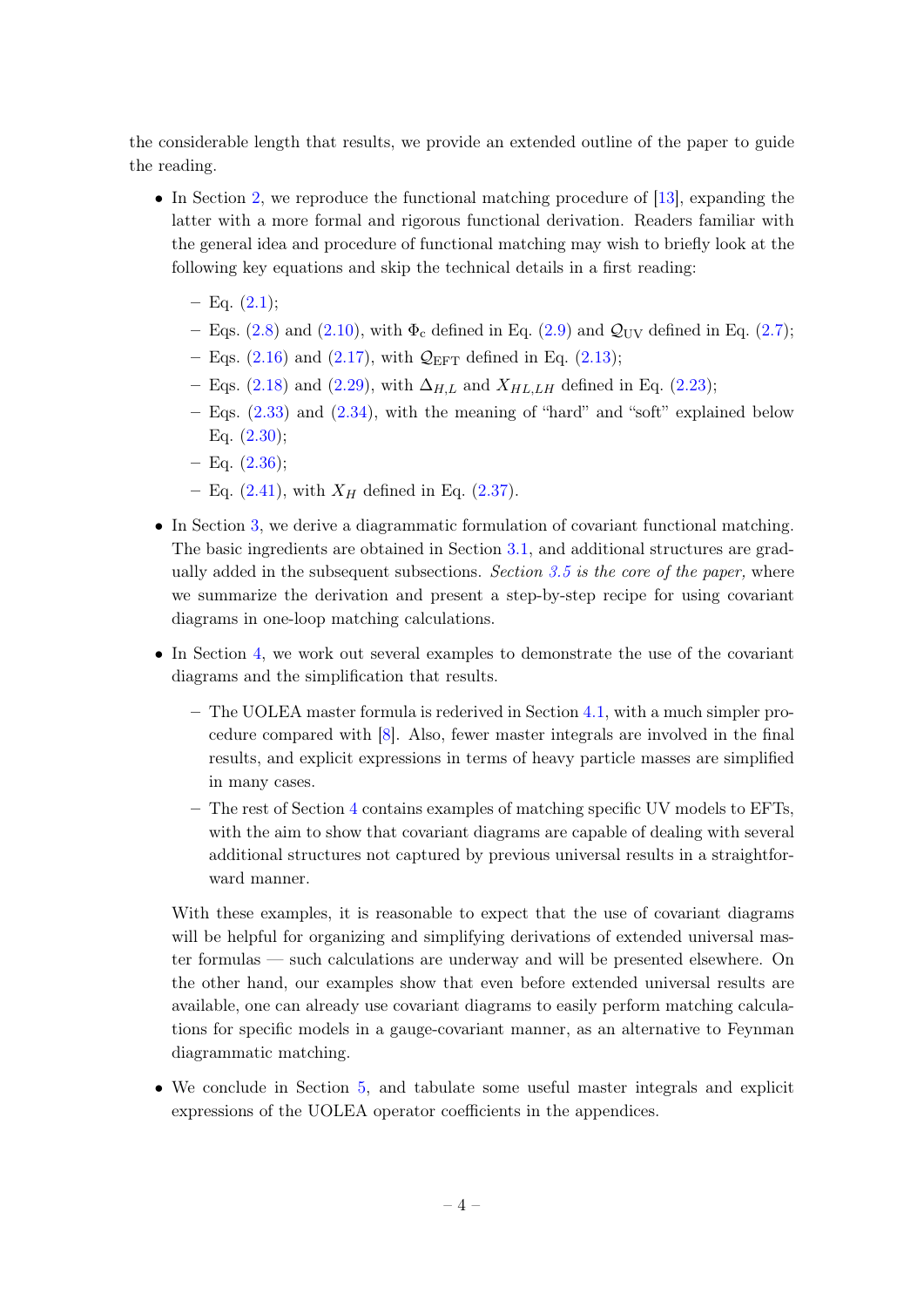#### <span id="page-5-0"></span>2 Gauge-covariant functional matching

The problem of matching can be formulated as follows: given an UV Lagrangian  $\mathcal{L}_{UV}[\Phi, \phi]$ for a set of heavy fields  $\Phi$  of masses  $\{M_i\}$  and a set of light fields  $\phi$  of masses  $\{m_{i'}\}\ll \{M_i\},$ 

<span id="page-5-2"></span>
$$
\mathcal{L}_{\text{EFT}}[\phi] = ? \quad \text{s.t.} \quad \Gamma_{\text{L,UV}}[\phi_{\text{b}}] = \Gamma_{\text{EFT}}[\phi_{\text{b}}]. \tag{2.1}
$$

Here  $\Gamma_{\text{L,UV}}$  is the one-light-particle-irreducible (1LPI) effective action calculated in the UV theory, while  $\Gamma_{\text{EFT}}$  is the one-particle-irreducible (1PI) effective action (a.k.a. quantum action) calculated in the low-energy EFT. They will be computed as functionals of background fields  $\phi_{\rm b}$  by the standard procedures of the background field method (see e.g. [\[20,](#page-52-12) [21\]](#page-52-13)). Eq. [\(2.1\)](#page-5-2) ensures that the UV theory and the EFT give identical physical predictions regarding the light fields.

In this section, we shall focus on the simplest case of real scalar fields for illustration. The results derived below can be easily generalized to other types of fields.

## <span id="page-5-1"></span>2.1 Calculating  $\Gamma_{\text{L,UV}}[\phi_{\text{b}}]$

To compute  $\Gamma_{\text{L},\text{UV}}[\phi_{\text{b}}]$ , we start from the path integral,

$$
Z_{\rm UV}[J_{\Phi},J_{\phi}] = \int [D\Phi][D\phi] e^{i \int d^d x (\mathcal{L}_{\rm UV}[\Phi,\phi] + J_{\Phi}\Phi + J_{\phi}\phi)}, \qquad (2.2)
$$

and separate all fields contained in the heavy and light field multiplets into classical backgrounds (labeled by subscripts "b") and quantum fluctuations (labeled by primes),

<span id="page-5-3"></span>
$$
\Phi = \Phi_{\rm b} + \Phi', \qquad \phi = \phi_{\rm b} + \phi'.
$$
\n(2.3)

The background fields and sources are related by

<span id="page-5-5"></span>
$$
0 = \frac{\delta \mathcal{L}_{\rm UV}}{\delta \Phi} [\Phi_{\rm b}, \phi_{\rm b}] + J_{\Phi} = \frac{\delta \mathcal{L}_{\rm UV}}{\delta \phi} [\Phi_{\rm b}, \phi_{\rm b}] + J_{\phi}.
$$
 (2.4)

The 1LPI effective action  $\Gamma_{\text{L,UV}}[\phi_{\text{b}}]$  is obtained as the Legendre transform of the path integral with respect to the light fields,

$$
\Gamma_{\text{L,UV}}[\phi_{\text{b}}] = -i \log Z_{\text{UV}}[J_{\Phi} = 0, J_{\phi}] - \int d^d x J_{\phi} \phi_{\text{b}}.
$$
\n(2.5)

Note that  $J_{\Phi}$  is set to zero because we are interested in correlation functions with no external sources of the heavy fields.

With the separation in Eq.  $(2.3)$ , the UV theory Lagrangian plus source terms can be written as

<span id="page-5-4"></span>
$$
\mathcal{L}_{\rm UV}[\Phi,\phi] + J_{\Phi}\Phi + J_{\phi}\phi = \mathcal{L}_{\rm UV}[\Phi_{\rm b},\phi_{\rm b}] + J_{\Phi}\Phi_{\rm b} + J_{\phi}\phi_{\rm b} - \frac{1}{2} \left(\Phi'^T \phi'^T\right) \mathcal{Q}_{\rm UV}[\Phi_{\rm b},\phi_{\rm b}] \begin{pmatrix} \Phi'\\ \phi' \end{pmatrix} + \dots
$$
\n(2.6)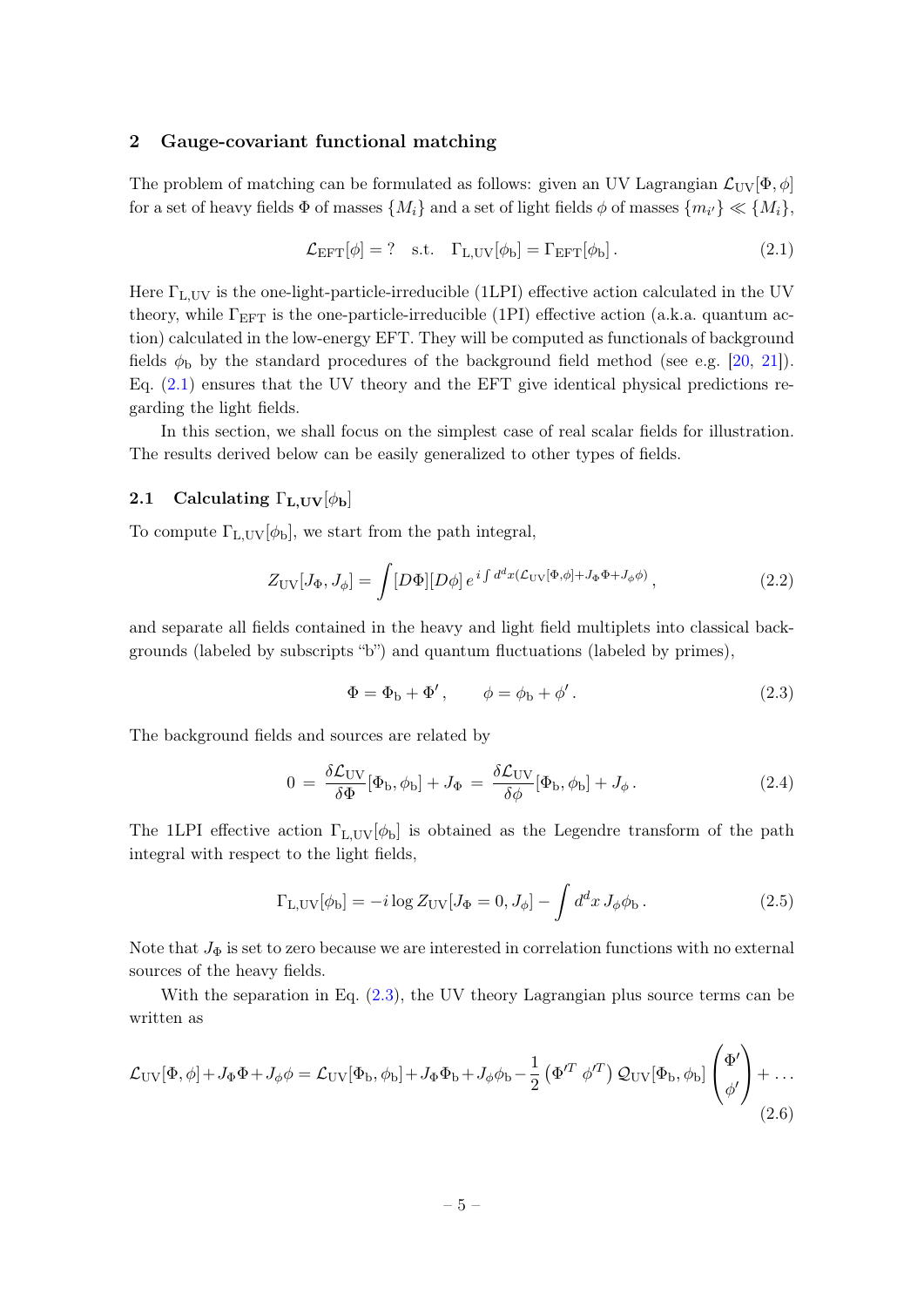where the quadratic operator

<span id="page-6-4"></span>
$$
Q_{\rm UV}[\Phi_{\rm b}, \phi_{\rm b}] \equiv \begin{pmatrix} -\frac{\delta^2 \mathcal{L}_{\rm UV}}{\delta \Phi^2} [\Phi_{\rm b}, \phi_{\rm b}] & -\frac{\delta^2 \mathcal{L}_{\rm UV}}{\delta \Phi \delta \phi} [\Phi_{\rm b}, \phi_{\rm b}] \\ -\frac{\delta^2 \mathcal{L}_{\rm UV}}{\delta \phi \delta \Phi} [\Phi_{\rm b}, \phi_{\rm b}] & -\frac{\delta^2 \mathcal{L}_{\rm UV}}{\delta \phi^2} [\Phi_{\rm b}, \phi_{\rm b}] \end{pmatrix} . \tag{2.7}
$$

Note that in Eq. [\(2.6\)](#page-5-4), terms linear in  $\phi'$  or  $\Phi'$  vanish due to Eq. [\(2.4\)](#page-5-5). We therefore obtain the tree-level result as the stationary point approximation,

<span id="page-6-1"></span>
$$
Z_{\rm UV}^{\rm tree}[J_{\Phi}, J_{\phi}] = \int [D\Phi][D\phi] e^{i \int d^d x (\mathcal{L}_{\rm UV}[\Phi_{\rm b}, \phi_{\rm b}] + J_{\Phi}\Phi_{\rm b} + J_{\phi}\phi_{\rm b})} \propto e^{i \int d^d x (\mathcal{L}_{\rm UV}[\Phi_{\rm b}, \phi_{\rm b}] + J_{\Phi}\Phi_{\rm b} + J_{\phi}\phi_{\rm b})}
$$
  
\n
$$
\Rightarrow \Gamma_{\rm L, UV}^{\rm tree}[\phi_{\rm b}] = \int d^d x \, \mathcal{L}_{\rm UV}[\Phi_{\rm c}[\phi_{\rm b}], \phi_{\rm b}], \qquad (2.8)
$$

up to an irrelevant constant term, where  $\Phi_c[\phi_b]$  (subscript "c" for "classical") is defined by

<span id="page-6-3"></span>
$$
\Phi_{\rm c}[\phi_{\rm b}] \equiv \Phi_{\rm b}[J_{\Phi} = 0] \quad \text{i.e.} \quad \frac{\delta \mathcal{L}_{\rm UV}}{\delta \Phi} [\Phi_{\rm c}[\phi_{\rm b}], \phi_{\rm b}] \equiv \frac{\delta \mathcal{L}_{\rm UV}[\Phi, \phi]}{\delta \Phi} \bigg|_{\Phi = \Phi_{\rm c}[\phi_{\rm b}], \phi = \phi_{\rm b}} = 0. \tag{2.9}
$$

In other words,  $\Phi_c[\phi_b]$  solves the classical equations of motion for the heavy fields when the light fields are treated as backgrounds.

Up to one-loop level, we have

<span id="page-6-2"></span>
$$
Z_{\rm UV}[J_{\Phi}, J_{\phi}] \simeq Z_{\rm UV}^{\rm tree} \int [D\Phi'][D\phi'] \exp\left\{-\frac{i}{2} \int d^d x \left(\Phi'^T \phi'^T\right) \mathcal{Q}_{\rm UV}[\Phi_{\rm b}, \phi_{\rm b}] \begin{pmatrix} \Phi'\\ \phi' \end{pmatrix}\right\}
$$
  

$$
\propto Z_{\rm UV}^{\rm tree} \left(\det \mathcal{Q}_{\rm UV}[\Phi_{\rm b}, \phi_{\rm b}]\right)^{-\frac{1}{2}}
$$
  

$$
\Rightarrow \Gamma_{\rm L, UV}^{\rm 1-loop}[\phi_{\rm b}] = \frac{i}{2} \log \det \mathcal{Q}_{\rm UV}[\Phi_{\rm c}[\phi_{\rm b}], \phi_{\rm b}], \qquad (2.10)
$$

which is familiar from standard calculations of 1PI effective actions.

## <span id="page-6-0"></span>2.2 Calculating  $\Gamma_{\text{EFT}}[\phi_{\text{b}}]$

On the EFT side, suppose

$$
\mathcal{L}_{\text{EFT}}[\phi] = \mathcal{L}_{\text{EFT}}^{\text{tree}}[\phi] + \mathcal{L}_{\text{EFT}}^{\text{1-loop}}[\phi] + \dots \tag{2.11}
$$

where  $\mathcal{L}_{\text{EFT}}^{\text{tree}}$  and  $\mathcal{L}_{\text{EFT}}^{\text{1-loop}}$  contain effective operators generated at tree and one-loop level, respectively. The path integral can be evaluated up to one-loop level,

$$
Z_{\text{EFT}}[J_{\phi}] = \int [D\phi] e^{i \int d^d x (\mathcal{L}_{\text{EFT}}[\phi] + J_{\phi}\phi)}
$$
  
\n
$$
\simeq e^{i \int d^d x (\mathcal{L}_{\text{EFT}}[\phi_b] + J_{\phi}\phi_b)} \int [D\phi'] e^{-\frac{i}{2} \int d^d x \phi'^T \mathcal{Q}_{\text{EFT}}^{\text{tree}}[\phi_b] \phi'}
$$
  
\n
$$
\propto e^{i \int d^d x (\mathcal{L}_{\text{EFT}}^{\text{tree}}[\phi_b] + \mathcal{L}_{\text{EFT}}^{\text{1-loop}}[\phi_b] + J_{\phi}\phi_b)} (\det \mathcal{Q}_{\text{EFT}}^{\text{tree}}[\phi_b])^{-\frac{1}{2}},
$$
\n(2.12)

where the quadratic operator

<span id="page-6-5"></span>
$$
\mathcal{Q}_{\rm EFT}[\phi_{\rm b}] \equiv -\frac{\delta^2 \mathcal{L}_{\rm EFT}}{\delta \phi^2} [\phi_{\rm b}]. \tag{2.13}
$$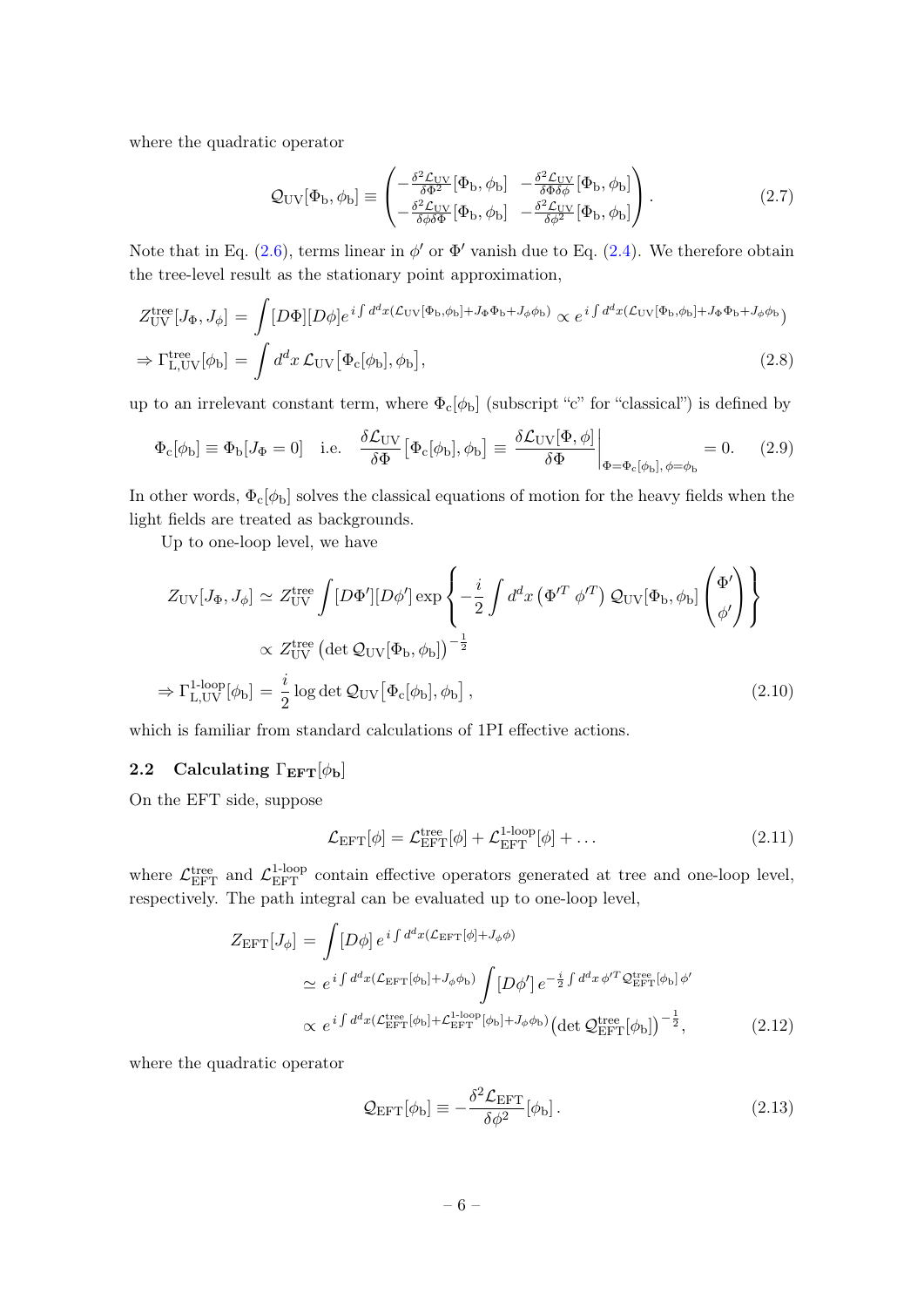Again, in the exponent, terms linear in  $\phi'$  vanish due to the relation

$$
\frac{\delta \mathcal{L}_{\text{EFT}}}{\delta \phi} [\phi_{\text{b}}] + J_{\phi} = 0. \qquad (2.14)
$$

We therefore obtain the 1PI effective action in the EFT up to one-loop level,

<span id="page-7-1"></span>
$$
\Gamma_{\text{EFT}}[\phi_{\text{b}}] = -i \log Z_{\text{EFT}}[J_{\phi}] - \int d^d x J_{\phi} \phi_{\text{b}}
$$
  

$$
\simeq \int d^d x \left( \mathcal{L}_{\text{EFT}}^{\text{tree}}[\phi_{\text{b}}] + \mathcal{L}_{\text{EFT}}^{1-\text{loop}}[\phi_{\text{b}}] \right) + \frac{i}{2} \log \det \mathcal{Q}_{\text{EFT}}^{\text{tree}}[\phi_{\text{b}}], \qquad (2.15)
$$

$$
\Rightarrow \Gamma_{\text{EFT}}^{\text{tree}}[\phi_{\text{b}}] = \int d^d x \mathcal{L}_{\text{EFT}}^{\text{tree}}[\phi_{\text{b}}], \tag{2.16}
$$

$$
\Gamma_{\rm EFT}^{\rm 1-loop}[\phi_{\rm b}] = \int d^d x \mathcal{L}_{\rm EFT}^{\rm 1-loop}[\phi_{\rm b}] + \frac{i}{2} \log \det \mathcal{Q}_{\rm EFT}^{\rm tree}[\phi_{\rm b}]. \tag{2.17}
$$

The meaning of the above equations is clear. The tree-level quantum action is given by the tree-level terms in the classical action, while at one-loop level, the quantum action contains two pieces — one-loop-size effective operators used at tree level, and tree-level-size effective operators used at one-loop level.

## <span id="page-7-0"></span>2.3 Matching  $\Gamma_{\text{L,UV}}[\phi_{\text{b}}]$  and  $\Gamma_{\text{EFT}}[\phi_{\text{b}}]$

Equating Eqs.  $(2.8)$ ,  $(2.10)$  and Eqs.  $(2.16)$ ,  $(2.17)$ , we obtain the EFT Lagrangian that satisfies the matching condition  $(2.1)$ . At tree level,

<span id="page-7-2"></span>
$$
\mathcal{L}_{\text{EFT}}^{\text{tree}}[\phi] = \mathcal{L}_{\text{UV}}[\Phi_c[\phi], \phi] \rightarrow \mathcal{L}_{\text{UV}}[\hat{\Phi}_c[\phi], \phi], \qquad (2.18)
$$

where  $\hat{\Phi}_{c}[\phi]$  is the local operator expansion of the nonlocal object  $\Phi_{c}[\phi]$ . The extra step from  $\Phi_c[\phi]$  to  $\hat{\Phi}_c[\phi]$  is necessary so that  $\mathcal{L}_{\text{EFT}}[\phi]$  consists of local operators. As a trivial example, suppose

$$
\mathcal{L}_{\rm UV}[\Phi,\phi] = \mathcal{L}_0[\phi] + \Phi^T F[\phi] - \frac{1}{2} \Phi^T \left( -P^2 + M^2 \right) \Phi \,, \tag{2.19}
$$

where  $P_{\mu} \equiv i D_{\mu}$ . The advantage of introducing this notation is that  $P_{\mu}$  is a hermitian operator.  $\Phi_c[\phi]$  is obtained by solving the classical equation of motion [see Eq. [\(2.9\)](#page-6-3)],

$$
\frac{\delta \mathcal{L}_{\rm UV}}{\delta \Phi} = F[\phi] - \left(-P^2 + M^2\right) \Phi = 0 \quad \Rightarrow \quad \Phi_{\rm c}[\phi] = \frac{1}{-P^2 + M^2} F[\phi]. \tag{2.20}
$$

This is a nonlocal quantity due to the appearance of  $P<sup>2</sup>$  in the denominator. The corresponding local operator expansion, which should appear in the EFT, reads

$$
\hat{\Phi}_{\rm c}[\phi] = \frac{1}{M^2} F[\phi] + \frac{1}{M^2} P^2 \frac{1}{M^2} F[\phi] + \dots \tag{2.21}
$$

Moving on to one-loop level, we have

<span id="page-7-3"></span>
$$
\int d^d x \mathcal{L}_{\text{EFT}}^{\text{1-loop}}[\phi] = \frac{i}{2} \log \det \mathcal{Q}_{\text{UV}}[\Phi_c[\phi], \phi] - \frac{i}{2} \log \det \mathcal{Q}_{\text{EFT}}^{\text{tree}}[\phi]. \tag{2.22}
$$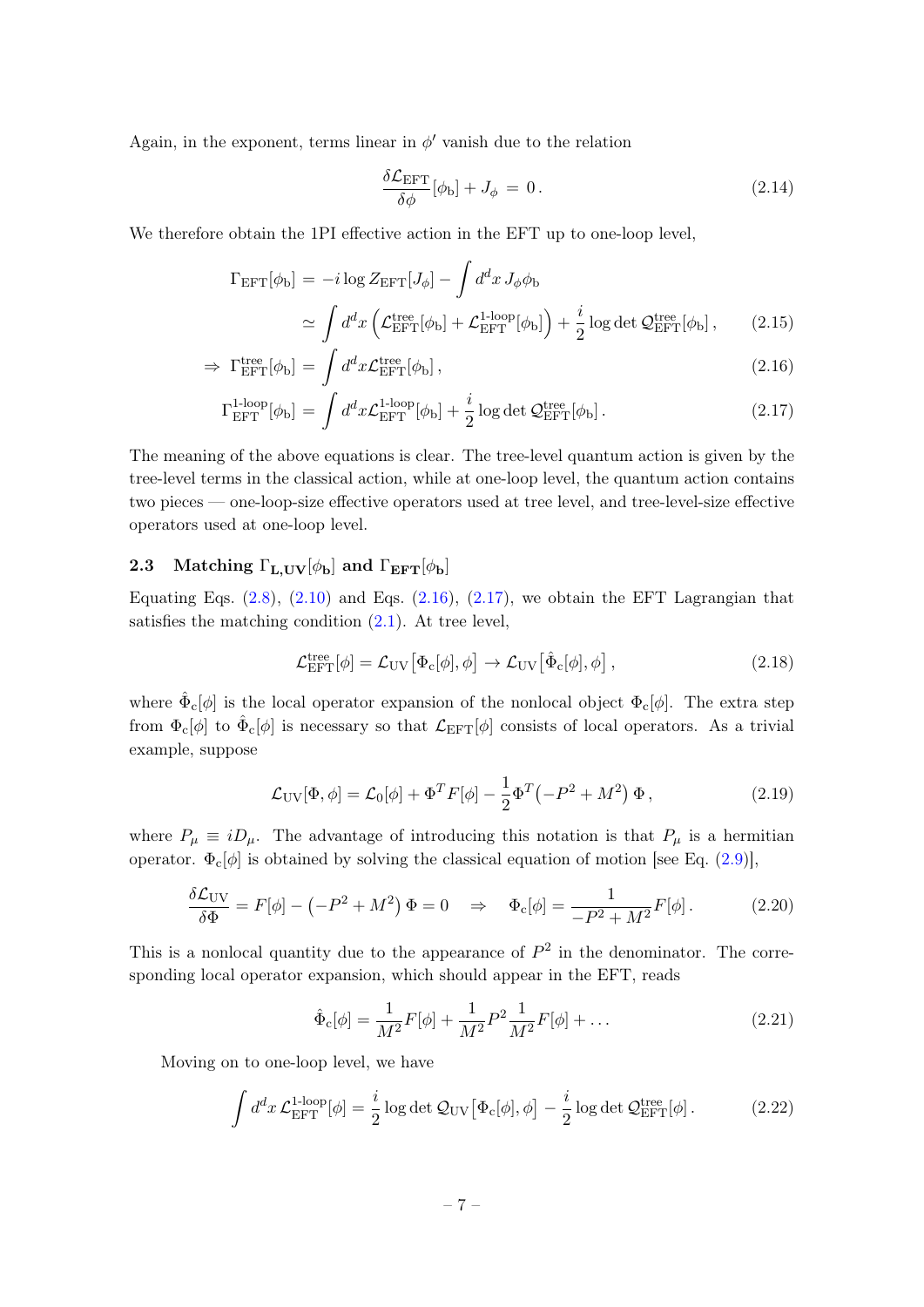To proceed, we follow [\[13\]](#page-52-6) and block-diagonalize  $\mathcal{Q}_{UV}$ . With the following short-hand notation for the elements of  $\mathcal{Q}_{\rm UV}$ ,

<span id="page-8-0"></span>
$$
Q_{\rm UV}[\Phi,\phi] = \begin{pmatrix} -\frac{\delta^2 \mathcal{L}_{\rm UV}}{\delta \Phi^2} [\Phi,\phi] & -\frac{\delta^2 \mathcal{L}_{\rm UV}}{\delta \Phi \delta \phi} [\Phi,\phi] \\ -\frac{\delta^2 \mathcal{L}_{\rm UV}}{\delta \phi \delta \Phi} [\Phi,\phi] & -\frac{\delta^2 \mathcal{L}_{\rm UV}}{\delta \phi^2} [\Phi,\phi] \end{pmatrix} \equiv \begin{pmatrix} \Delta_H[\Phi,\phi] & X_{HL}[\Phi,\phi] \\ X_{LH}[\Phi,\phi] & \Delta_L[\Phi,\phi] \end{pmatrix}, \quad (2.23)
$$

it is easy to show that

<span id="page-8-1"></span>
$$
V^{\dagger} Q_{\rm UV} V = \begin{pmatrix} \Delta_H - X_{HL} \Delta_L^{-1} X_{LH} & 0 \\ 0 & \Delta_L \end{pmatrix} \quad \text{with} \quad V = \begin{pmatrix} 1 & 0 \\ -\Delta_L^{-1} X_{LH} & 1 \end{pmatrix}.
$$
 (2.24)

Note that for real scalar fields,  $X_{HL} = X_{LH}$  and both are hermitian. When generalized to complex fields,  $X_{HL} = X_{LH}^{\dagger}$ . With Eq. [\(2.24\)](#page-8-1), the first term on the RHS of Eq. [\(2.22\)](#page-7-3) becomes

<span id="page-8-3"></span>
$$
\frac{i}{2}\log\det\mathcal{Q}_{\rm UV}[\Phi_{\rm c}[\phi],\phi] = \frac{i}{2}\log\det\left(\Delta_H - X_{HL}\Delta_L^{-1}X_{LH}\right) + \frac{i}{2}\log\det\Delta_L\,,\tag{2.25}
$$

where the arguments  $[\Phi_c[\phi], \phi] \to [\hat{\Phi}_c[\phi], \phi]$  have been dropped on the RHS for simplicity. Note that  $\Phi_{\rm c}[\phi]$  should be replaced by  $\hat{\Phi}_{\rm c}[\phi]$  to form local operators of the EFT.

Let us now look at the second term on the RHS of Eq.  $(2.22)$ . With Eqs.  $(2.13)$ and  $(2.18)$ , we have

<span id="page-8-2"></span>
$$
\mathcal{Q}_{\text{EFT}}^{\text{tree}}[\phi] = -\frac{\delta^2 \mathcal{L}_{\text{UV}}[\hat{\Phi}_{\text{c}}[\phi], \phi]}{\delta \phi^2} = -\frac{\delta}{\delta \phi} \left( \frac{\delta \mathcal{L}_{\text{UV}}}{\delta \phi} [\hat{\Phi}_{\text{c}}[\phi], \phi] + \frac{\delta \hat{\Phi}_{\text{c}}[\phi]}{\delta \phi} \frac{\delta \mathcal{L}_{\text{UV}}}{\delta \Phi} [\hat{\Phi}_{\text{c}}[\phi], \phi] \right)
$$
  
\n
$$
= -\frac{\delta}{\delta \phi} \left( \frac{\delta \mathcal{L}_{\text{UV}}}{\delta \phi} [\hat{\Phi}_{\text{c}}[\phi], \phi] \right) = -\frac{\delta^2 \mathcal{L}_{\text{UV}}}{\delta \phi^2} [\hat{\Phi}_{\text{c}}[\phi], \phi] - \frac{\delta \hat{\Phi}_{\text{c}}[\phi]}{\delta \phi} \frac{\delta^2 \mathcal{L}_{\text{UV}}}{\delta \Phi \delta \phi} [\hat{\Phi}_{\text{c}}[\phi], \phi]
$$
  
\n
$$
= \Delta_L [\hat{\Phi}_{\text{c}}[\phi], \phi] - X_{LH} \hat{\Delta}_H^{-1} X_{HL} [\hat{\Phi}_{\text{c}}[\phi], \phi]. \tag{2.26}
$$

When going from the first line to the second, we have used  $\frac{\delta \mathcal{L}_{\text{UV}}}{\delta \Phi} [\hat{\Phi}_c[\phi], \phi] = \frac{\delta \mathcal{L}_{\text{UV}}}{\delta \Phi} [\Phi_c[\phi], \phi] =$  $0$  — this is true because the EoM can be solved order by order in  $\frac{1}{M}$  to obtain a local operator expansion  $\hat{\Phi}_{c}[\phi]$ . To arrive at the last line of Eq. [\(2.26\)](#page-8-2), note that

$$
0 = \frac{\delta}{\delta\phi} \left( \frac{\delta \mathcal{L}_{\text{UV}}}{\delta \Phi} [\hat{\Phi}_{\text{c}}[\phi], \phi] \right) = \frac{\delta^2 \mathcal{L}_{\text{UV}}}{\delta\phi \delta \Phi} [\hat{\Phi}_{\text{c}}[\phi], \phi] + \frac{\delta \hat{\Phi}_{\text{c}}[\phi]}{\delta\phi} \frac{\delta^2 \mathcal{L}_{\text{UV}}}{\delta \Phi^2} [\hat{\Phi}_{\text{c}}[\phi], \phi]
$$
  
\n
$$
= -X_{LH} [\hat{\Phi}_{\text{c}}[\phi], \phi] - \frac{\delta \hat{\Phi}_{\text{c}}[\phi]}{\delta\phi} \Delta_H [\hat{\Phi}_{\text{c}}[\phi], \phi]
$$
  
\n
$$
\Rightarrow \frac{\delta \hat{\Phi}_{\text{c}}[\phi]}{\delta\phi} = -X_{LH} \Delta_H^{-1} [\hat{\Phi}_{\text{c}}[\phi], \phi] \rightarrow -X_{LH} \hat{\Delta}_H^{-1} [\hat{\Phi}_{\text{c}}[\phi], \phi], \qquad (2.27)
$$

where  $\hat{\Delta}_H^{-1}$  is the local operator expansion of  $\Delta_H^{-1}$ . We therefore obtain

$$
-\frac{i}{2}\log \det \mathcal{Q}_{\text{EFT}}^{\text{tree}}[\phi] = -\frac{i}{2}\log \det \left(\Delta_L - X_{LH}\hat{\Delta}_H^{-1}X_{HL}\right)
$$
  
=  $-\frac{i}{2}\log \det \Delta_L - \frac{i}{2}\log \det \left(1 - \Delta_L^{-1}X_{LH}\hat{\Delta}_H^{-1}X_{HL}\right)$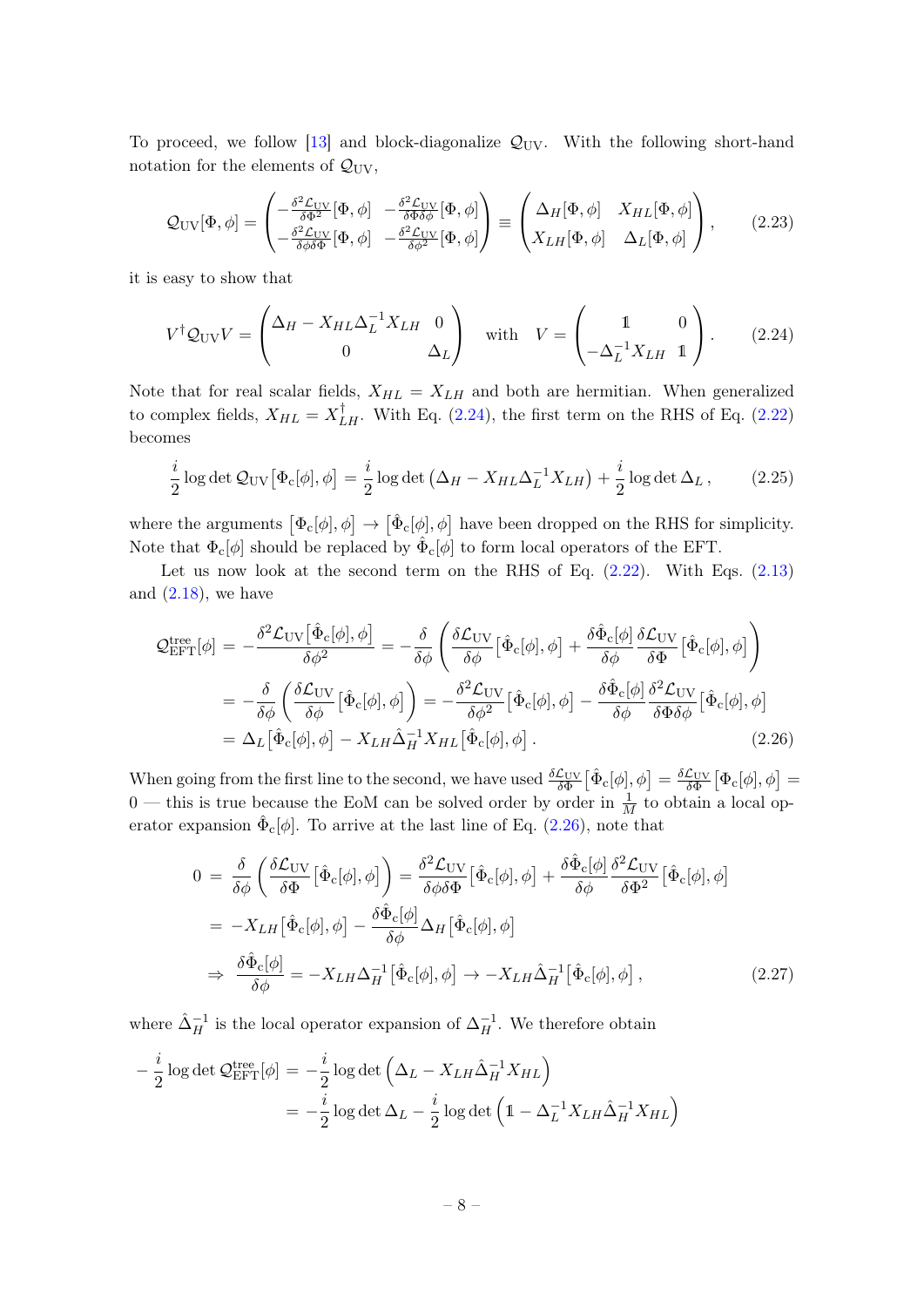$$
= -\frac{i}{2}\log \det \Delta_L - \frac{i}{2}\log \det \left(1 - \hat{\Delta}_H^{-1} X_{HL} \Delta_L^{-1} X_{LH}\right)
$$
  
= 
$$
-\frac{i}{2}\log \det \Delta_L + \frac{i}{2}\log \det \hat{\Delta}_H - \frac{i}{2}\log \det \left(\hat{\Delta}_H - X_{HL} \Delta_L^{-1} X_{LH}\right),
$$
(2.28)

with the arguments  $\left[ \hat{\Phi}_{c}[\phi], \phi \right]$  implicit. Adding this equation to Eq. [\(2.25\)](#page-8-3), we finally obtain, according to Eq.  $(2.22)$ ,

<span id="page-9-1"></span>
$$
\int d^d x \mathcal{L}_{\text{EFT}}^{\text{1-loop}}[\phi] = \frac{i}{2} \Big( \log \det \Big( \Delta_H - X_{HL} \Delta_L^{-1} X_{LH} \Big) - \log \det \Big( \hat{\Delta}_H - X_{HL} \Delta_L^{-1} X_{LH} \Big) \Big) + \frac{i}{2} \log \det \hat{\Delta}_H ,
$$
\n(2.29)

where again, the arguments  $\left[ \hat{\Phi}_{c}[\phi], \phi \right]$  are implicit. As expected, log det  $\Delta_L$  which comes from pure light loops cancels between the two terms.

## <span id="page-9-0"></span>2.4 Hard vs. soft

The formula obtained above for one-loop matching using functional methods, Eq. [\(2.29\)](#page-9-1), is quite abstract. To make use of it, a key observation, as emphasized in [\[13\]](#page-52-6), is that with dimensional regularization (which we adopt, together with the  $\overline{\text{MS}}$  scheme, throughout this paper), each "log det" can be separated into "hard" and "soft" region contributions, namely

<span id="page-9-2"></span>
$$
\log \det X = \log \det X|_{\text{hard}} + \log \det X|_{\text{soft}}.
$$
\n(2.30)

What "hard" and "soft" mean is the following: for the "loop integrals" that appear in the computation of log det X, which involve heavy and light particle masses  $\{M_i\}$ ,  $\{m_{i'}\}$ , and a "loop momentum" (i.e. integration variable) q,

- the hard region contribution is obtained by first expanding the integrand for  $|q^2| \sim$  $M_i^2 \gg |m_{i'}^2|$ , and then performing the integration over the *full* momentum space;
- the soft region contribution is obtained by first expanding the integrand for  $|q^2| \sim$  $|m_{i'}^2| \ll M_i^2$ , and then performing the integration over the *full* momentum space.

The nontrivial identity  $(2.30)$  is known as the method of expansion by regions, which has been well-known in Feynman diagrammatic multi-loop calculations; see e.g. [\[16–](#page-52-9)[18\]](#page-52-10). As a simple one-loop example, consider the following IR- and UV-finite integral (in  $d = 4 - \epsilon$ ) dimensions):

$$
\int \frac{d^d q}{(2\pi)^d} \frac{1}{(q^2 - M^2)(q^2 - m^2)^2} = \frac{i}{16\pi^2} \left[ \frac{1}{M^2 - m^2} \left( 1 - \log \frac{M^2}{m^2} \right) - \frac{m^2}{(M^2 - m^2)^2} \log \frac{M^2}{m^2} \right]
$$

$$
= \frac{i}{16\pi^2} \frac{1}{M^2} \left( 1 - \log \frac{M^2}{m^2} \right) + \mathcal{O}(M^{-4}). \tag{2.31}
$$

The hard and soft regions yield IR- and UV-divergent integrals, respectively: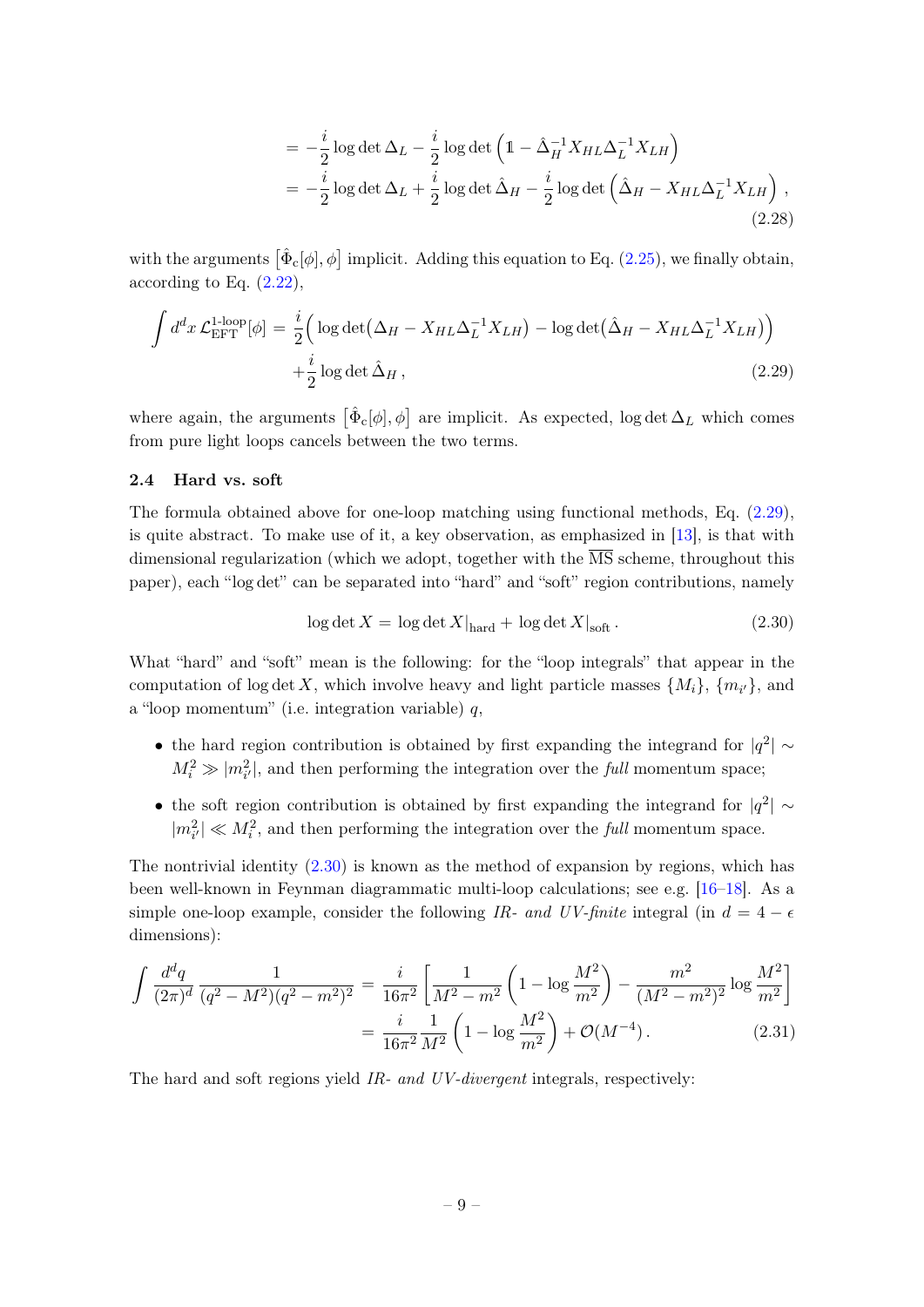$$
\int \frac{d^d q}{(2\pi)^d} \frac{1}{(q^2 - M^2)(q^2 - m^2)^2} \Big|_{\text{hard}} = \int \frac{d^d q}{(2\pi)^d} \frac{1}{(q^2 - M^2)q^4} (1 + ...)
$$

$$
= \frac{i}{16\pi^2} \frac{1}{M^2} \left(\frac{2}{\bar{\epsilon}} + 1 - \log \frac{M^2}{\mu^2}\right) + \mathcal{O}(M^{-4}),
$$

$$
\int \frac{d^d q}{(2\pi)^d} \frac{1}{(q^2 - M^2)(q^2 - m^2)^2} \Big|_{\text{soft}} = \int \frac{d^d q}{(2\pi)^d} \left[ -\frac{1}{M^2} \frac{1}{(q^2 - m^2)^2} + ... \right]
$$

$$
= \frac{i}{16\pi^2} \frac{1}{M^2} \left( -\frac{2}{\bar{\epsilon}} + \log \frac{m^2}{\mu^2} \right) + \mathcal{O}(M^{-4}), \quad (2.32b)
$$

where  $\frac{2}{\epsilon} \equiv \frac{2}{\epsilon} - \gamma + \log 4\pi$  with  $\epsilon = 4 - d$ . However, the  $\frac{1}{\epsilon}$  singularities cancel when the two equations are added, and the finite result of the original integral is reproduced.

Now we can simplify Eq.  $(2.29)$ . The crucial statements are

$$
\log \det(\hat{\Delta}_H - X_{HL}\Delta_L^{-1}X_{LH}) = \log \det(\Delta_H - X_{HL}\Delta_L^{-1}X_{LH})\big|_{\text{soft}},\qquad(2.33a)
$$

<span id="page-10-1"></span>
$$
\log \det \hat{\Delta}_H = \log \det \Delta_H \big|_{\text{soft}} = 0. \tag{2.33b}
$$

It is not hard to understand that replacing  $\Delta_H$  by  $\hat{\Delta}_H$  singles out the soft part, because  $M_i$  dependence comes only from  $\Delta_H$ , and a local operator expansion corresponds to the limit  $M_i \to \infty$ . On the other hand, log det  $\Delta_H|_{\text{soft}}$  vanishes because for pure heavy loops, expanding in the soft region gives rise to scaleless integrals. Combining Eqs. [\(2.29\)](#page-9-1), [\(2.30\)](#page-9-2) and [\(2.33\)](#page-10-1), we finally arrive at the following formula,

<span id="page-10-2"></span>
$$
\int d^d x \mathcal{L}_{\text{EFT}}^{1\text{-loop}}[\phi] = \frac{i}{2} \log \det (\Delta_H - X_{HL} \Delta_L^{-1} X_{LH})\Big|_{\text{hard}}
$$

$$
= \frac{i}{2} \text{Tr} \log (\Delta_H - X_{HL} \Delta_L^{-1} X_{LH})\Big|_{\text{hard}}.
$$
(2.34)

#### <span id="page-10-0"></span>2.5 Evaluating the functional trace

The initial steps of evaluating the functional trace [\(2.34\)](#page-10-2) are standard, which we reproduce here for the sake of completeness. Recall that entries of the infinite-dimensional matrix  $\Delta_H - X_{HL} \Delta_L^{-1} X_{LH}$ , which we shall call  $\Delta$  to simplify notation, are labeled by spacetime indices x (momentum indices  $q$ ) when the UV theory Lagrangian is written in position (momentum) space, i.e. in terms of  $\Phi(x)$ ,  $\phi(x)$  ( $\tilde{\Phi}(q)$ ,  $\phi(q)$ ), plus possible internal indices.  $\Delta$  contains x and  $i\partial_x$  in position space, which become operators  $\hat{x}$  and  $\hat{p}$  in general. We evaluate its trace using the momentum eigenstate basis, and follow standard manipulations familiar from quantum mechanics,

$$
\operatorname{Tr}\Delta(\hat{x},\hat{p}) = \int \frac{d^d q}{(2\pi)^d} \langle q | \operatorname{tr}\Delta(\hat{x},\hat{p}) | q \rangle = \int d^d x \int \frac{d^d q}{(2\pi)^d} \langle q | x \rangle \langle x | \operatorname{tr}\Delta(\hat{x},\hat{p}) | q \rangle
$$
  
\n
$$
= \int d^d x \int \frac{d^d q}{(2\pi)^d} e^{iq \cdot x} \operatorname{tr}\Delta(x,i\partial_x) e^{-iq \cdot x} = \int d^d x \int \frac{d^d q}{(2\pi)^d} \operatorname{tr}\Delta(x,i\partial_x + q)
$$
  
\n
$$
= \int d^d x \int \frac{d^d q}{(2\pi)^d} \operatorname{tr}\Delta(x,i\partial_x - q), \qquad (2.35)
$$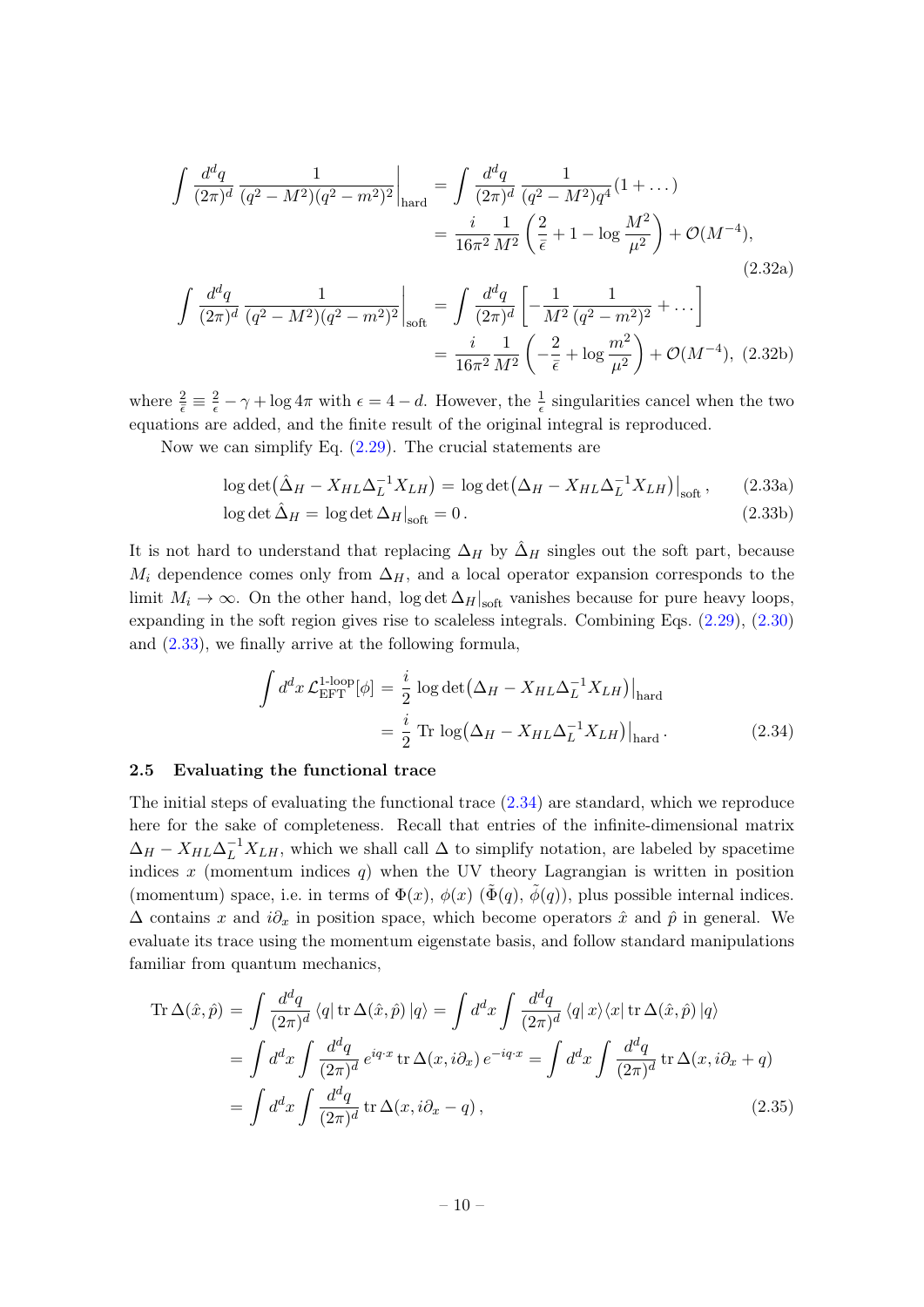where "tr" is over internal indices only, and we have used  $\langle x|q \rangle = e^{-iq \cdot x}$ . The last equality follows from a conventional change of integration variable  $q \rightarrow -q$ . As a result,

<span id="page-11-1"></span>
$$
\mathcal{L}_{\text{EFT}}^{1\text{-loop}}[\phi] = \frac{i}{2} \int \frac{d^d q}{(2\pi)^d} \operatorname{tr} \log \left( \Delta_H - X_{HL} \Delta_L^{-1} X_{LH} \right)_{P \to P - q} \bigg|_{\text{hard}}.
$$
 (2.36)

At this point, there is one additional transformation that can be made [\[1,](#page-51-0) [3,](#page-51-1) [4,](#page-51-2) [8\]](#page-52-1), but is optional. The idea is to put all covariant derivatives  $P_{\mu}$  into commutators, e.g.  $[P_{\mu}, P_{\nu}]$ ,  $[P_\mu, X(x)]$ , by sandwiching the tr log between  $e^{P \cdot \partial_q}$  and  $e^{-P \cdot \partial_q}$  (which trivially become 1's when acting on identities on both sides) and using the Baker-Campbell-Hausdorff (BCH) formula. This transformation is convenient in the sense that all intermediate steps from here on will involve  $P_\mu$ 's only through commutators, as does the final result<sup>[3](#page-11-3)</sup>. But meanwhile, it makes the computation more tedious because of a plethora of terms resulting from applying the BCH formula. This is especially true when the quadratic operator  $\mathcal{Q}_{\text{UV}}$  contains open covariant derivatives, namely  $P_\mu$ 's acting openly to the right as opposed to appearing in commutators, in addition to those from kinetic terms. Another disadvantage is that with the introduction of  $\partial_q$  which does not commute with q, the logarithm cannot be expanded in a simple way due to the fact that  $\log(AB) \neq \log A + \log B$  when  $[A, B] \neq 0^4$  $[A, B] \neq 0^4$ . As a way out, an auxiliary integral is introduced in [\[4,](#page-51-2) [8\]](#page-52-1), which nevertheless complicates the integrations to be done. Therefore, we choose to follow [\[11,](#page-52-4) [13\]](#page-52-6) and proceed without making this additional transformation.

#### <span id="page-11-0"></span>2.6 Covariant derivative expansion (CDE)

The next step is to perform a CDE, i.e. to make an expansion in power series of  $P_\mu$  while keeping  $P_\mu$  intact (as opposed to separating it into  $i\partial_\mu$  and  $gA_\mu$ ). Suppose, quite generally,

<span id="page-11-2"></span>
$$
\Delta_H = -P^2 + M^2 + X_H, \qquad (2.37)
$$

where

$$
M = \text{diag}(M_1, M_2, \dots) \tag{2.38}
$$

is the mass matrix of the heavy field multiplet  $\Phi^5$  $\Phi^5$ . In general,  $X_H$  may take the form

<span id="page-11-6"></span>
$$
X_H[\Phi, \phi, P_\mu] = U_H[\Phi, \phi] + P_\mu Z_H^{\mu}[\Phi, \phi] + Z_H^{\dagger \mu}[\Phi, \phi] P_\mu + P_\mu P_\nu Z_H^{\mu \nu}[\Phi, \phi] + Z_H^{\dagger \mu \nu}[\Phi, \phi] P_\nu P^\mu + \dots
$$
\n(2.39)

In the hard region, the logarithm in Eq.  $(2.36)$  can be expanded as follows:

$$
\log(\Delta_H - X_{HL}\Delta_L^{-1}X_{LH})_{P \to P-q} = \log(-q^2 + M^2 + 2q \cdot P - P^2 + X_H - X_{HL}\Delta_L^{-1}X_{LH})
$$

<span id="page-11-3"></span><sup>&</sup>lt;sup>3</sup>Recall that  $P_\mu$  as a operator acts on everything to its right, so e.g.  $iD_\mu\phi$ 's in the final result for  $\mathcal{L}_{EFT}$ really mean  $[P_\mu, \phi]$ . On the other hand, gauge field strengths can be written as  $[P_\mu, P_\nu]$  up to normalization.

<span id="page-11-4"></span><sup>&</sup>lt;sup>4</sup>Recall that "tr" is over internal indices only, so  $\text{tr}\left[\partial_q, f(q)\right] \neq 0$ . Also,  $\int \frac{d^dq}{(2\pi)^d} [\partial_q, f(q)] = \int \frac{d^dq}{(2\pi)^d} f'(q)$ may not vanish due to UV divergences.

<span id="page-11-5"></span><sup>&</sup>lt;sup>5</sup>It is always possible to simultaneously diagonalize the  $P_{\mu}$  and M matrices, since mass mixing can only happen among fields with identical gauge quantum numbers, as far as unbroken gauge symmetries are concerned. On the other hand, if the UV theory is written in the broken phase of a spontaneously broken gauge symmetry, there could also be mass mixing induced by spontaneous symmetry breaking. In that case, gauge fields associated with the broken symmetries would not appear in  $P_\mu$  in the first place, so the diagonalization is still possible.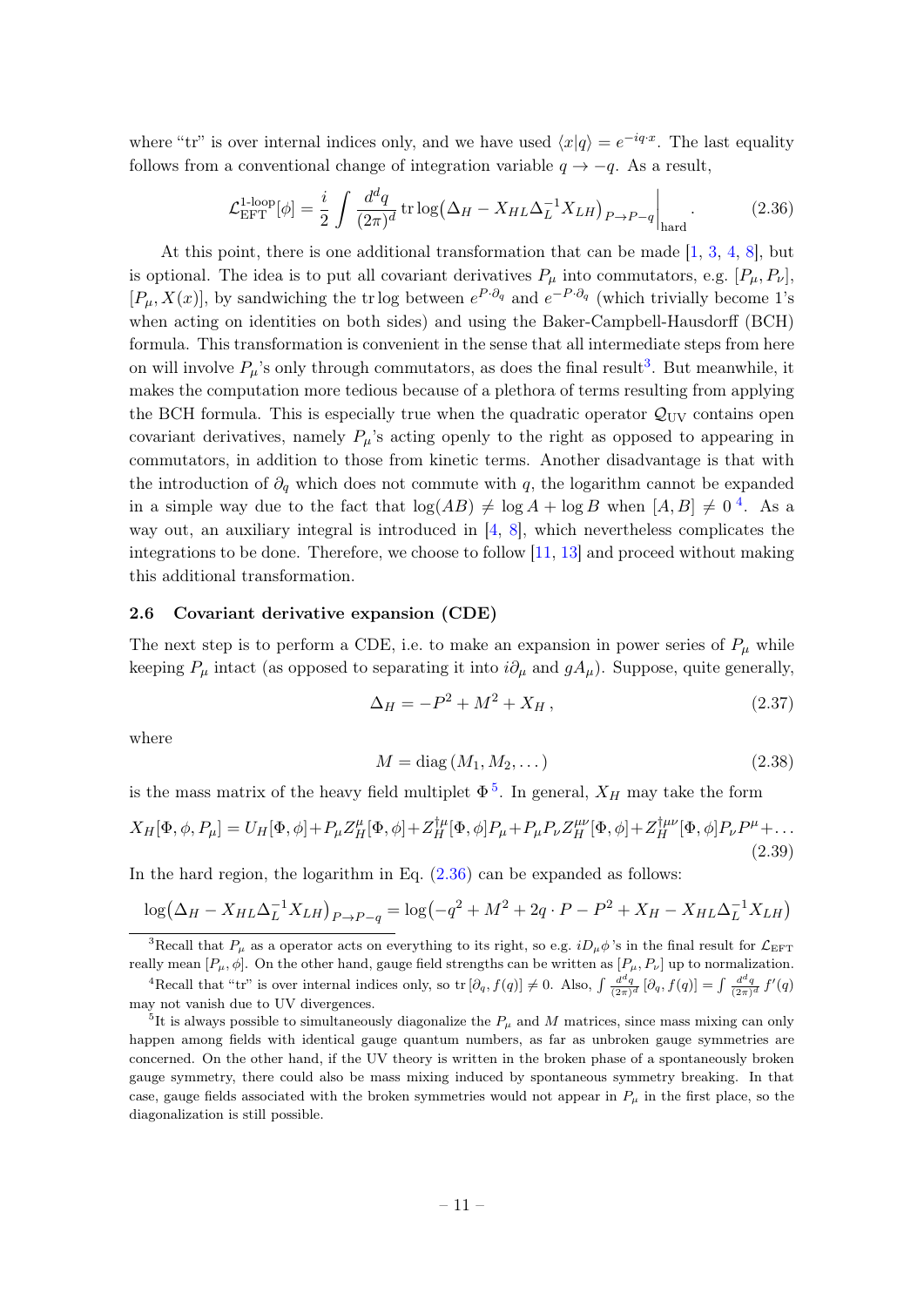$$
= \log(-q^2 + M^2) + \log\left[1 - \left(q^2 - M^2\right)^{-1}\left(2q \cdot P - P^2 + X_H - X_{HL}\Delta_L^{-1}X_{LH}\right)\right]
$$
  
=  $\log(-q^2 + M^2) - \sum_{n=1}^{\infty} \frac{1}{n} \left[ \left(q^2 - M^2\right)^{-1}\left(2q \cdot P - P^2 + X_H - X_{HL}\Delta_L^{-1}X_{LH}\right) \right]^n$ , (2.40)

where the substitution  $P \to P - q$  is assumed in  $X_H$  and  $X_{HL} \Delta_L^{-1} X_{L}$ . Therefore, up to an additive constant,

<span id="page-12-2"></span>
$$
\mathcal{L}_{\text{EFT}}^{\text{1-loop}}[\phi] = -\frac{i}{2} \operatorname{tr} \sum_{n=1}^{\infty} \frac{1}{n} \int \frac{d^d q}{(2\pi)^d} \Big[ \big(q^2 - M^2\big)^{-1} \Big]
$$
  

$$
\left(2q \cdot P - P^2 + X_H|_{P \to P - q} - X_{HL} \Delta_L^{-1} X_{LH}|_{P \to P - q}\right)^n \Big|_{\text{hard}} . (2.41)
$$

As before,  $X_{H,HL,LH}$  and  $\Delta_L$  have arguments  $\left[\hat{\Phi}_c[\phi], \phi\right]$ . Eq. [\(2.41\)](#page-12-2) holds for the special case of real scalars but can be straightforwardly generalized. It will be our starting point for deriving a covariant diagrammatic formulation of one-loop matching in the next section.

## <span id="page-12-0"></span>3 Covariant diagrams

## <span id="page-12-1"></span>3.1 Pure heavy loops

We first look at the simplest case, where the following three restrictions are satisfied:

- $X_{HL} = X_{LH} = 0$ , i.e. no mixed heavy-light contributions to one-loop matching. This already covers a broad class of UV models where heavy fields do not couple linearly to light degrees of freedom and  $\Phi_c = 0$ .
- $X_H$  does not contain open covariant derivatives, i.e.  $X_H = U_H$ ; see Eq. [\(2.39\)](#page-11-6).
- The field multiplet  $Φ$  contains only bosonic fields.

After developing the basics of covariant diagrams for this simplest case, we will lift the above restrictions one by one in the next three subsections.

For real scalars, we can directly use Eq. [\(2.41\)](#page-12-2), which becomes, under the above restrictions,

<span id="page-12-3"></span>
$$
\mathcal{L}_{\rm EFT}^{\rm 1-loop}[\phi] = -\frac{i}{2} \operatorname{tr} \sum_{n=1}^{\infty} \frac{1}{n} \int \frac{d^d q}{(2\pi)^d} \Big[ \big( q^2 - M^2 \big)^{-1} \big( 2q \cdot P - P^2 + U_H \big) \Big]^n. \tag{3.1}
$$

Note that, with no light masses involved, the hard part of the integral is trivially equal to the original integral. A key observation is that each term in the sum in Eq.  $(3.1)$  factorizes into a loop integral over q and a trace involving  $P_\mu$  and  $U_H$  that gives rise to effective operators. The nonvanishing loop integrals involved have the generic form

<span id="page-12-4"></span>
$$
\int \frac{d^d q}{(2\pi)^d} \frac{q^{\mu_1} \cdots q^{\mu_{2n_c}}}{(q^2 - M_i^2)^{n_i} (q^2 - M_j^2)^{n_j} \cdots} \equiv g^{\mu_1 \cdots \mu_{2n_c}} \mathcal{I}[q^{2n_c}]_{ij\ldots}^{n_i n_j \ldots},
$$
(3.2)

where  $g^{\mu_1...\mu_{2n_c}}$  is the completely symmetric tensor, e.g.  $g^{\mu\nu\rho\sigma} = g^{\mu\nu}g^{\rho\sigma} + g^{\mu\rho}g^{\nu\sigma} + g^{\mu\sigma}g^{\nu\rho}$ . Eq. [\(3.2\)](#page-12-4) defines the *master integrals*  $\mathcal{I}[q^{2n_c}]_{ij...}^{n_i n_j...}$ . We use the symbol " $\mathcal{I}$ " to distinguish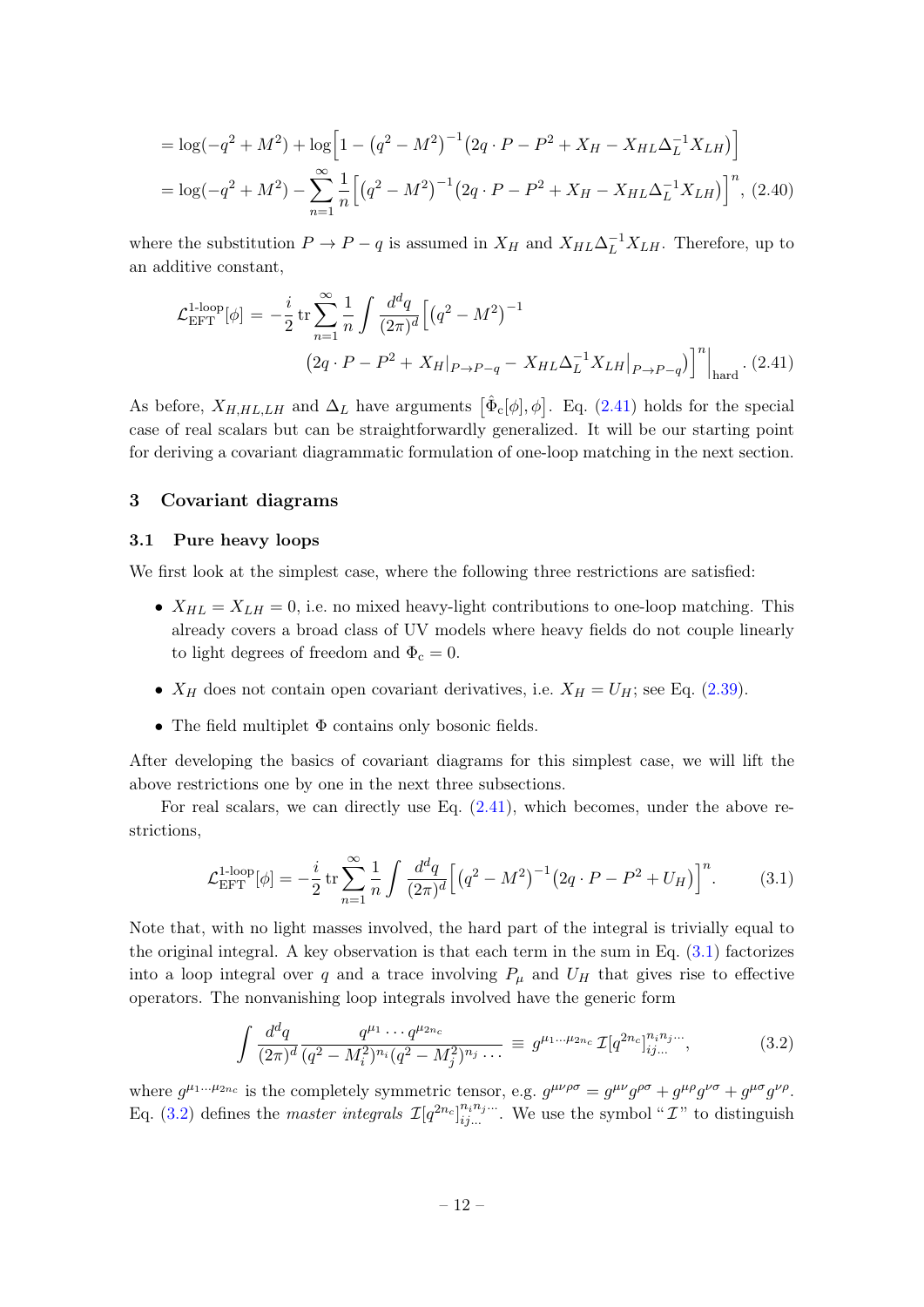from the master integrals in [\[8\]](#page-52-1) which are denoted by " I" and involve an extra auxiliary integral. Some useful master integrals are summarized in Appendix [A.](#page-47-0)

Eq. [\(3.1\)](#page-12-3) has a straightforward diagrammatic representation as a sum of one-loop diagrams with propagators  $\frac{1}{q^2 - M^2}$  and vertex insertions  $2q \cdot P$ ,  $-P^2$  and  $U_H$ . The loop integral can be read off from a diagram simply by counting the numbers of propagators (for each species) and  $2q \cdot P$  vertices. As a result of evaluating the loop integral as in Eq. [\(3.2\)](#page-12-4), various terms in  $g^{\mu_1...\mu_{2n_c}}$  Lorentz-contract the  $P_\mu$ 's from  $2q \cdot P$  insertions in different ways, and all possibilities are summed over. We can keep track of such contractions by connecting two  $2q \cdot P$  vertices by a dotted line. The above procedure can be easily understood with an example,

<span id="page-13-0"></span>
$$
\begin{pmatrix}\ni & \hat{j} & \hat{k} \\
\hat{k} & \hat{k} & \hat{k} \\
\hat{k} & \hat{k} & \hat{k}\n\end{pmatrix} = -\frac{i}{2} \frac{1}{2} \mathcal{I}[q^2]_{ij}^{22} \text{tr}\left((2P^{\mu}) U_{H\,ij} (2P_{\mu}) U_{H\,ji}\right),\tag{3.3}
$$

where the diagram is read clockwise, and filled and empty circles represent  $2q \cdot P$  and  $U_H$  insertions, respectively (recall that  $P_\mu$  is diagonal in the field multiplet space and hence does not change the propagator label). Eq.  $(3.3)$  represents a term in the expansion  $(3.1)$ . The only element in Eq.  $(3.3)$  which we have not discussed is the symmetry factor  $\frac{1}{2}$ , coming from  $\frac{1}{n} = \frac{1}{4}$  $\frac{1}{4}$  (four propagators) multiplied by 2 (two identical contributions  $tr((2P^{\mu}) U_{H ij} (2P_{\mu}) U_{H ji})$  and  $tr(U_{H ij} (2P_{\mu}) U_{H ji} (2P^{\mu}))$ ). An easy way to find this symmetry factor is to note the  $\mathbb{Z}_2$  symmetry of the diagram under rotation. It is not hard to show that in general, the presence of a  $\mathbb{Z}_S$  symmetry of a diagram under rotation indicates a symmetry factor  $\frac{1}{S}$ . We see that our diagrammatic formulation automatically collects terms from the CDE containing equivalent operator traces, and thus makes finding such factors a trivial task.

One can draw all possible diagrams like the one in Eq.  $(3.3)$  to keep track of terms in the expansion  $(3.1)$  up to a certain order. However, in many cases this is not necessary, as a smaller set of diagrams is already sufficient to solve for coefficients of all independent effective operators in the final result. This is because the number of independent structures one can write down with open covariant derivatives can be greater than the number of independent operators with covariant derivatives appearing only in commutators (recall that the final result can always be written in a form that involves  $P_\mu$ 's only via commutators). For example, there is only one independent operator involving two  $P_\mu$ 's and two U's, namely  $tr([P^{\mu}, U][P_{\mu}, U])$ . Eq. [\(3.3\)](#page-13-0), from which the coefficient of  $tr(P^{\mu}UP_{\mu}U)$  can be obtained, is sufficient to determine the coefficient of the operator  $\text{tr}([P^{\mu},U][P_{\mu},U])$ , although the latter also contains another structure  $tr(P^2U^2)$  corresponding to additional covariant diagrams. While we do not have an algorithm to determine, in full generality, the minimal set of diagrams to be computed, there is a useful prescription that works at least for all examples in this paper: all diagrams with either  $-P^2$  insertions or *adjacent*  $P_\mu$  contractions, namely those that yield  $tr(...P^{\mu}P_{\mu}...)$ , can be dropped. In many though not all cases, this prescription reduces the diagrams to a minimal set.

The above discussion can also be applied to other types of bosonic fields. A complex scalar is equivalent to a multiplet of two real scalars, e.g. its real and imaginary parts. In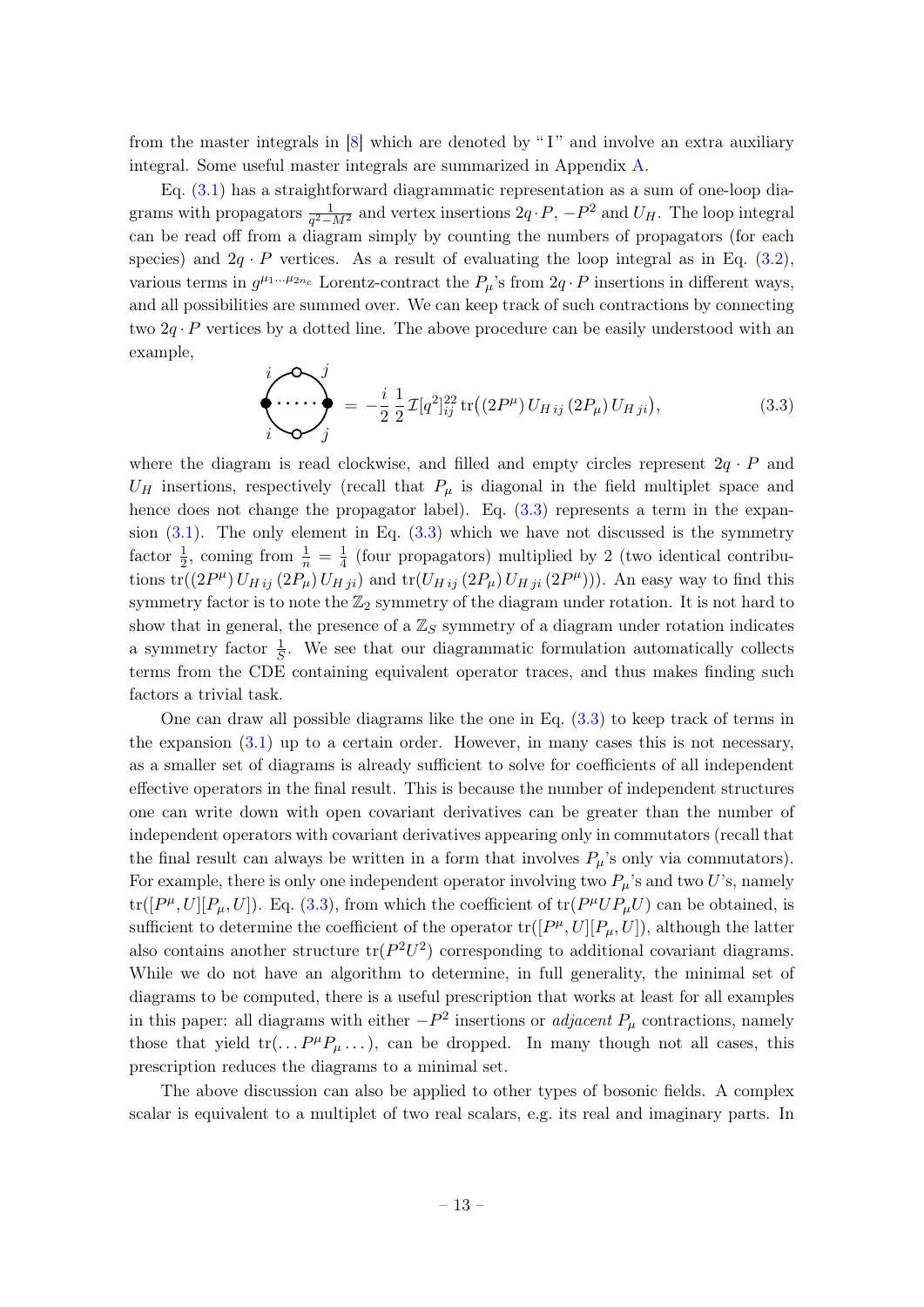practice it is often more convenient to use a multiplet consisting of the complex scalar itself and an appropriately-defined complex conjugate field. We will see explicitly how this is done in the next section. For vector bosons, with the addition of the  $R_{\xi}$  gauge fixing term, the UV Lagrangian contains the following terms quadratic in the quantum fluctuations,

$$
-\frac{1}{2}V_{\alpha}^{\prime a}\left\{(-g^{\alpha\beta})\left(-(P^2)_{ab} + M_V^2 \delta_{ab}\right) - \left(1 - \frac{1}{\xi}\right)\left(P^{\alpha}P^{\beta}\right)_{ab} + U_{Hab}^{\alpha\beta}\right\}V_{\beta}^{\prime b} \tag{3.4}
$$

It is convenient to use the Feynman gauge  $\xi = 1$ , where  $\Delta_H$  takes the form of Eq. [\(2.37\)](#page-11-2) as in the scalar case, so that the same procedure of using covariant diagrams can be followed  $6$ . The only nontrivial extension is that vector boson fields carry Lorentz indices, which are regarded as additional internal indices and should be contracted with  $-g_{\alpha\beta}$  (note minus sign!) when computing traces. This can be seen as follows,

$$
\log\{(-g^{\alpha\beta})(-P^2 + M_V^2) + U_H^{\alpha\beta}\}_{P \to P-q} = \log\{(-g^{\alpha\beta})(-q^2 + M_V^2 + 2q \cdot P - P^2) + U_H^{\alpha\beta}\}\
$$
  
= 
$$
\log\{(-g^{\alpha\gamma})(-q^2 + M_V^2)\}\
$$
  
+ 
$$
\log\{\delta_\gamma{}^\beta - (-g_{\gamma\delta})(q^2 - M_V^2)^{-1}((-g^{\delta\beta})(2q \cdot P - P^2) + U_H^{\delta\beta})\},
$$
 (3.5)

with internal indices  $a, b$  dropped for simplicity. As an example, when only vector fields are considered, the trace in Eq. [\(3.3\)](#page-13-0) should be understood as

<span id="page-14-2"></span>
$$
\text{tr}\,(P^{\mu}\,U_{H\,ij}\,P_{\mu}\,U_{H\,ji}) =
$$
\n
$$
(-g_{\alpha_1\beta_1})(-g_{\alpha_2\beta_2})(-g_{\alpha_3\beta_3})(-g_{\alpha_4\beta_4})\,\text{tr}\left((-g^{\beta_4\alpha_1}P^{\mu})(U_{H\,ij}^{\beta_1\alpha_2})(-g^{\beta_2\alpha_3}P_{\mu})(U_{H\,ji}^{\beta_3\alpha_4})\right), (3.6)
$$

with all Lorentz indices written out explicitly. The "tr" in the second line of Eq.  $(3.6)$  then indicates a trace over the remaining internal indices.

A summary of the building blocks of covariant diagrams and the operator structures they represent in the restricted case discussed in this subsection can be found in Table [1](#page-19-0) of Section [3.5.](#page-18-0)

#### <span id="page-14-0"></span>3.2 Mixed heavy-light loops

Next, we allow  $X_{H L, L H}$  to be nonzero, while still assuming the absence of open covariant derivatives. Specifically, we consider

$$
X_{HL} = U_{HL}, \quad X_{LH} = U_{LH}, \tag{3.7a}
$$

$$
\Delta_L = -P^2 + m^2 + X_L = -P^2 + m^2 + U_L.
$$
\n(3.7b)

where

$$
m = \text{diag}(m_1, m_2, \dots) \tag{3.8}
$$

is the mass matrix of the light field multiplet  $\phi$ . The additional piece in Eq. [\(2.41\)](#page-12-2) becomes

<span id="page-14-1"></span> ${}^{6}$ The associated Goldstone boson and ghost fields can also be treated in the same way as scalars, except that ghost loops come with a factor of  $(-1)$  due to the Grassmannian Gaussian integral.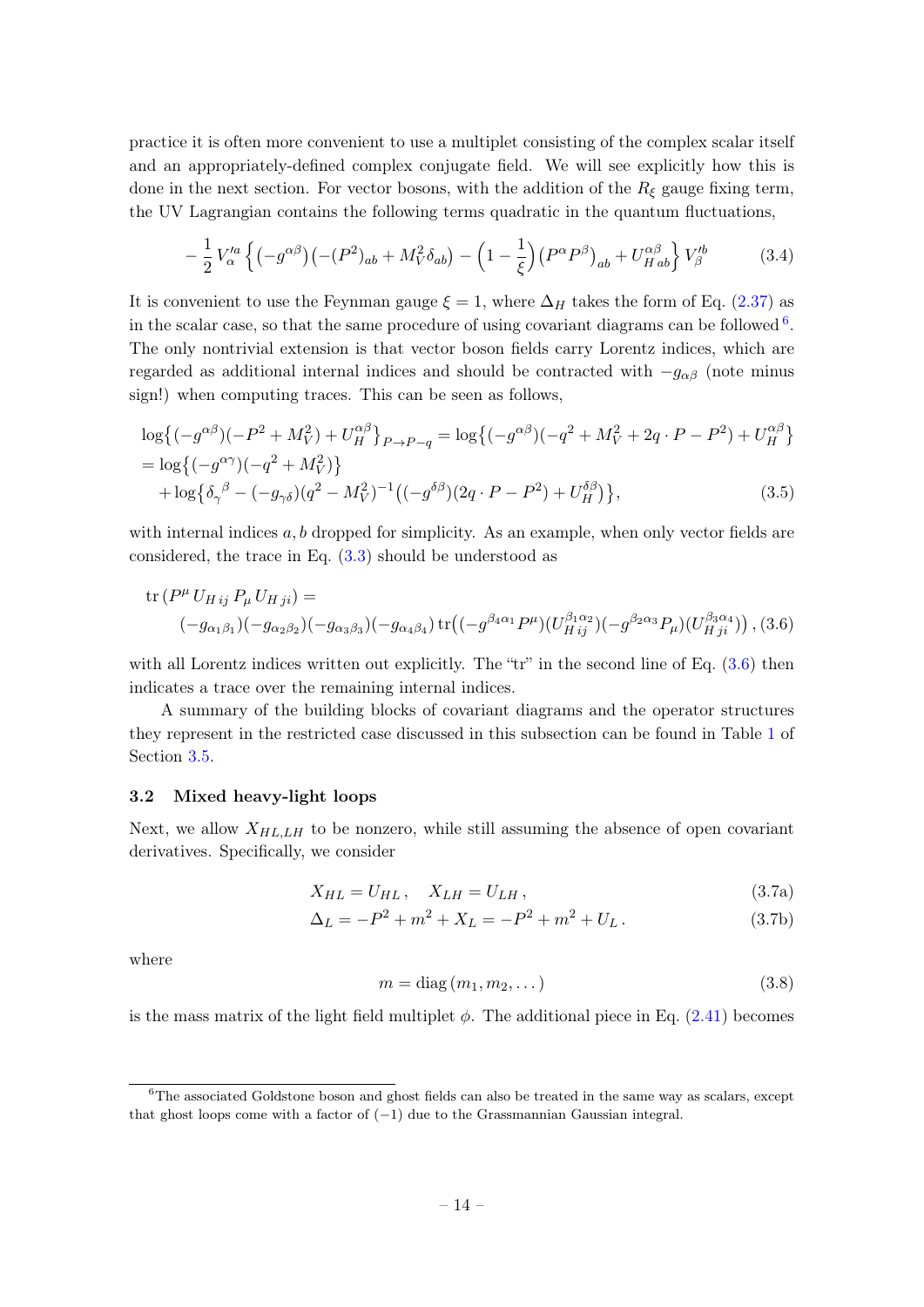<span id="page-15-1"></span>
$$
- X_{HL} \Delta_L^{-1} X_{LH} |_{P \to P-q} = U_{HL} (q^2 - m^2 - 2q \cdot P + P^2 - U_L)^{-1} U_{LH}
$$
  

$$
\to U_{HL} \sum_{n=0}^{\infty} \left[ \frac{1}{q^2} (m^2 + 2q \cdot P - P^2 + U_L) \right]^n \frac{1}{q^2} U_{LH}.
$$
 (3.9)

The expansion above is suitable in the hard region where  $|q^2| \gg |m^2|$ . Eq. [\(3.9\)](#page-15-1) as a whole can be thought of as a new type of insertion in the heavy loop, in addition to  $2q \cdot P$ ,  $-P^2$ ,  $U_H$  considered in the previous subsection. Equivalently, the expansion of Eq.  $(3.9)$  instructs us to draw one-loop diagrams involving both heavy and light propagators which represent 1  $\frac{1}{q^2 - M^2}$  and  $\frac{1}{q^2}$ , respectively.  $2q \cdot P$ ,  $-P^2$  and  $U_H$  can be inserted in heavy propagators as before, while  $2q \cdot P$ ,  $-P^2$ ,  $U_L$  and  $m^2$  can be inserted in light propagators.  $U_{HL}$  ( $U_{LH}$ ) connects an incoming heavy (light) propagator and an outgoing light (heavy) propagator, when the diagrams are read clockwise. Loop integrals now have the form

<span id="page-15-2"></span>
$$
\int \frac{d^d q}{(2\pi)^d} \frac{q^{\mu_1} \cdots q^{\mu_{2n_c}}}{(q^2 - M_i^2)^{n_i} (q^2 - M_j^2)^{n_j} \cdots (q^2)^{n_L}} \equiv g^{\mu_1 \ldots \mu_{2n_c}} \mathcal{I}[q^{2n_c}]_{ij\ldots 0}^{n_i n_j \ldots n_L}.
$$
 (3.10)

Eq. [\(3.10\)](#page-15-2) defines an extended set of master integrals  $\mathcal{I}[q^{2n_c}]_{ii=0}^{n_i n_j...n_L}$  $\sum_{ij...0}^{n_i n_j...n_L}$ , some of which are summarized in Appendix [A.](#page-47-0) Note that these loop integrals do not depend on light particle masses because the latter are treated as vertex insertions. This implies, in particular, that in the case of massless particles, there is no need to keep  $m^2$  nonzero as an IR regulator.

As a simple example, we show a mixed heavy-light version of Eq.  $(3.3)$ ,

$$
\begin{aligned}\n\stackrel{i}{\longleftrightarrow} \stackrel{\bullet}{\longleftrightarrow} \stackrel{i'}{\longleftrightarrow} &= -\frac{i}{2} \mathcal{I}[q^2]_{i0}^{22} \operatorname{tr}\left((2P^{\mu}) U_{HL}{}^{i'}(2P_{\mu}) U_{L}{}^{i'}\right), \\
\stackrel{i}{\longleftrightarrow} \stackrel{i'}{\longleftrightarrow} \stackrel{i'}{\longleftrightarrow} & \end{aligned} \tag{3.11}
$$

where light propagators are represented by dashed lines, and labeled by primed indices. Note the absence of a nontrivial symmetry factor in this case. The additional building blocks of covariant diagrams discussed in this subsection are summarized in Table [2](#page-20-0) of Section [3.5.](#page-18-0)

### <span id="page-15-0"></span>3.3 Open covariant derivatives

In addition to  $U_{H,HL,LH,L}$  considered above, the  $X_{H,HL,LH,L}$  matrices may also contain terms involving open covariant derivatives; see Eq. [\(2.39\)](#page-11-6). These terms are slightly different from the U terms because they are modified by the substitution  $P \to P - q$ . For example, terms in Eq. [\(2.39\)](#page-11-6) with one open covariant derivative become

<span id="page-15-3"></span>
$$
P_{\mu}Z_{H}^{\mu} + Z_{H}^{\dagger \mu}P_{\mu} \to P_{\mu}Z_{H}^{\mu} + Z_{H}^{\dagger \mu}P_{\mu} - q_{\mu}Z_{H}^{\mu} - Z_{H}^{\dagger \mu}q_{\mu}, \qquad (3.12)
$$

resulting in two types of vertex insertions:  $P_{\mu}Z_{H}^{\mu}$  and  $Z_{H}^{\dagger\mu}P_{\mu}$  are just like U insertions, while  $-q_{\mu}Z_{H}^{\mu}$  and  $-Z_{H}^{\dagger\mu}q_{\mu}$  are similar to  $2q \cdot P$  insertions. In the latter case, the  $q_{\mu}$ 's involved are part of the loop integral, which gives rise to  $g^{\mu_1...\mu_{2n_c}}$ . Lorentz contractions are thus possible not only between  $P_\mu$ 's from  $2q \cdot P$  insertions, but also  $Z_H^{(\dagger)\mu}$ 's from  $-q_\mu Z_H^{\mu}$ ,  $-Z_H^{\dagger\mu}q_\mu$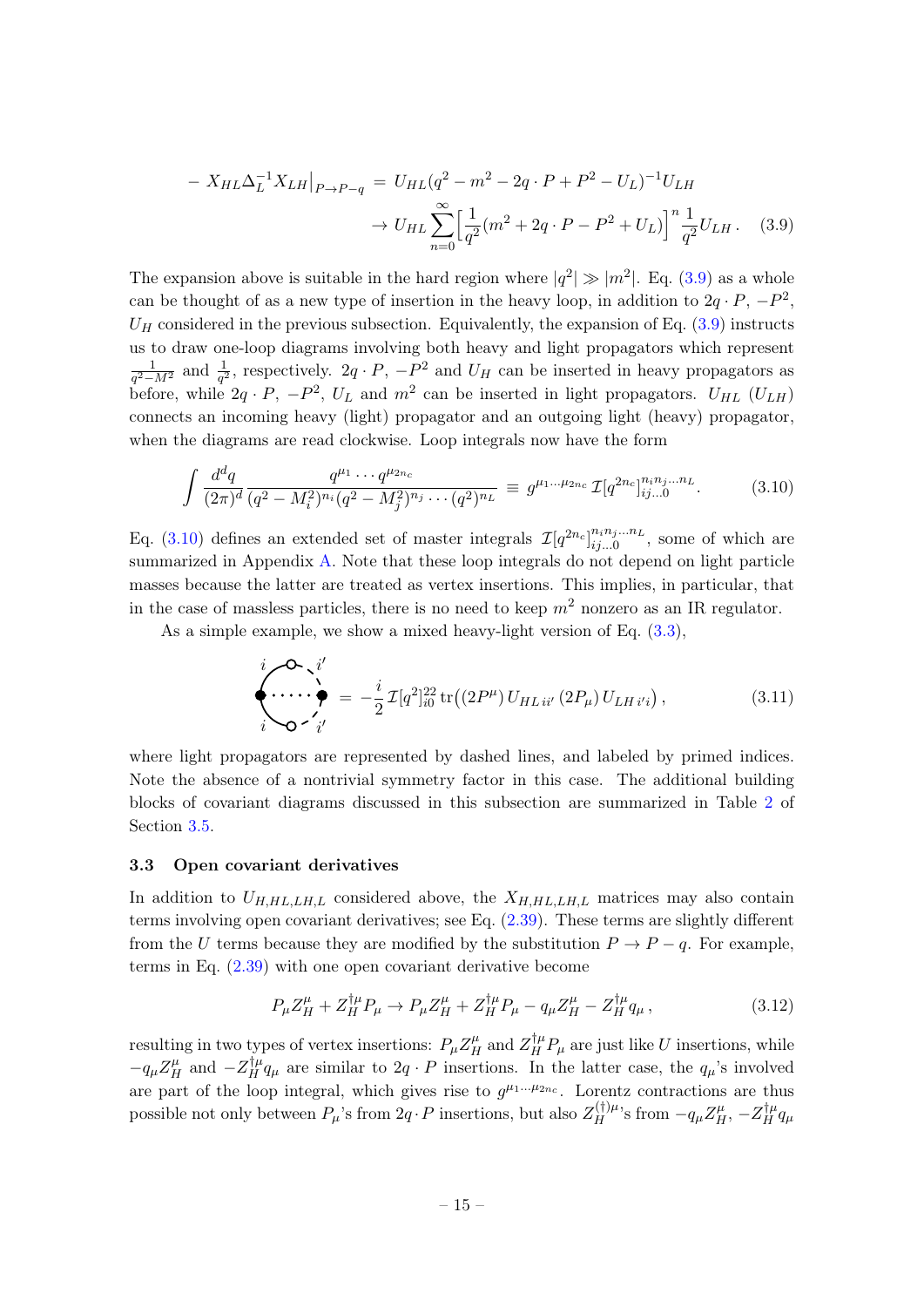insertions. We shall use the same symbol for the two types of  $Z^{(\dagger)}$  insertions — they are distinguished by whether or not a contraction is indicated (by a dotted line as before). As a simple example, j

$$
\sum_{i}^{\prime} = -\frac{i}{2} \mathcal{I}_{ij}^{11} \text{tr}(P_{\mu} Z_{H\,ij}^{\mu} Z_{H\,ji}^{\dagger \nu} P_{\nu}), \qquad (3.13a)
$$

$$
\underbrace{\left(\cdot\ldots\cdot\right)}_{i} = -\frac{i}{2} \mathcal{I}[q^2]_{ij}^{11} \operatorname{tr}(Z_{H\,ij}^{\mu} \, Z_{H\,\mu\,ji}^{\dagger}),\tag{3.13b}
$$

where light and dark gray squares represent  $(P_\mu)Z_H^{\mu}$  and  $Z_H^{\dagger\mu}(P_\mu)$  insertions, respectively. Here and in the following, " $[q^{2n_c}]$ " is dropped when writing master integrals with  $n_c = 0$ .

We have focused on pure heavy loops in the discussion above for concreteness, but there is no essential difference for mixed heavy-light loops, which may involve  $Z_{HL,LH,L}^{(\dagger)}$ . A summary of possible  $Z^{(\dagger)}$  insertions (up to one-open-covariant-derivative terms) can be found in Table [3](#page-20-1) of Section [3.5.](#page-18-0) Also, it is straightforward to extend the procedure to terms in the  $X$  matrices with more than one open covariant derivatives, though more complex notation may be needed to keep track of Lorentz contractions.

#### <span id="page-16-0"></span>3.4 Loops with fermions

Up to now we have considered loops with bosonic fields only. Fermionic fields have a different form of quadratic operator  $\mathcal{Q}_{\text{UV}}$ , with e.g.  $-\cancel{P}+M$  in the case of Dirac fermions in place of  $-P^2 + M^2$ . There are at least two approaches one can follow. One is to square the quadratic operator to match the general form in the bosonic case. To give an example for illustration, suppose

$$
\mathcal{L}_{\rm UV}[\Psi,\phi] = \mathcal{L}_0[\phi] + \bar{\Psi}(\dot{P} - M - X_H[\phi])\Psi,
$$
\n(3.14)

where  $\phi$  denotes collectively light fields, and  $\Psi$  is a heavy Dirac fermion. We assume  $X_H = X_{H,e} + X_{H,o}$  with  $X_{H,e}$  ( $X_{H,o}$ ) containing terms with even (odd) numbers of gamma matrices. There is no mixed heavy-light contribution to matching in this case, so

$$
S_{\text{EFT}}^{\text{1-loop}} = -i \operatorname{Tr} \log(\mathbf{P} - M - X_H). \tag{3.15}
$$

Note the different overall sign compared with bosonic case, due to the Grassmannian nature of the  $\Psi$  field. Using the fact that traces of gamma matrices are invariant under changing signs of all gamma matrices, we have

<span id="page-16-1"></span>
$$
S_{\text{EFT}}^{\text{1-loop}} = -\frac{i}{2} \left[ \text{Tr} \log(\cancel{P} - M - X_{H,e} - X_{H,o}) + \text{Tr} \log(-\cancel{P} - M - X_{H,e} + X_{H,o}) \right]
$$
  
=  $-\frac{i}{2} \text{Tr} \log(-\cancel{P}^2 + M^2 + 2MX_{H,e} + X_H(X_{H,e} - X_{H,o}) - [\cancel{P}, X_{H,e}] + {\cancel{P}, X_{H,o}})$   
=  $-\frac{i}{2} \text{Tr} \log(-P^2 + M^2 - \frac{i}{2} \sigma^{\mu\nu} G'_{\mu\nu} + 2MX_{H,e}$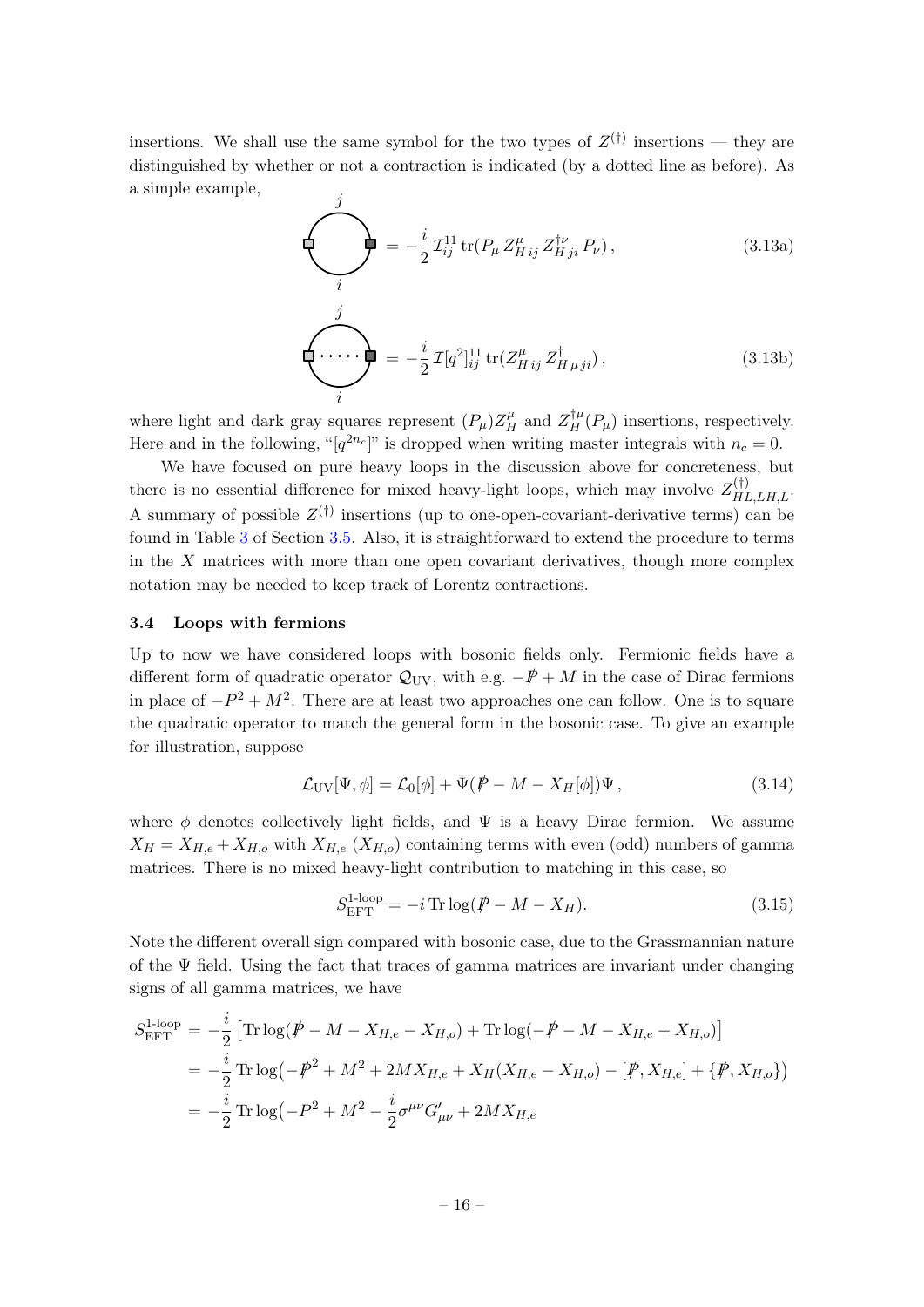$$
+X_H(X_{H,e}-X_{H,o}) - [\not\! P, X_{H,e}] + \{\not\! P, X_{H,o}\}\,,\tag{3.16}
$$

where  $G'_{\mu\nu} = [D_{\mu}, D_{\nu}] = -igG_{\mu\nu}$  and  $\sigma^{\mu\nu} = \frac{i}{2}$  $\frac{i}{2}[\gamma^{\mu}, \gamma^{\nu}]$ . The calculation then proceeds as in the bosonic case, with  $-\frac{i}{2}$  $\frac{i}{2}\sigma^{\mu\nu}G'_{\mu\nu} + 2MX_{H,e} + X_H(X_{H,e} - X_{H,o}) - [\not\! P, X_{H,e}] + {\{\not\! P, X_{H,o}\}}$ playing the role of  $X_H$ .

In this paper, however, we follow an alternative strategy so as to derive a more straightforward diagrammatic formulation of one-loop functional matching. Still using the example above and, for the moment, further assuming  $X_H = U_H$  does not contain open covariant derivatives for simplicity, we repeat the steps in Sections [2.5](#page-10-0) and [2.6](#page-11-0) without squaring the quadratic operator,

<span id="page-17-1"></span>
$$
\mathcal{L}_{\text{EFT}}^{1\text{-loop}} = -i \int \frac{d^d q}{(2\pi)^d} \operatorname{tr} \log(\mathcal{P} - \mathcal{q} - M - U_H)
$$
\n
$$
= -i \int \frac{d^d q}{(2\pi)^d} \operatorname{tr} \log(-\mathcal{q} - M) - i \int \frac{d^d q}{(2\pi)^d} \operatorname{tr} \log[1 - (-\mathcal{q} - M)^{-1}(-\mathcal{P} + U_H)]
$$
\n
$$
= \text{const.} + i \operatorname{tr} \sum_{n=1}^{\infty} \frac{1}{n} \int \frac{d^d q}{(2\pi)^d} [(-\mathcal{q} - M)^{-1}(-\mathcal{P} + U_H)]^n. \tag{3.17}
$$

This is a fermionic version of Eq.  $(3.1)$ , after the irrelevant constant term is dropped. The diagrammatic representation in this case involves fermionic propagators  $(-q - M)^{-1}$  and vertex insertions  $-\dot{P}$  and  $U_H$ . The rules of drawing covariant diagrams and reading off their expressions are similar to the bosonic case, but we note the following three major differences:

- The prefactor has a different sign due to the fermionic Gaussian integral. It is convenient to denote the prefactor by  $-i\epsilon_s$ , as is common in the literature. We have seen that for real bosonic degrees of freedom,  $c_s = \frac{1}{2}$  $\frac{1}{2}$ , while for Dirac fermions,  $c_s = -1$ . In any case,  $c_s$  can be easily seen from the Gaussian integral involved. For example,  $c_s = -1$  for ghost fields, and  $c_s = -\frac{1}{2}$  $\frac{1}{2}$  for Weyl fermions.
- Each fermionic propagator contains two terms,

<span id="page-17-0"></span>
$$
(-q - M)^{-1} = \frac{-q + M}{q^2 - M^2} = \frac{M}{q^2 - M^2} + \frac{-q_\mu \gamma^\mu}{q^2 - M^2}.
$$
 (3.18)

The first term is just the bosonic propagator multiplied by  $M$ , while the second term involves  $q_{\mu}$  in the numerator which modifies the loop integral compared with the bosonic case. The situation is the same as that of Eq.  $(3.12)$  in the previous subsection. We shall continue to use dotted lines to indicate contractions among Lorentz vectors associated with  $q_{\mu}$  (in this case  $\gamma^{\mu}$ ). Our rule is to take the first or second term in Eq. [\(3.18\)](#page-17-0) depending on whether the fermionic propagator is connected to a dotted line. To give an example,

$$
\bigotimes \qquad = i \frac{1}{2} \mathcal{I}_i^2 M^2 \operatorname{tr} U_H^2, \tag{3.19a}
$$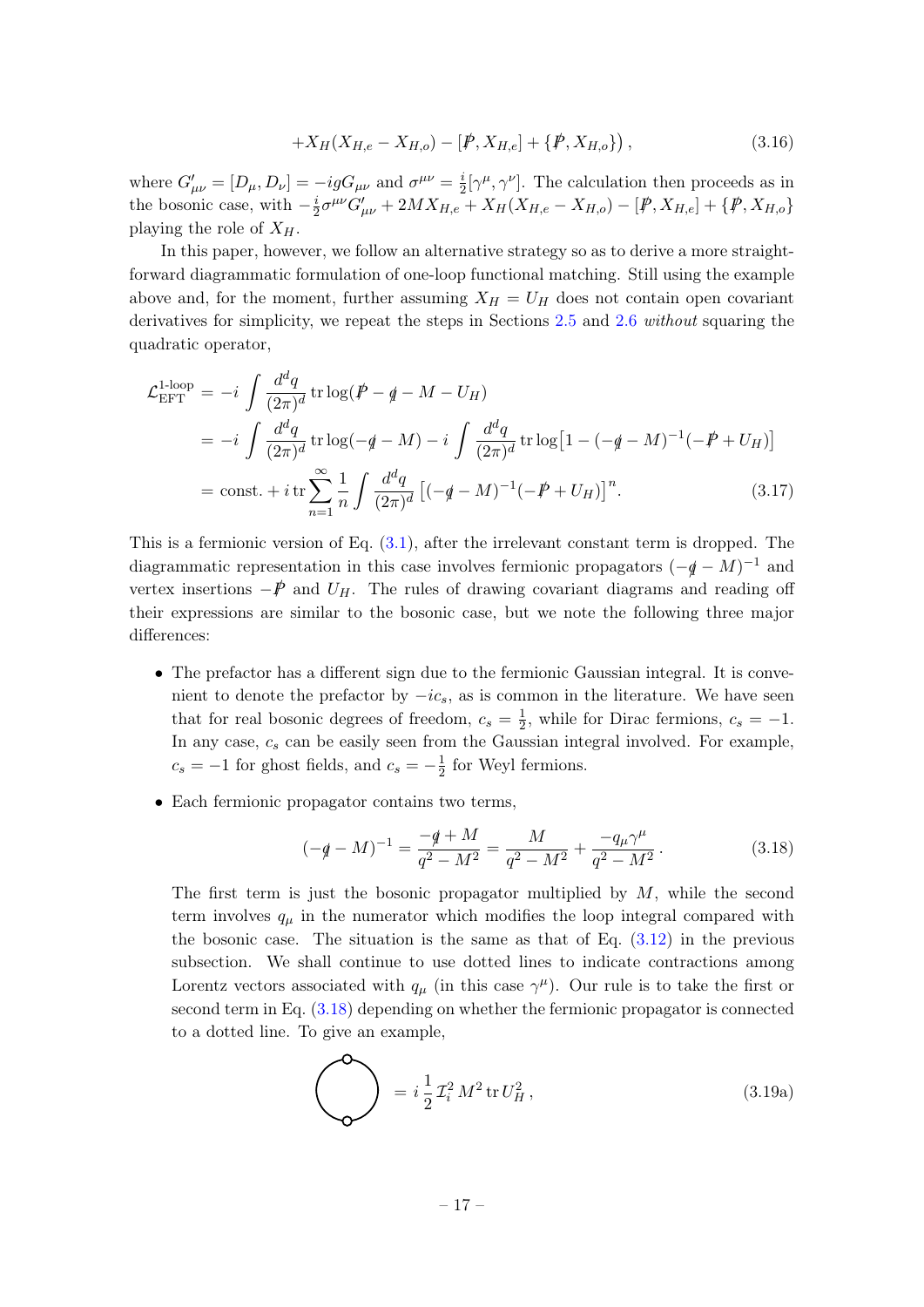$$
\left(\frac{\partial}{\partial u}\right) = i \frac{1}{2} \mathcal{I}[q^2]_i^2 \operatorname{tr}\left((-\gamma^{\mu})U_H(-\gamma_{\mu})U_H\right),\tag{3.19b}
$$

where  $\frac{1}{2}$  is a symmetry factor, and it is understood that  $M_i = M$  in the master integrals. As before, we have used empty circles for  $U_H$  insertions.

• Covariant derivative insertions are in the form of  $-\cancel{p}$  which, unlike  $2q \cdot P$ , is qindependent and thus decouples from the loop integral. We shall continue to use filled circles to denote covariant derivative insertions in fermion propagators, but they should not be contracted (i.e. connected by dotted lines) with each other in this case.

With the new features discussed above taken into account, it is straightforward to generalize the procedures of the previous two subsections to incorporate mixed heavy-light loops and additional structures in the  $X$  matrices in the fermionic case. Mixed bosonic-fermionic loops can also be handled — the derivation in this case is actually very similar to that of mixed heavy-light loops. The sign of  $c_s$  is determined by the propagator from which one starts reading a diagram, with no ambiguity. For example, one may have  $\text{tr}(\ldots U_{BF} \ldots U_{FB} \ldots)$ or  $\text{tr}(\ldots U_{FB} \ldots U_{BF} \ldots)$ , depending on whether one starts reading the diagram from a bosonic (B) or fermionic (F) propagator. The values of the two traces are opposite to each other, since  $U_{BF}$  and  $U_{FB}$  are fermionic and anticommuting (while all ... 's are bosonic), so they give the same result when multiplied by opposite spin factors.

The new ingredients for building covariant diagrams involving Dirac fermions are summarized in Table [4](#page-21-0) of Section [3.5.](#page-18-0) We further note that, as in the bosonic case discussed in Section [3.1,](#page-12-1) the prescription of dropping terms involving  $\text{tr}(\ldots P^{\mu}P_{\mu} \ldots)$  can be adopted. These terms can arise, for example, when two fermionic propagators are contracted which are separated by two  $\vec{P}$  insertions and one uncontracted fermionic propagator, provided that the loop integral is convergent — this is because  $\gamma^{\mu} \mathcal{P} \mathcal{P} \gamma_{\mu} = 4P^2 + \mathcal{O}(\epsilon)$  where  $\epsilon = 4 - d$ .

#### <span id="page-18-0"></span>3.5 Summary: recipe for one-loop matching

All derivations from Section [2](#page-5-0) to Section [3.4](#page-16-0) are done *once and for all.* Now we summarize the results obtained into a recipe that can be easily followed without repeating the derivations.

Starting from an UV Lagrangian  $\mathcal{L}_{UV}[\Phi, \phi]$  involving heavy fields  $\Phi$  of masses  $\{M_i\}$ and light fields  $\phi$  of masses  $\{m_{i'}\} \ll \{M_i\}$ , the low-energy EFT can be obtained up to one loop level with the following procedure:

1. Solve the classical equation of motion  $\frac{\delta \mathcal{L}_{UV}}{\delta \Phi} [\Phi_c[\phi], \phi] = 0$  for  $\Phi_c[\phi]$  as an expan-sion of local operators<sup>[7](#page-18-1)</sup>. The tree-level effective Lagrangian is given by  $\mathcal{L}_{\text{EFT}}^{\text{tree}}[\phi] =$  $\mathcal{L}_{\rm UV}[\Phi_{\rm c}[\phi],\phi]$  .

<span id="page-18-1"></span><sup>&</sup>lt;sup>7</sup>From here on we omit the hat in  $\hat{\Phi}_{c}[\phi]$  and simply write  $\Phi_{c}[\phi]$ . The distinction between the two was important in our derivation in Section [2,](#page-5-0) but will not be relevant in the rest of the paper.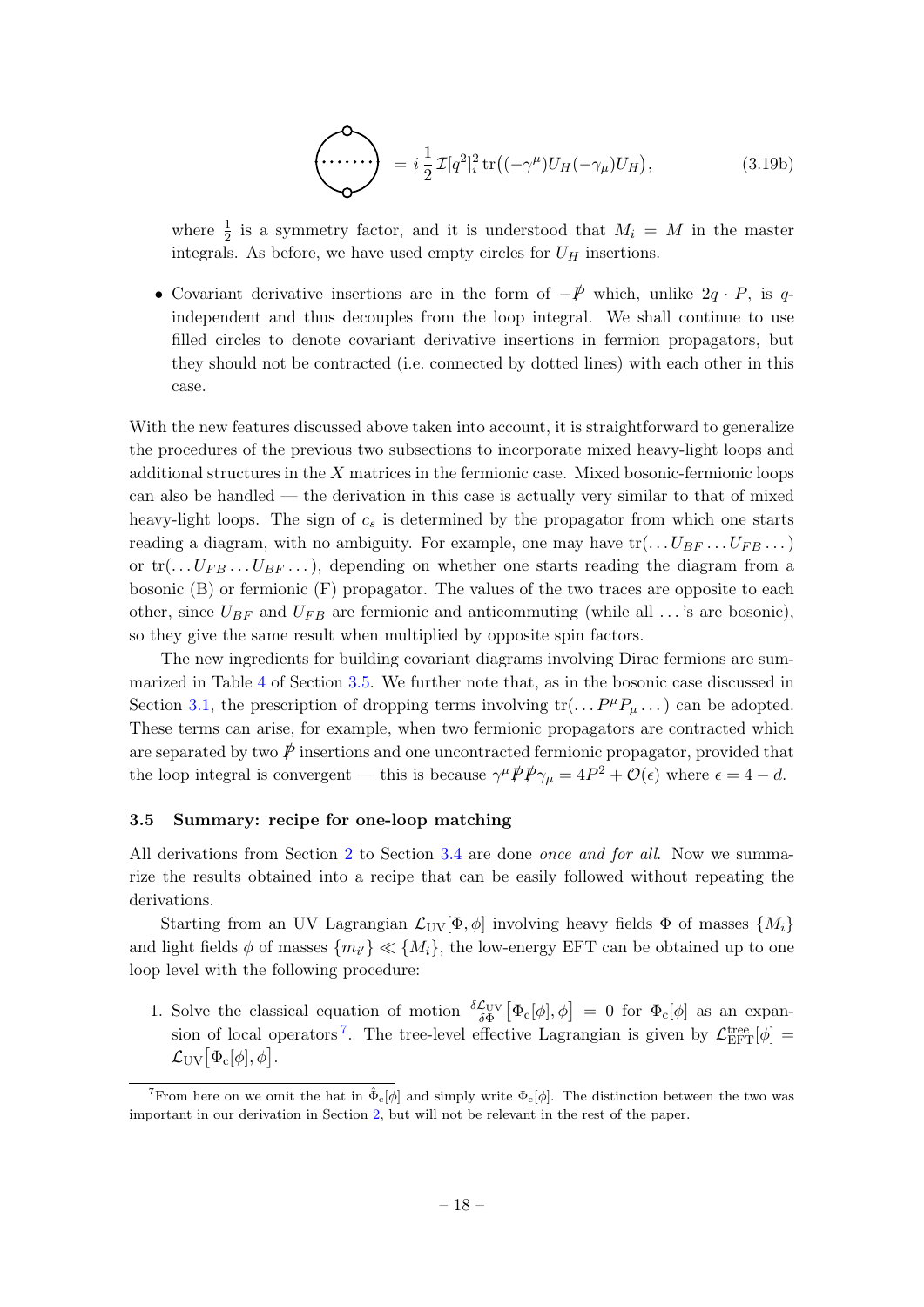| Element of diagram             | Symbol | Expression           |
|--------------------------------|--------|----------------------|
| heavy propagator (bosonic)     |        |                      |
| $P$ insertion (bosonic, heavy) |        | $2P_\mu \delta_{ij}$ |
| $U$ insertion (heavy-heavy)    |        | $U_{H\,ii}$          |

<span id="page-19-0"></span>Table 1. Building blocks of covariant diagrams for integrating out heavy bosonic fields (and fermionic fields as well if one follows the approach of Eq.  $(3.16)$  to square their quadratic operator), in the absence of mixed heavy-light contributions and open covariant derivatives in the  $X$  matrix, as derived in Section [3.1.](#page-12-1) All previous universal results in the literature [\[4,](#page-51-2) [8\]](#page-52-1) can be easily reproduced by computing one-loop covariant diagrams built from these elements; see Section [4.1.](#page-22-1)

2. Expand all fields about classical backgrounds,  $\Phi = \Phi_b + \Phi'$ ,  $\phi = \phi_b + \phi'$ , and extract the **X** matrix from terms in  $\mathcal{L}_{UV}$  that are quadratic in the quantum fluctuations,

<span id="page-19-1"></span>
$$
\mathcal{L}_{\rm UV, \,quad} = -\frac{1}{2} \left( \Phi'^{\dagger}, \, \phi'^{\dagger} \right) \left( \mathbf{K} + \mathbf{X} [\Phi_{\rm b}, \phi_{\rm b}] \right) \begin{pmatrix} \Phi' \\ \phi' \end{pmatrix} \quad \text{with} \quad \mathbf{X} = \begin{pmatrix} X_H & X_{HL} \\ X_{LH} & X_L \end{pmatrix}, \tag{3.20}
$$

where **K** is the diagonal kinetic operator with elements  $-P^2 + M_i^2$  ( $-P^2 + m_{i'}^2$ ) for heavy (light) bosons and  $-\cancel{P} + M_i$  ( $-\cancel{P} + m_{i'}$ ) for heavy (light) fermions. Note that the notation  $P_{\mu} \equiv iD_{\mu}$  is introduced, which is a hermitian operator. A field whose kinetic term has prefactor  $-1$  rather than  $-\frac{1}{2}$  $\frac{1}{2}$ , such as a complex scalar or a Dirac fermion, is usually represented by two fields in the field multiplet (e.g. itself and its appropriately-defined conjugate), so that Eq. [\(3.20\)](#page-19-1) still holds. For gauge boson fields, add gauge-fixing terms and use the Feynman gauge ( $\xi = 1$ ). If the (hermitian) **X** matrix contains open covariant derivatives  $(P_\mu)$ 's acting openly to the right instead of appearing in commutators), cast it in the following form,

$$
\mathbf{X} = \mathbf{U} + P_{\mu} \mathbf{Z}^{\mu} + \mathbf{Z}^{\dagger \mu} P_{\mu} + \dots \tag{3.21}
$$

with **U** and **Z** matrices containing no open covariant derivatives.

- 3. Draw one-loop diagrams consisting of propagators and vertex insertions. In the simplest case of pure heavy bosonic loops with no open covariant derivatives in X (Section [3.1\)](#page-12-1), only those listed in Table [1](#page-19-0) are needed. Additional elements needed for mixed heavy-light loops (Section [3.2\)](#page-14-0), open covariant derivatives (up to  $P_{\mu} \mathbf{Z}^{\mu} + \mathbf{Z}^{\dagger \mu} P_{\mu}$ terms, Section [3.3\)](#page-15-0), and loops with Dirac fermions (Section [3.4\)](#page-16-0) are listed in Tables [2,](#page-20-0) [3](#page-20-1) and [4,](#page-21-0) respectively. These will be sufficient for the example calculations that we show in the next section. In each diagram, at least one heavy propagator must be present, and dotted lines emanating from all "contracted" propagators and vertex insertions must be connected in pairs.
- 4. The value of a diagram is given by

$$
- i c_s \frac{1}{S} \mathcal{I}[q^{2n_c}]_{ij...0}^{n_i n_j ... n_L} \text{ tr } \mathcal{O}. \qquad (3.22)
$$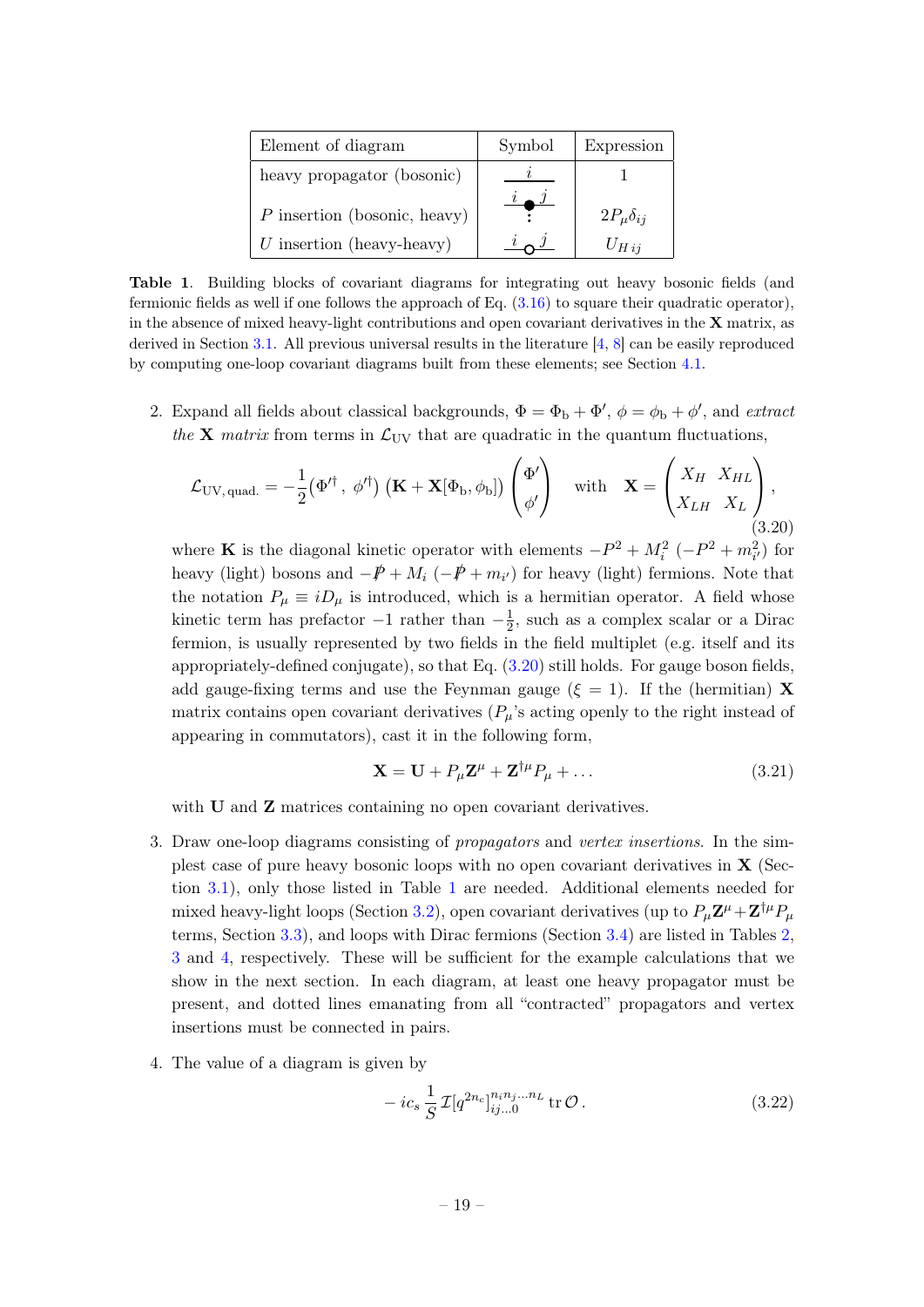| Element of diagram             | Symbol                                  | Expression               |
|--------------------------------|-----------------------------------------|--------------------------|
| light propagator (bosonic)     | i'                                      |                          |
| light mass insertion (bosonic) | $i'_{-\mathbf{x}}j'_{-}$                | $m_{i'}^2 \delta_{i'j'}$ |
| $P$ insertion (bosonic, light) | $\frac{i'}{i}$ $\bullet$ $\frac{j'}{i}$ | $2P_\mu \delta_{i'j'}$   |
| $U$ insertion (heavy-light)    | $i \Omega^{\prime}$                     | $U_{HL}$ ij'             |
| $U$ insertion (light-heavy)    | $i' \nightharpoonup j$                  | $U_{LH i'j}$             |
| $U$ insertion (light-light)    |                                         | $U_{L i' i'}$            |

<span id="page-20-0"></span>Table 2. Additional building blocks of covariant diagrams in the presence of mixed heavy-light contributions to matching, as derived in Section [3.2.](#page-14-0) Example applications can be found in Sections [4.2,](#page-28-0) [4.3](#page-32-0) and [4.5.](#page-42-0)

| Element of diagram                                  | Symbol                                                              | Expression                                   |
|-----------------------------------------------------|---------------------------------------------------------------------|----------------------------------------------|
| Z insertion (uncontracted, heavy-heavy)             | $i \Box$                                                            | $P_{\mu}Z_{H\,ij}^{\mu}$                     |
| Z insertion (uncontracted, heavy-light)             | $\frac{i}{\cdot}$ o $\frac{j'}{\cdot}$                              | $P_{\mu}Z_{HL\,i\,j\prime}^{\mu}$            |
| Z insertion (uncontracted, light-heavy)             | $i'$ $\Box$                                                         | $P_{\mu}Z_{LH i' i}^{\mu}$                   |
| Z insertion (uncontracted, light-light)             | $i'$ $\Box$ $j'$ –                                                  | $P_{\mu}Z_{L i' i'}^{\mu}$                   |
| Z insertion (contracted, heavy-heavy)               | $\stackrel{\imath}{\rightarrow}$ ب $\stackrel{\jmath}{\rightarrow}$ | $-Z_{Hij}^{\mu}$                             |
| Z insertion (contracted, heavy-light)               | $\frac{i}{2}$                                                       | $-Z_{HL\,ij^\prime}^\mu$                     |
| Z insertion (contracted, light-heavy)               | $-\frac{i'}{2}$ $\frac{j}{2}$                                       | $-Z^{\mu}_{LH i' i'}$                        |
| Z insertion (contracted, light-light)               | $\frac{i'}{2}$ םְּ                                                  | $-Z_{L i' j'}^{\mu}$                         |
| $Z^{\dagger}$ insertion (uncontracted, heavy-heavy) | $i \rightarrow j$                                                   | $Z_{H\,ij}^{\dagger\mu}P_{\mu}$              |
| $Z^{\dagger}$ insertion (uncontracted, heavy-light) | $i - j'$                                                            | $Z^{\dagger\mu}_{LH\,ij'}P_\mu$              |
| $Z^{\dagger}$ insertion (uncontracted, light-heavy) | $\frac{i'}{i}$ $\frac{j}{i}$                                        | $Z^{\dagger\mu}_{HL\,i'j}P_\mu$              |
| $Z^{\dagger}$ insertion (uncontracted, light-light) | $i'$ $j'$                                                           | $Z^{\dagger\mu}_{L\,i^\prime j^\prime}P_\mu$ |
| $Z^{\dagger}$ insertion (contracted, heavy-heavy)   |                                                                     | $-Z_{H\,ij}^{\dagger\mu}$                    |
| $Z^{\dagger}$ insertion (contracted, heavy-light)   |                                                                     | $-Z^{\dagger\mu}_{LH\,ij'}$                  |
| $Z^{\dagger}$ insertion (contracted, light-heavy)   |                                                                     | $-Z^{\dagger\mu}_{HL\,i'j}$                  |
| $Z^{\dagger}$ insertion (contracted, light-light)   |                                                                     | $-Z^{\dagger\mu}_{Li'j'}$                    |

<span id="page-20-1"></span>Table 3. Additional building blocks of covariant diagrams in the presence of open covariant derivatives in the X matrix, as derived in Section [3.3,](#page-15-0) up to one-open-covariant-derivative terms  $P_{\mu} \mathbf{Z}^{\mu} + \mathbf{Z}^{\dagger \mu} P_{\mu}$ . Example applications can be found in Section [4.3.](#page-32-0)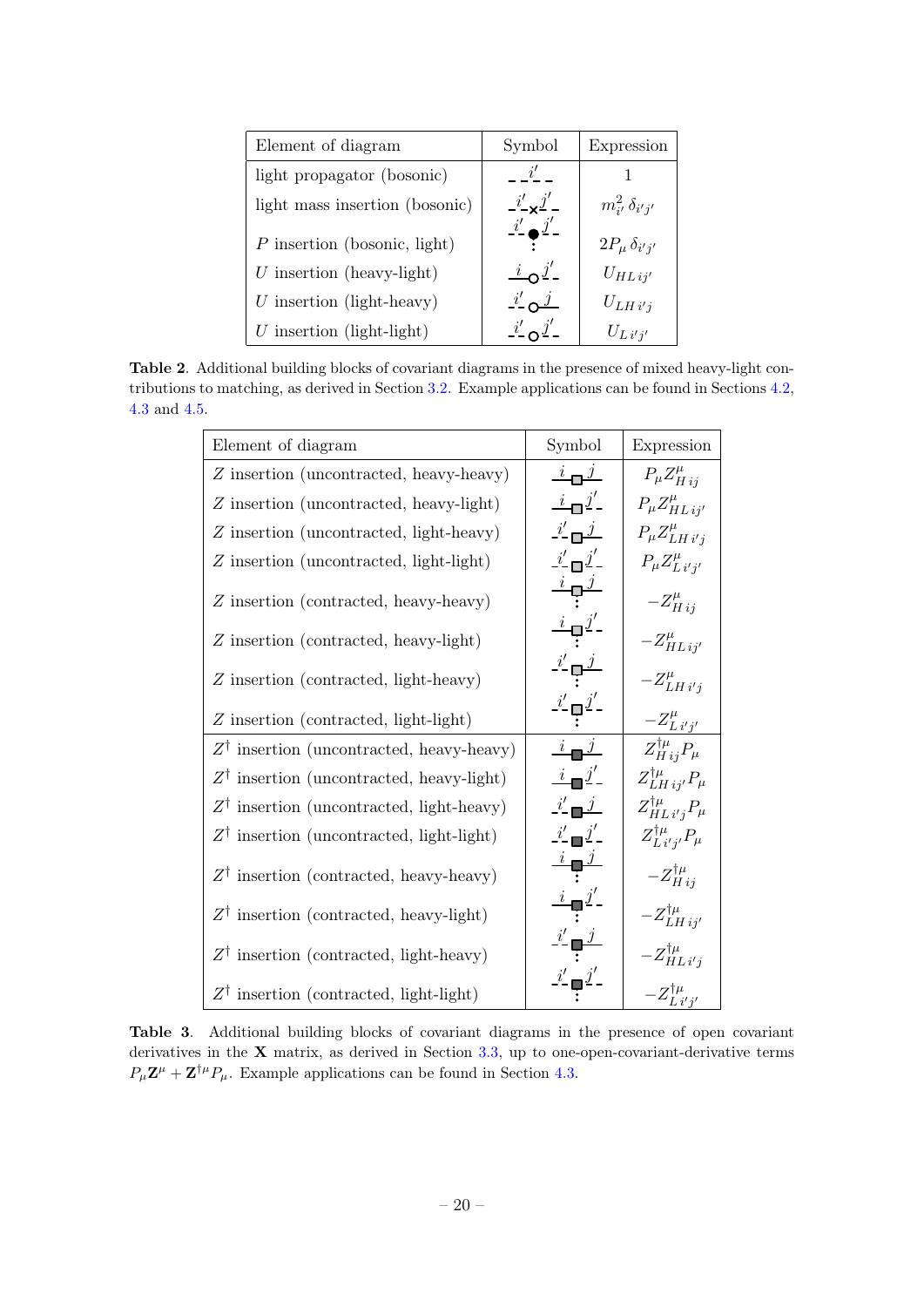| Element of diagram                         | Symbol         | Expression                  |
|--------------------------------------------|----------------|-----------------------------|
| heavy propagator (fermionic, uncontracted) |                | $M_i$                       |
| heavy propagator (fermionic, contracted)   |                | $-\gamma^{\mu}$             |
| light propagator (fermionic)               |                | $-\gamma^\mu$               |
| light mass insertion (fermionic)           | $i' \times j'$ | $m_{i'}\delta_{i'j'}$       |
| $P$ insertion (fermionic, heavy)           |                | $-\cancel{p}_{\delta_{ij}}$ |
| $P$ insertion (fermionic, light)           |                | $-\rlap{\,/}P\delta_{i'j'}$ |

<span id="page-21-0"></span>Table 4. Additional building blocks of covariant diagrams when Dirac fermions are involved in matching, as derived in Section [3.4.](#page-16-0) These are used when the quadratic operator for fermionic fields is not squared like in Eq. [\(3.16\)](#page-16-1). Example applications can be found in Sections [4.4](#page-39-0) and [4.5.](#page-42-0)

- $\bullet$   $\frac{1}{5}$  $\frac{1}{S}$  is a symmetry factor that is present if the diagram has a  $\mathbb{Z}_S$  symmetry under rotation.
- $n_i, n_j$ , etc.,  $n_L$  and  $n_c$  are the numbers of heavy propagators of type  $i, j$ , etc., light propagators and (dotted) contraction lines, respectively. The master integrals are defined by

<span id="page-21-1"></span>
$$
\int \frac{d^d q}{(2\pi)^d} \frac{q^{\mu_1} \cdots q^{\mu_{2n_c}}}{(q^2 - M_i^2)^{n_i} (q^2 - M_j^2)^{n_j} \cdots (q^2)^{n_L}} \equiv g^{\mu_1 \ldots \mu_{2n_c}} \mathcal{I}[q^{2n_c}]_{ij\ldots 0}^{n_i n_j \ldots n_L}.
$$
 (3.23)

where  $g^{\mu_1...\mu_{2n_c}}$  is the completely symmetric tensor, e.g.  $g^{\mu\nu\rho\sigma} = g^{\mu\nu}g^{\rho\sigma} + g^{\mu\nu\rho\sigma}$  $g^{\mu\rho}g^{\nu\sigma} + g^{\mu\sigma}g^{\nu\rho}$ . These master integrals can be worked out and tabulated as in Appendix [A.](#page-47-0) For simplicity, we will omit the argument " $[q^{2n_c}]$ " when  $n_c = 0$ .

- The *operator structure*  $\mathcal O$  is obtained by starting from any propagator on the loop and reading off expressions of propagators and vertex insertions (see Tables [1-](#page-19-0) [4\)](#page-21-0) clockwise, with Lorentz indices contracted between elements connected by a dotted line.
- The spin factor  $c_s$ , discussed in the first bullet point below Eq.  $(3.17)$ , is determined by the propagator one starts from when reading the diagram. There are no extra tricky minus signs as in conventional Feynman diagrams.

Note that in our formalism, no functional manipulations nor loop integrations are needed — one simply reads off the elements of a diagram and look up the tabulated master integrals.

5. Add up all diagrams with operator structures up to desired dimensionality. For specific applications one may wish to select and compute only a subset of diagrams contributing to the effective operators of interest. As discussed in Sections [3.1](#page-12-1) and [3.4,](#page-16-0) diagrams giving rise to tr  $\mathcal{O} = \text{tr}(\dots P^2 \dots)$  can be omitted. These include, e.g. those with contractions between adjacent bosonic  $P$  insertions, or (when the loop integral is convergent) between fermionic propagators separated by two fermionic P insertions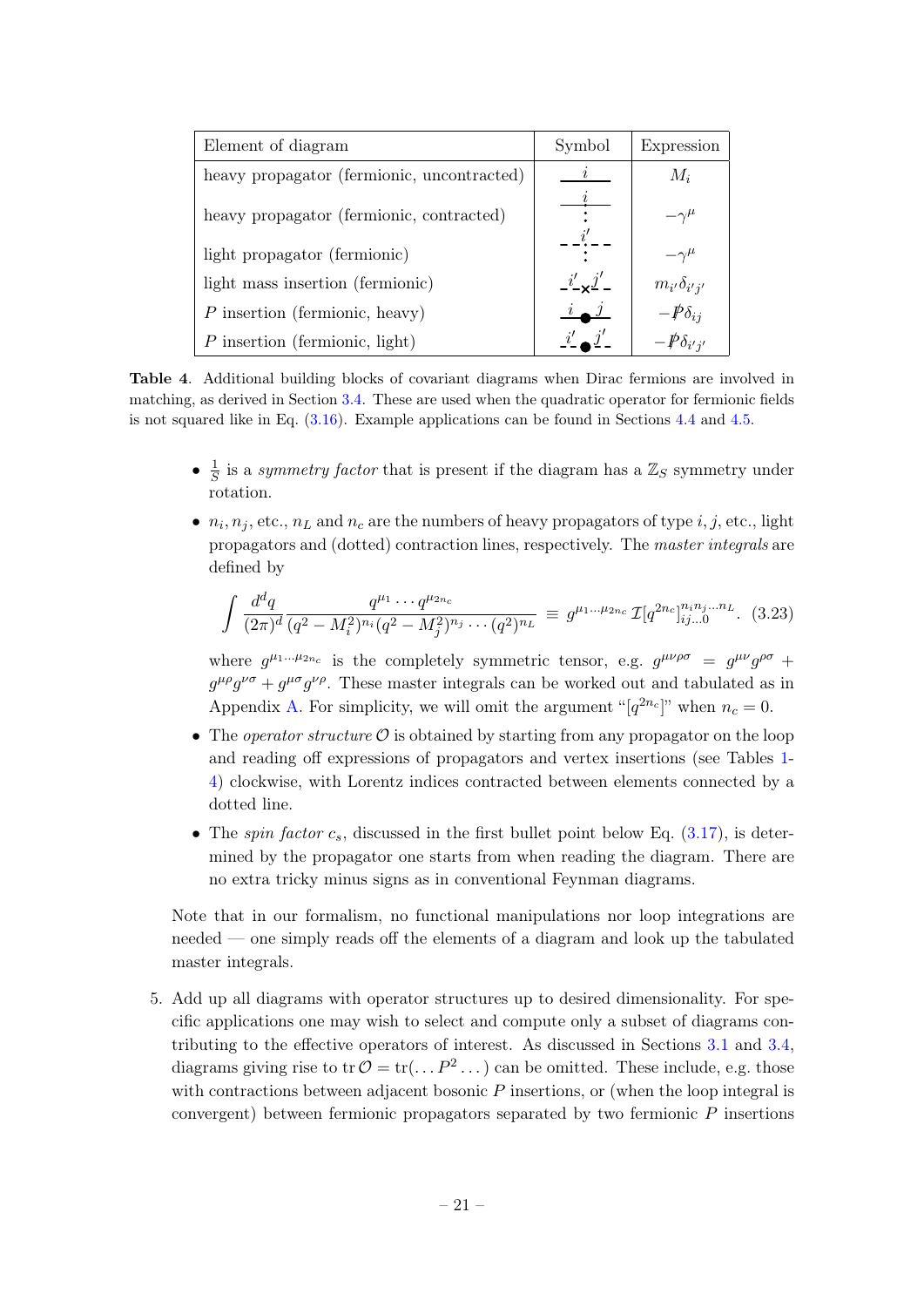and one uncontracted fermionic heavy propagator. Also note that diagrams which are mirror images of each other are related by hermitian conjugation, so only one in such a pair needs to be explicitly computed.

- 6. The  $\text{tr}(\ldots P^2 \ldots)$  terms omitted in the previous step can be recovered by requiring the operator structures obtained organize into gauge-invariant operator traces where  $P_\mu$ 's only appear in commutators. However, instead of working out these extra terms explicitly, it is often easier in practice to first write down all independent operator traces expected in the final result, and then expand the commutators and match the result of the previous step to solve for their coefficients.
- 7. Finally, to obtain  $\mathcal{L}_{\text{EFT}}^{1\text{-loop}}[\phi]$  for a specific  $\mathcal{L}_{\text{UV}}[\Phi,\phi]$ , evaluate the operator traces by plugging in specific forms of the U and Z matrices, with  $\Phi$  set to  $\Phi_c[\phi]$ . The traces are over internal indices of the fields, including Lorentz indices carried by vector bosons which should be contracted using  $-g_{\alpha\beta}$  as discussed in Section [3.1.](#page-12-1)

It should be emphasized that while the procedure above has been stated in the context of matching a specific UV theory to an EFT, Steps 3-6 are actually universal and independent of UV model details. The only assumption made about the UV Lagrangian is the (quite general) form of its quadratic terms (see Step 2). Therefore, *Steps 3-6 above also constitute* a recipe for deriving universal results of one-loop matching.

## <span id="page-22-0"></span>4 Examples

## <span id="page-22-1"></span>4.1 Universal One-Loop Effective Action (UOLEA) simplified

As a first application of the covariant diagrams techniques introduced in the previous section, we reproduce the Universal One-Loop Effective Action (UOLEA) reported in [\[8\]](#page-52-1) (and [\[4\]](#page-51-2) for the degenerate limit) with a simpler derivation. Recall that the UOLEA is a universal master formula for one-loop matching up to dimension six level in the absence of mixed heavy-light contributions and open covariant derivatives in the X matrix. We will show that this master formula can be obtained as a *sum of covariant diagrams* easily built from the ingredients in Table [1.](#page-19-0)

We begin by writing down all independent operator traces involving  $P_{\mu}$  and  $U_H$  which may contain terms with operator dimensions up to six,

<span id="page-22-2"></span>
$$
\mathcal{L}_{\text{UOLEA}} = -ic_{s} \operatorname{tr} \left\{ f_{2}^{i} U_{ii} + f_{3}^{i} G_{i}^{\prime \mu \nu} G_{\mu \nu, i}^{\prime} + f_{4}^{ij} U_{ij} U_{ji} \right.\n+ f_{5}^{i} [P^{\mu}, G_{\mu \nu, i}^{\prime}] [P_{\rho}, G_{i}^{\prime \rho \nu}] + f_{6}^{i} G_{\ \nu, i}^{\prime \mu} G_{\ \rho, i}^{\prime \rho} G_{\ \mu, i}^{\prime \rho} \n+ f_{7}^{ij} [P^{\mu}, U_{ij}] [P_{\mu}, U_{ji}] + f_{8}^{ijk} U_{ij} U_{jk} U_{ki} + f_{9}^{i} U_{ii} G_{i}^{\prime \mu \nu} G_{\mu \nu, i}^{\prime} \n+ f_{10}^{ijkl} U_{ij} U_{jk} U_{kl} U_{li} + f_{11}^{ijk} U_{ij} [P^{\mu}, U_{jk}] [P_{\mu}, U_{ki}] \n+ f_{12}^{ij} [P^{\mu}, [P_{\mu}, U_{ij}]] [P^{\nu}, [P_{\nu}, U_{ji}]] + f_{13}^{ij} U_{ij} U_{ji} G_{i}^{\prime \mu \nu} G_{\mu \nu, i}^{\prime} \n+ f_{14}^{ij} [P^{\mu}, U_{ij}] [P^{\nu}, U_{ji}] G_{\nu \mu, i}^{\prime} + f_{15}^{ij} (U_{ij} [P^{\mu}, U_{ji}] - [P^{\mu}, U_{ij}] U_{ji}) [P^{\nu}, G_{\nu \mu, i}^{\prime}] \n+ f_{16}^{ijklm} U_{ij} U_{jk} U_{kl} U_{lm} U_{mi}
$$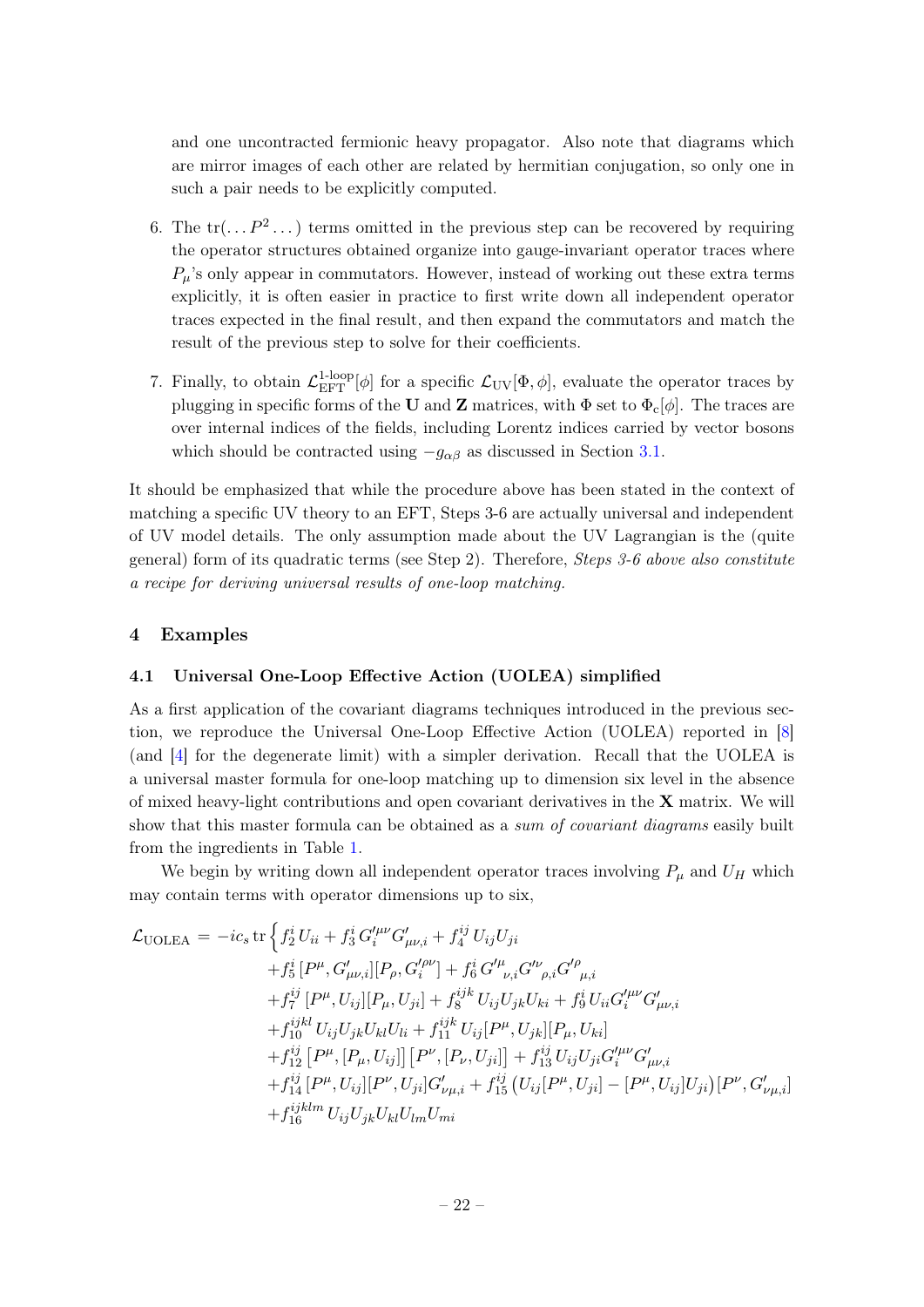$$
+ f_{17}^{ijkl} U_{ij} U_{jk} [P^{\mu}, U_{kl}] [P_{\mu}, U_{li}] + f_{18}^{ijkl} U_{ij} [P^{\mu}, U_{jk}] U_{kl} [P_{\mu}, U_{li}] + f_{19}^{ijklmn} U_{ij} U_{jk} U_{kl} U_{lm} U_{mn} U_{ni} \}, \qquad (4.1)
$$

where  $U \equiv U_H$  has operator dimension  $\geq 1$ , and  $G'_{\mu\nu} \equiv -[P_{\mu}, P_{\nu}] = -igG_{\mu\nu}$ . Note that  $G'_{\mu\nu}$ , like  $P_{\mu}$ , is a diagonal matrix in the field multiplet space, and we use  $G'_{\mu\nu,i}$  to denote its diagonal elements. We have adopted the notation in [\[8\]](#page-52-1) for the universal coefficients  $f_N(N=2,\ldots,19)^8$  $f_N(N=2,\ldots,19)^8$ . In the following, we compute in turn terms in Eq. [\(4.1\)](#page-22-2) with 0, 2, 4, 6 covariant derivatives, from which the universal coefficients can be extracted.

 $\mathcal{O}(P^0)$  terms  $(f_{2,4,8,10,16,19})$ . Diagrams with no P insertions all share a similar structure, from which six universal coefficients can be derived, each in terms of a single master integral:

<span id="page-23-1"></span>
$$
\left\{\bigcup_{i} = -ic_s \mathcal{I}_i^1 \text{tr} U_{ii} \quad \Rightarrow \quad f_2^i = \mathcal{I}_i^1, \tag{4.2a}
$$

$$
\left\{\bigotimes\right\} = -ic_s \frac{1}{2} \mathcal{I}_{ij}^{11} tr(U_{ij} U_{ji}) \Rightarrow f_4^{ij} = \frac{1}{2} \mathcal{I}_{ij}^{11} , \qquad (4.2b)
$$

$$
\begin{pmatrix} 0 & 0 \end{pmatrix} = -ic_s \frac{1}{3} \mathcal{I}_{ijk}^{111} tr(U_{ij} U_{jk} U_{ki}) \Rightarrow f_8^{ijk} = \frac{1}{3} \mathcal{I}_{ijk}^{111}, \qquad (4.2c)
$$

$$
\sum_{i=1}^{\infty} \sum_{j=1}^{\infty} \sum_{j=1}^{n} \mathcal{I}_{ijkl}^{1111} tr(U_{ij} U_{jk} U_{kl} U_{li}) \Rightarrow f_{10}^{ijkl} = \frac{1}{4} \mathcal{I}_{ijkl}^{1111}, \qquad (4.2d)
$$

$$
\sum_{i,j} \sum_{j}^{i} \sum_{j}^{j} \sum_{j}^{j} \sum_{j}^{j} \sum_{j}^{l} U_{ij} U_{jk} U_{kl} U_{lm} U_{mi} \implies f_{16}^{ijklm} = \frac{1}{5} \mathcal{I}_{ijklm}^{11111}, \quad (4.2e)
$$

$$
\sum_{i=1}^{n} \sum_{j=1}^{n} \sum_{j=1}^{n} \sum_{j=1}^{n} U_{ijk l m n} \text{tr}(U_{ij} U_{jk} U_{kl} U_{lm} U_{m n} U_{n i}) \quad \Rightarrow \quad f_{19}^{ijklmn} = \frac{1}{6} \mathcal{I}_{ijklmn}^{111111} \tag{4.2f}
$$

We have omitted propagator labels  $i, j, \ldots$  in the diagrams above for simplicity, which can be trivially restored. Note the symmetry factor  $\frac{1}{S}$  with S being the number of U insertions.

 $\mathcal{O}(P^2)$  terms  $(f_{7,11,17,18})$ . The two P insertions must be contracted with each other. To avoid adjacent contraction, at least two U insertions are needed:

<span id="page-23-0"></span><sup>&</sup>lt;sup>8</sup>Some redundancies in the parameterization in [\[8\]](#page-52-1) have been removed here. In particular, the terms  $f_{12,a}^{ij}[P^{\mu},[P^{\nu},U_{ij}]] [P_{\mu},[P_{\nu},U_{ji}]] + f_{12,b}^{ij}[P^{\mu},[P^{\nu},U_{ij}]] [P_{\nu},[P_{\mu},U_{ji}]]$  written out in [\[8\]](#page-52-1) can be set to zero because  $f_{12,a/b}^{ij} = -f_{12,a/b}^{ji}$  while the operator traces are symmetric in *i*, *j*. Also,  $f_{15,a}^{ijk}$  and  $f_{15,b}^{ijk}$  introduced in [\[8\]](#page-52-1), which are associated with  $U_{ij}[P^{\mu},U_{jk}][P^{\nu},G'_{\nu\mu,ki}]$  and  $-[P^{\mu},U_{ij}]U_{jk}[P^{\nu},G'_{\nu\mu,ki}]$ , respectively, are equal when  $k = i$  (as dictated by  $G'_{\mu\nu}$  being diagonal).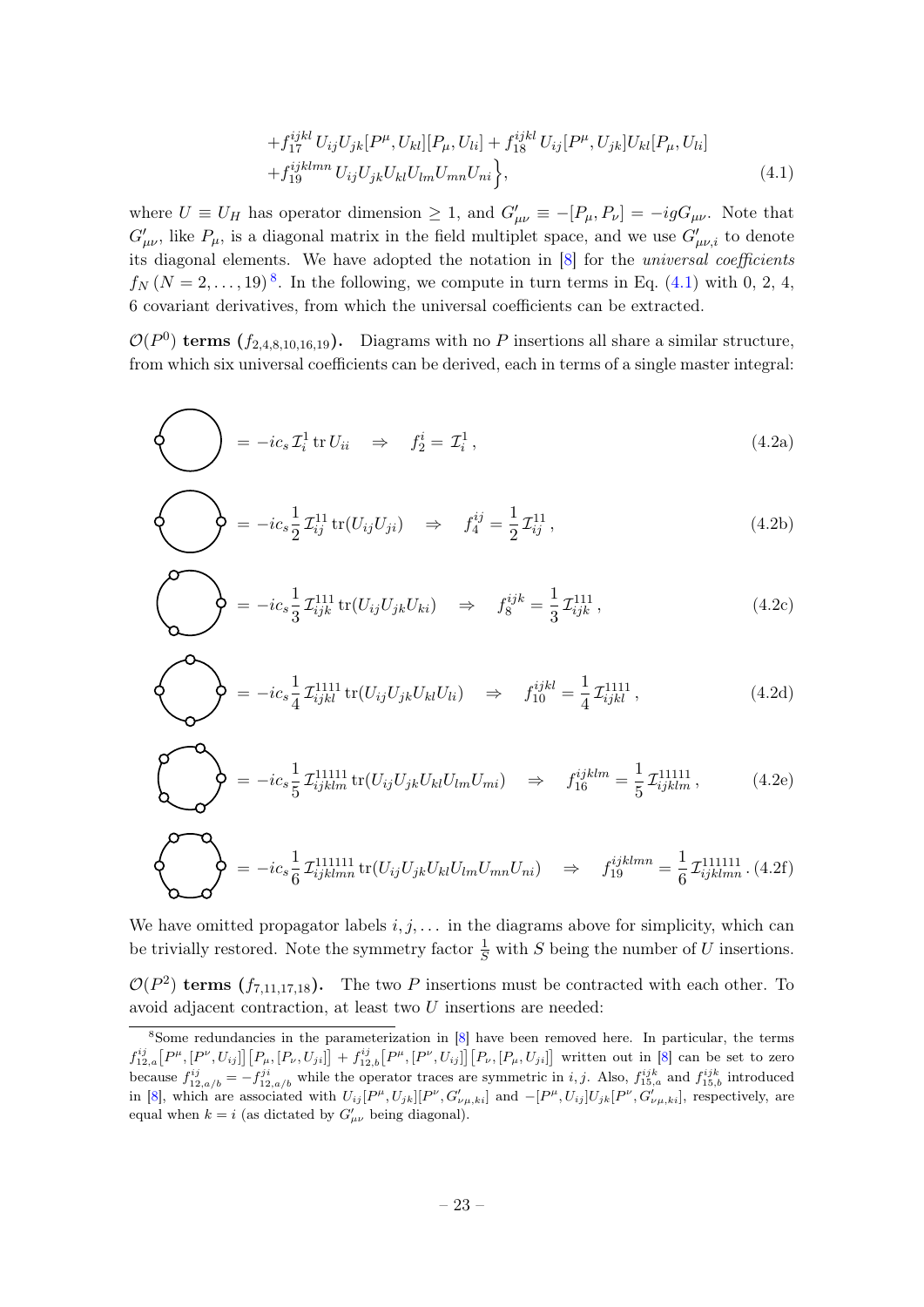<span id="page-24-0"></span>
$$
\begin{aligned}\n\begin{aligned}\n\begin{aligned}\n\mathbf{I} &= -ic_s \frac{2^2}{2} \mathcal{I}[q^2]_{ij}^{22} \, \text{tr}(P^\mu U_{ij} P_\mu U_{ji}) \subset -ic_s \mathcal{I}[q^2]_{ij}^{22} \, \text{tr}\big([P^\mu, U_{ij}][P_\mu, U_{ji}]\big) \\
\mathbf{I} & \rightarrow \quad f_7^{ij} = \mathcal{I}[q^2]_{ij}^{22}.\n\end{aligned}\n\end{aligned}\n\tag{4.3}
$$

This diagram was in fact already worked out in Eq.  $(3.3)$ . The meaning of "⊂" is that with the addition of terms involving  $\text{tr}(\ldots P^2 \ldots)$ , the RHS can be obtained from the LHS; in other words, the RHS is the only independent gauge-invariant operator (or operator combination) with all  $P_\mu$ 's appearing in commutators which can contain the structure on the LHS.

With three  $U$  insertions, still only a single diagram contributes:

<span id="page-24-1"></span>
$$
i\begin{pmatrix} j \\ j \\ k \end{pmatrix}_{k} = -ic_{s}2^{2} \mathcal{I}[q^{2}]_{ijk}^{122} \text{tr}(U_{ij}P^{\mu}U_{jk}P_{\mu}U_{ki}). \tag{4.4}
$$

To derive the corresponding universal coefficient  $f_{11}$  in the UOLEA, note that

$$
f_{11}^{ijk} \operatorname{tr} (U_{ij}[P^{\mu}, U_{jk}][P_{\mu}, U_{ki}]) \supset f_{11}^{ijk} \operatorname{tr} (U_{ij}P^{\mu}U_{jk}P_{\mu}U_{ki} + U_{jk}P^{\mu}U_{ki}P_{\mu}U_{ij} - U_{ki}P^{\mu}U_{ij}P_{\mu}U_{jk})
$$
  
\n
$$
= (f_{11}^{ijk} + f_{11}^{kij} - f_{11}^{jki}) \operatorname{tr} (U_{ij}P^{\mu}U_{jk}P_{\mu}U_{ki})
$$
  
\n
$$
\Rightarrow f_{11}^{ijk} + f_{11}^{kij} - f_{11}^{jki} = 4 \mathcal{I}[q^2]_{ijk}^{122}, \qquad (4.5)
$$

which can be solved simply by permuting the indices  $i \rightarrow j \rightarrow k$  and adding to the original equation. We thus obtain  $f_{11}$  in terms of two master integrals,

$$
f_{11}^{ijk} = 2\left(\mathcal{I}[q^2]_{ijk}^{122} + \mathcal{I}[q^2]_{ijk}^{212}\right). \tag{4.6}
$$

Finally, with four  $U$  insertions, there are two possible diagrams:

j

$$
\begin{aligned}\n\begin{aligned}\n\begin{pmatrix}\n\mathbf{I} & \mathbf{I} \\
\mathbf{I}\n\end{pmatrix} & \mathbf{I} \\
\mathbf{I}\n\end{aligned}\n\mathbf{I}\n\end{aligned}\n\mathbf{I}\n\mathbf{I}\n\mathbf{I}\n\mathbf{I}\n\mathbf{I}\n\mathbf{I}\n\mathbf{I}\n\mathbf{I}\n\mathbf{I}\n\mathbf{I}\n\mathbf{I}\n\mathbf{I}\n\mathbf{I}\n\mathbf{I}\n\mathbf{I}\n\mathbf{I}\n\mathbf{I}\n\mathbf{I}\n\mathbf{I}\n\mathbf{I}\n\mathbf{I}\n\mathbf{I}\n\mathbf{I}\n\mathbf{I}\n\mathbf{I}\n\mathbf{I}\n\mathbf{I}\n\mathbf{I}\n\mathbf{I}\n\mathbf{I}\n\mathbf{I}\n\mathbf{I}\n\mathbf{I}\n\mathbf{I}\n\mathbf{I}\n\mathbf{I}\n\mathbf{I}\n\mathbf{I}\n\mathbf{I}\n\mathbf{I}\n\mathbf{I}\n\mathbf{I}\n\mathbf{I}\n\mathbf{I}\n\mathbf{I}\n\mathbf{I}\n\mathbf{I}\n\mathbf{I}\n\mathbf{I}\n\mathbf{I}\n\mathbf{I}\n\mathbf{I}\n\mathbf{I}\n\mathbf{I}\n\mathbf{I}\n\mathbf{I}\n\mathbf{I}\n\mathbf{I}\n\mathbf{I}\n\mathbf{I}\n\mathbf{I}\n\mathbf{I}\n\mathbf{I}\n\mathbf{I}\n\mathbf{I}\n\mathbf{I}\n\mathbf{I}\n\mathbf{I}\n\mathbf{I}\n\mathbf{I}\n\mathbf{I}\n\mathbf{I}\n\mathbf{I}\n\mathbf{I}\n\mathbf{I}\n\mathbf{I}\n\mathbf{I}\n\mathbf{I}\n\mathbf{I}\n\mathbf{I}\n\mathbf{I}\n\mathbf{I}\n\mathbf{I}\n\mathbf{I}\n\mathbf{I}\n\mathbf{I}\n\mathbf{I}\n\mathbf{I}\n\mathbf{I}\n\mathbf{I}\n\mathbf{I}\n\mathbf{I}\n\mathbf{I}\n\mathbf{I}\n\mathbf{I}\n\mathbf{I}\n\mathbf{
$$

<span id="page-24-2"></span>
$$
\iint_{k}^{i} \mathbf{e}^{-i\mathbf{e}} \mathbf{e}^{-i\mathbf{e}} \mathbf{e}^{2\mathbf{I}[q^{2}]_{ijkl}^{2211}} \operatorname{tr}(P^{\mu}U_{ij}P_{\mu}U_{jk}U_{kl}U_{li}).
$$
\n(4.7b)

They organize into two independent operator traces, which we have chosen to be

$$
f_{17}^{ijkl} \operatorname{tr}(U_{ij}U_{jk}[P^{\mu}, U_{kl}][P_{\mu}, U_{li}]) + f_{18}^{ijkl} \operatorname{tr}(U_{ij}[P^{\mu}, U_{jk}]U_{kl}[P_{\mu}, U_{li}])
$$
  
\n
$$
\supset (-f_{17}^{ijkl} + f_{18}^{ijkl} + f_{18}^{jkli}) \operatorname{tr}(P^{\mu}U_{ij}U_{jk}P_{\mu}U_{kl}U_{li}) + (f_{17}^{klij} + f_{17}^{jkli} - f_{18}^{ijkl} - f_{18}^{klij}) \operatorname{tr}(P^{\mu}U_{ij}P_{\mu}U_{jk}U_{kl}U_{li}). \tag{4.8}
$$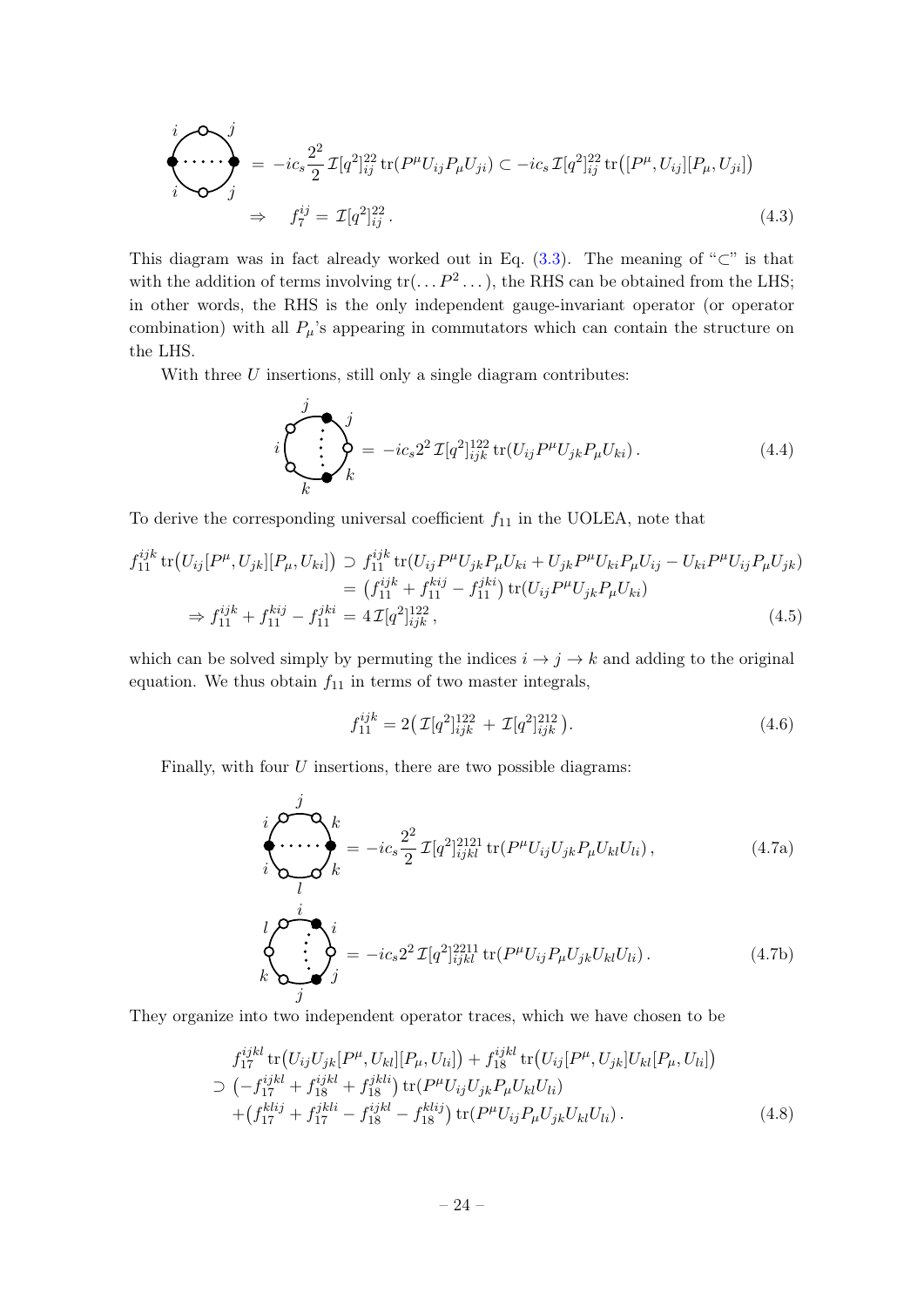We therefore obtain the following two equations,

$$
-f_{17}^{ijkl} + f_{18}^{ijkl} + f_{18}^{jkl} = 2\mathcal{I}[q^2]_{ijkl}^{2121}, \quad f_{17}^{klij} + f_{17}^{jkl} - f_{18}^{ijkl} - f_{18}^{klij} = 4\mathcal{I}[q^2]_{ijkl}^{2211}. \tag{4.9}
$$

which are solved by

$$
f_{17}^{ijkl} = 2(\mathcal{I}[q^{2}]_{ijkl}^{2112} + \mathcal{I}[q^{2}]_{ijkl}^{1212} + \mathcal{I}[q^{2}]_{ijkl}^{1122}),
$$
\n
$$
f_{18}^{ijkl} = \mathcal{I}[q^{2}]_{ijkl}^{2121} + \mathcal{I}[q^{2}]_{ijkl}^{2112} + \mathcal{I}[q^{2}]_{ijkl}^{1221} + \mathcal{I}[q^{2}]_{ijkl}^{1212} + \mathcal{I}[q^{2}]_{ijkl}^{1122} - \mathcal{I}[q^{2}]_{ijkl}^{2211}
$$
\n
$$
\rightarrow \mathcal{I}[q^{2}]_{ijkl}^{2121} + \mathcal{I}[q^{2}]_{ijkl}^{2112} + \mathcal{I}[q^{2}]_{ijkl}^{1221} + \mathcal{I}[q^{2}]_{ijkl}^{1212}.
$$
\n(4.10b)

We have dropped terms in  $f_{18}^{ijkl}$  that are antisymmetric under  $ij \leftrightarrow kl$ , since the associated operator trace is symmetric. We see that  $f_{17}$  and  $f_{18}$  together depend on only five master integrals.

 $\mathcal{O}(P^4)$  terms  $(f_{3,9,12,13,14,15})$ . The four P insertions can be contracted among themselves without  $U$  insertions:

<span id="page-25-0"></span>
$$
\begin{aligned}\n\cdots \\
\begin{aligned}\n&\ddots \\
\downarrow \quad \downarrow\n\end{aligned}\n\end{aligned}\n\implies -ic_s \frac{2^4}{4} \mathcal{I}[q^4]_i^4 \operatorname{tr}(P^\mu P^\nu P_\mu P_\nu) \subset -ic_s 2 \mathcal{I}[q^4]_i^4 \operatorname{tr}([P^\mu, P^\nu][P_\mu, P_\nu]) \\
\Rightarrow \quad f_3^i = 2 \mathcal{I}[q^4]_i^4. \tag{4.11}
$$

Similarly, with one  $U$  insertion,

 $\overline{\phantom{a}}$ 

<span id="page-25-1"></span>
$$
\begin{pmatrix}\n\cdot & \cdot & \cdot \\
\cdot & \cdot & \cdot \\
\cdot & \cdot & \cdot\n\end{pmatrix} = -ic_s 2^4 \mathcal{I}[q^4]_i^5 \text{tr}(U_{ii} P^{\mu} P^{\nu} P_{\mu} P_{\nu}) \subset -ic_s 8 \mathcal{I}[q^4]_i^5 \text{tr}(U_{ii} [P^{\mu}, P^{\nu}][P_{\mu}, P_{\nu}])
$$
\n
$$
\Rightarrow f_9^i = 8 \mathcal{I}[q^4]_i^5. \tag{4.12}
$$

With two  $U$  insertions, four diagrams can be drawn:

$$
i \n\begin{pmatrix}\n\mathbf{j} & \mathbf{k} \\
\mathbf{k} & \mathbf{k} \\
\mathbf{k} & \mathbf{k}\n\end{pmatrix} = -ic_s 2^4 \mathcal{I}[q^4]_{ij}^{51} \text{tr}(P^\mu P^\nu P_\mu P_\nu U_{ij} U_{ji}),
$$
\n(4.13a)

<span id="page-25-2"></span>
$$
\hat{j} \sum_{i}^{i} \sum_{i}^{i} = -ic_s 2^4 \mathcal{I}[q^4]_{ij}^{42} \text{tr}(P^{\mu} P^{\nu} P_{\mu} U_{ij} P_{\nu} U_{ji}), \qquad (4.13b)
$$

$$
\iint_{j}^{i} \sum_{j}^{i} \phi_{j}^{i} = -ic_{s} \frac{2^{4}}{2} \mathcal{I}[q^{4}]_{ij}^{33} \operatorname{tr}(P^{\mu}P^{\nu}U_{ij}P_{\mu}P_{\nu}U_{ji}), \qquad (4.13c)
$$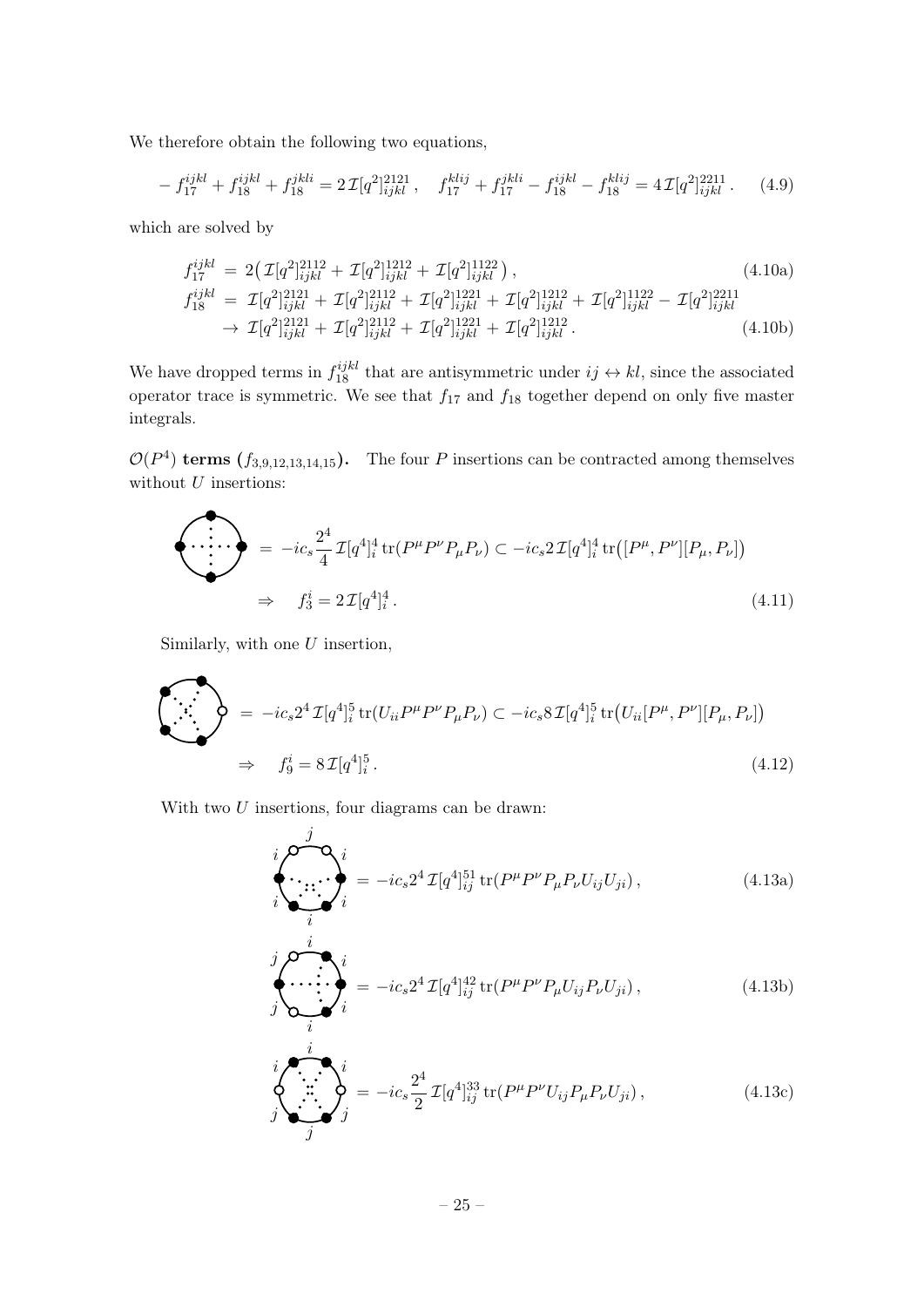$$
\oint_{j}^{i} \sum_{j}^{i} = -ic_{s} \frac{2^{4}}{2} \mathcal{I}[q^{4}]_{ij}^{33} tr(P^{\mu} P^{\nu} U_{ij} P_{\nu} P_{\mu} U_{ji}). \qquad (4.13d)
$$

These terms are contained in four independent operator traces, which we have chosen to be

$$
f_{12}^{ij} \operatorname{tr}([P^{\mu}, [P_{\mu}, U_{ij}]] [P^{\nu}, [P_{\nu}, U_{ji}]]) + f_{13}^{ij} \operatorname{tr}(U_{ij} U_{ji} [P^{\mu}, P^{\nu}][P_{\mu}, P_{\nu}]) + f_{14}^{ij} \operatorname{tr}([P^{\mu}, U_{ij}][P^{\nu}, U_{ji}][P_{\mu}, P_{\nu}]) + f_{15}^{ij} \operatorname{tr}((U_{ij} [P^{\mu}, U_{ji}] - [P^{\mu}, U_{ij}] U_{ji}) [P^{\nu}, [P_{\mu}, P_{\nu}]] ) \supset (2f_{13}^{ij} - f_{14}^{ij} - 4f_{15}^{ij}) \operatorname{tr}(P^{\mu} P^{\nu} P_{\mu} P_{\nu} U_{ij} U_{ji}) + (2f_{14}^{ij} + 4f_{15}^{ij}) \operatorname{tr}(P^{\mu} P^{\nu} P_{\mu} U_{ij} P_{\nu} U_{ji}) - f_{14}^{ij} \operatorname{tr}(P^{\mu} P^{\nu} U_{ij} P_{\mu} P_{\nu} U_{ji}) + (4f_{12}^{ij} + f_{14}^{ij}) \operatorname{tr}(P^{\mu} P^{\nu} U_{ij} P_{\nu} P_{\mu} U_{ji}). \tag{4.14}
$$

Solving the set of four equations,

$$
2f_{13}^{ij} - f_{14}^{ij} - 4f_{15}^{ij} = 16\mathcal{I}[q^4]_{ij}^{51}, \quad 2f_{14}^{ij} + 4f_{15}^{ij} = 16\mathcal{I}[q^4]_{ij}^{42},
$$
  

$$
-f_{14}^{ij} = 8\mathcal{I}[q^4]_{ij}^{33}, \quad 4f_{12}^{ij} + f_{14}^{ij} = 8\mathcal{I}[q^4]_{ij}^{33}, \tag{4.15}
$$

we obtain the four universal coefficients  $f_{12,13,14,15}$  in terms of just three master integrals:

$$
f_{12}^{ij} = 4\,\mathcal{I}[q^4]_{ij}^{33} \,,\tag{4.16a}
$$

$$
f_{13}^{ij} = 4\left(\mathcal{I}[q^4]_{ij}^{33} + 2\mathcal{I}[q^4]_{ij}^{42} + 2\mathcal{I}[q^4]_{ij}^{51}\right),\tag{4.16b}
$$

$$
f_{14}^{ij} = -8\,\mathcal{I}[q^4]_{ij}^{33},\tag{4.16c}
$$

$$
f_{15}^{ij} = 4\left(\mathcal{I}[q^4]_{ij}^{33} + \mathcal{I}[q^4]_{ij}^{42}\right). \tag{4.16d}
$$

 $\mathcal{O}(P^6)$  terms  $(f_{5,6})$ . Only pure gauge pieces are of interest here, since  $P^6$  already has operator dimension six. There are two diagrams contributing, which differ by Lorentz contraction:

<span id="page-26-0"></span>
$$
\left\langle \begin{array}{c} \overbrace{\cdot \cdot \cdot} \\ \overbrace{\cdot \cdot \cdot} \\ \overbrace{\cdot \cdot} \end{array} \right\rangle = -ic_s \frac{2^6}{6} \mathcal{I}[q^6]_i^6 \text{tr}(P^{\mu}P^{\nu}P^{\rho}P_{\mu}P_{\nu}P_{\rho}), \qquad (4.17a)
$$

$$
\left\langle \sum_{i}^{P} \sum_{j}^{P} \mathcal{I}[q^{6}]_{i}^{6} \operatorname{tr}(P^{\mu}P^{\nu}P^{\rho}P_{\nu}P_{\mu}P_{\rho}). \right. \tag{4.17b}
$$

They follow from two independent operators, which are chosen as

$$
f_5^i \text{tr}([P^\mu, [P_\mu, P_\nu]] [P_\rho, [P^\rho, P^\nu]]) - f_6^i \text{tr}([P_\mu, P^\nu][P_\nu, P^\rho][P_\rho, P^\mu])
$$
  
\n
$$
\supset f_6^i \text{tr}(P^\mu P^\nu P^\rho P_\mu P_\nu P_\rho) + (4f_5^i - 3f_6^i) \text{tr}(P^\mu P^\nu P^\rho P_\nu P_\mu P_\rho).
$$
 (4.18)

As a result, we have

$$
f_6^i = \frac{32}{3} \mathcal{I}[q^6]_i^6, \quad 4f_5^i - 3f_6^i = 32 \mathcal{I}[q^6]_i^6, \tag{4.19}
$$

which yield

$$
f_5^i = 16 \mathcal{I}[q^6]_i^6, \quad f_6^i = \frac{32}{3} \mathcal{I}[q^6]_i^6. \tag{4.20}
$$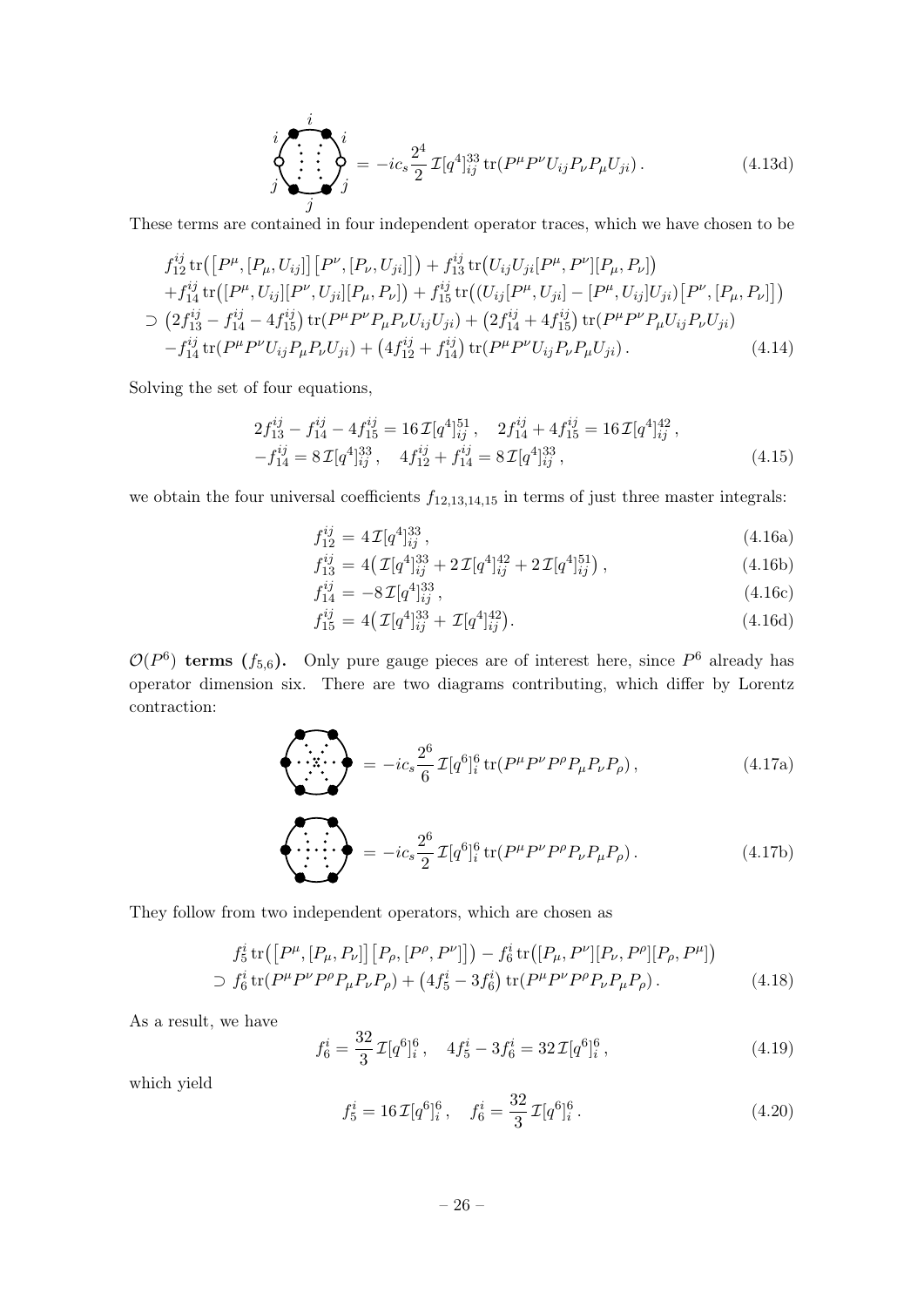| Universal coefficient                                                             | Operator                                                                       | Diagram(s)   |
|-----------------------------------------------------------------------------------|--------------------------------------------------------------------------------|--------------|
| $f_2^i = \mathcal{I}_i^1$                                                         | $U_{ii}$                                                                       | Eq. $(4.2a)$ |
| $f_3^i = 2\,\mathcal{I}[q^4]_i^4$                                                 | $G^{\prime\mu\nu}_i G^{\prime}_{\mu\nu,i}$                                     | Eq. $(4.11)$ |
| $f_4^{ij} = \frac{1}{2} \mathcal{I}_{ii}^{11}$                                    | $U_{ii}U_{ii}$                                                                 | Eq. $(4.2b)$ |
| $f_5^i = 16 \mathcal{I}[q^6]_i^6$                                                 | $[P^{\mu}, G'_{\mu\nu,i}][P_{\rho}, G'^{\rho\nu}_{i}]$                         | Eq. $(4.17)$ |
| $f_6^i = \frac{32}{3} \mathcal{I}[q^6]_i^6$                                       | $\overline{G'^\mu}_{\nu,i}G'^\nu_{\rho,i}G'^\rho_{\mu,i}$                      |              |
| $f_7^{ij} = \mathcal{I}[q^2]_{ii}^{22}$                                           | $[P^{\mu}, U_{ij}][P_{\mu}, U_{ji}]$                                           | Eq. $(4.3)$  |
| $f_8^{ijk} = \frac{1}{3} \mathcal{I}_{ijk}^{111}$                                 | $U_{ij}U_{jk}U_{ki}$                                                           | Eq. $(4.2c)$ |
| $f_9^i = 8 \mathcal{I} [q^4]_i^5$                                                 | $U_{ii}G_i^{\prime\mu\nu}G_{\mu\nu,i}^\prime$                                  | Eq. $(4.12)$ |
| $f_{10}^{ijkl} = \frac{1}{4} \mathcal{I}_{ijkl}^{1111}$                           | $U_{ij}U_{jk}U_{kl}U_{li}$                                                     | Eq. $(4.2d)$ |
| $f_{11}^{ijk} = 2(\mathcal{I}[q^2]_{ijk}^{122} + \mathcal{I}[q^2]_{ijk}^{212})$   | $U_{ij}[P^{\mu},U_{jk}][P_{\mu},U_{ki}]$                                       | Eq. $(4.4)$  |
| $f_{12}^{ij} = 4\mathcal{I}[q^4]_{ii}^{33}$                                       | $[P^{\mu}, [P_{\mu}, U_{ij}]] [P^{\nu}, [P_{\nu}, U_{ji}]]$                    |              |
| $f_{13}^{ij} = 4(\mathcal{I}[q^4]_{ii}^{33})$                                     | $U_{ii}U_{ji}G_i^{\prime\mu\nu}G_{\mu\nu,i}^\prime$                            |              |
| $+2\mathcal{I}[q^4]_{ii}^{42}+2\mathcal{I}[q^4]_{ii}^{51}$                        |                                                                                | Eq. $(4.13)$ |
| $f_{14}^{ij} = -8 \mathcal{I} [q^4]_{ii}^{33}$                                    | $[P^{\mu}, U_{ij}][P^{\nu}, U_{ji}]G'_{\nu\mu,i}$                              |              |
| $f_{15}^{ij} = (\mathcal{I}[q^4]_{ii}^{33} + \mathcal{I}[q^4]_{ii}^{42})$         | $(U_{ij}[P^{\mu}, U_{ji}] - [P^{\mu}, U_{ij}]U_{ji})[P^{\nu}, G'_{\nu\mu, i}]$ |              |
| $f_{16}^{ijklm} = \frac{1}{5} \mathcal{I}_{ijklm}^{11111}$                        | $U_{ij}U_{jk}U_{kl}U_{lm}U_{mi}$                                               | Eq. $(4.2e)$ |
| $f_{17}^{ijkl} = 2(\mathcal{I}[q^2]_{ijkl}^{2112})$                               |                                                                                |              |
| $+\mathcal{I}[q^2]_{ijkl}^{1212}+\mathcal{I}[q^2]_{ijkl}^{1122})$                 | $U_{ii}U_{ik}[P^{\mu},U_{kl}][P_{\mu},U_{li}]$                                 |              |
| $f_{18}^{ijkl} = \mathcal{I}[q^2]_{ijkl}^{2121} + \mathcal{I}[q^2]_{ijkl}^{2112}$ | $U_{ii}[P^{\mu},U_{ik}]U_{kl}[P_{\mu},U_{li}]$                                 | Eq. $(4.7)$  |
| $+\mathcal{I}[q^2]_{ijkl}^{1221} + \mathcal{I}[q^2]_{ijkl}^{1212}$                |                                                                                |              |
| $f_{19}^{ijklmn} = \frac{1}{6} \mathcal{I}_{ijklmn}^{111111}$                     | $U_{ij}U_{jk}U_{kl}U_{lm}U_{mn}U_{ni}$                                         | Eq. $(4.2f)$ |

<span id="page-27-0"></span>Table 5. List of universal coefficients in terms of the master integrals defined in Eq. [\(3.23\)](#page-21-1) (Column 1). The UOLEA master formula for one-loop matching reported in [\[8\]](#page-52-1) is reproduced by adding up traces of the operators in Column 2 with the corresponding universal coefficients, and multiplying the overall factor  $-i\epsilon_s$ ; see Eq. [\(4.1\)](#page-22-2). The covariant diagrams used to compute each universal coefficient are listed in Column 3. See Appendix [B](#page-49-0) for expressions of the universal coefficients in terms of heavy particle masses.

We summarize the results of the four paragraphs above in Table [5.](#page-27-0) Complete agreement is found between our explicit expressions of the universal coefficients in terms of heavy particle masses (listed in Appendix  $\overline{B}$ ) and those reported in [\[8\]](#page-52-1), upon proper symmetrizations allowed by symmetries of operator traces under exchanging particle labels (e.g. our  $f_8^{ijk}$  $s^{ij\kappa}$  is equal to  $\frac{1}{3} (f_8^{ijk} + f_8^{jki} + f_8^{kij}$  $\binom{k}{8}$  in [\[8\]](#page-52-1)). Note, however, that we have obtained the universal coefficients in terms of much fewer master integrals, and many of their explicit expressions are also simpler than those in [\[8\]](#page-52-1).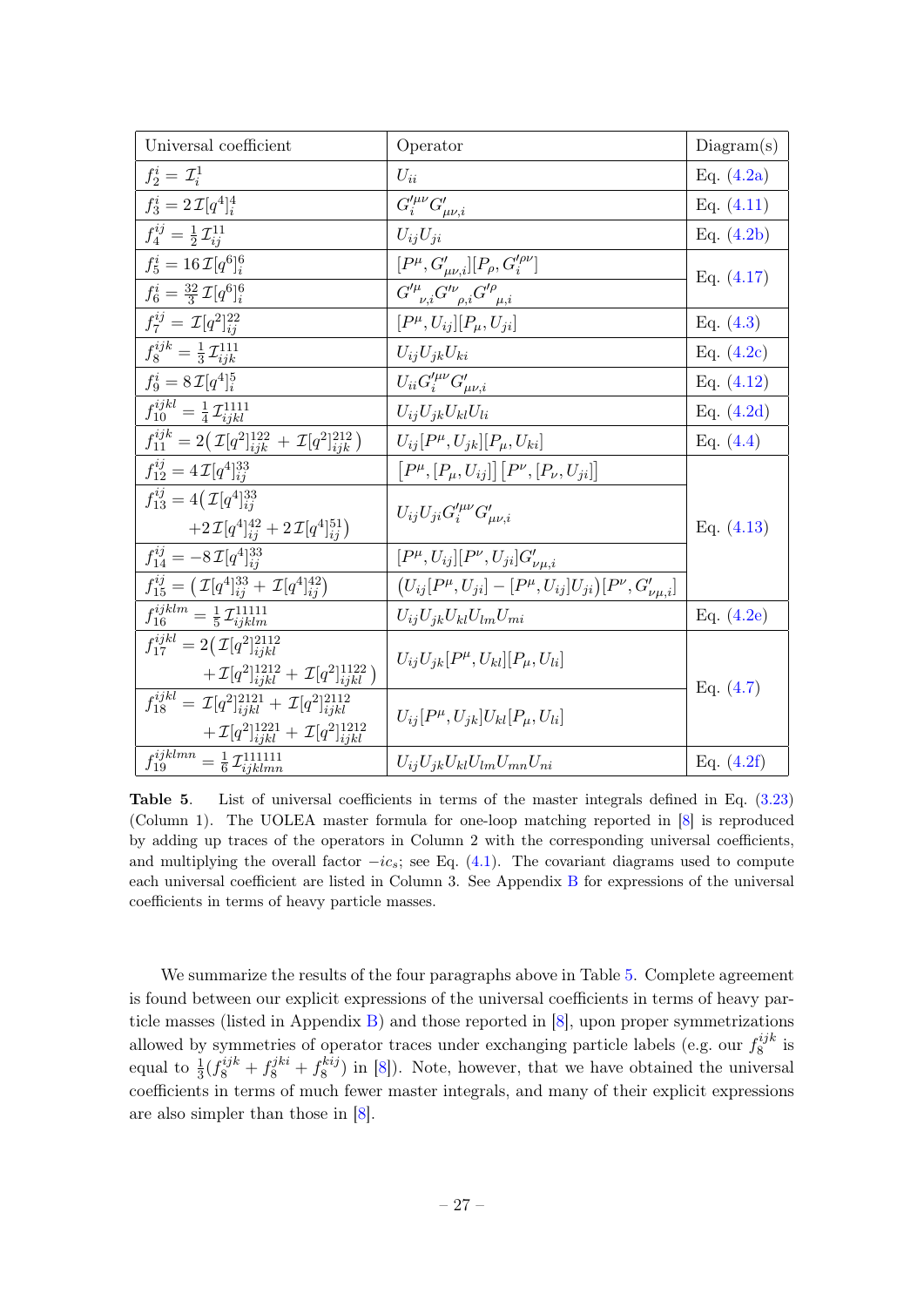#### <span id="page-28-0"></span>4.2 Integrating out a scalar triplet: the scalar sector

We next consider more specific examples where additional ingredients in Tables [2,](#page-20-0) [3](#page-20-1) and [4](#page-21-0) are involved in covariant diagrams. Our goal is to demonstrate the techniques, instead of deriving complete universal master formulas. The latter task is left to future publications.

As a standard test case, a simple extension of the SM by a heavy electroweak scalar triplet was used in several recent papers  $[11-13]$  $[11-13]$  to illustrate various functional approaches to mixed heavy-light matching at work. The scalar sector of the model is given by

<span id="page-28-2"></span>
$$
\mathcal{L}_{\text{UV}} \supset |D_{\mu}\phi|^{2} - m^{2}|\phi|^{2} - \lambda|\phi|^{4} + \frac{1}{2}(D_{\mu}\Phi^{a})^{2} - \frac{1}{2}M^{2}\Phi^{a}\Phi^{a} - \frac{1}{4}\lambda_{\Phi}(\Phi^{a}\Phi^{a})^{2} + \kappa\phi^{\dagger}\sigma^{a}\phi\Phi^{a} - \eta|\phi|^{2}\Phi^{a}\Phi^{a}, \tag{4.21}
$$

where  $\Phi$  is a heavy  $SU(2)_L$  triplet with zero hypercharge, and  $\phi$  is the light SM Higgs doublet with mass squared  $m^2 < 0$ . We shall focus on the following subset of dimension-six effective operators<sup>[9](#page-28-1)</sup> generated by integrating out  $\Phi$ ,

<span id="page-28-3"></span>
$$
\mathcal{O}_T = \frac{1}{2} \left( \phi^\dagger \overleftrightarrow{D}_\mu \phi \right)^2, \quad \mathcal{O}_H = \frac{1}{2} \left( \partial_\mu |\phi|^2 \right)^2, \quad \mathcal{O}_R = |\phi|^2 |D_\mu \phi|^2, \tag{4.22}
$$

where  $\phi^{\dagger} \overleftrightarrow{D}_{\mu} \phi = \phi^{\dagger} (D_{\mu} \phi) - (D_{\mu} \phi^{\dagger}) \phi$ . Pure heavy contributions to the operator coefficients can be easily obtained by applying the degenerate limit of the UOLEA, which is illustrated in [\[4\]](#page-51-2). We will thus be interested in computing mixed heavy-light contributions. We first reproduce, in the present subsection, the results in [\[11,](#page-52-4) [12\]](#page-52-5) for terms independent of the SM gauge couplings. Terms that depend on the SM gauge couplings, which involve treatment of open covariant derivatives and were not obtained in  $[11, 12]$  $[11, 12]$  $[11, 12]$ , will be computed in the next subsection.

To begin with, we solve for  $\Phi_c[\phi]$  up to the order needed [counting  $\kappa$  as  $\mathcal{O}(M)$ ],

$$
\Phi_{\rm c}^{a}[\phi] = \frac{\kappa}{M^2} \phi^{\dagger} \sigma^{a} \phi - \frac{\kappa}{M^4} \Big[ 2\eta |\phi|^2 (\phi^{\dagger} \sigma^{a} \phi) + D^2 (\phi^{\dagger} \sigma^{a} \phi) \Big] + \mathcal{O}(M^{-5}), \tag{4.23}
$$

and extract the U matrix from the quadratic terms of Eq. [\(4.21\)](#page-28-2),

$$
\mathcal{L}_{\rm UV, \;quad} \supset -\frac{1}{2} \left( \Phi^{\prime a} \; \phi^{\prime \dagger} \; \tilde{\phi}^{\prime \dagger} \right) \left( -P^2 + \mathbf{M}^2 + \mathbf{U}[\Phi_b, \phi_b, \tilde{\phi}_b] \right) \begin{pmatrix} \Phi^{\prime b} \\ \phi^{\prime} \\ \tilde{\phi}^{\prime} \end{pmatrix}, \tag{4.24}
$$

where

$$
\mathbf{M}^2 = \text{diag}(M^2 \delta^{ab}, m^2, m^2), \qquad (4.25)
$$

$$
\mathbf{U} = \begin{pmatrix} U_H & (U_{HL})_{1\times 2} \\ (U_{LH})_{2\times 1} & (U_L)_{2\times 2} \end{pmatrix} = \begin{pmatrix} U_{\Phi}^{ab} & (U_{\phi\Phi}^{\dagger a})_{1\times 2} \\ (U_{\phi\Phi}^b)_{2\times 1} & (U_{\phi})_{2\times 2} \end{pmatrix} .
$$
 (4.26)

<span id="page-28-1"></span><sup>&</sup>lt;sup>9</sup>We will not make any field or parameter redefinitions unless otherwise specified, so that the operator coefficients are unambiguous.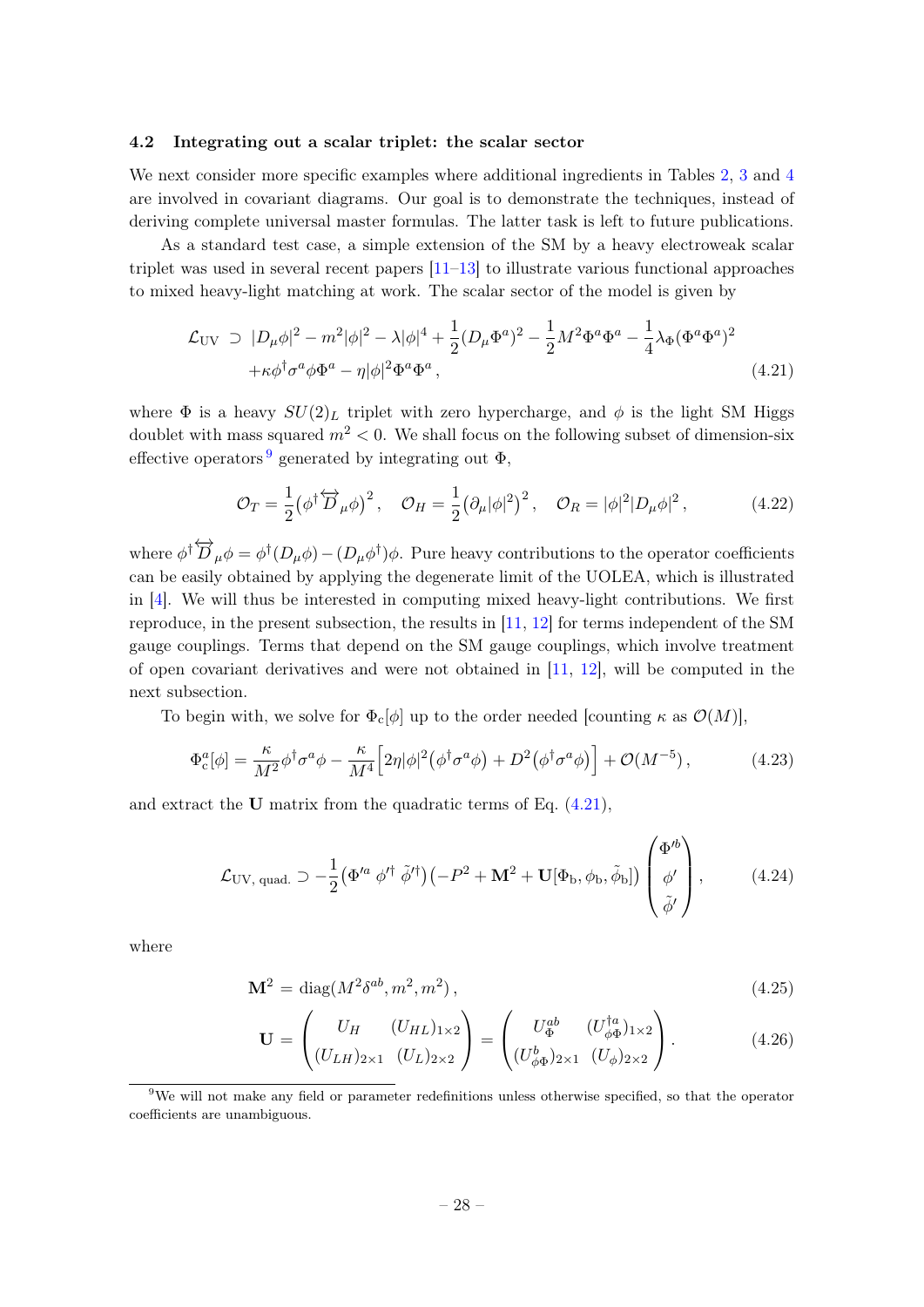The internal index "b" (italicized) should not be confused with the subscript label "b" (for background). The components of the U matrix, with  $\Phi$  set to  $\Phi_c[\phi]$ , read

<span id="page-29-0"></span>
$$
U_{\Phi}^{ab} = 2\eta |\phi|^2 \delta^{ab} + \lambda_{\Phi} \left( \Phi_c^d \Phi_c^d \delta^{ab} + 2 \Phi_c^a \Phi_c^b \right) \sim \mathcal{O}(\phi^2, \phi^4, P^2 \phi^4, \dots),
$$
\n
$$
\left( \kappa \sigma_b^b + 2 \gamma_b \phi_b^b \right) \tag{4.27a}
$$

$$
U_{\phi\Phi}^{b} = \begin{pmatrix} -\kappa \,\sigma^{b}\phi + 2\eta \,\phi \,\Phi_{c}^{b} \\ \kappa \,\sigma^{b}\tilde{\phi} + 2\eta \,\tilde{\phi} \,\Phi_{c}^{b} \end{pmatrix} \sim \mathcal{O}(\phi, \,\phi^{3}, \, P^{2}\phi^{3}, \dots), \tag{4.27b}
$$

$$
U_{\phi} = \begin{pmatrix} 2\lambda \left( |\phi|^2 \mathbb{1}_2 + \phi \phi^{\dagger} \right) - \kappa \Phi_{\rm c}^d \sigma^d + \eta \Phi_{\rm c}^d \Phi_{\rm c}^d \mathbb{1}_2 & 2\lambda \phi \tilde{\phi}^{\dagger} \\ 2\lambda \tilde{\phi} \phi^{\dagger} & 2\lambda \left( |\phi|^2 \mathbb{1}_2 + \tilde{\phi} \tilde{\phi}^{\dagger} \right) + \kappa \Phi_{\rm c}^d \sigma^d + \eta \Phi_{\rm c}^d \Phi_{\rm c}^d \mathbb{1}_2 \\ \sim \mathcal{O}(\phi^2, \phi^4, P^2 \phi^2, P^2 \phi^4, \dots). \end{pmatrix} \tag{4.27c}
$$

Note that the two real components of the complex scalar  $\phi$  should be written out separately in the field multiplet. In practice, it is convenient to use  $\phi$  and  $\tilde{\phi} \equiv i\sigma^2 \phi^*$ , since  $\tilde{\phi}$  transforms in the same way as  $\phi$  under  $SU(2)_L$ .

From Eq. [\(4.27\)](#page-29-0) it is clear that to obtain mixed heavy-light contributions to the operators  $\mathcal{O}_T$ ,  $\mathcal{O}_H$ ,  $\mathcal{O}_R$  in Eq. [\(4.22\)](#page-28-3), all of which contain four  $\phi$ 's and two covariant derivatives, we need to compute one-loop covariant diagrams that are proportional to

$$
U_{HL}U_{LH}, U_{HL}U_{L}U_{LH}, P^2 U_{HL}U_{LH}, P^2 U_{HL}U_{LH}U_{H}, P^2 U_{HL}U_{L}U_{LH}, P^2 (U_{HL}U_{LH})^2. \tag{4.28}
$$

Using the rules in Tables [1](#page-19-0) and [2,](#page-20-0) we have (with  $M_i = M$  in the master integrals from here on)

<span id="page-29-1"></span>
$$
\left\{\bigotimes_{\Delta} = -ic_s \mathcal{I}_{i0}^{11} \text{tr}(U_{HL}U_{LH}),\right\} \tag{4.29a}
$$

$$
\begin{pmatrix}\n\mathbf{O}^{-1} \\
\mathbf{O} & -ic_s \mathcal{I}_{i0}^{12} \operatorname{tr}(U_{HL} U_L U_{LH}), \\
\mathbf{O} & -c\n\end{pmatrix} \tag{4.29b}
$$

$$
\begin{pmatrix}\n\cdots \\
\cdots \\
\odot\n\end{pmatrix} = -ic_s 2^2 \mathcal{I}[q^2]_{i0}^{22} tr(P^{\mu} U_{HL} P_{\mu} U_{LH}) \subset -ic_s 2 \mathcal{I}[q^2]_{i0}^{22} tr([P^{\mu}, U_{HL}][P_{\mu}, U_{LH}]),
$$
\n(4.39)

 $\begin{pmatrix} 1 \\ 1 \end{pmatrix} + \begin{pmatrix} 1 \\ 1 \end{pmatrix} + \begin{pmatrix} 1 \\ 1 \end{pmatrix} + \begin{pmatrix} 1 \\ 1 \end{pmatrix} + \begin{pmatrix} 1 \\ 1 \end{pmatrix}$ 

(4.29c)

$$
= -ic_s 2^2 \{ \mathcal{I}[q^2]_{i0}^{41} tr(P_\mu U_{HL} U_{LH} P^\mu U_H) + \mathcal{I}[q^2]_{i0}^{32} tr(P^\mu U_H U_{HL} P_\mu U_{LH} + P^\mu U_{HL} P_\mu U_{LH} U_H) \} \n\subset -ic_s \{ 4\mathcal{I}[q^2]_{i0}^{32} tr([P^\mu, U_{HL}][P_\mu, U_{LH}] U_H) + 2(\mathcal{I}[q^2]_{i0}^{41} + \mathcal{I}[q^2]_{i0}^{32}) tr([P^\mu, U_{HL} U_{LH}][P_\mu, U_H]) \} ,
$$
\n(4.29d)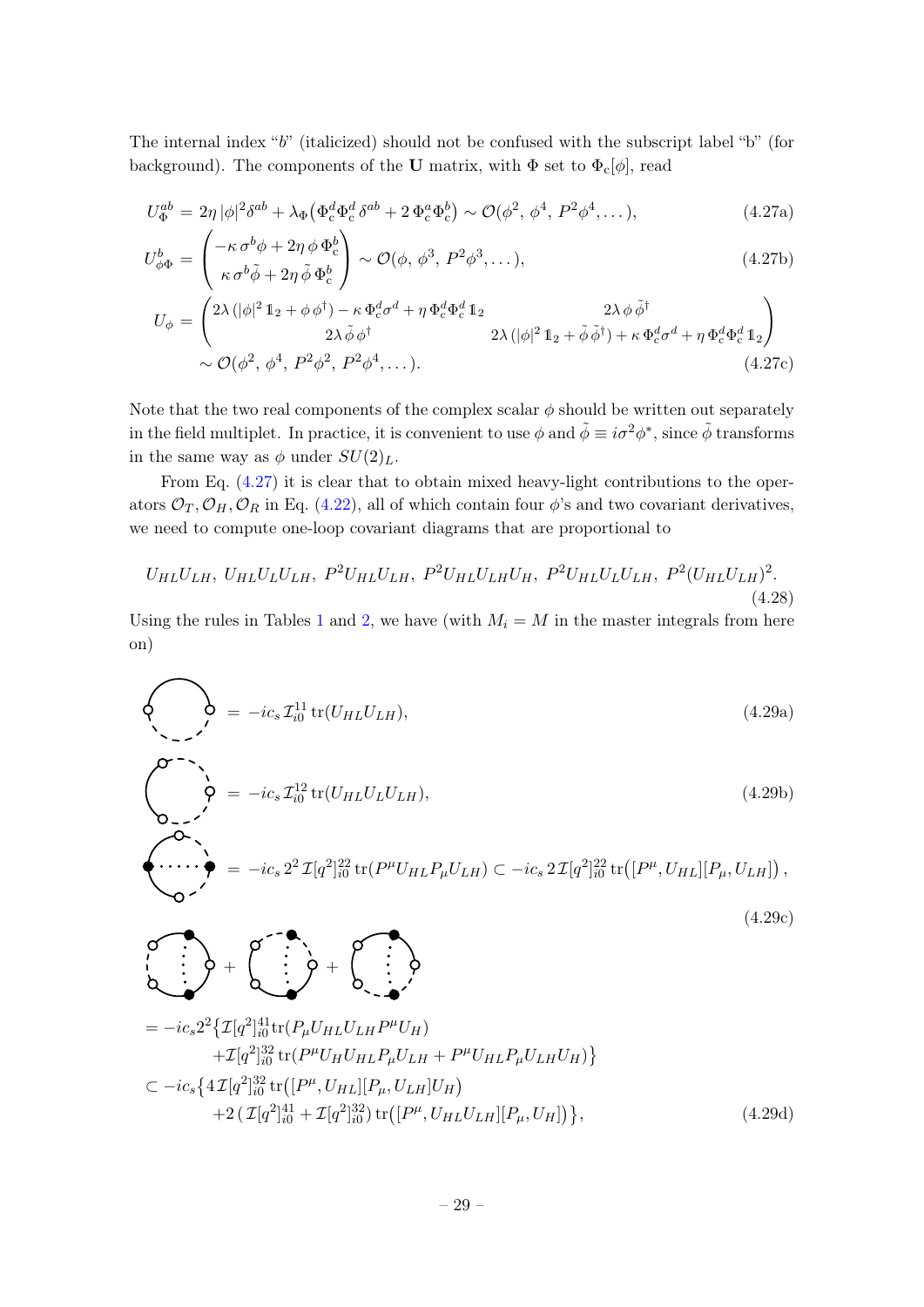$$
\begin{split}\n\mathcal{O} &\longrightarrow \\
\mathcal{O} &\longrightarrow \\
\mathcal{O} &\longrightarrow \\
\mathcal{O} &\longrightarrow \\
\mathcal{O} &\longrightarrow \\
\mathcal{O} &\longrightarrow \\
\mathcal{O} &\longrightarrow \\
\mathcal{O} &\longrightarrow \\
\mathcal{O} &\longrightarrow \\
\mathcal{O} &\longrightarrow \\
\mathcal{O} &\longrightarrow \\
\mathcal{O} &\longrightarrow \\
\mathcal{O} &\longrightarrow \\
\mathcal{O} &\longrightarrow \\
\mathcal{O} &\longrightarrow \\
\mathcal{O} &\longrightarrow \\
\mathcal{O} &\longrightarrow \\
\mathcal{O} &\longrightarrow \\
\mathcal{O} &\longrightarrow \\
\mathcal{O} &\longrightarrow \\
\mathcal{O} &\longrightarrow \\
\mathcal{O} &\longrightarrow \\
\mathcal{O} &\longrightarrow \\
\mathcal{O} &\longrightarrow \\
\mathcal{O} &\longrightarrow \\
\mathcal{O} &\longrightarrow \\
\mathcal{O} &\longrightarrow \\
\mathcal{O} &\longrightarrow \\
\mathcal{O} &\longrightarrow \\
\mathcal{O} &\longrightarrow \\
\mathcal{O} &\longrightarrow \\
\mathcal{O} &\longrightarrow \\
\mathcal{O} &\longrightarrow \\
\mathcal{O} &\longrightarrow \\
\mathcal{O} &\longrightarrow \\
\mathcal{O} &\longrightarrow \\
\mathcal{O} &\longrightarrow \\
\mathcal{O} &\longrightarrow \\
\mathcal{O} &\longrightarrow \\
\mathcal{O} &\longrightarrow \\
\mathcal{O} &\longrightarrow \\
\mathcal{O} &\longrightarrow \\
\mathcal{O} &\longrightarrow \\
\mathcal{O} &\longrightarrow \\
\mathcal{O} &\longrightarrow \\
\mathcal{O} &\longrightarrow \\
\mathcal{O} &\longrightarrow \\
\mathcal{O} &\longrightarrow \\
\mathcal{O} &\longrightarrow \\
\mathcal{O} &\longrightarrow \\
\mathcal{O} &\longrightarrow \\
\mathcal{O} &\longrightarrow \\
\mathcal{O} &\longrightarrow \\
\mathcal{O} &\longrightarrow \\
\mathcal{O} &\longrightarrow \\
\mathcal{O} &\longrightarrow \\
\mathcal{O} &\longrightarrow \\
\mathcal{O} &\longrightarrow \\
\mathcal{O} &\longrightarrow \\
\mathcal{O} &\longrightarrow \\
\mathcal{O} &\longrightarrow \\
\mathcal{O} &\longrightarrow \\
\mathcal{O} &\longrightarrow \\
\mathcal{O} &\longrightarrow \\
\mathcal{O} &\longrightarrow \\
\mathcal{O} &\longrightarrow \\
\mathcal{O} &\longrightarrow \\
\mathcal{O} &\longrightarrow \\
\mathcal{O} &\longrightarrow \\
\mathcal{O} &\longrightarrow \\
\mathcal{O} &\longrightarrow \\
\mathcal{O} &\longrightarrow \\
\mathcal{O} &\longrightarrow \\
\mathcal{O} &\longrightarrow \\
\mathcal{O} &\longrightarrow \\
\mathcal{
$$

Note that diagrams with  $m^2$  insertions are of higher order and therefore not considered. The results in the equations above are summarized in Table [6,](#page-31-0) where explicit expressions for the coefficients and operators are also worked out. Summing up all terms in the table, we obtain (with  $c_s = \frac{1}{2}$ )  $\frac{1}{2}$  and  $\mu$  set to M)

$$
\mathcal{L}_{\text{EFT}}^{1\text{-loop}}[\phi] \supset \frac{1}{16\pi^2} \frac{3\kappa^2}{2M^2} |D_\mu \phi|^2 + \frac{1}{16\pi^2} \frac{\kappa^2}{M^4} \Big[ \Big( \frac{\kappa^2}{2M^2} - 8\eta + 3\lambda \Big) \mathcal{O}_T + \Big( -\frac{9\kappa^2}{2M^2} - 6\eta + 10\lambda \Big) \mathcal{O}_H + \Big( -\frac{21\kappa^2}{2M^2} - 21\eta + 25\lambda \Big) \mathcal{O}_R \Big],
$$
(4.30)

in agreement with  $[9, 11, 12]$  $[9, 11, 12]$  $[9, 11, 12]$  $[9, 11, 12]$  $[9, 11, 12]$ <sup>[10](#page-30-0)</sup>.

Two comments are in order:

- The calculation above parallels that in [\[12\]](#page-52-5). In particular, it is the same calculation in the "Operator" column of Table [6](#page-31-0) that is done in [\[12\]](#page-52-5); the coefficients part, however, follows from a more straightforward computation here than in [\[12\]](#page-52-5).
- While the calculation in this subsection was done in the context of the scalar triplet model, most of the results obtained are universal. In fact, the only model-dependent part is the expression after each " $\rightarrow$ " in the "Operator" column of Table [6.](#page-31-0) In this

<span id="page-30-0"></span><sup>&</sup>lt;sup>10</sup>There is an additional contribution to  $\mathcal{L}^{1\text{-loop}}_{\text{EFT}}[\phi]$  from  $\mathcal{L}^{\text{tree}}_{\text{EFT}}[\phi] \supset \frac{\kappa^2}{M^4}(\mathcal{O}_T + 2\mathcal{O}_R) \rightarrow (1 - \frac{1}{16\pi^2} \frac{3\kappa^2}{M^2})\frac{\kappa^2}{M^4}(\mathcal{O}_T + 2\mathcal{O}_R)$  if one rescales the SM Higgs term canonically normalized.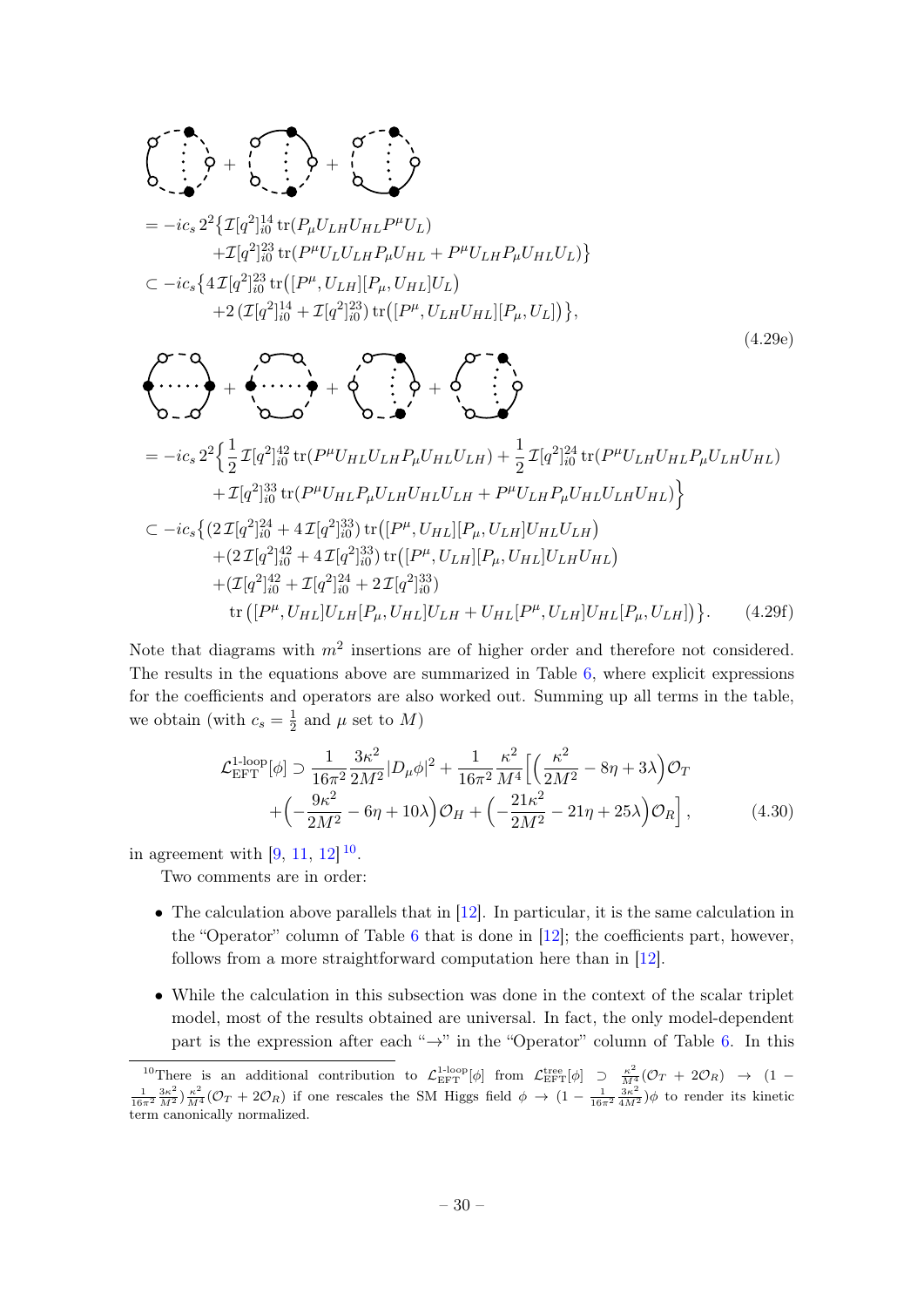| Coefficient                                                                                                                                    | Operator                                                                                                                                               |  |
|------------------------------------------------------------------------------------------------------------------------------------------------|--------------------------------------------------------------------------------------------------------------------------------------------------------|--|
|                                                                                                                                                | $tr(U_{HL}U_{LH})$                                                                                                                                     |  |
| $-ic_s\mathcal{I}_{i0}^{11} = \frac{c_s}{16\pi^2}\left(1 - \log \frac{M^2}{\mu^2}\right)$                                                      | $\rightarrow U^{\dagger a}_{\phi \Phi} U^a_{\phi \Phi} \supset -\frac{16\kappa^2 \eta}{M^4} (\mathcal{O}_T + 2\mathcal{O}_R)$                          |  |
| $-ic_sT_{i0}^{12}=\frac{c_s}{16\pi^2}\frac{1}{M^2}\left(1-\log \frac{M^2}{\mu^2}\right)$                                                       | $tr(U_{HL}U_LU_{LH})$                                                                                                                                  |  |
|                                                                                                                                                | $\rightarrow U_{\phi\Phi}^{\dagger a} U_{\phi} U_{\phi\Phi}^a \supset \frac{4\kappa^4}{M^4} (\mathcal{O}_T + 2\mathcal{O}_R)$                          |  |
|                                                                                                                                                | $\text{tr}([P^{\mu},U_{HL}][P_{\mu},U_{LH}])$                                                                                                          |  |
| $-ic_s 2\mathcal{I}[q^2]_{i0}^{22} = \frac{c_s}{16\pi^2} \left(-\frac{1}{2M^2}\right)$                                                         | $\rightarrow [P^{\mu}, U^{\dagger a}_{\phi\phi}][P_{\mu}, U^{a}_{\phi\phi}]$                                                                           |  |
|                                                                                                                                                | $\supset -6\kappa^2 D_\mu\phi ^2+\frac{8\kappa^2\eta}{M^2}\left(\mathcal{O}_H+\mathcal{O}_R\right)$                                                    |  |
|                                                                                                                                                | $\text{tr}([P^{\mu},U_{HL}][P_{\mu},U_{LH}]U_H)$                                                                                                       |  |
| $-ic_s 4\mathcal{I}[q^2]_{i0}^{32} = \frac{c_s}{16\pi^2} \frac{1}{2M^4}$                                                                       | $\to [P^\mu,U_{\phi\Phi}^{\dagger a}] [P_\mu,U_{\phi\Phi}^b] U_\Phi^{ba}\supset -12\kappa^2\eta\mathcal{O}_R$                                          |  |
| $-ic_s 2 \left(\mathcal{I}[q^2]_{i0}^{41} + \mathcal{I}[q^2]_{i0}^{32}\right) = \frac{c_s}{16\pi^2} \frac{1}{3M^4}$                            | $\text{tr}([P^{\mu},U_{HL}U_{LH}][P_{\mu},U_{H}])$                                                                                                     |  |
|                                                                                                                                                | $\rightarrow [P^{\mu}, U_{\phi\Phi}^{\dagger a}U_{\phi\Phi}^b][P_{\mu}, U_{\Phi}^{ba}] \supset -24\kappa^2\eta\mathcal{O}_H$                           |  |
|                                                                                                                                                | $\text{tr}([P^{\mu},U_{LH}][P_{\mu},U_{HL}]U_L)$                                                                                                       |  |
|                                                                                                                                                | $\rightarrow [P^{\mu},U^a_{\phi\Phi}][P_{\mu},U^{\dagger a}_{\phi\Phi}]U_{\phi}$                                                                       |  |
| $-ic_s 4\mathcal{I}[q^2]_{i0}^{23} = \frac{c_s}{16\pi^2} \frac{1}{M^4} \left(-\frac{5}{2} + \log \frac{M^2}{\mu^2}\right)$                     | $\supset 2\kappa^2\left[\left(\frac{\kappa^2}{M^2}-2\lambda\right)\mathcal{O}_T-\frac{\kappa^2}{M^2}\mathcal{O}_H\right]$                              |  |
|                                                                                                                                                | $+\left(\frac{\kappa^2}{M^2}-10\lambda\right)\mathcal{O}_R$                                                                                            |  |
|                                                                                                                                                | $\text{tr}([P^{\mu},U_{LH}U_{HL}][P_{\mu},U_{L}])$                                                                                                     |  |
|                                                                                                                                                | $\rightarrow [P^{\mu}, U_{\phi\Phi}^{a}U_{\phi\Phi}^{\dagger a}][P_{\mu}, U_{\phi}]$                                                                   |  |
| $-ic_s 2(\mathcal{I}[q^2]_{i0}^{14} + \mathcal{I}[q^2]_{i0}^{23}) = \frac{c_s}{16\pi^2}(-\frac{1}{2M^4})$                                      | $\supset 4\kappa^2\left[\left(-\frac{\kappa^2}{M^2}+2\lambda\right)\mathcal{O}_T\right]$                                                               |  |
|                                                                                                                                                | $-10\lambda \mathcal{O}_H - \frac{2\kappa^2}{M^2}\mathcal{O}_R$                                                                                        |  |
|                                                                                                                                                | $\text{tr}([P^{\mu},U_{HL}][P_{\mu},U_{LH}]U_{HL}U_{LH})$                                                                                              |  |
| $-ic_s(2\mathcal{I}[q^2]_{i0}^{24}+4\mathcal{I}[q^2]_{i0}^{33})=\frac{c_s}{16\pi^2}\frac{1}{M^6}$                                              | $\rightarrow [P^{\mu},U_{\phi\Phi}^{\dagger a}] [P_{\mu},U_{\phi\Phi}^{b}] U_{\phi\Phi}^{\dagger b} U_{\phi\Phi}^{a}\supset -12\kappa^4 \mathcal{O}_R$ |  |
|                                                                                                                                                | $\text{tr}([P^{\mu},U_{LH}][P_{\mu},U_{HL}]U_{LH}U_{HL})$                                                                                              |  |
| $-ic_s(2\mathcal{I}[q^2]_{i0}^{42}+4\mathcal{I}[q^2]_{i0}^{33})=\frac{c_s}{16\pi^2}\frac{1}{M^6}\left(\frac{17}{6}-\log\frac{M^2}{n^2}\right)$ | $\rightarrow [P^{\mu}, U^a_{\phi\Phi}][P_{\mu}, U^{\dagger a}_{\phi\Phi}]U^b_{\phi\Phi}U^{\dagger b}_{\phi\Phi}$                                       |  |
|                                                                                                                                                | $\supset -2\kappa^4(\mathcal{O}_H+4\mathcal{O}_R)$                                                                                                     |  |
|                                                                                                                                                | $\text{tr}([P^{\mu},U_{HL}]U_{LH}[P_{\mu},U_{HL}]U_{LH}$                                                                                               |  |
|                                                                                                                                                | $+U_{HL}[P^{\mu}, U_{LH}]U_{HL}[P_{\mu}, U_{LH}])$                                                                                                     |  |
| $-ic_s(\mathcal{I}[q^2]_{i0}^{42} + \mathcal{I}[q^2]_{i0}^{24} + 2\mathcal{I}[q^2]_{i0}^{33}) = \frac{c_s}{16\pi^2} \frac{5}{12M^6}$           | $\rightarrow [P^{\mu}, U_{\phi\Phi}^{\dagger a}]U_{\phi\Phi}^{b}[P_{\mu}, U_{\phi\Phi}^{\dagger b}]U_{\phi\Phi}^{a}$                                   |  |
|                                                                                                                                                | $+U_{\phi\Phi}^{\dagger a}[P^{\mu},U_{\phi\Phi}^b]U_{\phi\Phi}^{\dagger b}[P_{\mu},U_{\phi\Phi}^a]$                                                    |  |
|                                                                                                                                                | $\supset 4\kappa^4(-5\mathcal{O}_H+4\mathcal{O}_R)$                                                                                                    |  |

<span id="page-31-0"></span>Table 6. Summary of the results in Eq.  $(4.29)$  for mixed heavy-light contributions to one-loop matching for the scalar triplet model. The SM gauge coupling-independent terms for the three operators  $\mathcal{O}_T, \mathcal{O}_H, \mathcal{O}_R$  in Eq. [\(4.22\)](#page-28-3) are computed (in the  $\overline{\text{MS}}$  scheme).

respect, Eq. [\(4.29\)](#page-29-1) constitutes part of the derivation of a master formula for mixed heavy-light matching (with degenerate heavy particle masses), which we plan to complete in future work.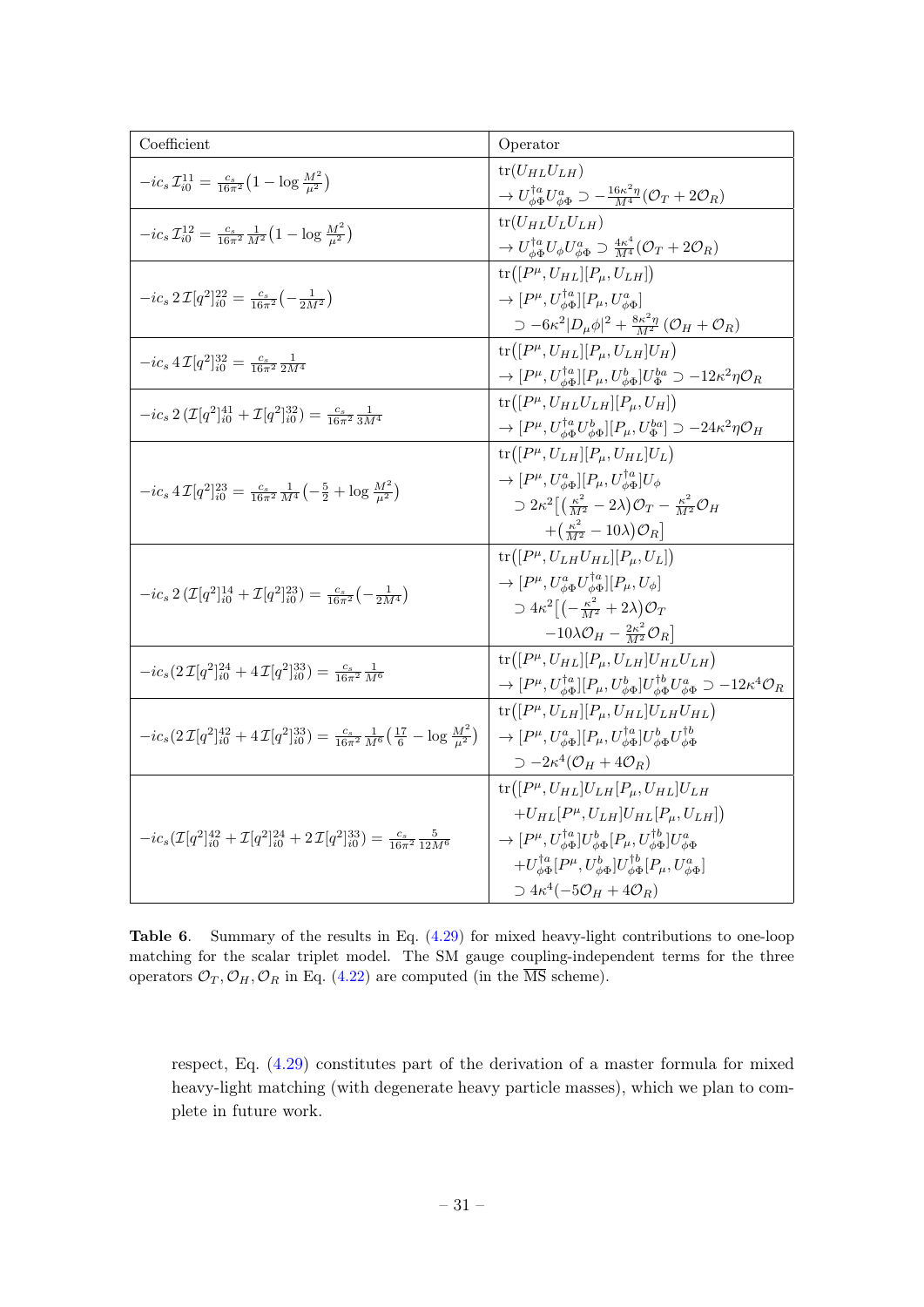## <span id="page-32-0"></span>4.3 Integrating out a scalar triplet: the gauge sector

Now we move on to the gauge sector of the scalar triplet model. To account for mixed heavylight contributions to one-loop matching that involve SM gauge interactions, we need to extend the field multiplet to include the electroweak gauge bosons. The relevant quadratic pieces of the UV theory Lagrangian then read

$$
\mathcal{L}_{\text{UV, quad.}} \supset -\frac{1}{2} \left( \Phi'^a \phi'^\dagger \tilde{\phi}'^\dagger W_\alpha'^a B_\alpha' \right) \left( -P^2 + \mathbf{M}^2 + \mathbf{U} + P_\mu \mathbf{Z}^\mu + \mathbf{Z}^{\dagger \mu} P_\mu \right) \begin{pmatrix} \Phi'^b \\ \phi' \\ \tilde{\phi}' \\ W_\beta'^b \\ B'_\beta \end{pmatrix}, \quad (4.31)
$$

where the arguments  $[\Phi_b, \phi_b, \tilde{\phi}_b, W_b, B_b]$  of the U and Z matrices have been dropped for simplicity, and

$$
\mathbf{M}^{2} = \text{diag}(M^{2}, m^{2}, m^{2}, 0, 0),
$$
\n
$$
\mathbf{U} = \begin{pmatrix}\nU_{H} & (U_{HL})_{1 \times 4} \\
(U_{LH})_{4 \times 1} & (U_{L})_{4 \times 4}\n\end{pmatrix}\n= \begin{pmatrix}\nU_{\Phi}^{ab} & (U_{\phi\Phi}^{\dagger a})_{1 \times 2} & U_{\Phi W}^{ab\beta} & 0 \\
(U_{\phi\Phi}^{b})_{2 \times 1} & (U_{\phi})_{2 \times 2} & (U_{\phi W}^{b\beta})_{2 \times 1} & (U_{\phi B}^{\beta})_{2 \times 1} \\
U_{\Phi W}^{\dagger a b \alpha} & (U_{\phi W}^{\dagger a \alpha})_{1 \times 2} & U_{W}^{a b \alpha \beta} & U_{BW}^{a \alpha \beta} \\
0 & (U_{\phi B}^{\dagger a})_{1 \times 2} & U_{BW}^{b \alpha \beta} & U_{B}^{\alpha \beta} \\
0 & (U_{\phi B}^{\dagger a})_{1 \times 2} & U_{BW}^{b \alpha \beta} & U_{B}^{\alpha \beta}\n\end{pmatrix},
$$
\n(4.33)\n
$$
\mathbf{Z}^{\mu} = \begin{pmatrix}\nZ_{H}^{\mu} & (Z_{HL}^{\mu})_{1 \times 4} \\
(Z_{LH}^{\mu})_{4 \times 1} & (Z_{L}^{\mu})_{4 \times 4} \\
(Z_{LH}^{\mu})_{4 \times 4}\n\end{pmatrix}\n= \begin{pmatrix}\n0 & \mathbf{0}_{1 \times 2} & Z_{\Phi W}^{a b \beta} & 0 \\
\mathbf{0}_{2 \times 1} & \mathbf{0}_{2 \times 2} & (Z_{\phi W}^{\mu b})_{2 \times 1} & (Z_{\phi B}^{\mu b})_{2 \times 1} \\
0 & \mathbf{0}_{1 \times 2} & 0 & 0 \\
0 & \mathbf{0}_{1 \times 2} & 0 & 0\n\end{pmatrix}.
$$
\n(4.34)

Note that W and B vector bosons are massless in the  $SU(2)_L \times U(1)_Y$  symmetric phase and, as discussed in Section [3.2,](#page-14-0) there is no need to retain their masses in the calculation as IR regulators. Also, Lorentz indices  $\alpha, \beta$  of the vector bosons are treated on the same footing as internal indices. With  $\Phi$  set to  $\Phi_c[\phi]$ , the relevant components of the U and Z matrices are, in addition to those in Eq. [\(4.27\)](#page-29-0),

$$
Z_{\Phi W}^{\mu ab\beta} = g^{\mu\beta} i g \epsilon^{adb} \Phi_c^d \sim \mathcal{O}(g\phi^2, gP^2\phi^2, g\phi^4, \dots), \quad U_{\Phi W} = [P_{\mu}, Z_{\Phi W}^{\mu}], \quad (4.35a)
$$

$$
Z^{\mu b\beta}_{\phi W} = -g^{\mu\beta} \frac{g}{2} \begin{pmatrix} \sigma^b \phi \\ \sigma^b \tilde{\phi} \end{pmatrix} \sim \mathcal{O}(g\phi) \,, \quad U_{\phi W} = [P_{\mu}, Z^{\mu}_{\phi W}] \,, \tag{4.35b}
$$

$$
Z^{\mu\,\beta}_{\phi} = -g^{\mu\beta} \frac{g'}{2} \begin{pmatrix} \phi \\ -\tilde{\phi} \end{pmatrix} \sim \mathcal{O}(g'\phi) \,, \quad U_{\phi B} = [P_{\mu}, Z^{\mu}_{\phi B}] \,. \tag{4.35c}
$$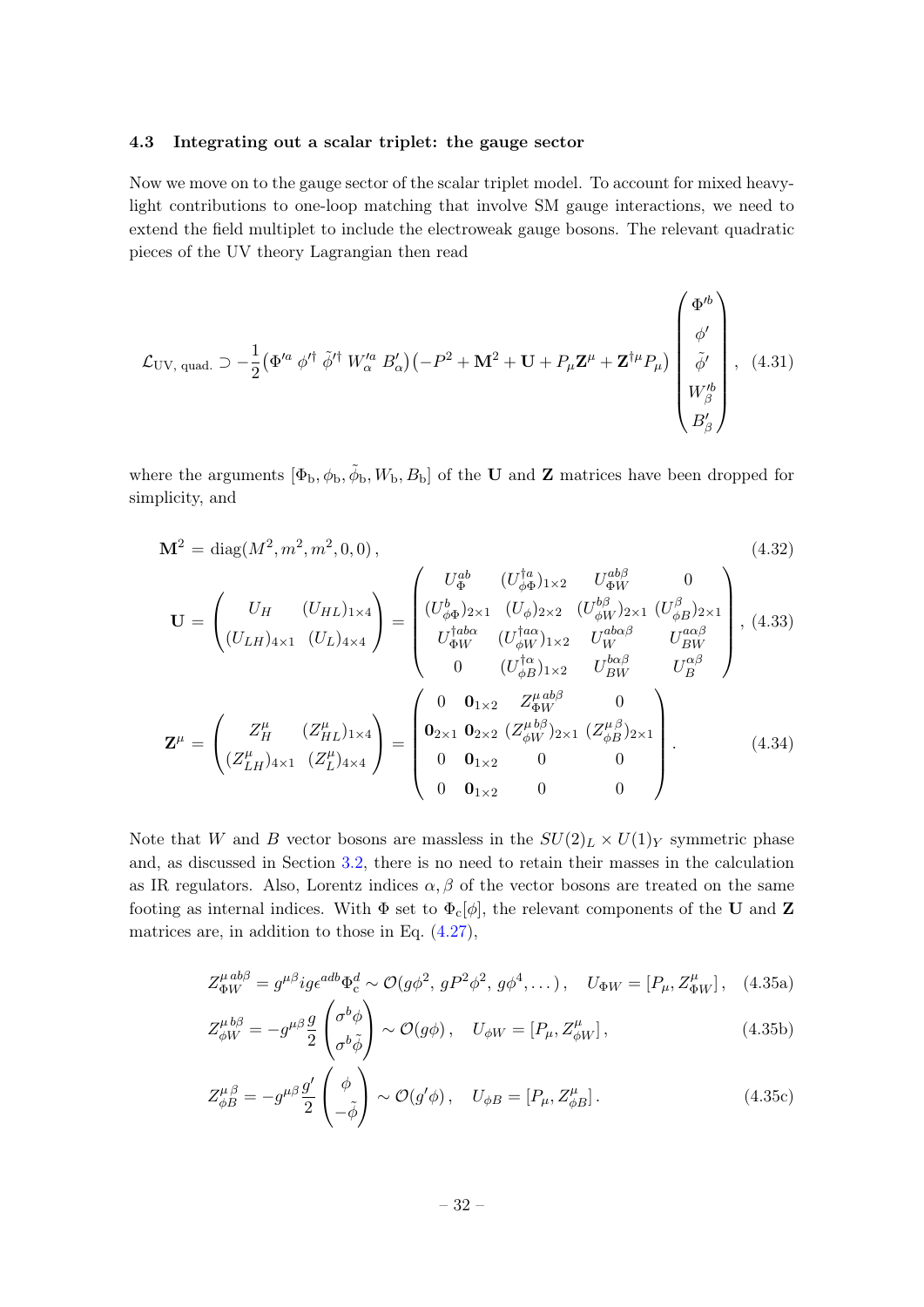We are interested in terms in  $\mathcal{L}^{1\text{-loop}}_{\text{EFT}}$  from mixed heavy-light matching that are  $\mathcal{O}(g^2P^2\phi^4)$ or  $\mathcal{O}(g'^2 P^2 \phi^4)^{11}$  $\mathcal{O}(g'^2 P^2 \phi^4)^{11}$  $\mathcal{O}(g'^2 P^2 \phi^4)^{11}$ , which can come from, schematically,

<span id="page-33-1"></span>
$$
Z_{\Phi W} Z_{\Phi W}^{\dagger} \subset Z_{HL} Z_{HL}^{\dagger}, \quad P^{2} Z_{\Phi W} Z_{\Phi W}^{\dagger} \subset P^{2} Z_{HL} Z_{HL}^{\dagger},
$$
  
\n
$$
P Z_{\Phi W} U_{\Phi W}^{\dagger} + \text{h.c.} \subset P Z_{HL} U_{LH} + \text{h.c.,} \quad U_{\Phi W} U_{\Phi W}^{\dagger} \subset U_{HL} U_{LH}; \quad (4.36a)
$$
  
\n
$$
Z_{\Phi W} Z_{\phi W}^{\dagger} U_{\phi \Phi} + \text{h.c.} \subset Z_{HL} Z_{L}^{\dagger} U_{LH} + \text{h.c.,}
$$
  
\n
$$
P^{2} U_{\phi \Phi}^{\dagger} Z_{\phi W} Z_{\Phi W}^{\dagger} + \text{h.c.} \subset P^{2} U_{HL} Z_{L} Z_{HL}^{\dagger} + \text{h.c.,}
$$
  
\n
$$
P Z_{\Phi W} U_{\phi W}^{\dagger} U_{\phi \Phi} + \text{h.c.} \subset P U_{HL} Z_{L} U_{LH} + \text{h.c.,}
$$
  
\n
$$
U_{\Phi W} U_{\phi W}^{\dagger} U_{\phi \Phi} + \text{h.c.} \subset U_{HL} U_{L} U_{LH};
$$
  
\n
$$
U_{\phi \Phi} U_{\phi W} U_{\phi W}^{\dagger} U_{\phi \Phi} \subset P^{2} U_{HL} Z_{L} Z_{L}^{\dagger} U_{LH},
$$
  
\n
$$
P U_{\phi \Phi}^{\dagger} Z_{\phi V} Z_{\phi V}^{\dagger} U_{\phi V} U_{\phi \Phi} + \text{h.c.} \subset P U_{HL} Z_{L} U_{L} U_{LH} + \text{h.c.,}
$$
  
\n
$$
U_{\phi \Phi}^{\dagger} U_{\phi V} U_{\phi V}^{\dagger} U_{\phi \Phi} \subset U_{HL} U_{L}^{2} U_{LH},
$$
  
\n(4.36c)

where  $V = W, B$ . Note that the vector boson block of the U matrix (not explicitly written out above) does not contribute, since each of  $U_{W,W B,BW,B}$  already contains two powers of SM gauge couplings, and additional insertions of  $U$  or  $Z$ , which are necessary in order to have at least one heavy propagator in the loop, will bring in more powers of  $g$  or  $g'$ .

In Eq.  $(4.36)$ , we have organized the operator structures by the total number of Z and  $U$  insertions, which makes the enumeration straightforward. To proceed, however, it is more convenient to group the terms in Eq.  $(4.36)$  by the powers of P and  $Z^{(\dagger)}$ . We will do so in the following paragraphs, and compute each group in turn using the rules in Tables [1,](#page-19-0) [2,](#page-20-0) and [3.](#page-20-1) We will derive universal results before working out explicit forms of effective operators for the scalar triplet model.

 $\mathcal{O}(P^0Z^0)$  terms. Two of the three terms are readily available from the first two rows of Table [6,](#page-31-0)

<span id="page-33-2"></span>
$$
\mathcal{L}_{\text{EFT}}^{\text{1-loop}} \supset \frac{c_s}{16\pi^2} \Big( 1 - \log \frac{M^2}{\mu^2} \Big) \Big\{ \text{tr}(U_{HL}U_{LH}) + \frac{1}{M^2} \text{tr}(U_{HL}U_LU_{LH}) \Big\}. \tag{4.37}
$$

The remaining term in this group easily follows from a single diagram,

<span id="page-33-3"></span>
$$
\oint \phi = -ic_s \mathcal{I}_{i0}^{13} tr(U_{HL} U_L^2 U_{LH}) = \frac{c_s}{16\pi^2} \Big( 1 - \log \frac{M^2}{\mu^2} \Big) \frac{1}{M^4} tr(U_{HL} U_L^2 U_{LH}). \quad (4.38)
$$

 $\mathcal{O}(P^0Z^2)$  terms. Both terms in this group are also straightforward to compute, with the  $Z^{\mu}$  and  $Z^{\dagger\mu}$  contracted so that no  $P_{\mu}$ 's are picked up from vertex insertions:

<span id="page-33-4"></span>
$$
\sum_{i=1}^{n} \cdots \sum_{\mu=1}^{n} e^{-i c_s} \mathcal{I}[q^2]_{i0}^{11} \operatorname{tr}(Z_{HL}^{\mu} Z_{HL}^{\dagger} \mu) = \frac{c_s}{16\pi^2} \Big( \frac{3}{8} - \frac{1}{4} \log \frac{M^2}{\mu^2} \Big) M^2 \operatorname{tr}(Z_{HL}^{\mu} Z_{HL}^{\dagger} \mu),
$$

<span id="page-33-0"></span><sup>&</sup>lt;sup>11</sup>Higher powers of g or g' are not possible at one loop, which can be easily seen by  $\hbar$  dimension counting.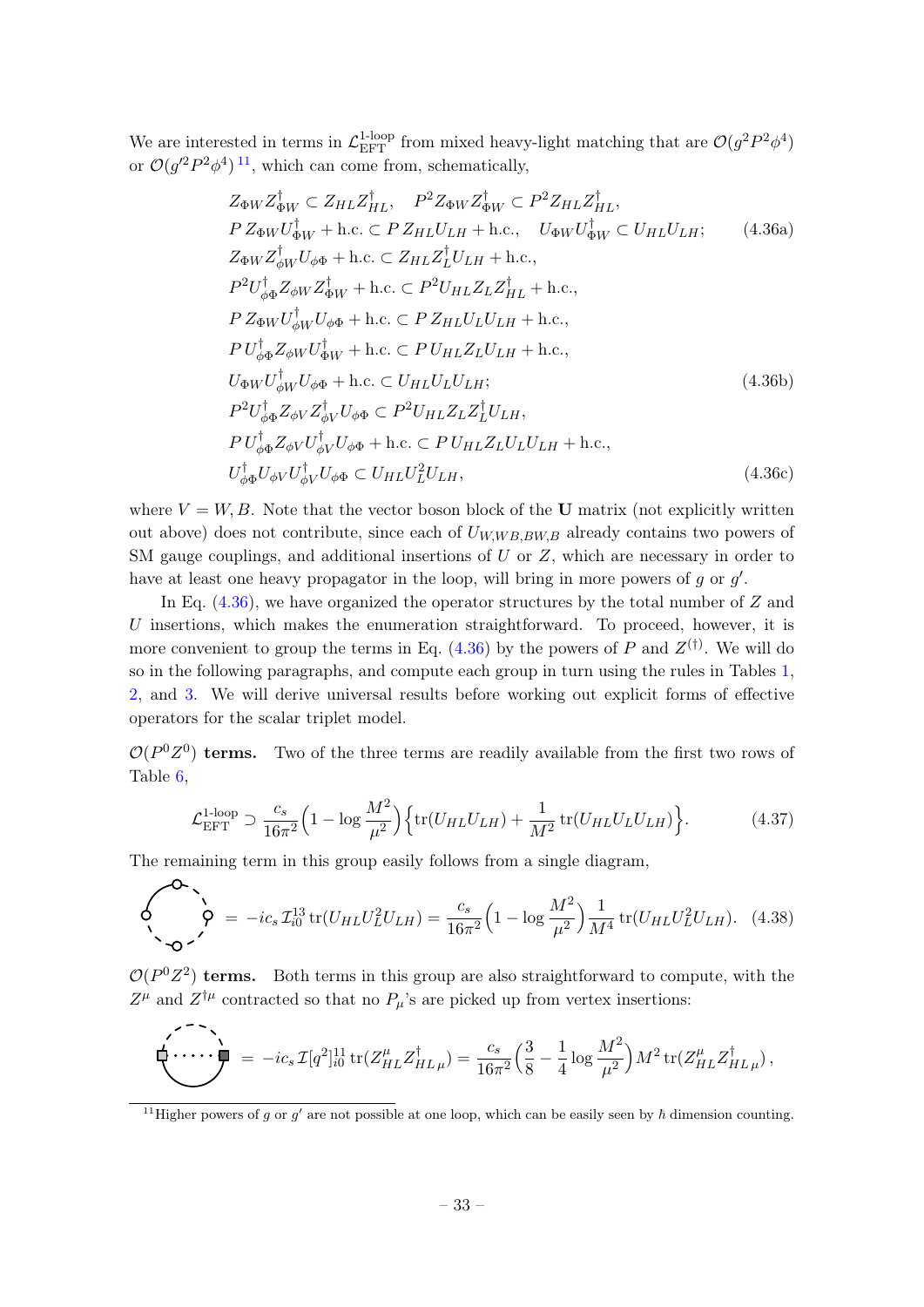(4.39a)  
\n
$$
\begin{aligned}\n\bullet^{-1} \searrow \\
\bullet \qquad \qquad + \text{h.c.} &= -ic_s \mathcal{I}[q^2]_{i0}^{12} \text{tr}(Z_{HL}^{\mu} Z_{L\mu}^{\dagger} U_{LH}) + \text{h.c.} \\
&= \frac{c_s}{16\pi^2} \left(\frac{3}{8} - \frac{1}{4} \log \frac{M^2}{\mu^2}\right) \text{tr}(Z_{HL}^{\mu} Z_{L\mu}^{\dagger} U_{LH} + \text{h.c.}).\n\end{aligned}
$$
\n(4.39b)

 $\mathcal{O}(P^1Z^1)$  terms. More diagrams contribute in this case, since the covariant derivative can either come from an uncontracted  $Z^{(\dagger)}$  insertion, or be directly inserted. In the latter case, the P and  $Z^{(\dagger)}$  insertions should be contracted. The four terms in this group are calculated as follows:

<span id="page-34-0"></span>
$$
\begin{aligned}\n\oint_{\gamma_{\text{max}}} & \oint_{\gamma_{\text{max}}} & \oint_{\gamma_{\text{max}}} & \oint_{\gamma_{\text{max}}} & \oint_{\gamma_{\text{max}}} & \oint_{\gamma_{\text{max}}} & \oint_{\gamma_{\text{max}}} & \oint_{\gamma_{\text{max}}} & \oint_{\gamma_{\text{max}}} & \oint_{\gamma_{\text{max}}} & \oint_{\gamma_{\text{max}}} & \oint_{\gamma_{\text{max}}} & \oint_{\gamma_{\text{max}}} & \oint_{\gamma_{\text{max}}} & \oint_{\gamma_{\text{max}}} & \oint_{\gamma_{\text{max}}} & \oint_{\gamma_{\text{max}}} & \oint_{\gamma_{\text{max}}} & \oint_{\gamma_{\text{max}}} & \oint_{\gamma_{\text{max}}} & \oint_{\gamma_{\text{max}}} & \oint_{\gamma_{\text{max}}} & \oint_{\gamma_{\text{max}}} & \oint_{\gamma_{\text{max}}} & \oint_{\gamma_{\text{max}}} & \oint_{\gamma_{\text{max}}} & \oint_{\gamma_{\text{max}}} & \oint_{\gamma_{\text{max}}} & \oint_{\gamma_{\text{max}}} & \oint_{\gamma_{\text{max}}} & \oint_{\gamma_{\text{max}}} & \oint_{\gamma_{\text{max}}} & \oint_{\gamma_{\text{max}}} & \oint_{\gamma_{\text{max}}} & \oint_{\gamma_{\text{max}}} & \oint_{\gamma_{\text{max}}} & \oint_{\gamma_{\text{max}}} & \oint_{\gamma_{\text{max}}} & \oint_{\gamma_{\text{max}}} & \oint_{\gamma_{\text{max}}} & \oint_{\gamma_{\text{max}}} & \oint_{\gamma_{\text{max}}} & \oint_{\gamma_{\text{max}}} & \oint_{\gamma_{\text{max}}} & \oint_{\gamma_{\text{max}}} & \oint_{\gamma_{\text{max}}} & \oint_{\gamma_{\text{max}}} & \oint_{\gamma_{\text{max}}} & \oint_{\gamma_{\text{max}}} & \oint_{\gamma_{\text{max}}} & \oint_{\gamma_{\text{max}}} & \oint_{\gamma_{\text{max}}} & \oint_{\gamma_{\text{max}}} & \oint_{\gamma_{\text{max}}} &
$$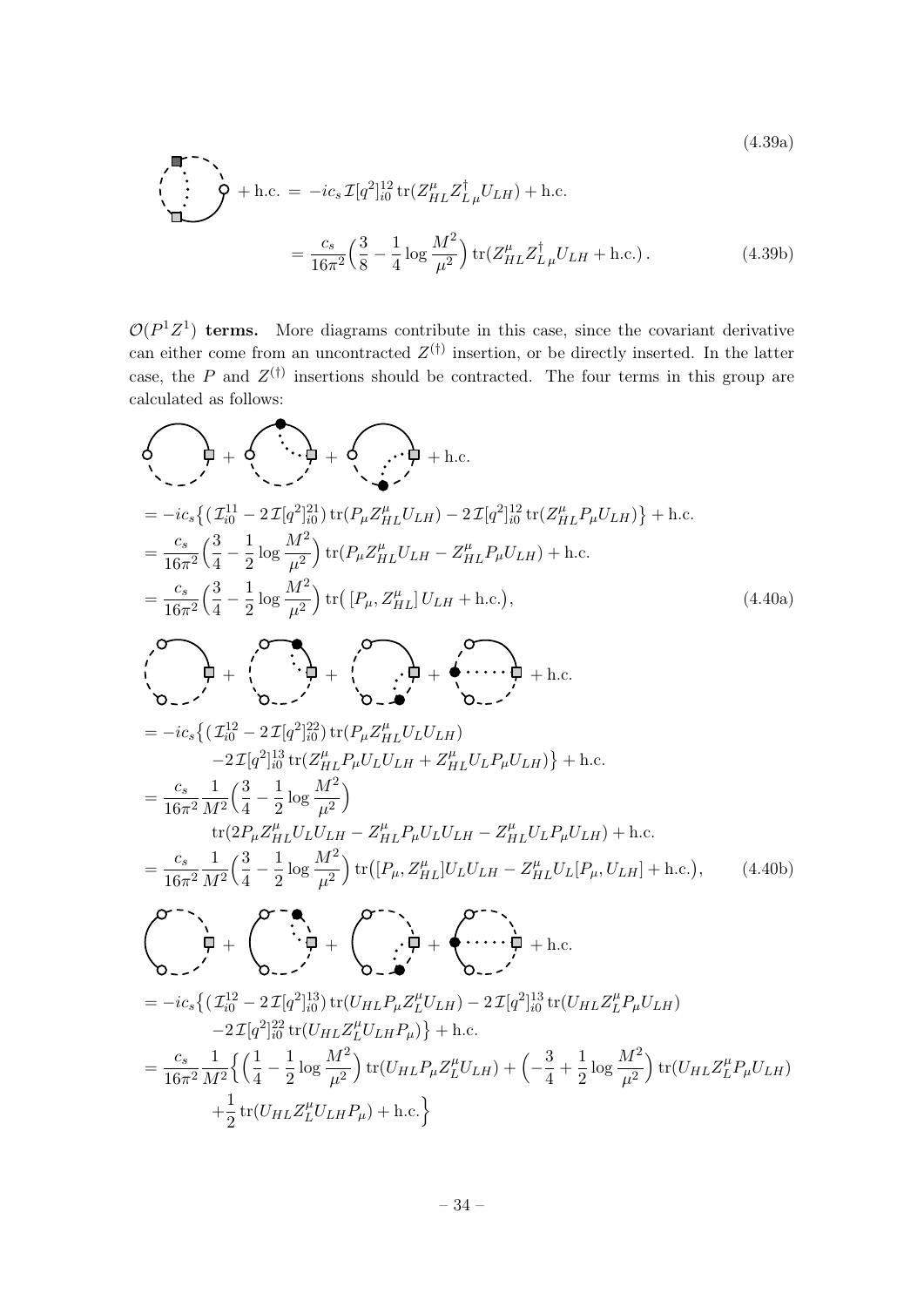$$
= \frac{c_s}{16\pi^2} \frac{1}{M^2} \Big\{ \Big(\frac{3}{4} - \frac{1}{2} \log \frac{M^2}{\mu^2} \Big) \text{tr}\big(U_{HL}[P_{\mu}, Z_L^{\mu}]U_{LH}\big) + \frac{1}{2} \text{tr}\big([P_{\mu}, U_{HL}]Z_L^{\mu}U_{LH}\big) + \text{h.c.} \Big\},
$$
\n
$$
\oint \phi \cdot \frac{1}{\phi} + \oint \phi \cdot \frac{1}{\phi} + \oint \cdot \frac{1}{\phi} \cdot \frac{1}{\phi} + \oint \cdot \frac{1}{\phi} \cdot \frac{1}{\phi} + \oint \cdot \frac{1}{\phi} \cdot \frac{1}{\phi} + \oint \cdot \frac{1}{\phi} \cdot \frac{1}{\phi} + \oint \cdot \frac{1}{\phi} \cdot \frac{1}{\phi} + \oint \cdot \frac{1}{\phi} \cdot \frac{1}{\phi} + \oint \cdot \frac{1}{\phi} \cdot \frac{1}{\phi} + \oint \cdot \frac{1}{\phi} \cdot \frac{1}{\phi} + \oint \cdot \frac{1}{\phi} \cdot \frac{1}{\phi} + \oint \cdot \frac{1}{\phi} \cdot \frac{1}{\phi} + \oint \cdot \frac{1}{\phi} \cdot \frac{1}{\phi} + \oint \cdot \frac{1}{\phi} \cdot \frac{1}{\phi} + \oint \cdot \frac{1}{\phi} \cdot \frac{1}{\phi} + \oint \cdot \frac{1}{\phi} \cdot \frac{1}{\phi} + \oint \cdot \frac{1}{\phi} \cdot \frac{1}{\phi} + \oint \cdot \frac{1}{\phi} \cdot \frac{1}{\phi} + \oint \cdot \frac{1}{\phi} \cdot \frac{1}{\phi} \cdot \frac{1}{\phi} + \oint \cdot \frac{1}{\phi} \cdot \frac{1}{\phi} \cdot \frac{1}{\phi} + \oint \cdot \frac{1}{\phi} \cdot \frac{1}{\phi} \cdot \frac{1}{\phi} + \oint \cdot \frac{1}{\phi} \cdot \frac{1}{\phi} \cdot \frac{1}{\phi} + \oint \cdot \frac{1}{\phi} \cdot \frac{1}{\phi} \cdot \frac{1}{\phi} + \oint \cdot \frac{1}{\phi} \cdot \frac{1}{\phi} \cdot \frac{1}{\phi} + \oint \cdot \frac{1}{\phi} \cdot \frac
$$

 $\mathcal{O}(P^2Z^2)$  terms. The number of diagrams increases further, but the calculation is still quite manageable even if done by hand. Since the procedure should be clear by now, we refrain from enumerating all the diagrams for the three terms in this group, but simply report the final results:

<span id="page-35-0"></span>
$$
\begin{split}\n&\sum_{i=1}^{C_s} \left\{ \left( \frac{5}{72} - \frac{1}{12} \log \frac{M^2}{\mu^2} \right) \text{tr} \left( [P^{\mu}, Z^{\nu}_{HL}] [P_{\mu}, Z^{\dagger}_{HL\nu}] \right) \right. \\
&\quad \left. + \left( -\frac{11}{18} + \frac{1}{3} \log \frac{M^2}{\mu^2} \right) \text{tr} \left( [P_{\mu}, Z^{\mu}_{HL}] [P_{\nu}, Z^{\dagger \nu}_{HL}] \right) \right. \\
&\quad \left. + \left( \frac{1}{18} - \frac{1}{6} \log \frac{M^2}{\mu^2} \right) \text{tr} \left( Z^{\mu}_{HL} Z^{\dagger \nu}_{HL} [P_{\mu}, P_{\nu}] \right) + \left( -\frac{11}{36} + \frac{1}{6} \log \frac{M^2}{\mu^2} \right) \text{tr} \left( Z^{\mu}_{HL} [P_{\mu}, P_{\nu}] Z^{\dagger \nu}_{HL} \right) \right\}, \\
&\quad \left\{ \sum_{i=1}^{C_s} \left\{ \sum_{i=1}^{C_s} \left( \frac{1}{18} - \frac{1}{6} \log \frac{M^2}{\mu^2} \right) \text{tr} \left( Z^{\mu}_{HL} Z^{\dagger \nu}_{HL} [P_{\mu}, P_{\nu}] \right) + \left( -\frac{11}{36} + \frac{1}{6} \log \frac{M^2}{\mu^2} \right) \text{tr} \left( Z^{\mu}_{HL} [P_{\mu}, P_{\nu}] Z^{\dagger \nu}_{HL} \right) \right\}, \\
&\quad \left\{ \sum_{i=1}^{C_s} \left( \sum_{i=1}^{C_s} \frac{1}{18} - \frac{1}{6} \log \frac{M^2}{\mu^2} \right) \text{tr} \left( Z^{\mu}_{HL} Z^{\dagger \nu}_{HL} [P_{\mu}, P_{\nu}] \right) + \left( -\frac{11}{36} + \frac{1}{6} \log \frac{M^2}{\mu^2} \right) \text{tr} \left( Z^{\mu}_{HL} [P_{\mu}, P_{\nu}] Z^{\dagger \nu}_{HL} \right) \right\}. \tag{4.41a} \end{split}
$$

$$
\begin{aligned} &\subset \frac{c_s}{16\pi^2}\frac{1}{M^2}\\ &\left\{\left(-\frac{5}{72}+\frac{1}{12}\log\frac{M^2}{\mu^2}\right){\rm tr}\big(U_{HL}\big[P^\mu,[P_\mu,Z_L^\nu]\big]Z_{HL\,\nu}^\dagger\big)-\frac{1}{6}\,{\rm tr}\big([P^\mu,U_{HL}]Z_L^\nu[P_\mu,Z_{HL\,\nu}^\dagger]\big)\right. \end{aligned}
$$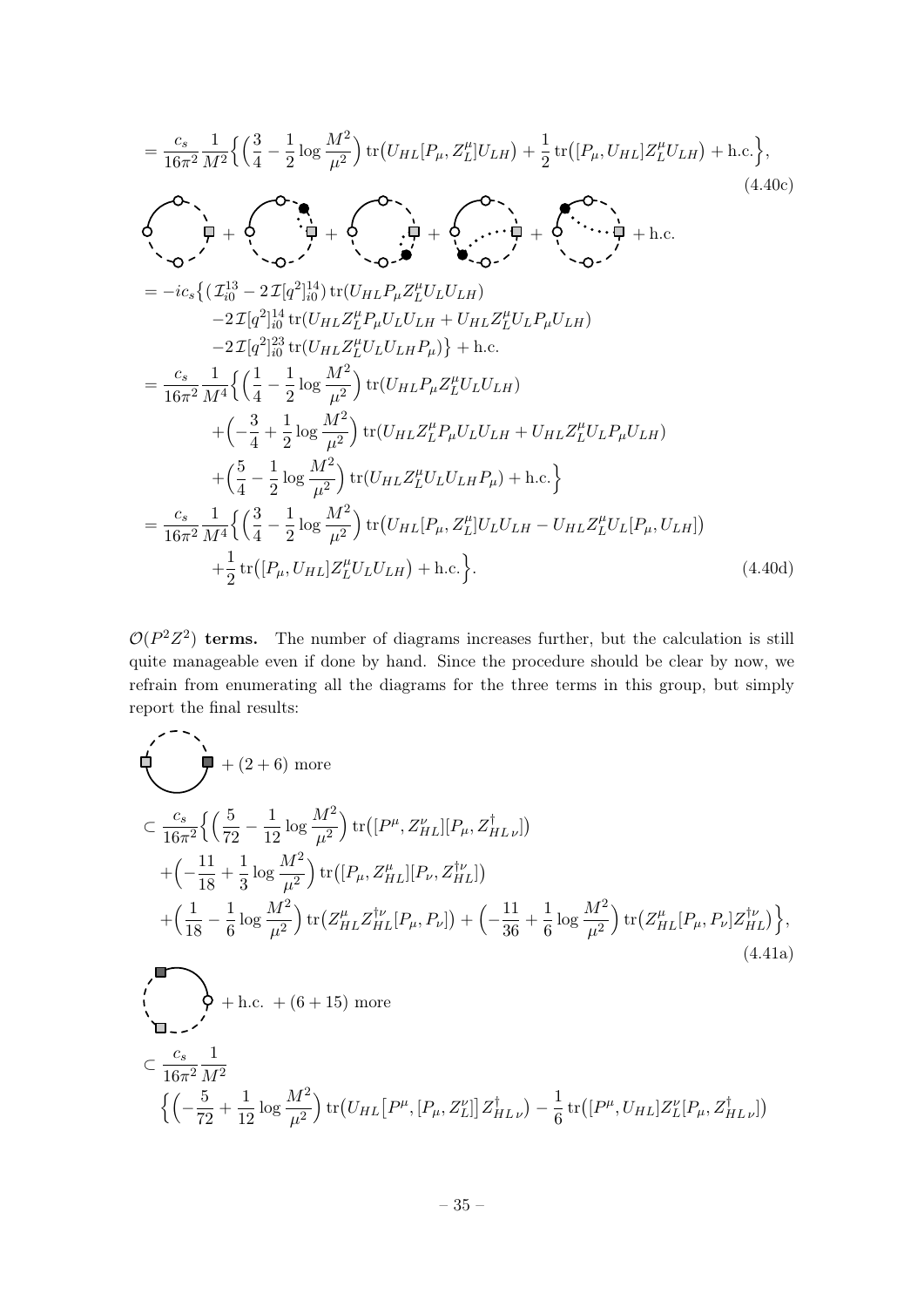$$
+\left(-\frac{7}{9} + \frac{1}{3}\log\frac{M^2}{\mu^2}\right) \text{tr}\left(U_{HL}[P_{\mu}, Z_L^{\mu}][P_{\nu}, Z_{HL}^{\dagger\nu}]\right) + \frac{1}{6} \text{tr}\left(U_{HL}[P_{\nu}, Z_L^{\mu}][P_{\mu}, Z_{HL}^{\dagger\nu}]\right) + \left(\frac{5}{36} - \frac{1}{6}\log\frac{M^2}{\mu^2}\right) \text{tr}\left([P_{\nu}, U_{HL}][P_{\mu}, Z_L^{\mu}]Z_{HL}^{\dagger\nu}\right) - \frac{1}{3} \text{tr}\left([P_{\mu}, U_{HL}]Z_L^{\mu}[P_{\nu}, Z_{HL}^{\dagger\nu}]\right) - \frac{1}{12} \text{tr}\left(U_{HL}Z_L^{\mu}Z_{HL}^{\dagger\nu}[P_{\mu}, P_{\nu}]\right) + \left(-\frac{17}{36} + \frac{1}{6}\log\frac{M^2}{\mu^2}\right) \text{tr}\left(U_{HL}Z_L^{\mu}[P_{\mu}, P_{\nu}]Z_{HL}^{\dagger\nu}\right) + \left(\frac{11}{36} - \frac{1}{6}\log\frac{M^2}{\mu^2}\right) \text{tr}\left(U_{HL}[P_{\mu}, P_{\nu}]Z_L^{\mu}Z_{HL}^{\dagger\nu}\right) + \text{h.c.}\right\},
$$
(4.41b)

 $\curvearrowright$ 

$$
\sum_{i=1}^{n} f_{i}(4+17) \text{ more}
$$
\n
$$
\sum_{i=1}^{n} f_{i}(4+17) \text{ more}
$$
\n
$$
\sum_{i=1}^{n} f_{i}(4+17) \text{ more}
$$
\n
$$
\sum_{i=1}^{n} f_{i}(4+17) \text{ more}
$$
\n
$$
\sum_{i=1}^{n} f_{i}(4+17) \text{ more}
$$
\n
$$
\sum_{i=1}^{n} f_{i}(4+17) \text{ more}
$$
\n
$$
\sum_{i=1}^{n} f_{i}(4+17) \text{ more}
$$
\n
$$
\sum_{i=1}^{n} f_{i}(4+17) \text{ more}
$$
\n
$$
\sum_{i=1}^{n} f_{i}(4+17) \text{ more}
$$
\n
$$
\sum_{i=1}^{n} f_{i}(4+17) \text{ more}
$$
\n
$$
\sum_{i=1}^{n} f_{i}(4+17) \text{ more}
$$
\n
$$
\sum_{i=1}^{n} f_{i}(4+17) \text{ more}
$$
\n
$$
\sum_{i=1}^{n} f_{i}(4+17) \text{ more}
$$
\n
$$
\sum_{i=1}^{n} f_{i}(4+17) \text{ more}
$$
\n
$$
\sum_{i=1}^{n} f_{i}(4+17) \text{ more}
$$
\n
$$
\sum_{i=1}^{n} f_{i}(4+17) \text{ more}
$$
\n
$$
\sum_{i=1}^{n} f_{i}(4+17) \text{ more}
$$
\n
$$
\sum_{i=1}^{n} f_{i}(4+17) \text{ more}
$$
\n
$$
\sum_{i=1}^{n} f_{i}(4+17) \text{ more}
$$
\n
$$
\sum_{i=1}^{n} f_{i}(4+17) \text{ more}
$$
\n
$$
\sum_{i=1}^{n} f_{i}(4+17) \text{ more}
$$
\n
$$
\sum_{i=1}^{n} f_{i}(4+17) \text{ more}
$$
\n
$$
\sum_{i=1}^{n} f_{i}(4+17) \text{ more}
$$
\n
$$
\sum_{i=1}^{n} f_{i}(4+17) \text{ more}
$$

In the equations above, we have shown, for each term, the one diagram with zero  $P$  insertions, and the number of diagrams with one and two  $P$  insertions (e.g. 2 and 6, respectively, for the  $P^2 Z_{HL} Z_{HL}^{\dagger}$  term). The counting excludes hermitian conjugation and adjacent  $P_{\mu}$ contractions. Following the rules in Section [3.5,](#page-18-0) the reader should be able to easily draw all the diagrams, and fill in the intermediate steps (which are straightforward though perhaps a bit lengthy) that lead to the final results in Eq. [\(4.41\)](#page-35-0).

All results presented in the four paragraphs above, namely Eqs.  $(4.37)$ ,  $(4.38)$ ,  $(4.39)$ , [\(4.40\)](#page-34-0) and [\(4.41\)](#page-35-0), are universal and model-independent. Now we focus on the scalar triplet model, and work out the traces involved in these equations that yield the three effective operators in Eq. [\(4.22\)](#page-28-3):

<span id="page-36-0"></span>
$$
\text{tr}(U_{HL}U_{LH}), \text{ tr}([P_{\mu}, Z_{HL}^{\mu}]U_{LH}) \text{ and h.c., } -\text{tr}([P_{\mu}, Z_{HL}^{\mu}][P_{\nu}, Z_{HL}^{\mu}])
$$
  

$$
\rightarrow -g_{\alpha\beta}U_{\Phi W}^{aba}U_{\Phi W}^{\dagger ba\beta} \supset -\frac{4\kappa^2}{M^4}g^2(\mathcal{O}_T + 2\mathcal{O}_R); \tag{4.42a}
$$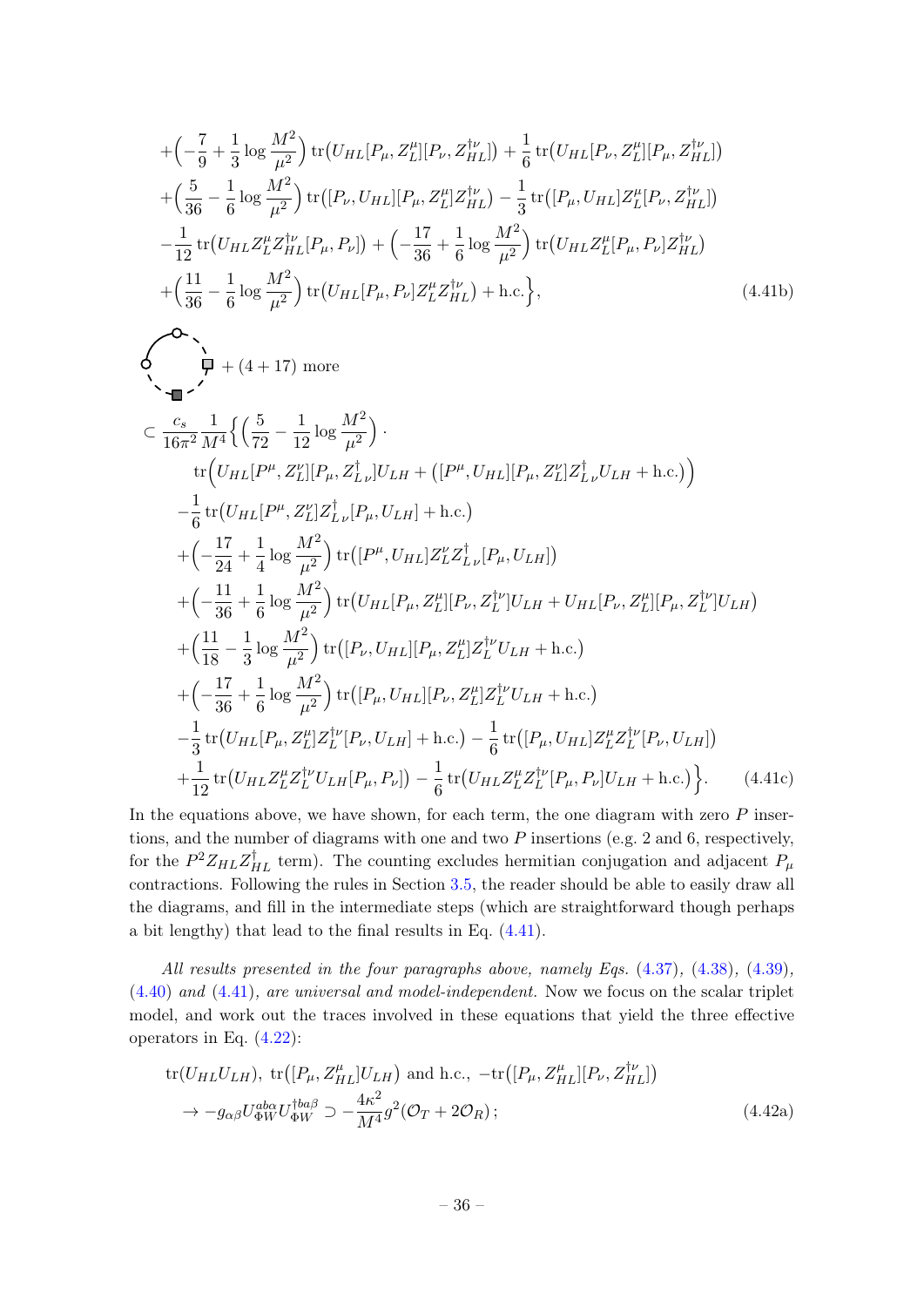tr
$$
(U_{HL}U_LU_{LH})
$$
, tr $([P_\mu, Z_{HL}^\mu]U_LU_{LH} + \text{h.c.}),$   
tr $(U_{HL}[P_\mu, Z_L^\mu]U_{LH} + \text{h.c.}), -\text{tr}(U_{HL}[P_\mu, Z_L^\mu][P_\nu, Z_{HL}^{\dagger\nu}] + \text{h.c.})$   
 $\rightarrow -g_{\alpha\beta}U_{\Phi W}^{abc}U_{\phi W}^{\dagger b\beta}U_{\phi\Phi}^a + \text{h.c.} \supset \frac{4\kappa^2}{M^2}g^2(\mathcal{O}_T + 2\mathcal{O}_R);$  (4.42b)

$$
\text{tr}(U_{HL}U_L^2 U_{LH}), \text{ tr}(U_{HL}[P_\mu, Z_L^\mu] U_L U_{LH}) \text{ and h.c., } -\text{tr}(U_{HL}[P_\mu, Z_L^\mu] [P_\nu, Z_L^\mu] U_{LH})
$$
\n
$$
\rightarrow -g_{\alpha\beta} (U_{\phi\Phi}^{\dagger a} U_{\phi W}^{\dagger \alpha} U_{\phi W}^{\dagger \beta} U_{\phi\Phi}^a + U_{\phi\Phi}^{\dagger a} U_{\phi B}^{\alpha} U_{\phi B}^{\dagger \beta} U_{\phi\Phi}^a)
$$
\n
$$
\supset \frac{\kappa^2}{2} [g^2 (\mathcal{O}_T - 4\mathcal{O}_R) + g'^2 (\mathcal{O}_H - 2\mathcal{O}_R)]; \tag{4.42c}
$$

$$
\text{tr}(Z_{HL}^{\mu}Z_{HL\,\mu}^{\dagger})
$$

$$
\rightarrow -g_{\alpha\beta}Z_{\Phi W}^{\mu\,ab\alpha}Z_{\Phi W\,\mu}^{\dagger ba\beta} \supset -\left(1 - \frac{\epsilon}{4}\right)\frac{32\kappa^2}{M^6}g^2(\mathcal{O}_T + 2\mathcal{O}_R)\,;\tag{4.42d}
$$

$$
\text{tr}(Z_{HL}^{\mu}Z_{L\mu}^{\dagger}U_{LH} + \text{h.c.})
$$
  
\n
$$
\rightarrow -g_{\alpha\beta}Z_{\Phi W}^{\mu ab\alpha}Z_{\phi W\mu}^{\dagger b\beta}U_{\phi\Phi}^{a} + \text{h.c.} \supset \left(1 - \frac{\epsilon}{4}\right)\frac{32\kappa^{2}}{M^{4}}g^{2}(\mathcal{O}_{T} + 2\mathcal{O}_{R});
$$
\n(4.42e)

$$
\text{tr}\left(Z_{HL}^{\mu}U_L[P_{\mu},U_{LH}] + \text{h.c.}\right), -\text{tr}\left([P_{\nu},U_{HL}][P_{\mu},Z_L^{\mu}]Z_{HL}^{\dagger\nu} + \text{h.c.}\right)
$$

$$
\to -g_{\alpha\beta}Z_{\Phi W}^{\mu\alpha\alpha}U_{\phi W}^{\dagger\beta}[P_{\mu},U_{\phi\Phi}^{a}] + \text{h.c.} \supset -\frac{4\kappa^2}{M^2}g^2(\mathcal{O}_T - \mathcal{O}_H + \mathcal{O}_R); \tag{4.42f}
$$

$$
\text{tr}([P_{\mu}, U_{HL}]Z_L^{\mu}U_{LH} + \text{h.c.}), -\text{tr}([P_{\mu}, U_{HL}]Z_L^{\mu}[P_{\nu}, Z_{HL}^{\dagger\nu}] + \text{h.c.})
$$

$$
\rightarrow -g_{\alpha\beta}[P_{\mu}, U_{\phi\Phi}^{\dagger a}]Z_{\phi W}^{\mu b\alpha}U_{\Phi W}^{\dagger ba\beta} + \text{h.c.} \supset \frac{4\kappa^2}{M^2}g^2(\mathcal{O}_T + 2\mathcal{O}_R); \tag{4.42g}
$$

$$
\text{tr}\left(U_{HL}Z_L^{\mu}U_L[P_{\mu},U_{LH}] + \text{h.c.}\right), -\text{tr}\left([P_{\nu},U_{HL}][P_{\mu},Z_L^{\mu}]Z_L^{\dagger\nu}U_{LH} + \text{h.c.}\right) \rightarrow -g_{\alpha\beta}\left(U_{\phi\Phi}^{\dagger a}Z_{\phi W}^{\mu b\alpha}U_{\phi W}^{\dagger b\beta}[P_{\mu},U_{\phi\Phi}^{a}] + U_{\phi\Phi}^{\dagger a}Z_{\phi B}^{\mu\alpha}U_{\phi B}^{\dagger \beta}[P_{\mu},U_{\phi\Phi}^{a}]\right) + \text{h.c.} \supset 4\kappa^2 g^2(\mathcal{O}_T - \mathcal{O}_H + \mathcal{O}_R);
$$
\n(4.42h)

$$
\text{tr}\big([P_{\mu}, U_{HL}]Z_L^{\mu}U_LU_{LH} + \text{h.c.}\big), -\text{tr}\big(U_{HL}[P_{\mu}, Z_L^{\mu}]Z_L^{\dagger\nu}[P_{\nu}, U_{LH}] + \text{h.c.}\big) \rightarrow -g_{\alpha\beta}\big([P_{\mu}, U_{\phi\Phi}^{\dagger a}]Z_{\phi W}^{\mu b\alpha}U_{\phi W}^{\dagger b\beta}U_{\phi\Phi}^a + [P_{\mu}, U_{\phi\Phi}^{\dagger a}]Z_{\phi B}^{\mu\alpha}U_{\phi B}^{\dagger \beta}U_{\phi\Phi}^a\big) + \text{h.c.} \supset -\kappa^2\big[g^2(5\mathcal{O}_T + 4\mathcal{O}_R) + g'^2(\mathcal{O}_H - 2\mathcal{O}_R)\big];
$$
\n(4.42i)

$$
\text{tr}\big([P^{\mu}, Z_{HL}^{\nu}][P_{\mu}, Z_{HL}^{\dagger}]\big) \rightarrow -g_{\alpha\beta}[P^{\mu}, Z_{\Phi W}^{\nu \text{ aba}}][P_{\mu}, Z_{\Phi W \nu}^{\dagger \text{ba}\beta}] \supset \left(1 - \frac{\epsilon}{4}\right) \frac{16\kappa^2}{M^4} g^2(\mathcal{O}_T + 2\mathcal{O}_R) ;
$$
\n(4.42j)

$$
\text{tr}\left(U_{HL}\left[P^{\mu},\left[P_{\mu},Z_{L}^{\nu}\right]\right]Z_{HL\nu}^{\dagger} + \text{h.c.}\right) \rightarrow -g_{\alpha\beta}U_{\phi\Phi}^{\dagger a}\left[P^{\mu},\left[P_{\mu},Z_{\phi W}^{\nu b\alpha}\right]\right]Z_{\Phi W\nu}^{\dagger b a\beta} + \text{h.c.} \supset \left(1 - \frac{\epsilon}{4}\right)\frac{16\kappa^2}{M^2}g^2(\mathcal{O}_H + \mathcal{O}_R); \qquad (4.42\text{k}) \n\text{tr}\left(\left[P^{\mu},U_{HL}\right]Z_L^{\nu}\left[P_{\mu},Z_{HL\nu}^{\dagger}\right] + \text{h.c.}\right) \rightarrow -g_{\alpha\beta}\left[P^{\mu},U_{\phi\Phi}^{\dagger a}\right]Z_{\phi W}^{\nu b\alpha}\left[P_{\mu},Z_{\Phi W\nu}^{\dagger a\beta}\right] + \text{h.c.} \supset -\left(1 - \frac{\epsilon}{4}\right)\frac{16\kappa^2}{M^2}g^2(\mathcal{O}_T + 2\mathcal{O}_R); \qquad (4.42\text{l}) \n\text{tr}\left(U_{HL}\left[P_{\nu},Z_L^{\mu}\right]\left[P_{\mu},Z_{HL}^{\dagger\nu}\right] + \text{h.c.}\right)
$$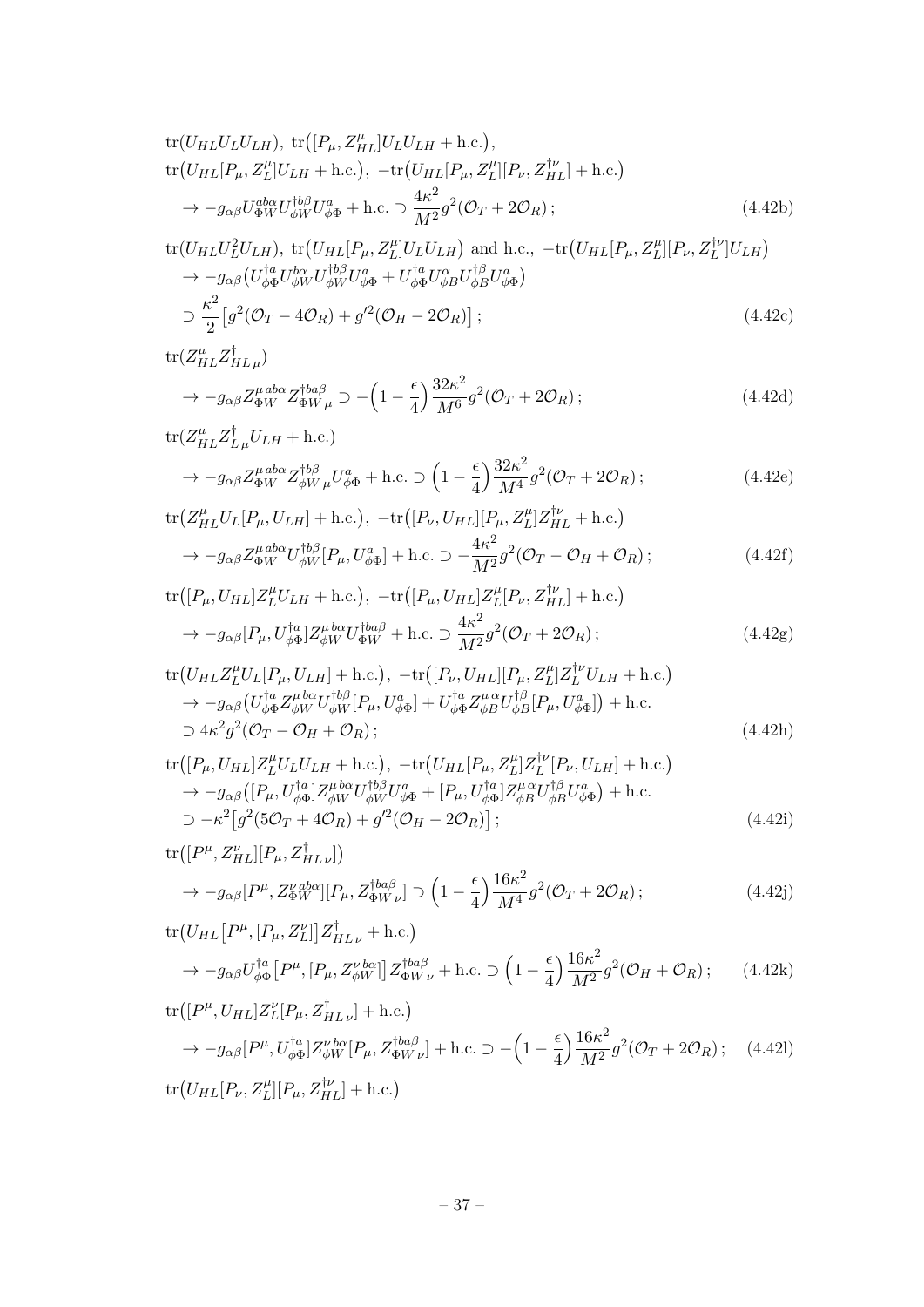$$
\rightarrow -g_{\alpha\beta}U_{\phi\Phi}^{\dagger a}[P^{\mu}, Z_{\phi W}^{\nu b\alpha}][P_{\mu}, Z_{\Phi W\nu}^{\dagger b a\beta}] + \text{h.c.} \supset -\frac{4\kappa^2}{M^2}g^2(\mathcal{O}_T + 2\mathcal{O}_R) ;\tag{4.42m}
$$

tr
$$
(U_{HL}[P^{\mu}, Z^{\nu}_{L}][P_{\mu}, Z^{\dagger}_{L\nu}]U_{LH})
$$
  
\n $\rightarrow -g_{\alpha\beta}(U_{\phi\Phi}^{\dagger a}[P^{\mu}, Z^{\nu b\alpha}_{\phi W}][P_{\mu}, Z^{\dagger b\beta}_{\phi W\nu}]U_{\phi\Phi}^{a} + U_{\phi\Phi}^{\dagger a}[P^{\mu}, Z^{\nu \alpha}_{\phi B}][P_{\mu}, Z^{\dagger \beta}_{\phi B\nu}]U_{\phi\Phi}^{a})$   
\n $\supset -\left(1 - \frac{\epsilon}{4}\right)2\kappa^{2}\left[g^{2}(\mathcal{O}_{T} - 4\mathcal{O}_{R}) + g'^{2}(\mathcal{O}_{H} - 2\mathcal{O}_{R})\right];$  (4.42n)

$$
\text{tr}([P^{\mu}, U_{HL}][P_{\mu}, Z_{L}^{\nu}]Z_{L\nu}^{\dagger}U_{LH} + \text{h.c.})
$$
  
\n
$$
\rightarrow -g_{\alpha\beta}([P^{\mu}, U_{\phi\Phi}^{\dagger a}][P_{\mu}, Z_{\phi W}^{\nu b\alpha}]Z_{\phi W\nu}^{\dagger b\beta}U_{\phi\Phi}^{a} + [P^{\mu}, U_{\phi\Phi}^{\dagger a}][P_{\mu}, Z_{\phi B}^{\nu\alpha}]Z_{\phi B\nu}^{\dagger\beta}U_{\phi\Phi}^{a}) + \text{h.c.}
$$
  
\n
$$
\supset -\left(1 - \frac{\epsilon}{4}\right)16\kappa^{2}g^{2}(\mathcal{O}_{T} - \mathcal{O}_{H} + \mathcal{O}_{R});
$$
\n(4.420)

tr
$$
(U_{HL}[P^{\mu}, Z^{\nu}_{L}]Z^{\dagger}_{L\nu}[P_{\mu}, U_{LH}] + \text{h.c.})
$$
  
\n $\rightarrow -g_{\alpha\beta}(U_{\phi\Phi}^{\dagger a}[P^{\mu}, Z^{\nu b\alpha}_{\phi W}]Z^{\dagger b\beta}_{\phi W\nu}[P_{\mu}, U^a_{\phi\Phi}] + U^{\dagger a}_{\phi\Phi}[P^{\mu}, Z^{\nu}_{\phi B}]Z^{\dagger \beta}_{\phi B\nu}[P_{\mu}, U^a_{\phi\Phi}]) + \text{h.c.}$   
\n $\supset (1 - \frac{\epsilon}{4})4\kappa^2[g^2(5\mathcal{O}_T + 4\mathcal{O}_R) + g'^2(\mathcal{O}_H - 2\mathcal{O}_R)];$  (4.42p)

$$
\text{tr}([P^{\mu}, U_{HL}]Z_{L}^{\nu}Z_{L\nu}^{\dagger}[P_{\mu}, U_{LH}])
$$
\n
$$
\rightarrow -g_{\alpha\beta}([P^{\mu}, U_{\phi\Phi}^{\dagger}]Z_{\phi W}^{\nu b\alpha}Z_{\phi W\nu}^{\dagger b\beta}[P_{\mu}, U_{\phi\Phi}^{a}] + [P^{\mu}, U_{\phi\Phi}^{\dagger}]Z_{\phi B}^{\nu\alpha}Z_{\phi B\nu}^{\dagger\beta}[P_{\mu}, U_{\phi\Phi}^{a}]
$$
\n
$$
\supset -\left(1 - \frac{\epsilon}{4}\right)2\kappa^{2}\left[g^{2}(\mathcal{O}_{T} - 4\mathcal{O}_{R}) + g'^{2}(\mathcal{O}_{H} - 2\mathcal{O}_{R})\right];\tag{4.42q}
$$

$$
\text{tr}\left(U_{HL}[P_{\nu}, Z_L^{\mu}][P_{\mu}, Z_L^{\dagger\nu}]U_{LH}\right) \n\to -g_{\alpha\beta}\left(U_{\phi\Phi}^{\dagger a}[P_{\nu}, Z_{\phi W}^{\mu b\alpha}][P_{\mu}, Z_{\phi W}^{\dagger\nu b\beta}]U_{\phi\Phi}^{a} + U_{\phi\Phi}^{\dagger a}[P_{\nu}, Z_{\phi B}^{\mu\alpha}][P_{\mu}, Z_{\phi B}^{\dagger\nu\beta}]U_{\phi\Phi}^{a}\right) \n\supset -\frac{\kappa^2}{2}\left[g^2(\mathcal{O}_T - 4\mathcal{O}_R) + g'^2(\mathcal{O}_H - 2\mathcal{O}_R)\right];
$$
\n(4.42r)

$$
\text{tr}([P_{\mu}, U_{HL}][P_{\nu}, Z_L^{\mu}]Z_L^{\dagger\nu}U_{LH} + \text{h.c.})
$$
  
\n
$$
\rightarrow -g_{\alpha\beta}([P_{\mu}, U_{\phi\Phi}^{\dagger}] [P_{\nu}, Z_{\phi W}^{\mu\alpha}]Z_{\phi W}^{\dagger\nu b\beta}U_{\phi\Phi}^a + [P_{\mu}, U_{\phi\Phi}^{\dagger a}] [P_{\nu}, Z_{\phi B}^{\mu\alpha}]Z_{\phi B}^{\dagger\nu\beta}U_{\phi\Phi}^a) + \text{h.c.}
$$
  
\n
$$
\supset -4\kappa^2 g^2(\mathcal{O}_T - \mathcal{O}_H + \mathcal{O}_R); \tag{4.42s}
$$

$$
\text{tr}\left([P_{\mu}, U_{HL}]Z_L^{\mu}Z_L^{\dagger\nu}[P_{\nu}, U_{LH}]\right) \n\rightarrow -g_{\alpha\beta}\left([P_{\mu}, U_{\phi\Phi}^{\dagger a}]Z_{\phi W}^{\mu b\alpha}Z_{\phi W}^{\dagger\nu b\beta}[P_{\nu}, U_{\phi\Phi}^{a}] + [P_{\mu}, U_{\phi\Phi}^{\dagger a}]Z_{\phi B}^{\mu\alpha}Z_{\phi B}^{\dagger\nu\beta}[P_{\nu}, U_{\phi\Phi}^{a}] \right) \n\supset -\frac{\kappa^2}{2}\left[g^2(\mathcal{O}_T - 4\mathcal{O}_R) + g'^2(\mathcal{O}_H - 2\mathcal{O}_R)\right].
$$
\n(4.42t)

Note that Lorentz indices of the gauge boson fields  $\alpha$ ,  $\beta$  should be contracted with  $-g_{\alpha\beta}$ , as discussed in Section [3.1.](#page-12-1) Also,  $\mathcal{O}(\epsilon)$  terms from  $g_{\alpha\beta}g^{\alpha\beta} = d = 4 - \epsilon$  must be kept in cases where the master integrals have  $\frac{1}{\epsilon}$  poles. The latter were not written out explicitly above, but can be easily recovered by

<span id="page-38-0"></span>
$$
-\log\frac{M^2}{\mu^2} \to \frac{2}{\epsilon} - \log\frac{M^2}{\mu^2}.
$$
\n(4.43)

Adding up all terms in Eqs.  $(4.37)$ ,  $(4.38)$ ,  $(4.39)$ ,  $(4.40)$  and  $(4.41)$  with the replacement Eq. [\(4.43\)](#page-38-0), plugging in Eq. [\(4.42\)](#page-36-0), and finally dropping  $\frac{1}{\epsilon}$  poles, we obtain the final result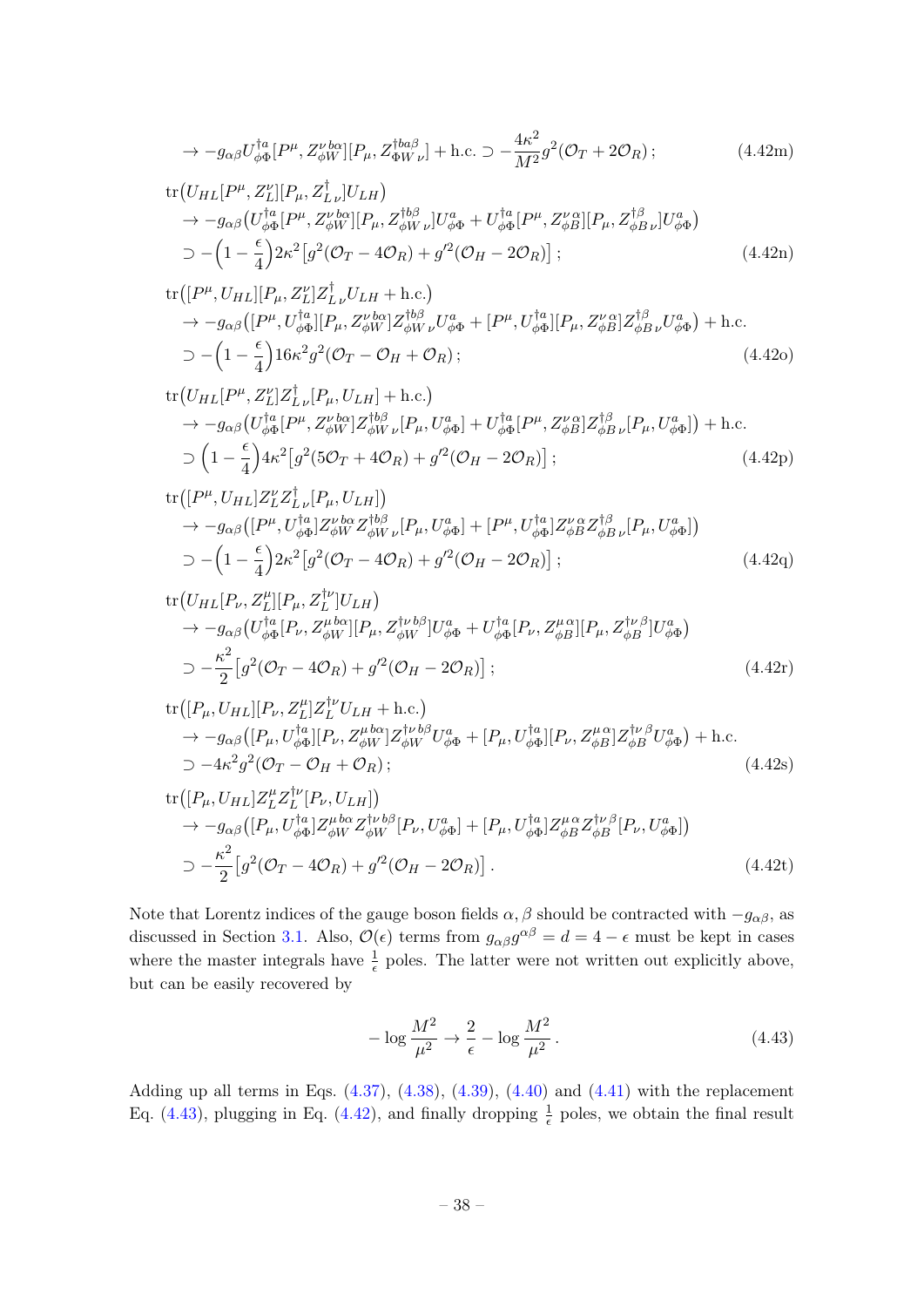(with  $c_s = \frac{1}{2}$  $\frac{1}{2}$  and  $\mu$  set to M in the MS scheme),

$$
\mathcal{L}_{\rm EFT}^{\rm 1-loop}[\phi] \supset \frac{1}{16\pi^2} \frac{5\kappa^2}{8M^4} \left[ g^2 \mathcal{O}_T + g'^2 \mathcal{O}_H - (4g^2 + 2g'^2) \mathcal{O}_R \right]. \tag{4.44}
$$

This agrees with the result in [\[9\]](#page-52-2) obtained by Feynman diagram calculations.

#### <span id="page-39-0"></span>4.4 Integrating out a vectorlike fermion: pure gauge operators

Our final two examples demonstrate treatment of fermions in our covariant diagram approach. In the present subsection, we consider a simple but quite general setup of a vectorlike fermion of mass M charged under some gauge symmetry. We will compute pure gauge effective operators up to dimension six which are generated by integrating out the heavy vectorlike fermion, independent of possible presence of light matter fields. The results are familiar in various contexts, including integrating out a heavy quark flavor in QCD, and integrating out a heavy vectorlike fermion that may arise in many beyond-SM scenarios. We also note that the same results are obtained in [\[4\]](#page-51-2) following the alternative approach to integrating out heavy fermions discussed at the beginning of Section [3.4.](#page-16-0)

 $\mathcal{O}(P^4)$  terms. We first consider diagrams with four (fermionic) P insertions. Five diagrams can be drawn which differ by whether and how the heavy fermionic propagators are contracted with each other. One of them can be dropped where fermionic propagators separated by two P insertions are contracted (while the loop integral  $\mathcal{I}[q^2]_i^4$  is finite), because it only gives rise to  $tr(\ldots P^2 \ldots)$ . The remaining four diagrams are, by the rules in Table [4,](#page-21-0)

<span id="page-39-2"></span>
$$
+\left(\cdots\right)+\left(\cdots\right)+\left(\cdots\right)+\left(\cdots\right)+\left(\cdots\right)+\left(\cdots\right)+\left(\cdots\right)+\left(\cdots\right)+\left(\cdots\right)+\left(\cdots\right)+\left(\frac{1}{4}M^{4}L_{i}^{4}\operatorname{tr}(\mathbf{p}^{4})+M^{2}L[q^{2}]_{i}^{4}\operatorname{tr}(\gamma^{\alpha}\mathbf{p}\gamma_{\alpha}\mathbf{p}^{3})+\left(\frac{1}{2}\operatorname{tr}(\gamma^{\alpha}\mathbf{p}\gamma_{\alpha}\mathbf{p}\gamma^{\beta}\mathbf{p}\gamma_{\beta}\mathbf{p})+\frac{1}{4}\operatorname{tr}(\gamma^{\alpha}\mathbf{p}\gamma^{\beta}\mathbf{p}\gamma_{\alpha}\mathbf{p}\gamma_{\beta}\mathbf{p})\right)\right\}.
$$
 (4.45)

Evaluation of the gamma matrix traces is standard and straightforward,

$$
\text{tr}(\mathbf{P}^4) = \text{tr}(\gamma^{\mu}\gamma^{\nu}\gamma^{\rho}\gamma^{\sigma})\text{tr}(P_{\mu}P_{\nu}P_{\rho}P_{\sigma}) \supset -4\,\text{tr}(P^{\mu}P^{\nu}P_{\mu}P_{\nu}),\tag{4.46a}
$$

<span id="page-39-1"></span>
$$
\text{tr}(\gamma^{\alpha}\rlap{\,/}P\gamma_{\alpha}\rlap{\,/}P^{3}) = -2\,\text{tr}(\rlap{\,/}P^{4}) + \mathcal{O}(\epsilon) \supset 8\,\text{tr}(P^{\mu}P^{\nu}P_{\mu}P_{\nu}) + \mathcal{O}(\epsilon) \,,\tag{4.46b}
$$

$$
\text{tr}(\gamma^{\alpha} \rlap{\,/}P \gamma_{\alpha} \rlap{\,/}P \gamma^{\beta} \rlap{\,/}P \gamma_{\beta} \rlap{\,/}P) = 4(1 - \epsilon) \text{tr}(\rlap{\,/}P^4) \supset -16(1 - \epsilon) \text{tr}(\rlap{\,/}P^{\mu} P^{\nu} P_{\mu} P_{\nu}), \tag{4.46c}
$$

$$
\begin{split} \text{tr}(\gamma^{\alpha} \rlap{/} \rlap/p \gamma^{\beta} \rlap{/} \rlap/p \gamma_{\alpha} \rlap{/} \rlap/p \gamma_{\beta} \rlap{/} \rlap{/} \rlap{/}{p}) &= \text{tr}(\gamma^{\alpha} \gamma^{\mu} \gamma^{\beta} \gamma^{\nu} \gamma_{\alpha} \gamma^{\rho} \gamma_{\beta} \gamma^{\sigma}) \text{tr}(P_{\mu} P_{\nu} P_{\rho} P_{\sigma}) \\ &= \{-2 \, \text{tr}(\gamma^{\nu} \gamma^{\beta} \gamma^{\mu} \gamma^{\rho} \gamma_{\beta} \gamma^{\sigma}) + \epsilon \, \text{tr}(\gamma^{\mu} \gamma^{\beta} \gamma^{\nu} \gamma^{\rho} \gamma_{\beta} \gamma^{\sigma})\} \text{tr}(P_{\mu} P_{\nu} P_{\rho} P_{\sigma}) \\ &= \{-8g^{\mu \rho} \, \text{tr}(\gamma^{\nu} \gamma^{\sigma}) + 2\epsilon \, \text{tr}(\gamma^{\nu} \gamma^{\mu} \gamma^{\rho} \gamma^{\sigma}) + 4\epsilon \, g^{\nu \rho} \, \text{tr}(\gamma^{\mu} \gamma^{\sigma})\} \text{tr}(P_{\mu} P_{\nu} P_{\rho} P_{\sigma}) \\ &= \{8\epsilon \, g^{\mu \nu} g^{\rho \sigma} - (32 - 8\epsilon) g^{\mu \rho} g^{\nu \sigma} + 8\epsilon \, g^{\mu \sigma} g^{\nu \rho}\} \text{tr}(P_{\mu} P_{\nu} P_{\rho} P_{\sigma}) \\ &\supset -32 \Big(1 - \frac{\epsilon}{4}\Big) \text{tr}(P^{\mu} P^{\nu} P_{\mu} P_{\nu}), \end{split} \tag{4.46d}
$$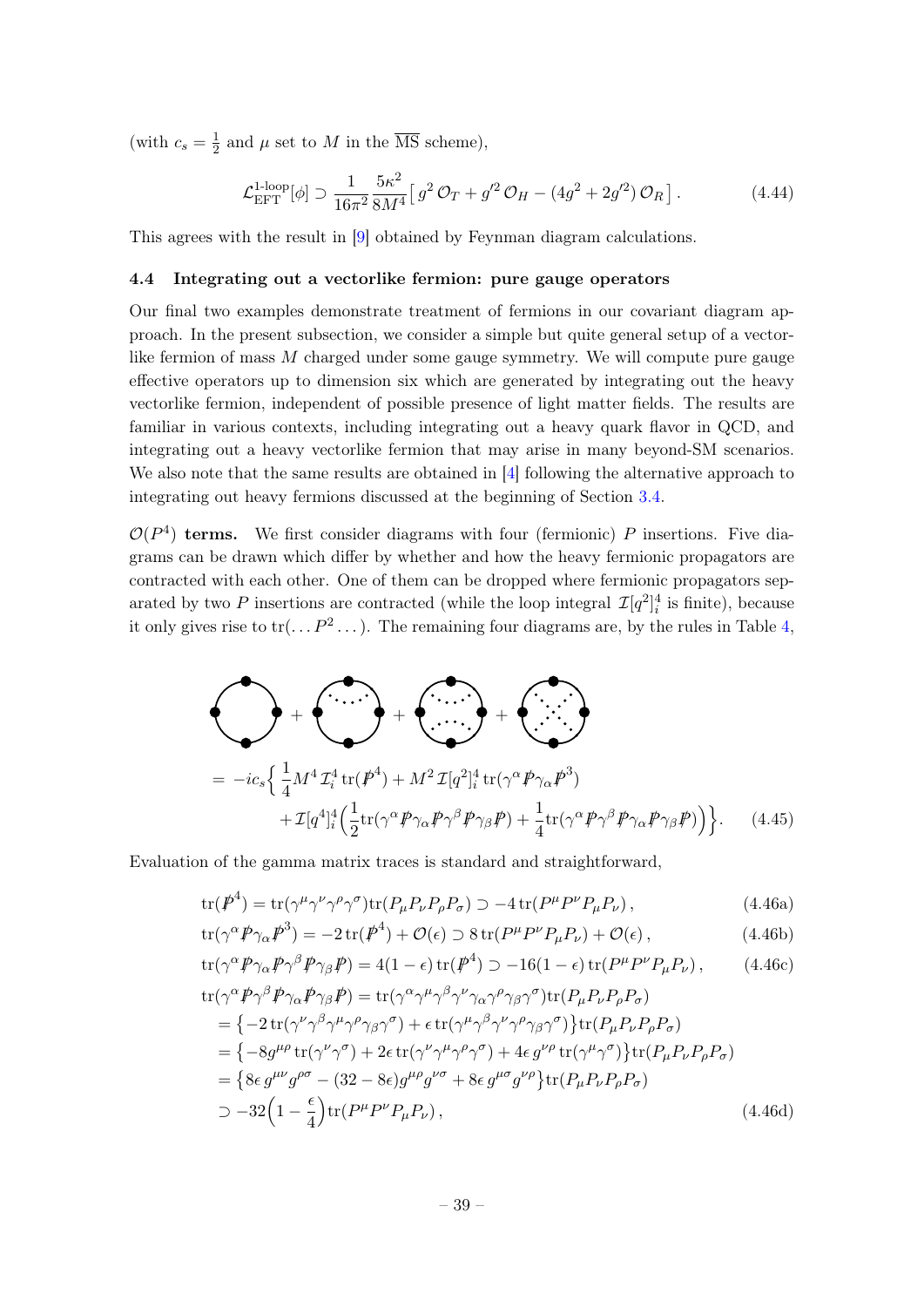where terms involving  $tr(\ldots P^2 \ldots)$  have been dropped. Note that  $\mathcal{O}(\epsilon)$  terms must be kept for the last two traces, since they are multiplied by  $\mathcal{I}[q^4]_i^4$  which contains a  $\frac{1}{\epsilon}$  pole. Plugging Eq.  $(4.46)$  into  $(4.45)$ , we have

<span id="page-40-1"></span>
$$
\mathcal{L}_{\text{EFT}}^{\text{1-loop}} \supset -ic_s \{-M^4 \mathcal{I}_i^4 + 8M^2 \mathcal{I}[q^2]_i^4 + (-16 + 10\epsilon) \mathcal{I}[q^4]_i^4\} \operatorname{tr}(P^{\mu} P^{\nu} P_{\mu} P_{\nu})
$$
\n
$$
= \frac{c_s}{16\pi^2} \frac{2}{3} \log \frac{M^2}{\mu^2} \operatorname{tr}(P^{\mu} P^{\nu} P_{\mu} P_{\nu}) \subset -\frac{1}{16\pi^2} \frac{1}{3} \log \frac{M^2}{\mu^2} \operatorname{tr}([P^{\mu}, P^{\nu}][P_{\mu}, P_{\nu}])
$$
\n
$$
= -\frac{1}{16\pi^2} \frac{1}{3} \log \frac{M^2}{\mu^2} \operatorname{tr}(G^{\prime \mu \nu} G^{\prime}_{\mu \nu}) = \frac{g^2}{16\pi^2} T(R) \left(-\frac{4}{3} \log \frac{M^2}{\mu^2}\right) \left(-\frac{1}{4} G^{a \mu \nu} G^a_{\mu \nu}\right), (4.47)
$$

where  $T(R)$  is the Dynkin index for the representation R of the heavy vectorlike fermion, defined by  $tr(t_R^a t_R^b) = T(R) \delta^{ab}$  with  $t_R^a$  being the generators in representation R; for example,  $T(R) = \frac{1}{2}$  and N for the fundamental and adjoint representations of  $SU(N)$ , respectively. Also, recall  $c_s = -1$  for Dirac fermions <sup>[12](#page-40-0)</sup>, and  $G'_{\mu\nu} = -[P_\mu, P_\nu] = -igG_{\mu\nu} = -igG^a_{\mu\nu}t^a_R$ . One can rescale the gauge fields to canonically normalize the kinetic terms while keeping  $gG_{\mu\nu}$  unchanged. The result is the familiar one-loop matching formula for the gauge coupling across a heavy vectorlike fermion mass threshold (see e.g. [\[22\]](#page-52-14)),

$$
\frac{g_{\text{eff}}^2(\mu)}{g^2(\mu)} = 1 + \frac{g^2}{16\pi^2} T(R) \left(\frac{4}{3} \log \frac{M^2}{\mu^2}\right). \tag{4.48}
$$

 $\mathcal{O}(P^6)$  terms. Diagrams with six P insertions can be computed similarly. We enumerate them in the following, using  $\gamma^{\alpha}\gamma^{\mu}\gamma_{\alpha} = -2\gamma^{\mu}$  to simplify the operator trace. Again, diagrams only giving rise to  $tr(\ldots P^2 \ldots)$  are dropped.

<span id="page-40-2"></span>
$$
+\left(\frac{1}{6}M^{6} \mathcal{I}_{i}^{6} + (-2)M^{4} \mathcal{I}[q^{2}]_{i}^{6} + (-2)^{2} \left(1 + \frac{1}{2}\right)M^{2} \mathcal{I}[q^{4}]_{i}^{6} + (-2)^{3} \frac{1}{3} \mathcal{I}[q^{6}]_{i}^{6}\right) \text{tr}(\mathcal{P}^{6}),
$$
\n(4.49a)\n
$$
= -ic_{s}\left\{\frac{1}{2}M^{4} \mathcal{I}[q^{2}]_{i}^{6} + (-2)M^{2} \mathcal{I}[q^{4}]_{i}^{6} + (-2)^{2} \frac{1}{2} \mathcal{I}[q^{6}]_{i}^{6}\right\} \text{tr}(\gamma^{\alpha} \mathcal{P}^{3} \gamma_{\alpha} \mathcal{P}^{3}),
$$
\n(4.49b)\n
$$
+ \left(\frac{1}{2}M^{4} \mathcal{I}[q^{2}]_{i}^{6} + (-2)M^{2} \mathcal{I}[q^{4}]_{i}^{6} + (-2)^{2} \frac{1}{2} \mathcal{I}[q^{6}]_{i}^{6}\right\} \text{tr}(\gamma^{\alpha} \mathcal{P}^{3} \gamma_{\alpha} \mathcal{P}^{3}),
$$
\n(4.49b)\n
$$
+ \left(\frac{1}{2}M^{4} \mathcal{I}[q^{2}]_{i}^{6} + (-2)M^{2} \mathcal{I}[q^{4}]_{i}^{6} + (-2) \mathcal{I}[q^{6}]_{i}^{6}\right) \text{tr}(\gamma^{\alpha} \mathcal{P} \gamma^{\beta} \mathcal{P} \gamma_{\alpha} \mathcal{P} \gamma_{\beta} \mathcal{P}^{3}),
$$
\n(4.49c)

<span id="page-40-0"></span><sup>12</sup>Unlike in Eq. [\(3.20\)](#page-19-1), here  $\mathcal{L}_{UV,quad}$  can be written with prefactor  $-1$ , with only the vectorlike fermion field in the field multiplet of interest, and it is not necessary to represent this single Dirac fermion field by two fields as mentioned below Eq. [\(3.20\)](#page-19-1). Of course the latter is OK to do, in which case the two fields would effectively have  $c_s = -\frac{1}{2}$  each and contribute equally to  $\mathcal{L}_{\text{EFT}}^{1\text{-loop}}$ , leading to the same final result as Eq. [\(4.47\)](#page-40-1).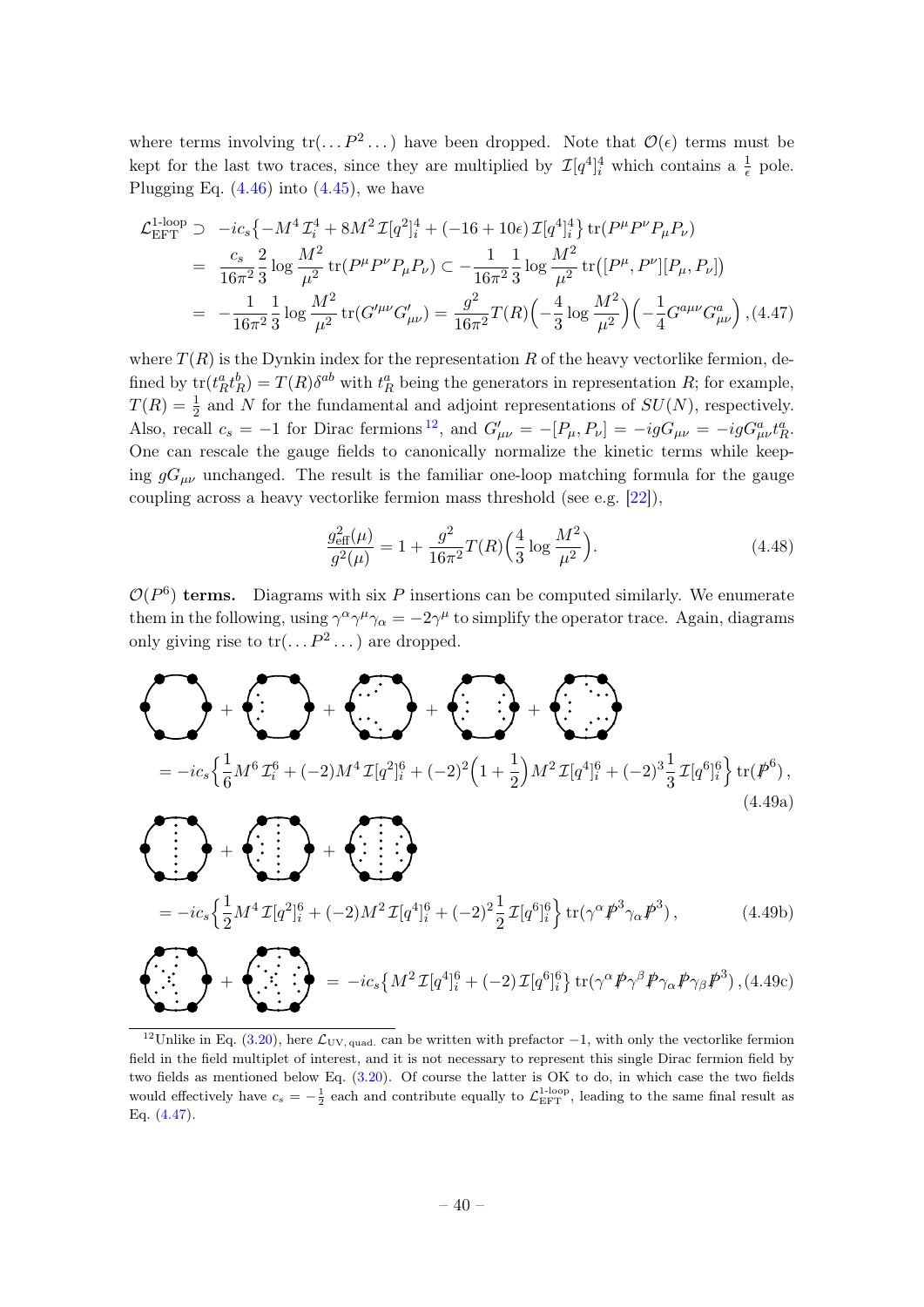$$
\sum_{i} \sum_{j}^{N} = -ic_s M^2 \mathcal{I}[q^4]_i^6 \text{tr}(\gamma^\alpha \cancel{P} \gamma^\beta \cancel{P} \gamma_\alpha \cancel{P}^2 \gamma_\beta \cancel{P}^2), \qquad (4.49d)
$$

$$
\left\langle \cdots \right\rangle = -ic_s \frac{1}{2} M^2 \mathcal{I} [q^4]_i^6 \operatorname{tr} (\gamma^\alpha \rlap{/} \rlap{/} \rho \gamma^\beta \rlap{/} \rlap{/} \rlap{/} \rho^2 \gamma_\alpha \rlap{/} \rlap{/} \rho \gamma_\beta \rlap{/} \rlap{/} \rho^2), \tag{4.49e}
$$

$$
\left\langle \begin{array}{c} \cdot \cdot \cdot \\ \cdot \cdot \cdot \cdot \cdot \end{array} \right\rangle = -ic_s \frac{1}{2} \mathcal{I} [q^6]_i^6 \text{tr}(\gamma^\alpha \rlap{/} \rho \gamma^\beta \rlap{/} \rho \gamma^\delta \rlap{/} \rho \gamma_\alpha \rlap{/} \rho \gamma_\delta \rlap{/} \rho \gamma_\beta \rlap{/} \rho), \qquad (4.49f)
$$

$$
\sum_{\alpha} \sum_{i} = -ic_s \frac{1}{6} \mathcal{I}[q^6]_i^6 \text{tr}(\gamma^\alpha \cancel{P} \gamma^\beta \cancel{P} \gamma^\delta \cancel{P} \gamma_\alpha \cancel{P} \gamma_\beta \cancel{P} \gamma_\delta \cancel{P}). \qquad (4.49g)
$$

All loop integrals appearing in the equations above are finite, so  $\mathcal{O}(\epsilon)$  terms can always be dropped when evaluating the traces:

$$
\text{tr}(\mathcal{P}^6) \supset -4\,\text{tr}(P^{\mu}P^{\nu}P^{\rho}P_{\mu}P_{\nu}P_{\rho}) + 12\,\text{tr}(P^{\mu}P^{\nu}P^{\rho}P_{\mu}P_{\rho}P_{\nu}),\tag{4.50a}
$$

<span id="page-41-0"></span>
$$
\text{tr}(\gamma^{\alpha} \rlap{\,/}P^3 \gamma_{\alpha} \rlap{\,/}P^3) \supset -8 \text{tr}(P^{\mu} P^{\nu} P^{\rho} P_{\mu} P_{\nu} P_{\rho}) + 8 \text{tr}(P^{\mu} P^{\nu} P^{\rho} P_{\mu} P_{\rho} P_{\nu}), \tag{4.50b}
$$

$$
\text{tr}(\gamma^{\alpha} \rlap{\,/}P \gamma^{\beta} \rlap{\,/}P \gamma_{\alpha} \rlap{\,/}P \gamma_{\beta} \rlap{\,/}P^3) \supset 32 \text{tr}(P^{\mu} P^{\nu} P^{\rho} P_{\mu} P_{\rho} P_{\nu}), \tag{4.50c}
$$

$$
\text{tr}(\gamma^{\alpha} \rlap{\,/}P \gamma^{\beta} \rlap{\,/}P \gamma_{\alpha} \rlap{\,/}P^2 \gamma_{\beta} \rlap{\,/}P^2) \supset 16 \text{ tr}(P^{\mu} P^{\nu} P^{\rho} P_{\mu} P_{\nu} P_{\rho}) - 16 \text{ tr}(P^{\mu} P^{\nu} P^{\rho} P_{\mu} P_{\rho} P_{\nu}), \tag{4.50d}
$$

$$
\text{tr}(\gamma^{\alpha} \not{P} \gamma^{\beta} \not{P}^2 \gamma_{\alpha} \not{P} \gamma_{\beta} \not{P}^2) \supset -16 \,\text{tr}(P^{\mu} P^{\nu} P^{\rho} P_{\mu} P_{\nu} P_{\rho}) + 48 \,\text{tr}(P^{\mu} P^{\nu} P^{\rho} P_{\mu} P_{\rho} P_{\nu}), \qquad (4.50e)
$$

$$
\text{tr}(\gamma^{\alpha} \rlap{\,/}P \gamma^{\beta} \rlap{\,/}P \gamma^{\delta} \rlap{\,/}P \gamma_{\alpha} \rlap{\,/}P \gamma_{\delta} \rlap{\,/}P) \supset -32 \text{tr}(P^{\mu} P^{\nu} P^{\rho} P_{\mu} P_{\nu} P_{\rho}) - 96 \text{tr}(P^{\mu} P^{\nu} P^{\rho} P_{\mu} P_{\rho} P_{\nu}),
$$

(4.50f)

$$
\text{tr}(\gamma^{\alpha}\rlap{\,/}P\gamma^{\beta}\rlap{\,/}P\gamma^{\delta}\rlap{\,/}P\gamma_{\alpha}\rlap{\,/}P\gamma_{\beta}\rlap{\,/}P\gamma_{\delta}\rlap{\,/}P) \supset -128 \text{tr}(P^{\mu}P^{\nu}P^{\rho}P_{\mu}P_{\nu}P_{\rho}), \qquad (4.50g)
$$

where terms involving  $\text{tr}(\dots P^2 \dots)$  have been dropped as before. Plugging Eq. [\(4.50\)](#page-41-0) into [\(4.49\)](#page-40-2), we can organize the two operator traces into two independent dimension-six pure gauge operators,

$$
\mathcal{L}_{\text{EFT}}^{1\text{-loop}} \supset -ic_{s} \Big\{-\frac{2}{3}M^{6} \mathcal{I}_{i}^{6} + 4M^{4} \mathcal{I}[q^{2}]_{i}^{6} - \frac{128}{3} \mathcal{I}[q^{6}]_{i}^{6} \Big\} \operatorname{tr}(P^{\mu}P^{\nu}P^{\rho}P_{\mu}P_{\nu}P_{\rho})
$$
\n
$$
-ic_{s} \Big\{ 2M^{6} \mathcal{I}_{i}^{6} - 20M^{4} \mathcal{I}[q^{2}]_{i}^{6} + 96M^{2} \mathcal{I}[q^{4}]_{i}^{6} - 128 \mathcal{I}[q^{6}]_{i}^{6} \Big\} \operatorname{tr}(P^{\mu}P^{\nu}P^{\rho}P_{\mu}P_{\rho}P_{\nu})
$$
\n
$$
= \frac{c_{s}}{16\pi^{2}} \frac{1}{M^{2}} \Big\{ -\frac{1}{45} \operatorname{tr}(P^{\mu}P^{\nu}P^{\rho}P_{\mu}P_{\nu}P_{\rho}) + \frac{3}{5} \operatorname{tr}(P^{\mu}P^{\nu}P^{\rho}P_{\mu}P_{\rho}P_{\nu}) \Big\}
$$
\n
$$
\Big\{ -\frac{c_{s}}{16\pi^{2}} \frac{1}{M^{2}} \Big\{ \frac{2}{15} \operatorname{tr}([P^{\mu}, G'_{\mu\nu}][P_{\rho}, G'^{\rho\nu}]) - \frac{1}{45} \operatorname{tr}(G'^{\mu}_{\nu}G'^{\nu}_{\rho}G'^{\rho}_{\mu}) \Big\}
$$
\n
$$
= \frac{1}{16\pi^{2}} \frac{1}{M^{2}} \frac{g^{2}}{60} T(R) (16\mathcal{O}_{2G} - 4\mathcal{O}_{3G}), \tag{4.51}
$$

where

÷

$$
\mathcal{O}_{2G} = -\frac{1}{2} (D^{\mu} G^{a}_{\mu\nu})^2 \,, \quad \mathcal{O}_{3G} = \frac{g}{6} f^{abc} G^{a\mu}_{\ \ \nu} G^{b\nu}_{\ \ \rho} G^{c\rho}_{\ \ \mu} \,. \tag{4.52}
$$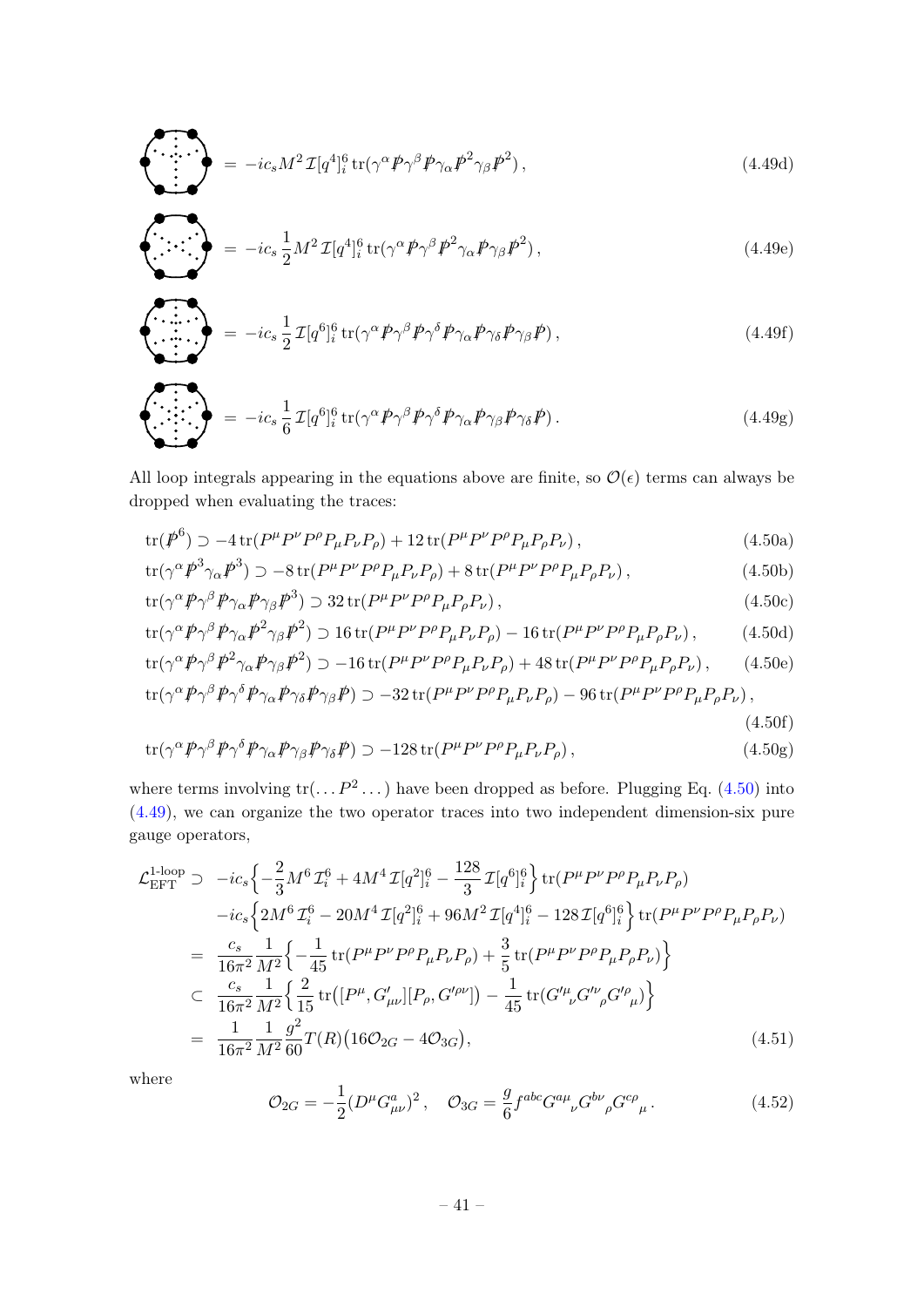#### <span id="page-42-0"></span>4.5 Integrating out a charged scalar singlet: penguin operators

We finally consider an example for one-loop matching involving mixed statistics. The UV theory is the SM extended by a heavy  $SU(2)_L$  singlet scalar h with hypercharge  $-1$ , which couples to the SM Higgs and lepton doublets  $\phi$  and l. The Lagrangian reads

$$
\mathcal{L}_{\rm UV} = \mathcal{L}_{\rm SM} + |D_{\mu}h|^2 - M^2|h|^2 - \alpha|h|^4 - \beta|\phi|^2|h|^2 + \bar{I}f^{\dagger}\tilde{I}h + h^{\dagger}\bar{\tilde{I}}fl\,,\tag{4.53}
$$

where  $\tilde{l} \equiv i\sigma^2 l^c$ , with charge conjugation defined as  $l^c \equiv -i\gamma^2 l^*$ . f is a  $3 \times 3$  antisymmetric matrix in generation space; e.g.  $\tilde{l}fl$  is short for  $\tilde{l}_af_{ab}l_b$  with generation indices a, b summed over. One-loop matching of this model onto the SMEFT is discussed in [\[9,](#page-52-2) [23\]](#page-52-15), with mixed heavy-light contributions obtained by computing Feynman diagrams. Here, we focus on a subset of dimension-6 operators generated in this model – the penguin operators – as an example to demonstrate the use of covariant diagrams involving heavy bosonic and light fermionic loop propagators.

We shall continue to use the four-component notation, treating  $l$  as a Dirac fermion field whose right-handed component should be set to zero in the end — this is legitimate since the unphysical component  $l_R$  cannot appear only in the loop. The quadratic terms in  $\mathcal{L}_{\rm UV}$  needed for our calculation read

<span id="page-42-1"></span>
$$
\mathcal{L}_{UV, \text{ quad}} \supset -\frac{1}{2} \left( h'^{\dagger} h'^{T} \bar{l}' \bar{l}' \right) \left( \begin{array}{cc} (-P^{2} + M^{2} + U_{h})_{2 \times 2} & (U_{hl})_{2 \times 2} \\ (U_{lh})_{2 \times 2} & (-P + U_{l})_{2 \times 2} \end{array} \right) \begin{pmatrix} h' \\ h'^{*} \\ l' \\ \tilde{l}' \end{pmatrix},
$$
\n(4.54)

where

$$
U_h = \begin{pmatrix} 2\alpha \left(|h_c|^2 + h_c h_c^{\dagger}\right) + \beta |\phi|^2 & 2\alpha h_c h_c^T \\ 2\alpha h_c^* h_c^{\dagger} & 2\alpha \left(|h_c|^2 + h_c^* h_c^T\right) + \beta |\phi|^2 \end{pmatrix},
$$

$$
U_l = \begin{pmatrix} 0 & -2f^{\dagger}h_c \\ -2h_c^{\dagger}f & 0 \end{pmatrix}, \quad U_{lh} = \begin{pmatrix} -2f^{\dagger}\tilde{l} & 0 \\ 0 & -2fl \end{pmatrix}, \quad U_{hl} = \begin{pmatrix} -2\tilde{l}f & 0 \\ 0 & -2\tilde{l}f^{\dagger} \end{pmatrix}.
$$
(4.55)

The light fields  $\phi$ , l, l are understood as background fields  $\phi_{\rm b}$ ,  $l_{\rm b}$ ,  $l_{\rm b}$ . Parametrically,  $h_c[\phi, l] \sim \mathcal{O}(f l^2)$  at leading order, whose explicit form will not be relevant for our calculation. The separations of the complex scalar h into  $(h, h^*)$  (with  $h^* = h^{\dagger}$  for a scalar singlet) and the Dirac fermion l into  $(l, l)$  are necessary due to the presence of off-diagonal terms in  $U_h$  and  $U_l$ . As a result, each bosonic (fermionic) field in the field multiplet of Eq.  $(4.54)$ effectively has  $c_s = \frac{1}{2}$  $\frac{1}{2}$   $(c_s = -\frac{1}{2})$  $\frac{1}{2}$ ). This is similar to the separation of the SM Higgs field  $\phi$ into  $(\phi, \phi)$  in the scalar triplet example in Sections [4.2](#page-28-0) and [4.3.](#page-32-0)

The penguin operators we wish to compute are  $\sim \mathcal{O}(P^3 l^2)$ . At one-loop level, they can only arise from covariant diagrams with one  $U_{hl}$ , one  $U_{lh}$  and three P insertions. There are nine such diagrams, two of which are hermitian conjugates of each other. They can be easily enumerated by distributing three  $P$  insertions on the h and l propagators and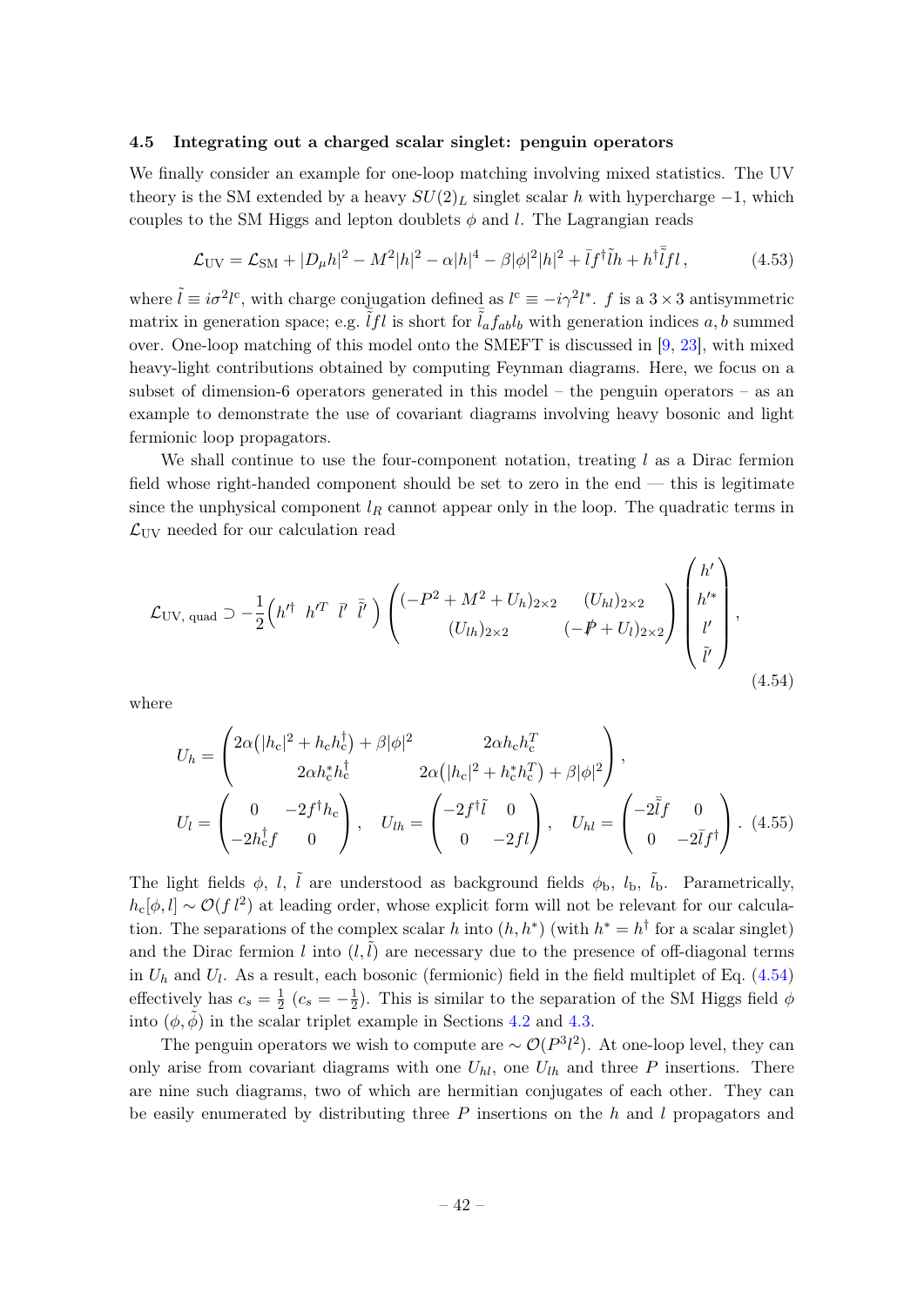contracting the bosonic  $P$  insertions and fermionic light propagators (which, unlike the fermionic heavy propagators, cannot be left uncontracted). We will always start reading a covariant diagram from a bosonic propagator, and thus  $c_s = \frac{1}{2}$  $\frac{1}{2}$ . Dropping  $\text{tr}(\ldots P^2 \ldots)$ terms as before, we have

<span id="page-43-0"></span>
$$
\sum_{i=1}^{n} \sum_{j=1}^{n} = -ic_s(-2^3) \mathcal{I}[q^4]_{i0}^{41} tr(U_{hl}\gamma^{\mu}U_{lh}P^{\nu}P_{\mu}P_{\nu}) = \frac{c_s}{16\pi^2} \frac{1}{M^2} \frac{1}{9} tr(U_{hl}\gamma^{\mu}U_{lh}P^{\nu}P_{\mu}P_{\nu}),
$$
\n(4.56a)

$$
\sum_{i=1}^{n} \sum_{j=1}^{n} \sigma_{i} = -ic_{s}(-2^{2}) \mathcal{I}[q^{4}]_{i0}^{32} tr(U_{hl}\gamma^{\mu}\gamma^{\rho}\gamma^{\nu}P_{\rho}U_{lh}P_{\mu}P_{\nu})
$$
\n
$$
= \frac{c_{s}}{16\pi^{2}} \frac{1}{M^{2}} \frac{1}{12} tr(U_{hl}\gamma^{\mu}\gamma^{\rho}\gamma^{\nu}P_{\rho}U_{lh}P_{\mu}P_{\nu})
$$
\n
$$
\supset \frac{c_{s}}{16\pi^{2}} \frac{1}{M^{2}} \Big\{ \frac{1}{12} tr(U_{hl}\gamma^{\mu}P^{\nu}U_{lh}(P_{\mu}P_{\nu}+P_{\nu}P_{\mu})) + \frac{1}{48} tr(i U_{hl}(\sigma^{\mu\nu}\gamma^{\rho}+\gamma^{\rho}\sigma^{\mu\nu})P_{\rho}U_{lh}[P_{\mu},P_{\nu}]) \Big\},
$$
\n(4.56b)

$$
\begin{split}\n\oint_{\bullet} \n\begin{aligned}\n\vdots & \quad \ddots \\
\downarrow \n\end{aligned}\n\end{split}\n\begin{aligned}\n&= -ic_s(-2^2) \mathcal{I}[q^4]_{i0}^{32} \text{tr}(U_{hl}\gamma^\mu \gamma^\rho \gamma^\nu P_\rho U_{lh} P_\nu P_\mu) \\
&= \frac{c_s}{16\pi^2} \frac{1}{M^2} \frac{1}{12} \text{tr}(U_{hl}\gamma^\mu \gamma^\rho \gamma^\nu P_\rho U_{lh} P_\nu P_\mu) \\
& \quad \searrow \frac{c_s}{16\pi^2} \frac{1}{M^2} \Big\{ \frac{1}{12} \text{tr}(U_{hl}\gamma^\mu P^\nu U_{lh} (P_\mu P_\nu + P_\nu P_\mu)) \\
& \quad -\frac{1}{48} \text{tr}(i U_{hl} (\sigma^{\mu\nu} \gamma^\rho + \gamma^\rho \sigma^{\mu\nu}) P_\rho U_{lh} [P_\mu, P_\nu] \Big) \Big\},\n\end{aligned}\n\tag{4.56c}
$$

$$
\sum_{i} \sum_{i} A_{i} \sum_{j} A_{j} = -ic_{s}(-2) \mathcal{I}[q^{4}]_{i0}^{23} tr(U_{hl}\gamma^{\alpha}\gamma^{\mu}\gamma^{\rho}\gamma^{\nu}\gamma_{\alpha}P_{\mu}P_{\nu}U_{lh}P_{\rho})
$$
\n
$$
= \frac{c_{s}}{16\pi^{2}} \frac{1}{M^{2}} \left( -\frac{1}{6} \right) tr(U_{hl}\gamma^{\nu}\gamma^{\rho}\gamma^{\mu}P_{\mu}P_{\nu}U_{lh}P_{\rho})
$$
\n
$$
\supset \frac{c_{s}}{16\pi^{2}} \frac{1}{M^{2}} \left\{ -\frac{1}{6} tr(U_{hl}\gamma^{\mu}(P_{\mu}P_{\nu} + P_{\nu}P_{\mu})U_{lh}P^{\nu}) + \frac{1}{24} tr(i U_{hl}(\sigma^{\mu\nu}\gamma^{\rho} + \gamma^{\rho}\sigma^{\mu\nu})[P_{\mu}, P_{\nu}]U_{lh}P_{\rho}) \right\},
$$
\n(4.56d)

+ 4 23 α µ ν <sup>ρ</sup>PµPνUlhP<sup>ρ</sup> + Uhlγ ρ µ α ν = −ics(−2) I[q ] tr(Uhlγ γ γαγ γ γ γ γ γαPµPνUlhPρ) i0 cs 1 1 µ ν <sup>ρ</sup>PµPνUlhP<sup>ρ</sup> + Uhlγ ρ µ <sup>ν</sup>PµPνUlhPρ) = − tr(Uhlγ γ γ γ γ 2 M<sup>2</sup> 16π 6 cs 1 1 µνγ <sup>ρ</sup> + γ ρσ µν)[Pµ, Pν]UlhP<sup>ρ</sup> ⊃ tr i Uhl(σ , (4.56e) 2 M<sup>2</sup> 16π 12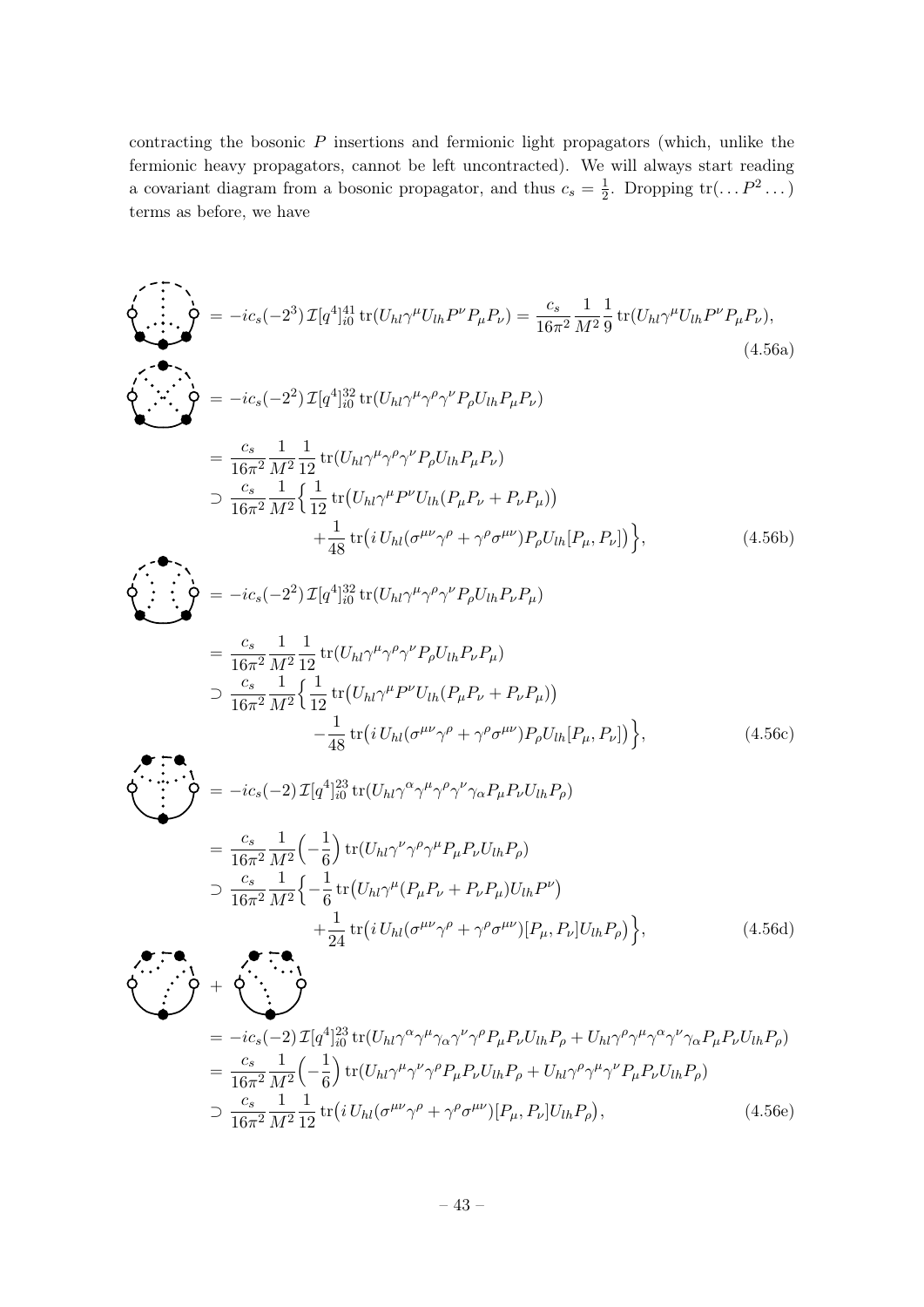$$
\begin{split}\n\bullet \quad \bullet \quad \bullet \quad \bullet \\
\bullet \quad \bullet \quad \bullet \quad \bullet \\
\bullet \quad \bullet \quad \bullet \quad \bullet \\
\bullet \quad \bullet \quad \bullet \quad \bullet \\
\bullet \quad \bullet \quad \bullet \quad \bullet \\
\bullet \quad \bullet \quad \bullet \quad \bullet \\
\bullet \quad \bullet \quad \bullet \quad \bullet \\
\bullet \quad \bullet \quad \bullet \quad \bullet \\
\bullet \quad \bullet \quad \bullet \quad \bullet \\
\bullet \quad \bullet \quad \bullet \quad \bullet \\
\bullet \quad \bullet \quad \bullet \quad \bullet \\
\bullet \quad \bullet \quad \bullet \quad \bullet \\
\bullet \quad \bullet \quad \bullet \quad \bullet \\
\bullet \quad \bullet \quad \bullet \quad \bullet \\
\bullet \quad \bullet \quad \bullet \quad \bullet \\
\bullet \quad \bullet \quad \bullet \quad \bullet \\
\bullet \quad \bullet \quad \bullet \quad \bullet \\
\bullet \quad \bullet \quad \bullet \quad \bullet \\
\bullet \quad \bullet \quad \bullet \quad \bullet \\
\bullet \quad \bullet \quad \bullet \quad \bullet \\
\bullet \quad \bullet \quad \bullet \quad \bullet \\
\bullet \quad \bullet \quad \bullet \quad \bullet \\
\bullet \quad \bullet \quad \bullet \quad \bullet \\
\bullet \quad \bullet \quad \bullet \quad \bullet \\
\bullet \quad \bullet \quad \bullet \quad \bullet \\
\bullet \quad \bullet \quad \bullet \quad \bullet \\
\bullet \quad \bullet \quad \bullet \quad \bullet \\
\bullet \quad \bullet \quad \bullet \quad \bullet \\
\bullet \quad \bullet \quad \bullet \quad \bullet \\
\bullet \quad \bullet \quad \bullet \quad \bullet \\
\bullet \quad \bullet \quad \bullet \quad \bullet \\
\bullet \quad \bullet \quad \bullet \quad \bullet \\
\bullet \quad \bullet \quad \bullet \quad \bullet \\
\bullet \quad \bullet \quad \bullet \quad \bullet \\
\bullet \quad \bullet \quad \bullet \quad \bullet \\
\bullet \quad \bullet \quad \bullet \quad \bullet \\
\bullet \quad \bullet \quad \bullet \quad \bullet \\
\bullet \quad \bullet \quad \bullet \quad \bullet \\
\bullet \quad \bullet \quad \bullet \quad \bullet \\
\bullet \quad \bullet \quad \bullet \quad \bullet \\
\bullet \quad \bullet \quad \bullet \quad \bullet \\
\bullet \quad \bullet \quad \bullet \quad \bullet \\
\bullet \quad \bullet \quad \bullet \quad \bullet \\
\bullet \quad \bullet \quad \bullet \quad \bullet \\
\bullet \quad \bullet \quad \bullet \\
\bullet \quad \bullet \quad \bullet \\
\bullet \quad \bullet \quad \bullet \\
\bullet \quad \bullet \quad \bullet \\
\bullet \quad \bullet \quad \bullet \\
\bullet \quad \bullet \quad \bullet \\
\bullet \quad \bullet \quad \bullet \\
\bullet \quad \bullet \quad \bullet \\
\bullet \quad \bullet
$$

$$
\begin{split}\n\mathbf{L} \mathbf{L} &= -ic_s(-1) \mathcal{I}[q^4]_{i0}^{14} \text{tr}(U_{hl}\gamma^\alpha \gamma^\mu \gamma^\beta \gamma^\nu \gamma_\beta \gamma^\rho \gamma_\alpha P_\mu P_\nu P_\rho U_{lh}) \\
&= -ic_s \mathcal{I}[q^4]_{i0}^{14} \{(-4+2\epsilon) \text{tr}(U_{hl}\gamma^\rho \gamma^\nu \gamma^\mu P_\mu P_\nu P_\rho U_{lh}) \\
&\quad + 2\epsilon \text{tr}(U_{hl}\gamma^\mu \gamma^\nu \gamma^\rho P_\mu P_\nu P_\rho U_{lh})\} \\
&= \frac{c_s}{16\pi^2} \frac{1}{M^2} \Big\{ \left( -\frac{5}{36} + \frac{1}{6} \log \frac{M^2}{\mu^2} \right) \text{tr}(U_{hl}\gamma^\rho \gamma^\nu \gamma^\mu P_\mu P_\nu P_\rho U_{lh}) \\
&\quad + \frac{1}{6} \text{tr}(U_{hl}\gamma^\mu \gamma^\nu \gamma^\rho P_\mu P_\nu P_\rho U_{lh}) \Big\} \\
&\supset \frac{c_s}{16\pi^2} \frac{1}{M^2} \Big\{ \left( \frac{5}{18} - \frac{1}{3} \log \frac{M^2}{\mu^2} \right) \text{tr}(U_{hl}\gamma^\mu P^\nu P_\mu P_\nu U_{lh}) \\
&\quad + \left( -\frac{11}{144} + \frac{1}{24} \log \frac{M^2}{\mu^2} \right) \text{tr}(i U_{hl} (\sigma^{\mu\nu} \gamma^\rho [P_\mu, P_\nu] P_\rho + \gamma^\rho \sigma^{\mu\nu} P_\rho [P_\mu, P_\nu]) U_{lh} \Big\},\n\end{split} \tag{4.56g}
$$

$$
\begin{split}\n\begin{aligned}\n\bullet \quad \bullet \quad \bullet \\
\bullet \quad \bullet \quad \bullet \\
\bullet \quad \bullet \quad \bullet \\
\bullet \quad \bullet \quad \bullet\n\end{aligned}\n\end{split}\n\begin{split}\n\bullet \quad \bullet \quad \bullet \\
\bullet \quad \bullet \quad \bullet \\
\bullet \quad \bullet \quad \bullet\n\end{split}\n\begin{split}\n\bullet \quad \bullet \quad \bullet \\
\bullet \quad \bullet \quad \bullet \\
\bullet \quad \bullet \quad \bullet\n\end{split}\n\begin{split}\n\bullet \quad \bullet \quad \bullet \\
\bullet \quad \bullet \quad \bullet \\
\bullet \quad \bullet \quad \bullet \\
\bullet \quad \bullet \quad \bullet \\
\bullet \quad \bullet \quad \bullet\n\end{split}\n\begin{split}\n\bullet \quad \bullet \quad \bullet \\
\bullet \quad \bullet \quad \bullet \\
\bullet \quad \bullet \quad \bullet \\
\bullet \quad \bullet \quad \bullet \\
\bullet \quad \bullet \quad \bullet \\
\bullet \quad \bullet \quad \bullet \\
\bullet \quad \bullet \quad \bullet \\
\bullet \quad \bullet \quad \bullet \\
\bullet \quad \bullet \quad \bullet \\
\bullet \quad \bullet \quad \bullet \\
\bullet \quad \bullet \quad \bullet \\
\bullet \quad \bullet \quad \bullet \\
\bullet \quad \bullet \quad \bullet \\
\bullet \quad \bullet \quad \bullet \\
\bullet \quad \bullet \quad \bullet \\
\bullet \quad \bullet \\
\bullet \quad \bullet \\
\bullet \quad \bullet \\
\bullet \quad \bullet \\
\bullet \quad \bullet \\
\bullet \quad \bullet \\
\bullet \quad \bullet \\
\bullet \quad \bullet \\
\bullet \quad \bullet \\
\bullet \quad \bullet \\
\bullet \quad \bullet \\
\bullet \quad \bullet \\
\bullet \quad \bullet \\
\bullet \quad \bullet \\
\bullet \quad \bullet \\
\bullet \quad \bullet \\
\bullet \quad \bullet \\
\bullet \quad \bullet \\
\bullet \quad \bullet \\
\bullet \quad \bullet \\
\bullet \quad \bullet \\
\bullet \quad \bullet \\
\bullet \quad \bullet \\
\bullet \quad \bullet \\
\bullet \quad \bullet \\
\bullet \quad \bullet \\
\bullet \quad \bullet \\
\bullet \quad \bullet \\
\bullet \quad \bullet \\
\bullet \quad \bullet \\
\bullet \quad \bullet \\
\bullet \quad \bullet \\
\bullet \quad \bullet \\
\bullet \quad \bullet \\
\bullet \quad \bullet \\
\bullet \quad \bullet \\
\bullet \quad \bullet \\
\bullet \quad \bullet \\
\bullet \quad \bullet \\
\bullet \quad \bullet \\
\bullet \quad \bullet \\
\bullet \quad \bullet \\
\bullet \quad \bullet \\
\bullet \quad \bullet \\
\bullet \quad \bullet \\
\bullet \quad \bullet \\
\bullet \quad \bullet \\
\bullet \quad \bullet \\
\bullet \quad \bullet \\
\bullet \quad \bullet \\
\bullet \quad \bullet \\
\bullet \quad \bullet \\
$$

where  $\sigma^{\mu\nu} = \frac{1}{2}$  $\frac{1}{2}[\gamma^{\mu}, \gamma^{\nu}]$ . The  $\mathcal{O}(\epsilon)$  terms coming from gamma matrix algebra must be kept when computing the last three diagrams, which involve the divergent master integral  $\mathcal{I}[q^4]_{i0}^{14} = \frac{1}{24M_i^2}(\frac{11}{6} - \log \frac{M_i^2}{\mu^2}),$  understood as  $\frac{1}{24M_i^2}(\frac{2}{\epsilon} + \frac{11}{6} - \log \frac{M_i^2}{\mu^2}).$  The following identities, together with the standard gamma matrix formulas, are useful in deriving Eq. [\(4.56\)](#page-43-0),

<span id="page-44-0"></span>
$$
\gamma^{\mu}\gamma^{\nu} = g^{\mu\nu} - i\sigma^{\mu\nu},
$$
\n
$$
\gamma^{\mu}\gamma^{\rho}\gamma^{\nu} = \frac{1}{2} \left( \{\gamma^{\mu}, \gamma^{\rho}\}\gamma^{\nu} + \gamma^{\mu}\{\gamma^{\rho}, \gamma^{\nu}\} - \gamma^{\rho}\gamma^{\mu}\gamma^{\nu} - \gamma^{\mu}\gamma^{\nu}\gamma^{\rho} \right)
$$
\n
$$
= g^{\mu\rho}\gamma^{\nu} + g^{\nu\rho}\gamma^{\mu} - g^{\mu\nu}\gamma^{\rho} + \frac{i}{2} (\sigma^{\mu\nu}\gamma^{\rho} + \gamma^{\rho}\sigma^{\mu\nu})
$$
\n(4.57b)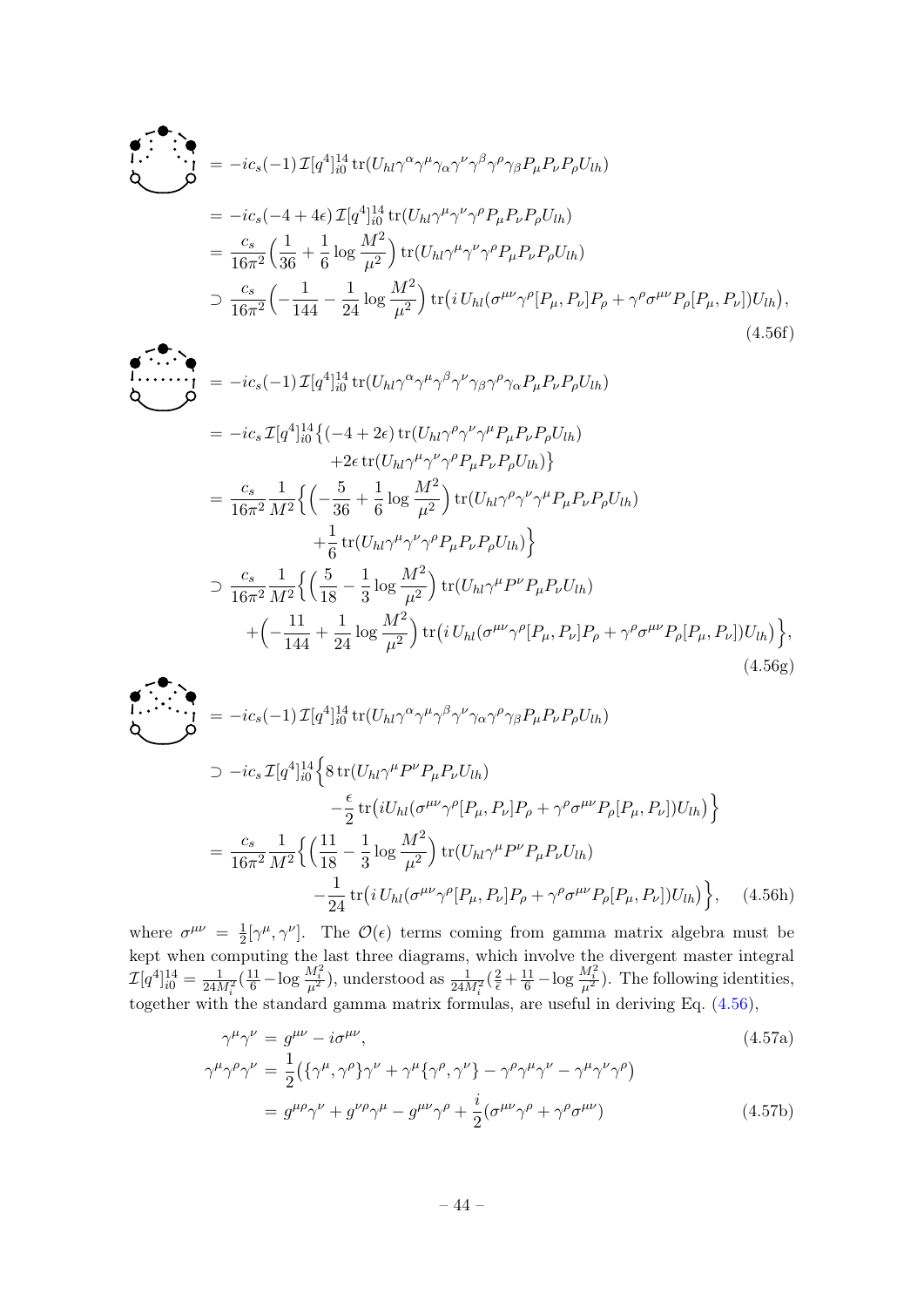$$
= g^{\mu\rho}\gamma^{\nu} + g^{\nu\rho}\gamma^{\mu} - \frac{1}{2}(\gamma^{\rho}\{\gamma^{\mu}, \gamma^{\nu}\} + \{\gamma^{\mu}, \gamma^{\nu}\}\gamma^{\rho} - \gamma^{\rho}\gamma^{\nu}\gamma^{\mu} - \gamma^{\nu}\gamma^{\mu}\gamma^{\rho})
$$
  

$$
= \frac{3}{2}(g^{\mu\rho}\gamma^{\nu} + g^{\nu\rho}\gamma^{\mu}) - 2g^{\mu\nu}\gamma^{\rho} - \frac{i}{2}(\sigma^{\rho\nu}\gamma^{\mu} + \gamma^{\nu}\sigma^{\mu\rho}), \qquad (4.57c)
$$

$$
\gamma^{\alpha}\gamma^{\mu}\gamma^{\beta}\gamma^{\nu}\gamma_{\alpha}\gamma^{\rho}\gamma_{\beta} = \frac{1}{2}\left\{-2(\gamma^{\nu}\gamma^{\beta}\gamma^{\mu}\gamma^{\rho}\gamma_{\beta} + \gamma^{\alpha}\gamma^{\mu}\gamma^{\rho}\gamma_{\alpha}\gamma^{\nu}) + \epsilon(\gamma^{\mu}\gamma^{\beta}\gamma^{\nu}\gamma^{\rho}\gamma_{\beta} + \gamma^{\alpha}\gamma^{\mu}\gamma^{\nu}\gamma_{\alpha}\gamma^{\rho})\right\}
$$
  
\n
$$
= -8g^{\mu\rho}\gamma^{\nu} + 2\epsilon(g^{\nu\rho}\gamma^{\mu} + g^{\mu\nu}\gamma^{\rho}) + \epsilon(\gamma^{\nu}\gamma^{\mu}\gamma^{\rho} + \gamma^{\mu}\gamma^{\rho}\gamma^{\nu})
$$
  
\n
$$
= -8g^{\mu\rho}\gamma^{\nu} + 3\epsilon(g^{\nu\rho}\gamma^{\mu} + g^{\mu\nu}\gamma^{\rho}) + i\epsilon(\sigma^{\mu\nu}\gamma^{\rho} + \gamma^{\mu}\sigma^{\nu\rho}). \tag{4.57d}
$$

Note that we have been careful to keep all expressions in the intermediate steps of the calculation manifestly hermitian, in order to easily obtain manifestly hermitian final results. This is why we have applied gamma matrix formulas in a symmetric manner in Eq. [\(4.57\)](#page-44-0). Adding up all diagrams computed in Eq.  $(4.56)$ , we have

<span id="page-45-0"></span>
$$
\mathcal{L}^{1\text{-loop}}_{\text{EFT}} \supset \frac{c_s}{16\pi^2} \frac{1}{M^2} \text{tr} \Big\{ \frac{1}{9} U_{hl} \gamma^{\mu} U_{lh} P^{\nu} P_{\mu} P_{\nu} + \frac{1}{6} U_{hl} \gamma^{\mu} P^{\nu} U_{lh} (P_{\mu} P_{\nu} + P_{\nu} P_{\mu}) - \frac{1}{6} U_{hl} \gamma^{\mu} (P_{\mu} P_{\nu} + P_{\nu} P_{\mu}) U_{lh} P^{\nu} + \Big( \frac{8}{9} - \frac{2}{3} \log \frac{M^2}{\mu^2} \Big) U_{hl} \gamma^{\mu} P^{\nu} P_{\mu} P_{\nu} U_{lh} + \frac{1}{8} i U_{hl} (\sigma^{\mu\nu} \gamma^{\rho} + \gamma^{\rho} \sigma^{\mu\nu}) [P_{\mu}, P_{\nu}] U_{lh} P_{\rho} - \frac{1}{8} i U_{hl} (\sigma^{\mu\nu} \gamma^{\rho} [P_{\mu}, P_{\nu}] P_{\rho} + \gamma^{\rho} \sigma^{\mu\nu} P_{\rho} [P_{\mu}, P_{\nu}] U_{lh} \Big\} - \frac{1}{16\pi^2} \frac{1}{M^2} \text{tr} \Big\{ \frac{1}{12} (U_{hl} \gamma^{\mu} [P_{\nu}, [P^{\nu}, [P_{\mu}, U_{lh}]]] + U_{hl} \gamma^{\mu} [P_{\mu}, [P^{\nu}, [P_{\mu}, U_{lh}]]] \Big) - \frac{1}{18} U_{hl} \gamma^{\nu} U_{lh} [P^{\mu}, [P_{\mu}, P_{\nu}]] + \Big( -\frac{4}{9} + \frac{1}{3} \log \frac{M^2}{\mu^2} \Big) U_{hl} \gamma^{\nu} [P^{\mu}, [P_{\mu}, P_{\nu}] [U_{lh} - \frac{1}{3} (i U_{hl} \sigma^{\mu\nu} \gamma^{\rho} [P_{\mu}, P_{\nu}] [P_{\rho}, U_{lh}] + i [P_{\rho}, U_{hl}] \frac{1}{2} - \frac{1}{16\pi^2} \frac{1}{M^2} \Big\{ -\frac{1}{3} [i \bar{I} f^\dagger f (D^2 \not{D} + \not{D} D^2) i + i \bar{I}
$$

where we have denoted the sigma matrices by  $\tau^a$  to avoid clash of notation. Note that the form of  $[P_\mu, P_\nu] = igG_{\mu\nu}$  depends on the propagator on which it is inserted, e.g.  $[P_\mu, P_\nu] =$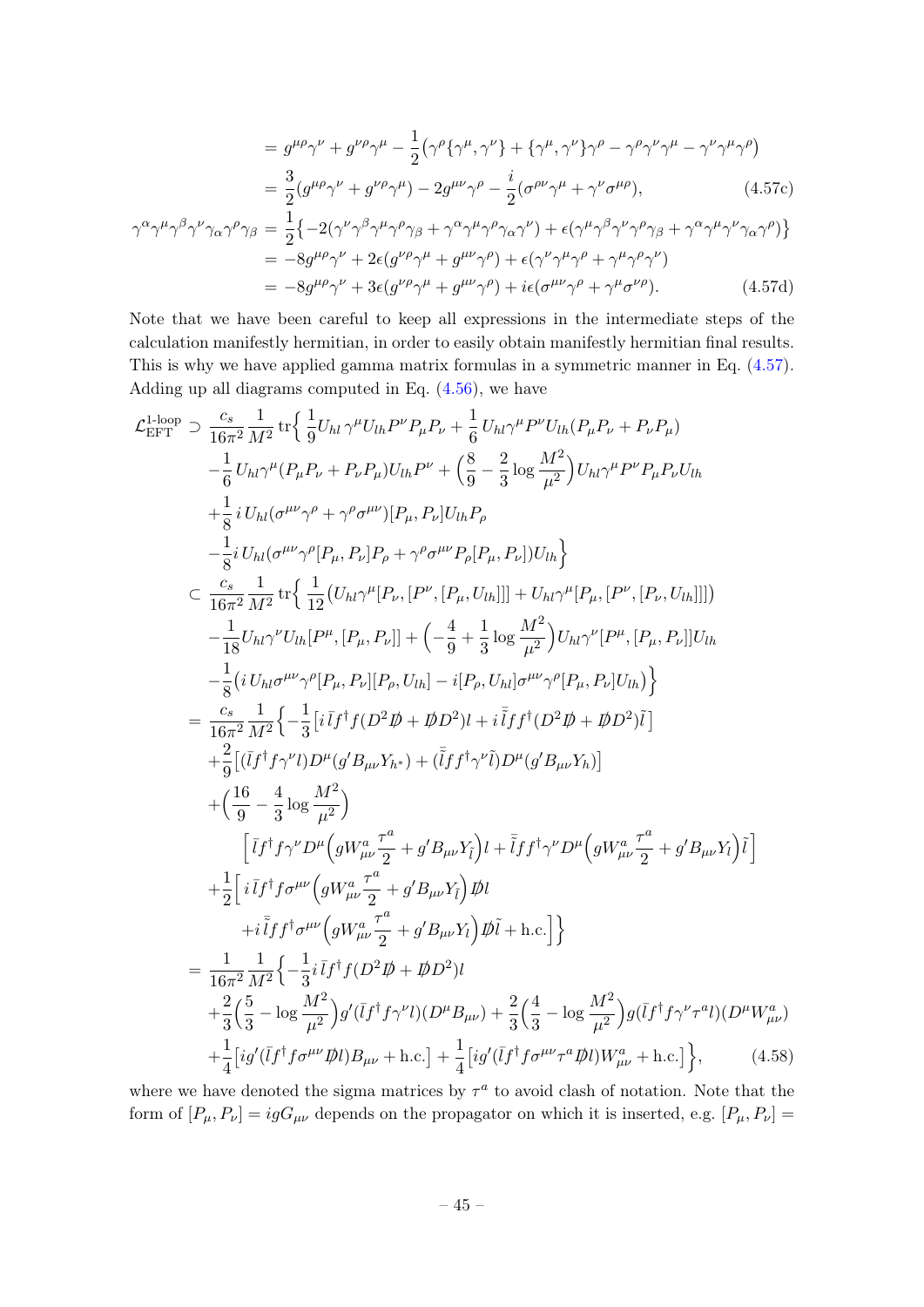$igW_{\mu\nu}^a \frac{\tau^a}{2} + ig'B_{\mu\nu}Y$  and  $ig'B_{\mu\nu}Y$  for  $SU(2)_L$  doublets and singlets, respectively. Also, we see that terms involving l and  $\tilde{l}$  contribute equally, yielding a factor of 2 which cancels against  $c_s = \frac{1}{2}$  $\frac{1}{2}$  in the last line of Eq. [\(4.58\)](#page-45-0). Our results agree with those obtained in [\[23\]](#page-52-15) by Feynman diagram calculations.

## <span id="page-46-0"></span>5 Conclusions

Matching from an UV theory to a low-energy EFT via gauge-covariant functional methods, as an alternative to Feynman diagrams, will continue to be both theoretically interesting and practically useful. We are now at a stage where one-loop universal master formulas are available [\[4,](#page-51-2) [8\]](#page-52-1) and have proven useful in the simplest cases (namely in the absence of mixed heavy-light contributions, open covariant derivatives, etc.), while various proposals exist [\[11](#page-52-4)[–13\]](#page-52-6) to deal with such additional structures that arise in practical applications. An interesting question to explore at this point is whether ideas from these (or other similar) proposals can be implemented as easily as existing universal master formulas, without the need for additional functional manipulations which might make functional matching methods less accessible.

To this end, we have introduced covariant diagrams as a tool to keep track of functional matching calculations. They are easy to use, and provide physical intuition. Specifically, we carried out a functional matching procedure that builds upon and extends the approach of [\[13\]](#page-52-6), from which a set of rules for associating terms in a CDE with one-loop diagrams was derived — this was done, once and for all, in Sections  $2$  through [3.4.](#page-16-0) The rules are reminiscent of conventional Feynman rules, but with a crucial difference that only gauge-covariant quantities are involved. The recipe summarized in Section [3.5](#page-18-0) can be easily followed in one-loop matching calculations, including those involving mixed heavy-light contributions, open covariant derivatives and mixed statistics, which are not directly captured by existing universal results. We presented many example calculations in Section [4,](#page-22-0) showing technical details for the sake of pedagogy. They provide nontrivial tests of our covariant diagrams formalism. As a byproduct, some universal results incorporating the additional structures were obtained in the intermediate steps, which are also useful beyond the specific UV models considered in this paper.

Compared with Feynman diagrammatic matching, our formalism inherits some key advantages of functional matching, namely gauge covariance in intermediate steps and the possibility of obtaining universal results as discussed in the Introduction. In addition, compared with recently-proposed functional matching approaches, our covariant diagrammatic formulation has the following highlights:

- No additional functional manipulations (nor subtraction procedures) are needed. One simply draws diagrams and reads off associated master integrals and operator structures, which is more intuitive conceptually.
- The step of collecting identical terms in a CDE is automatically achieved by associating a symmetry factor to each covariant diagram, which trivially follows from rotation symmetry of the diagram.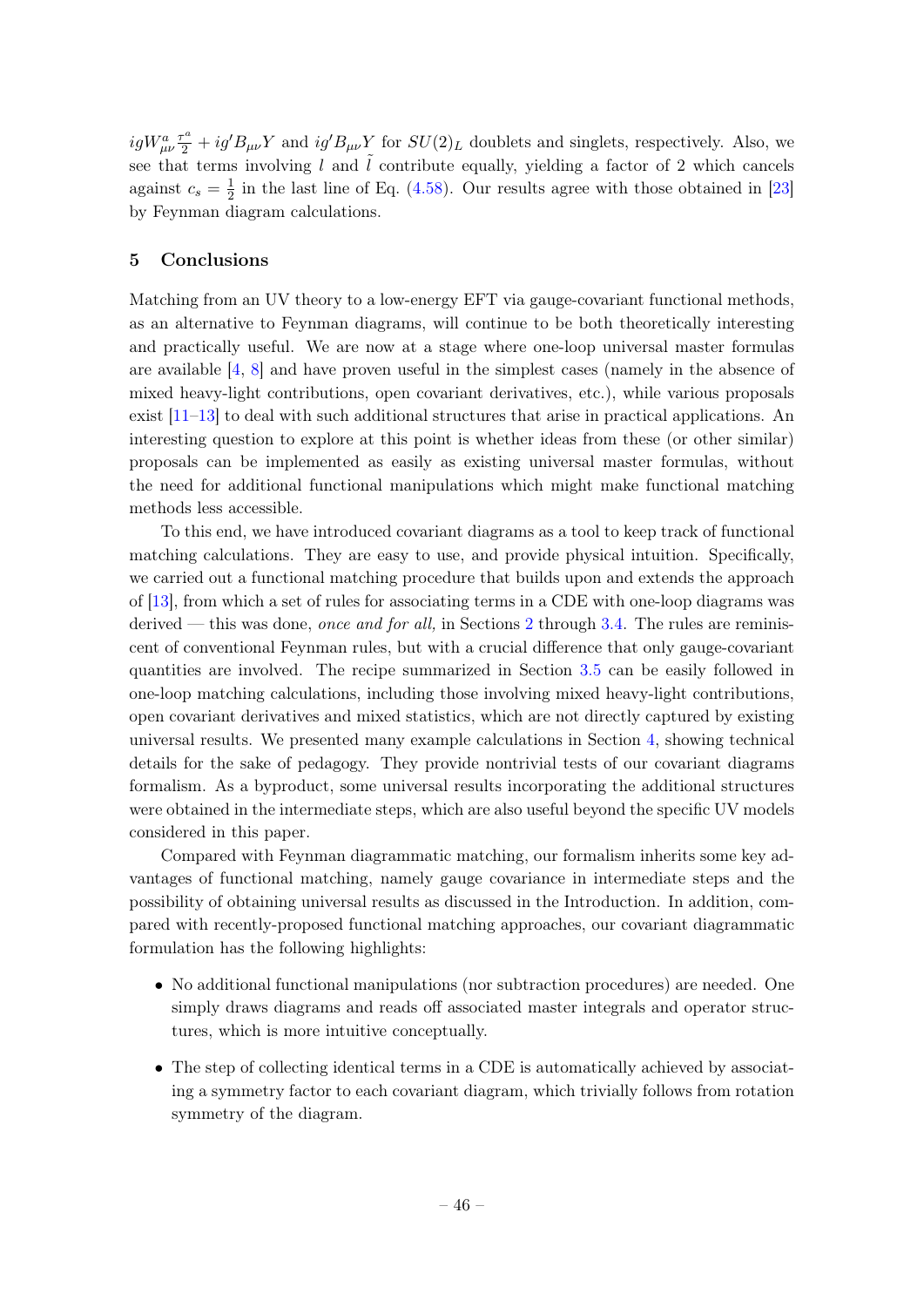• Loops with fermions are easily handled. As in the pure bosonic case, vertex insertion rules are directly obtained from the quadratic pieces of the UV Lagrangian without explicitly block-diagonalizing the quadratic operator.

An attractive direction to move forward in, as far as functional matching methods are concerned, is trying to fully exploit their universality feature and derive more general universal master formulas for one-loop matching. It is an intriguing possibility that as many interesting UV theories as possible can be matched onto low-energy EFTs simply by applying a few master formulas. In this regard, covariant diagrams provide a useful tool to organize and simplify the calculations involved — we already saw in Section [4.1](#page-22-1) that they allow for a simpler derivation of existing universal results. Meanwhile, even in the absence of complete universal results, one can already take advantage of covariant diagram techniques to facilitate one-loop matching calculations for specific UV models of phenomenological interest, as we did in Sections [4.2](#page-28-0) through [4.5.](#page-42-0) We also comment that the algorithm of enumerating and computing covariant diagrams can in principle be automated, providing a useful and efficient alternative to automated Feynman diagrammatic matching calculations. Besides, it is interesting to consider the possibility of extending covariant diagram techniques beyond one loop for EFT matching, and more generally for extracting UV information of a quantum field theory (including e.g. renormalization group evolution [\[11\]](#page-52-4)).

## Acknowledgments

I would like to thank Sebastian Ellis, Jérémie Quevillon, James Wells and Tevong You for useful discussions and comments on the manuscript. I also thank the Kavli Institute for Theoretical Physics China (KITPC) for hospitality where part of this work was completed. This research was supported by the U.S. Department of Energy under grant DE-SC0007859, and the Rackham Graduate School of the University of Michigan via the Rackham Summer Award.

## <span id="page-47-0"></span>A Master integrals

In this appendix, we discuss calculations of the master integrals and tabulate some of them that are useful in practical applications of covariant diagrams. The master integrals  $\mathcal{I}[q^{2n_c}]_{ii=0}^{n_i n_j...n_L}$  $\lim_{i,j=0}$  are defined by Eq. [\(3.23\)](#page-21-1), which we reproduce here for convenience,

$$
\int \frac{d^d q}{(2\pi)^d} \frac{q^{\mu_1} \cdots q^{\mu_{2n_c}}}{(q^2 - M_i^2)^{n_i} (q^2 - M_j^2)^{n_j} \cdots (q^2)^{n_L}} \equiv g^{\mu_1 \cdots \mu_{2n_c}} \mathcal{I}[q^{2n_c}]_{ij\ldots 0}^{n_i n_j \ldots n_L}, \tag{A.1}
$$

where  $g^{\mu_1...\mu_{2n_c}}$  is the completely symmetric tensor, e.g.  $g^{\mu\nu\rho\sigma} = g^{\mu\nu}g^{\rho\sigma} + g^{\mu\rho}g^{\nu\sigma} + g^{\mu\sigma}g^{\nu\rho}$ . We first observe that all nondegenerate master integrals, including mixed heavy-light ones (those with  $n_L > 0$ ), can be reduced to degenerate ones by recursively applying

<span id="page-47-1"></span>
$$
\mathcal{I}[q^{2n_c}]_{ij...0}^{n_i n_j...n_L} = \frac{1}{\Delta_{ij}^2} \left( \mathcal{I}[q^{2n_c}]_{ij...0}^{n_i n_j - 1,...n_L} - \mathcal{I}[q^{2n_c}]_{ij...0}^{n_i - 1, n_j...n_L} \right), \tag{A.2a}
$$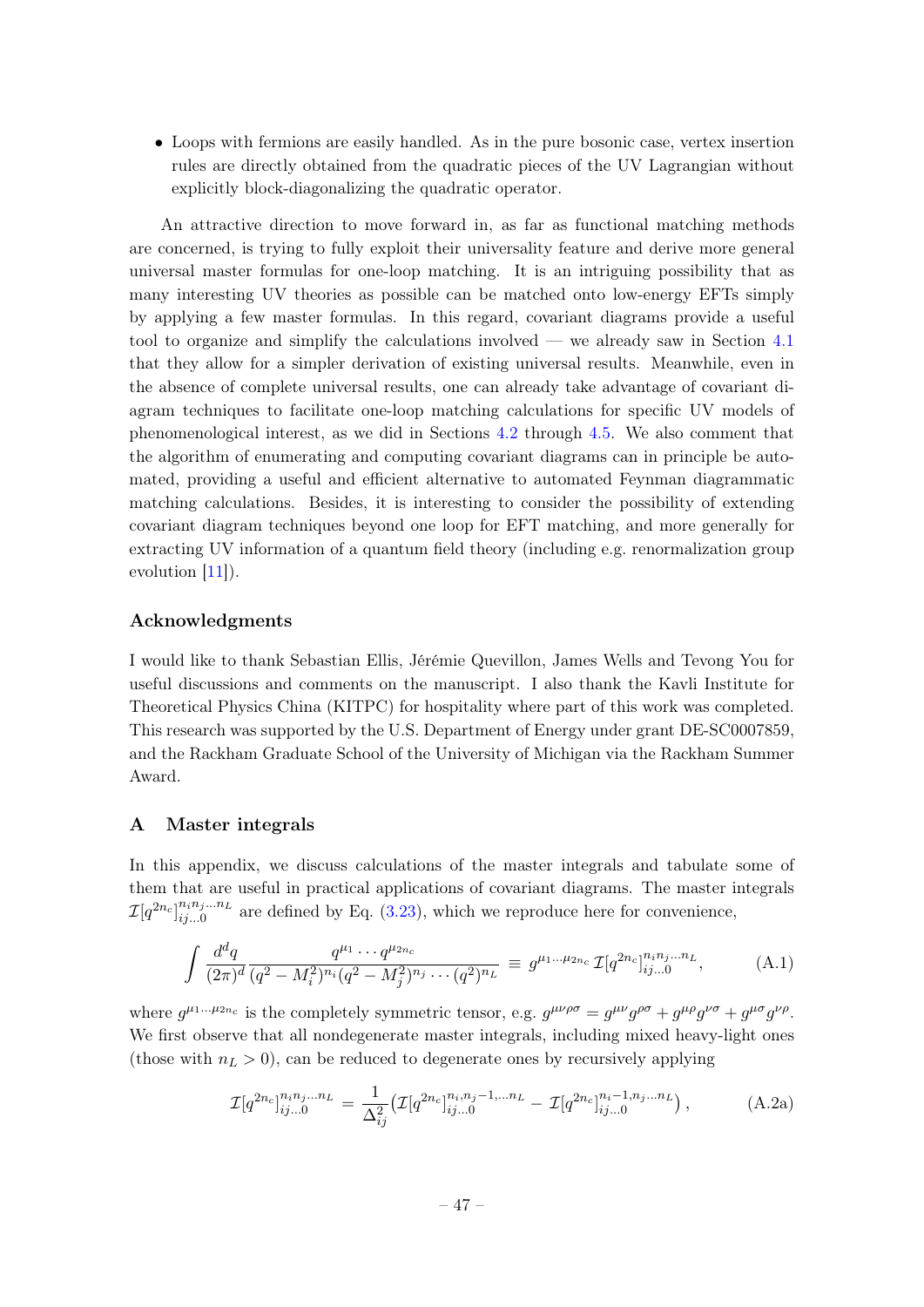| $\tilde{\mathcal{I}}[q^{2n_c}]_i^{n_i}$ | $n_c=0$                             | $n_c=1$                                                 | $n_c=2$                                                                   | $n_c=3$                                                                     |
|-----------------------------------------|-------------------------------------|---------------------------------------------------------|---------------------------------------------------------------------------|-----------------------------------------------------------------------------|
| $n_i=1$                                 | $M_i^2(1-\log \frac{M_i^2}{\mu^2})$ | $\frac{M_i^4}{4}(\frac{3}{2}-\log \frac{M_i^2}{\mu^2})$ | $\frac{M_i^6}{24} \left( \frac{11}{6} - \log \frac{M_i^2}{\mu^2} \right)$ | $\frac{M_i^8}{192} \left( \frac{25}{12} - \log \frac{M_i^2}{\mu^2} \right)$ |
| $n_i=2$                                 | $-\log \frac{M_i^2}{\mu^2}$         | $\frac{M_i^2}{2} (1 - \log \frac{M_i^2}{\mu^2})$        | $\frac{M_i^4}{8}(\frac{3}{2}-\log \frac{M_i^2}{\mu^2})$                   | $\frac{M_i^6}{48}(\frac{11}{6}-\log \frac{M_i^2}{\mu^2})$                   |
| $n_i=3$                                 | $-\frac{1}{2M_i^2}$                 | $-\frac{1}{4} \log \frac{M_i^2}{\mu^2}$                 | $\frac{M_i^2}{8} (1 - \log \frac{M_i^2}{\mu^2})$                          | $\frac{M_i^4}{32}(\frac{3}{2}-\log \frac{M_i^2}{\mu^2})$                    |
| $n_i=4$                                 | $\frac{1}{6M_i^4}$                  | $-\frac{1}{12M_i^2}$                                    | $-\frac{1}{24} \log \frac{M_i^2}{\mu^2}$                                  | $\frac{M_i^2}{48} (1 - \log \frac{M_i^2}{\mu^2})$                           |
| $n_i=5$                                 | $\frac{1}{12M_i^6}$                 | $\frac{1}{48M_{i}^{4}}$                                 | $-\frac{1}{96M_i^2}$                                                      | $-\frac{1}{192}\log \frac{M_i^2}{\mu^2}$                                    |
| $n_i=6$                                 | $20M^8$                             | $\overline{120M^6}$                                     | $\overline{480M_*^4}$                                                     | 960M <sup>2</sup>                                                           |

<span id="page-48-0"></span>**Table 7.** Commonly-used degenerate master integrals  $\tilde{\mathcal{I}}[q^{2n_c}]_i^{n_i} \equiv \mathcal{I}[q^{2n_c}]_i^{n_i} / \frac{i}{16\pi^2}$ , with  $\frac{2}{\epsilon} = \frac{2}{\epsilon} - \gamma + \frac{1}{2}$ log 4π dropped. All nondegenerate (including mixed heavy-light) master integrals can be reduced to degenerate master integrals by Eq. [\(A.2\)](#page-47-1).

$$
\mathcal{I}[q^{2n_c}]_{ij...0}^{n_i n_j...n_L} = \frac{1}{M_i^2} \left( \mathcal{I}[q^{2n_c}]_{ij...0}^{n_i n_j...n_L-1} - \mathcal{I}[q^{2n_c}]_{ij...0}^{n_i-1, n_j...n_L} \right), \tag{A.2b}
$$

where  $\Delta_{ij}^2 \equiv M_i^2 - M_j^2$ , and using the fact that  $\mathcal{I}[q^{2n_c}]_{0}^{n_L} = 0$ . As an example, we encountered the master integral  $\mathcal{I}[q^2]_{ij}^{22}$  in the calculation of the universal coefficient  $f_7^{ij}$ 7 (see Eq. [\(4.3\)](#page-24-0) and Table [5\)](#page-27-0), which can be reduced as follows,

$$
\mathcal{I}[q^{2}]_{ij}^{22} = \frac{1}{\Delta_{ij}^{2}} \left( \mathcal{I}[q^{2}]_{ij}^{21} - \mathcal{I}[q^{2}]_{ij}^{12} \right) = \frac{1}{(\Delta_{ij}^{2})^{2}} \left( \mathcal{I}[q^{2}]_{i}^{2} - 2\mathcal{I}[q^{2}]_{ij}^{11} + \mathcal{I}[q^{2}]_{j}^{2} \right)
$$
  

$$
= \frac{1}{(\Delta_{ij}^{2})^{2}} \left( \mathcal{I}[q^{2}]_{i}^{2} + \mathcal{I}[q^{2}]_{j}^{2} \right) - \frac{2}{(\Delta_{ij}^{2})^{3}} \left( \mathcal{I}[q^{2}]_{i}^{1} - \mathcal{I}[q^{2}]_{j}^{1} \right).
$$
 (A.3)

We also note that a special case of Eq.  $(A.2a)$  which is useful in reducing the master integrals appearing in Eq. [\(4.2\)](#page-23-1) reads

$$
\mathcal{I}_{i_1...i_N}^{1...1} = \sum_{n=1}^{N} \frac{\mathcal{I}_{i_n}^1}{\prod_{m \neq n} \Delta_{i_n i_m}^2}.
$$
 (A.4)

With the reduction formulas in Eq.  $(A.2)$  at hand, it is sufficient to tabulate the master integrals of the form  $\mathcal{I}[q^{2n_c}]_i^{n_i}$ . A general formula for the latter is

<span id="page-48-1"></span>
$$
\mathcal{I}[q^{2n_c}]_i^{n_i} = \frac{i}{16\pi^2} \left(-M_i^2\right)^{2+n_c-n_i} \frac{1}{2^{n_c}(n_i-1)!} \frac{\Gamma(\frac{\epsilon}{2} - 2 - n_c + n_i)}{\Gamma(\frac{\epsilon}{2})} \left(\frac{2}{\bar{\epsilon}} - \log \frac{M_i^2}{\mu^2}\right), \quad (A.5)
$$

where  $\frac{2}{\epsilon} \equiv \frac{2}{\epsilon} - \gamma + \log 4\pi$  with  $\epsilon = 4 - d$ . It is understood that with the  $\overline{\text{MS}}$  scheme, one replaces  $\frac{2}{\bar{\epsilon}} - \log \frac{M_i^2}{\mu^2}$  by  $-\log \frac{M_i^2}{\mu^2}$  in the final result. We factor out the common prefactor,  $\mathcal{I} = \frac{i}{16\pi^2} \tilde{\mathcal{I}}$ , and list  $\tilde{\mathcal{I}}[q^{2n_c}]_i^{n_i}$  up to  $n_c = 3$  and  $n_i = 6$  in Table [7.](#page-48-0)

For convenience let us also tabulate the master integrals of the form  $\mathcal{I}[q^{2n_c}]_{i0}^{n_i n_L}$  encountered in Section [4.](#page-22-0) They can be obtained with either Eq. [\(A.2b\)](#page-47-1) or a generalization of Eq. [\(A.5\)](#page-48-1),

$$
\mathcal{I}[q^{2n_c}]_{i0}^{n_i n_L} = \frac{i}{16\pi^2} (-M_i^2)^{2+n_c-n_i-n_L} \frac{1}{2^{n_c}(n_i-1)!}.
$$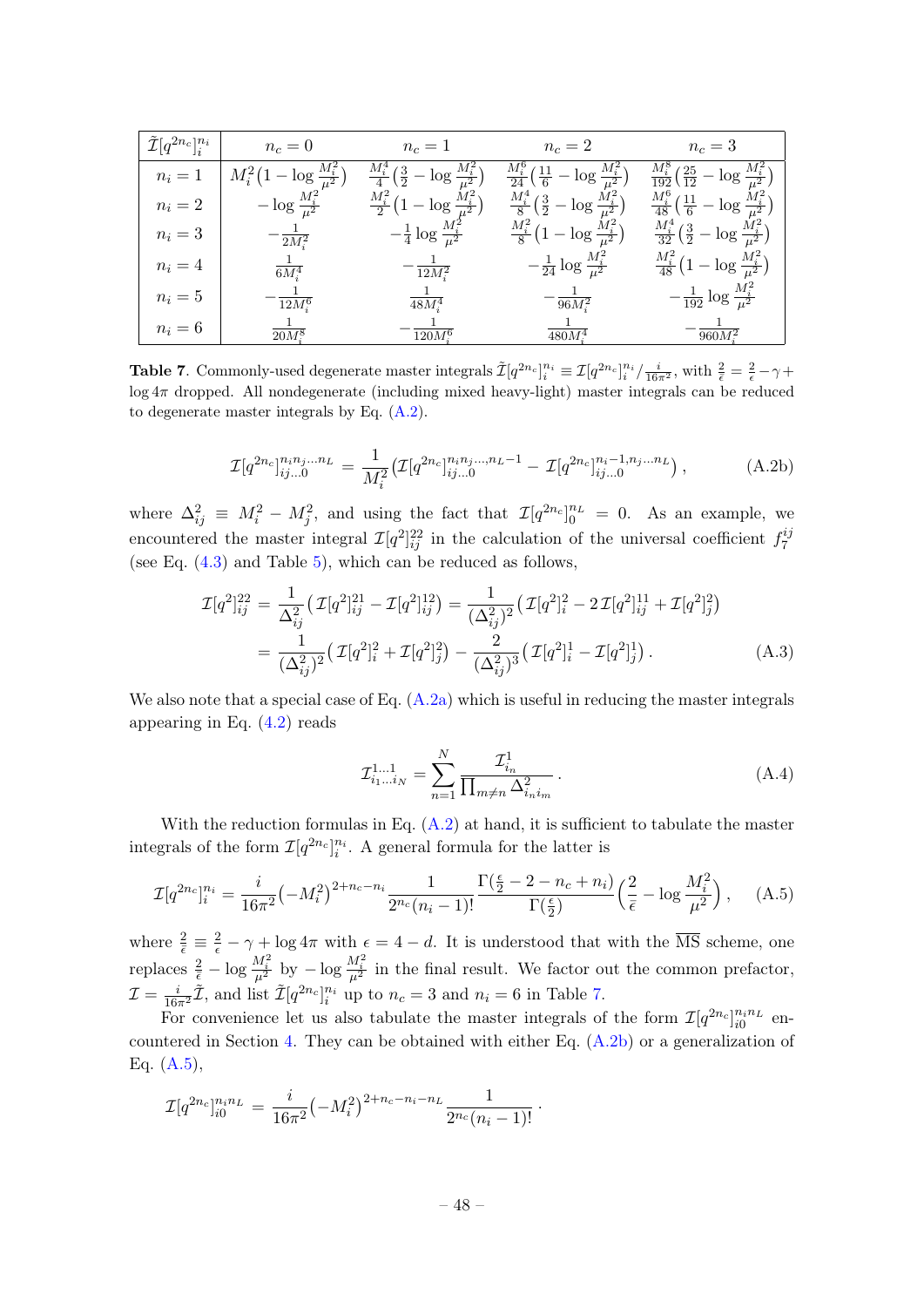| $\tilde{\mathcal{I}}[q^{2n_c}]_{i0}^{n_i n_L}$ | $n_c=0$                                                         | $n_c=1$                                                            | $n_c=2$                                                                        |
|------------------------------------------------|-----------------------------------------------------------------|--------------------------------------------------------------------|--------------------------------------------------------------------------------|
| $(n_i, n_L) = (1, 1)$                          | $1 - \log \frac{M_i^2}{\mu^2}$                                  | $\frac{M_i^2}{4}(\frac{3}{2}-\log \frac{M_i^2}{\mu^2})$            | $\frac{M_i^4}{24}(\frac{11}{6}-\log \frac{M_i^2}{\mu^2})$                      |
| $(n_i, n_L) = (2, 1)$                          | $-\frac{1}{M_i^2}$                                              | $\frac{1}{4}(\frac{1}{2}-\log \frac{M_i^2}{\mu^2})$                | $\frac{M_i^2}{12}(\frac{4}{3}-\log \frac{M_i^2}{\mu^2})$                       |
| $(n_i, n_L) = (1, 2)$                          | $\frac{1}{M^2} (1 - \log \frac{M_i^2}{\mu^2})$                  | $\frac{1}{4}(\frac{3}{2}-\log \frac{M_i^2}{\mu^2})$                | $\frac{M_i^2}{24}(\frac{11}{6}-\log \frac{M_i^2}{\mu^2})$                      |
| $(n_i, n_L) = (3, 1)$                          | $\frac{1}{2M_i^4}$                                              | $-\frac{1}{8M_{i}^{2}}$                                            | $\frac{1}{24}(\frac{1}{3}-\log \frac{M_i^2}{\mu^2})$                           |
| $(n_i, n_L) = (2, 2)$                          | $-\frac{1}{M^4}(2-\log \frac{M_i^2}{\mu^2})$                    | $-\frac{1}{4M_{s}^{2}}$                                            | $\frac{1}{24}(\frac{5}{6}-\log \frac{M_i^2}{\mu^2})$                           |
| $(n_i, n_L) = (1, 3)$                          | $\frac{1}{M^4} (1 - \log \frac{M_i^2}{\mu^2})$                  | $\frac{1}{4M^2}(\frac{3}{2}-\log \frac{M_i^2}{\mu^2})$             | $\frac{1}{24}(\frac{11}{6}-\log \frac{M_i^2}{\mu^2})$                          |
| $(n_i, n_L) = (4, 1)$                          | $-\frac{1}{3M_{i}^{6}}$                                         | $\frac{1}{24M_i^4}$                                                | $-\frac{1}{72M_{i}^{2}}$                                                       |
| $(n_i, n_L) = (3, 2)$                          | $\frac{1}{M^6}(\frac{5}{2}-\log \frac{M_i^2}{\mu^2})$           | $\frac{1}{8M_i^4}$                                                 | $-\frac{1}{48M_{i}^{2}}$                                                       |
| $(n_i, n_L) = (2, 3)$                          | $-\frac{2}{M_i^6}\big(\frac{3}{2}-\log\frac{M_i^2}{\mu^2}\big)$ | $-\frac{1}{4M^4}(\frac{5}{2}-\log \frac{M_i^2}{\mu^2})$            | $-\frac{1}{24M_{s}^{2}}$                                                       |
| $(n_i, n_L) = (1, 4)$                          | $\frac{1}{M^6} \left( 1 - \log \frac{M_i^2}{\mu^2} \right)$     | $\frac{1}{4M_i^4}(\frac{3}{2}-\log \frac{M_i^2}{\mu^2})$           | $\frac{1}{24M^2}\left(\frac{11}{6}-\log\frac{M_i^2}{\mu^2}\right)$             |
| $(n_i, n_L) = (5, 1)$                          | $\frac{1}{4M_{i}^{8}}$                                          | $-\frac{1}{48M_{i}^{6}}$                                           | $\frac{1}{288M_i^4}$                                                           |
| $(n_i, n_L) = (4, 2)$                          | $-\frac{1}{M^8}\big(\frac{17}{6}-\log\frac{M_i^2}{\mu^2}\big)$  | $-\frac{1}{12M_{i}^{6}}$                                           | $\frac{1}{144M_{i}^{4}}$                                                       |
| $(n_i, n_L) = (3, 3)$                          | $\frac{3}{M^8}(\frac{11}{6}-\log \frac{M_i^2}{\mu^2})$          | $\frac{1}{4M_{\odot}^6} \left(3 - \log \frac{M_i^2}{\mu^2}\right)$ | $\frac{1}{48M_{i}^{4}}$                                                        |
| $(n_i, n_L) = (2, 4)$                          | $-\frac{3}{M^8}(\frac{4}{3}-\log \frac{M_i^2}{\mu^2})$          | $-\frac{1}{2M_{i}^{6}}\big(2-\log\frac{M_{i}^{2}}{\mu^{2}}\big)$   | $-\frac{1}{24M_{\pm}^{4}}\big(\frac{17}{6}-\log\frac{M_{i}^{2}}{\mu^{2}}\big)$ |
| $(n_i, n_L) = (1, 5)$                          | $\frac{1}{M_{i}^{8}}(1-\log \frac{M_{i}^{2}}{\mu^{2}})$         | $\frac{1}{4M_i^6}(\frac{3}{2}-\log \frac{M_i^2}{\mu^2})$           | $\frac{1}{24M_i^4} \left( \frac{11}{6} - \log \frac{M_i^2}{\mu^2} \right)$     |

<span id="page-49-1"></span>Table 8. Commonly-used mixed heavy-light master integrals with degenerate heavy particle masses  $\tilde{\mathcal{I}}[q^{2n_c}]_{i0}^{n_i n_L} \equiv \mathcal{I}[q^{2n_c}]_{i0}^{n_i n_L}/\frac{i}{16\pi^2}$ , with  $\frac{2}{\bar{\epsilon}} = \frac{2}{\epsilon} - \gamma + \log 4\pi$  dropped.

$$
\frac{\Gamma(\frac{\epsilon}{2}-2-n_c+n_i+n_L)}{\Gamma(\frac{\epsilon}{2})}\frac{\Gamma(-\frac{\epsilon}{2}+2+n_c-n_L)}{\Gamma(-\frac{\epsilon}{2}+2+n_c)}\left(\frac{2}{\bar{\epsilon}}-\log\frac{M_i^2}{\mu^2}\right). \quad (A.6)
$$

Pulling out the loop factor as before,  $\mathcal{I} = \frac{i}{16\pi^2}\tilde{\mathcal{I}}$ , we list  $\tilde{\mathcal{I}}[q^{2n_c}]_{i0}^{n_i n_L}$  up to  $n_c = 2$  and  $n_i + n_L = 6$  in Table [8.](#page-49-1)

## <span id="page-49-0"></span>B Explicit expressions of universal coefficients

Here we give explicit expressions of the universal coefficients, namely coefficients of operator traces in the UOLEA master formula Eq.  $(4.1)$  rederived in Section [4.1](#page-22-1) (see Table [5\)](#page-27-0), in terms of heavy particle masses  $M_i$ ,  $M_j$ , etc. In many cases, our expressions simplify those originally derived in [\[8\]](#page-52-1). We define  $f_N = \frac{i}{16\pi^2} \tilde{f}_N$  as in [8], and list  $\tilde{f}_N$  in the following:

$$
\tilde{f}_2^i = M_i^2 \left( 1 - \log \frac{M_i^2}{\mu^2} \right),\tag{B.1}
$$

$$
\tilde{f}_3^i = -\frac{1}{12} \log \frac{M_i^2}{\mu^2},\tag{B.2}
$$

$$
\tilde{f}_4^{ij} = \frac{1}{2} \left( 1 - \frac{M_i^2 \log \frac{M_i^2}{\mu^2}}{\Delta_{ij}^2} - \frac{M_j^2 \log \frac{M_j^2}{\mu^2}}{\Delta_{ji}^2} \right),\tag{B.3}
$$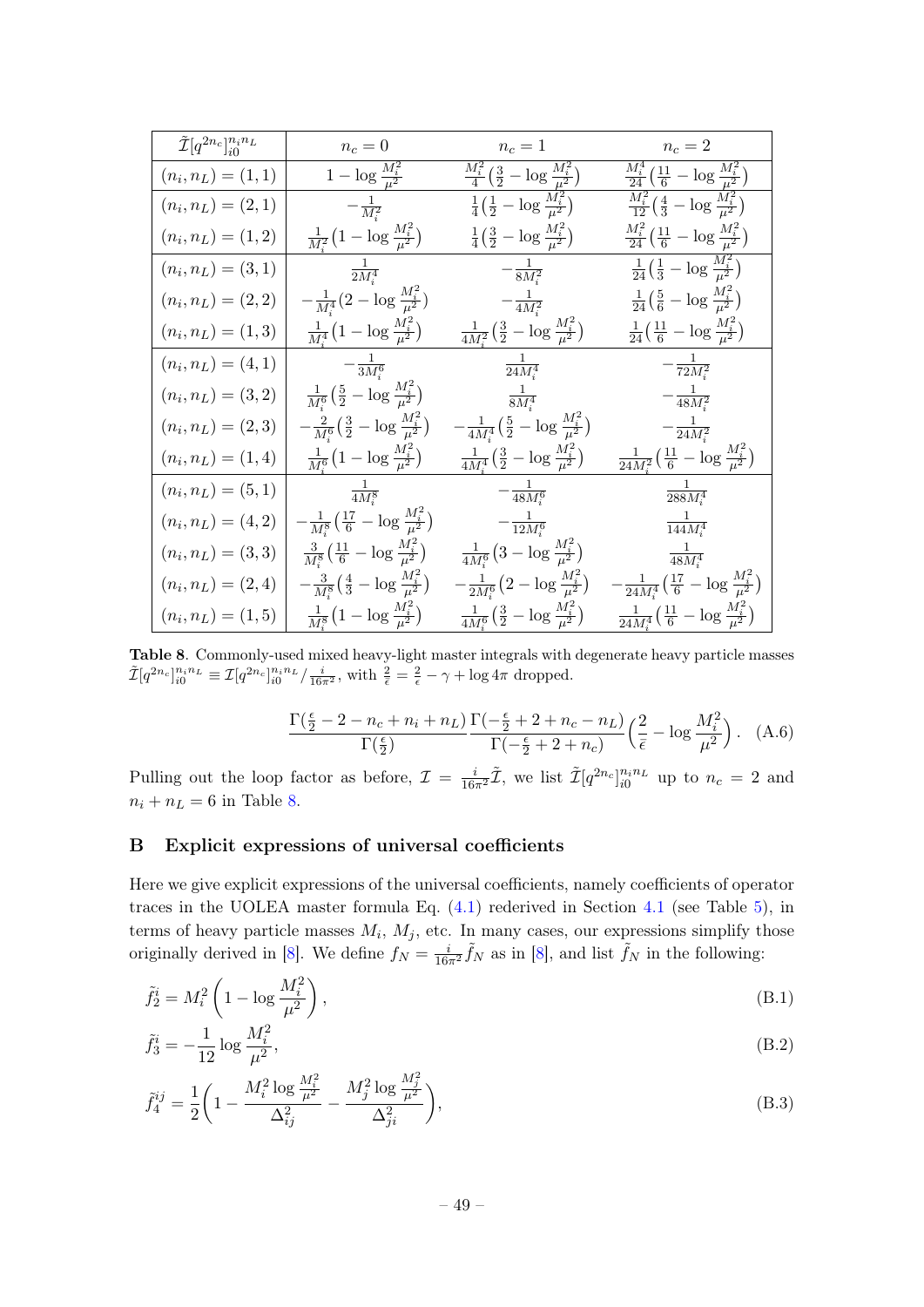$$
\tilde{f}_5^i = -\frac{1}{60M_i^2},\tag{B.4}
$$

$$
\tilde{f}_6^i = -\frac{1}{90M_i^2},\tag{B.5}
$$

$$
\tilde{f}_7^{ij} = -\frac{M_i^2 + M_j^2}{4(\Delta_{ij}^2)^2} + \frac{M_i^2 M_j^2 \log \frac{M_i^2}{M_j^2}}{2(\Delta_{ij}^2)^3},
$$
\n(B.6)

$$
\tilde{f}_8^{ijk} = -\frac{1}{3} \left( \frac{M_i^2 \log M_i^2}{\Delta_{ij}^2 \Delta_{ik}^2} + \frac{M_j^2 \log M_j^2}{\Delta_{ji}^2 \Delta_{jk}^2} + \frac{M_k^2 \log M_k^2}{\Delta_{ki}^2 \Delta_{kj}^2} \right),\tag{B.7}
$$

$$
\tilde{f}_9^i = -\frac{1}{12M_i^2},\tag{B.8}
$$

$$
\tilde{f}_{10}^{ijkl} = -\frac{1}{4} \left( \frac{M_i^2 \log M_i^2}{\Delta_{ij}^2 \Delta_{ik}^2 \Delta_{il}^2} + \frac{M_j^2 \log M_j^2}{\Delta_{ji}^2 \Delta_{jk}^2 \Delta_{jl}^2} + \frac{M_k^2 \log M_k^2}{\Delta_{ki}^2 \Delta_{kj}^2 \Delta_{kl}^2} + \frac{M_l^2 \log M_l^2}{\Delta_{li}^2 \Delta_{lj}^2 \Delta_{lk}^2} \right),
$$
\n(B.9)

$$
\tilde{f}_{11}^{ijk} = \frac{M_i^2 M_j^2 + M_i^2 M_k^2 + M_j^2 M_k^2 - 3M_k^4}{2(\Delta_{ik}^2)^2 (\Delta_{jk}^2)^2} + \frac{M_i^2 M_k^2 \log M_i^2}{\Delta_{ij}^2 (\Delta_{ik}^2)^3} + \frac{M_j^2 M_k^2 \log M_j^2}{\Delta_{ji}^2 (\Delta_{jk}^2)^3} + \frac{[M_i^2 M_j^2 (M_i^2 + M_j^2 - 3M_k^2) + M_k^6] M_k^2 \log M_k^2}{(\Delta_{ki}^2)^3 (\Delta_{kj}^2)^3},
$$
\n(B.10)

$$
\tilde{f}_{12}^{ij} = \frac{M_i^4 + 10M_i^2M_j^2 + M_j^4}{12(\Delta_{ij}^2)^4} - \frac{M_i^2M_j^2(M_i^2 + M_j^2)\log\frac{M_i^2}{M_j^2}}{2(\Delta_{ij}^2)^5},
$$
\n(B.11)

$$
\tilde{f}_{13}^{ij} = \frac{2M_i^4 + 5M_i^2M_j^2 - M_j^4}{12M_i^2(\Delta_{ij}^2)^3} - \frac{M_i^2M_j^2\log\frac{M_i^2}{M_j^2}}{2(\Delta_{ij}^2)^4}
$$
\n(B.12)

$$
\tilde{f}_{14}^{ij} = -\frac{M_i^4 + 10M_i^2M_j^2 + M_j^4}{6(\Delta_{ij}^2)^4} + \frac{M_i^2M_j^2(M_i^2 + M_j^2)\log\frac{M_i^2}{M_j^2}}{(\Delta_{ij}^2)^5},
$$
\n(B.13)

$$
\tilde{f}_{15}^{ij} = \frac{2M_i^4 + 11M_i^2M_j^2 - 7M_j^4}{18(\Delta_{ij}^2)^4} - \frac{M_j^2(3M_i^4 - M_j^4)\log\frac{M_i^2}{M_j^2}}{6(\Delta_{ij}^2)^5}
$$
(B.14)

$$
\tilde{f}_{16}^{ijklm} = -\frac{1}{5} \left( \frac{M_i^2 \log M_i^2}{\Delta_{ij}^2 \Delta_{ik}^2 \Delta_{il}^2 \Delta_{im}^2} + \frac{M_j^2 \log M_j^2}{\Delta_{ji}^2 \Delta_{jk}^2 \Delta_{jl}^2 \Delta_{jm}^2} + \frac{M_k^2 \log M_k^2}{\Delta_{ki}^2 \Delta_{kj}^2 \Delta_{kl}^2 \Delta_{km}^2} + \frac{M_l^2 \log M_l^2}{\Delta_{li}^2 \Delta_{lj}^2 \Delta_{lk}^2 \Delta_{lm}^2} + \frac{M_m^2 \log M_m^2}{\Delta_{mi}^2 \Delta_{mj}^2 \Delta_{mk}^2 \Delta_{ml}^2} \right),
$$
\n(B.15)

$$
\begin{aligned} \tilde{f}^{ijkl}_{17}=&-\frac{M_i^2M_j^2M_k^2+(M_i^2M_j^2+M_i^2M_k^2+M_j^2M_k^2)M_l^2-3(M_i^2+M_j^2+M_k^2)M_l^4+5M_l^6}{2(\Delta_{il}^2)^2(\Delta_{jl}^2)^2(\Delta_{kl}^2)^2} \\&+\frac{M_i^2M_l^2\log M_i^2}{\Delta_{ij}^2\Delta_{ik}^2(\Delta_{il}^2)^3}+\frac{M_j^2M_l^2\log M_j^2}{\Delta_{ji}^2\Delta_{jk}^2(\Delta_{jl}^2)^3}+\frac{M_k^2M_l^2\log M_k^2}{\Delta_{ki}^2\Delta_{kj}^2(\Delta_{kl}^2)^3}+\frac{M_l^2\log M_l^2}{(\Delta_{li}^2)^3(\Delta_{lj}^2)^3(\Delta_{lk}^2)^3} \,. \end{aligned}
$$

$$
\begin{aligned} & \left[ (M_i^2 M_j^2 M_k^2 + M_l^6) \left( M_i^2 M_j^2 + M_i^2 M_k^2 + M_j^2 M_k^2 - 3(M_i^2 + M_j^2 + M_k^2) M_l^2 + 6M_l^4 \right) \right. \\ & \left. + M_l^6 (M_i^4 + M_j^4 + M_k^4 - 3M_l^4) \right], \end{aligned}
$$

$$
(B.16)
$$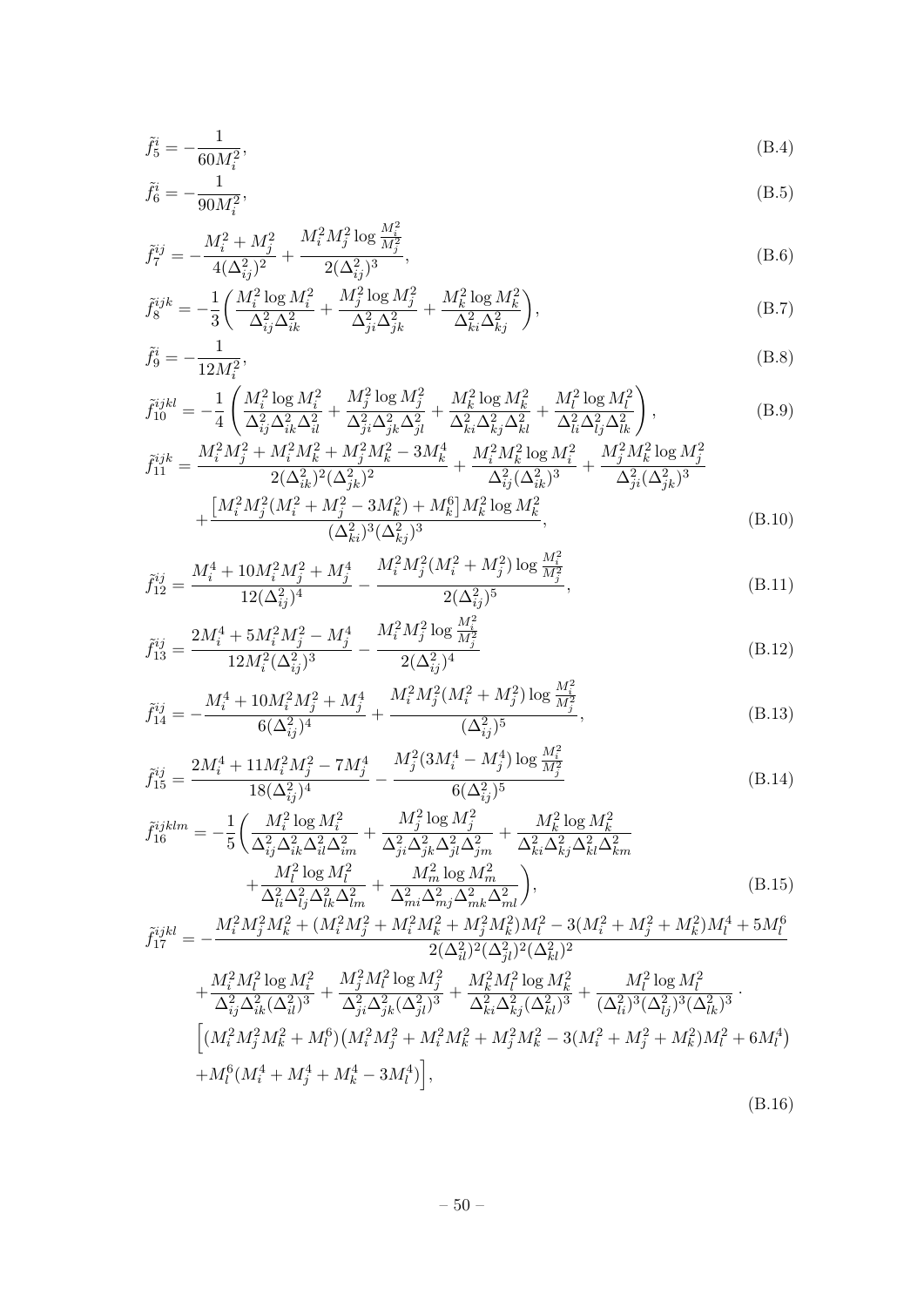$$
\begin{split} \tilde{f}_{18}^{ijkl} &= \frac{1}{4(\Delta_{ik}^2)^2(\Delta_{jk}^2)^2(\Delta_{il}^2)^2(\Delta_{jl}^2)^2} \\ &\left[-M_i^2M_j^2M_k^2(M_i^4+M_i^4+M_k^4)-M_i^2M_j^2M_l^2(M_i^4+M_i^4+M_l^4) \right. \\ &\left. -M_i^2M_k^2M_l^2(M_i^4+M_i^4+M_l^4)-M_j^2M_k^2M_l^2(M_j^4+M_k^4+M_l^4) \right. \\ &\left. +2M_i^2M_j^2(M_i^2+M_j^2)(M_k^4+M_l^4)+2M_k^2M_l^2(M_i^4+M_j^4)(M_k^2+M_l^2) \right. \\ &\left. +3M_i^4M_j^4(M_i^2+M_j^2)+3M_k^4M_l^4(M_k^2+M_l^2) \right. \\ &\left. +3M_i^2M_j^2M_k^2M_l^2(M_i^2+M_j^2+M_k^2+M_l^2) \right. \\ &\left. -7M_i^4M_j^4(M_k^2+M_l^2)-7M_k^4M_l^4(M_i^2+M_j^2) \right] \\ &\left. + \frac{\left[M_i^6+M_k^2M_l^2(M_k^2+M_l^2-3M_i^2)\right]M_i^2\log M_i^2}{2\Delta_{ij}^2(\Delta_{ik}^2)^3(\Delta_{il}^2)^3} \right. \\ &\left. + \frac{\left[M_j^6+M_k^2M_l^2(M_k^2+M_l^2-3M_j^2)\right]M_j^2\log M_j^2}{2\Delta_{jl}^2(\Delta_{jk}^2)^3(\Delta_{jl}^2)^3} \right. \\ &\left. + \frac{\left[M_i^6+M_i^2M_j^2(M_i^2+M_j^2-3M_k^2)\right]M_k^2\log M_k^2}{2\Delta_{kl}^2(\Delta_{ki}^2)^3(\Delta_{kj}^2)^3} \right. \\ &\left. + \frac{\left[M_i^6+M_i^2M_j^2(M_i^2+M_j^2-3M_l^2)\right]M_l^2\log M_l^2}{2\Delta_{lk}^2(\Delta_{lj}^2)^3} \right. \end{split} \tag{B.17}
$$

$$
\tilde{f}_{19}^{ijklmn} = -\frac{1}{6} \bigg( \frac{M_i^2 \log M_i^2}{\Delta_{ij}^2 \Delta_{ik}^2 \Delta_{il}^2 \Delta_{im}^2 \Delta_{in}^2} + \frac{M_j^2 \log M_j^2}{\Delta_{ji}^2 \Delta_{jk}^2 \Delta_{jl}^2 \Delta_{jm}^2 \Delta_{jn}^2} + \frac{M_k^2 \log M_k^2}{\Delta_{ki}^2 \Delta_{kj}^2 \Delta_{kl}^2 \Delta_{km}^2 \Delta_{kn}^2} + \frac{M_l^2 \log M_l^2}{\Delta_{li}^2 \Delta_{lj}^2 \Delta_{lk}^2 \Delta_{lm}^2 \Delta_{in}^2} + \frac{M_m^2 \log M_m^2}{\Delta_{mi}^2 \Delta_{mj}^2 \Delta_{mk}^2 \Delta_{ml}^2 \Delta_{kn}^2} + \frac{M_n^2 \log M_n^2}{\Delta_{ni}^2 \Delta_{nj}^2 \Delta_{nk}^2 \Delta_{nl}^2 \Delta_{nm}^2} \bigg). \tag{B.18}
$$

As in the previous appendix, we have used the shorthand notation  $\Delta_{ij}^2 \equiv M_i^2 - M_j^2$ , etc.

## References

- <span id="page-51-0"></span>[1] M. K. Gaillard, "The Effective One Loop Lagrangian With Derivative Couplings," Nucl. Phys. B 268, 669 (1986). doi:10.1016/0550-3213(86)90264-6
- [2] L. H. Chan, "Derivative Expansion for the One Loop Effective Actions With Internal Symmetry," Phys. Rev. Lett. 57, 1199 (1986). doi:10.1103/PhysRevLett.57.1199
- <span id="page-51-1"></span>[3] O. Cheyette, "Effective Action for the Standard Model With Large Higgs Mass," Nucl. Phys. B 297, 183 (1988). doi:10.1016/0550-3213(88)90205-2
- <span id="page-51-2"></span>[4] B. Henning, X. Lu and H. Murayama, "How to use the Standard Model effective field theory," JHEP 1601, 023 (2016) doi:10.1007/JHEP01(2016)023 [arXiv:1412.1837 [hep-ph]].
- <span id="page-51-3"></span>[5] C. W. Chiang and R. Huo, "Standard Model Effective Field Theory: Integrating out a Generic Scalar," JHEP 1509, 152 (2015) doi:10.1007/JHEP09(2015)152 [arXiv:1505.06334 [hep-ph]].
- [6] R. Huo, "Standard Model Effective Field Theory: Integrating out Vector-Like Fermions," JHEP 1509, 037 (2015) doi:10.1007/JHEP09(2015)037 [arXiv:1506.00840 [hep-ph]].